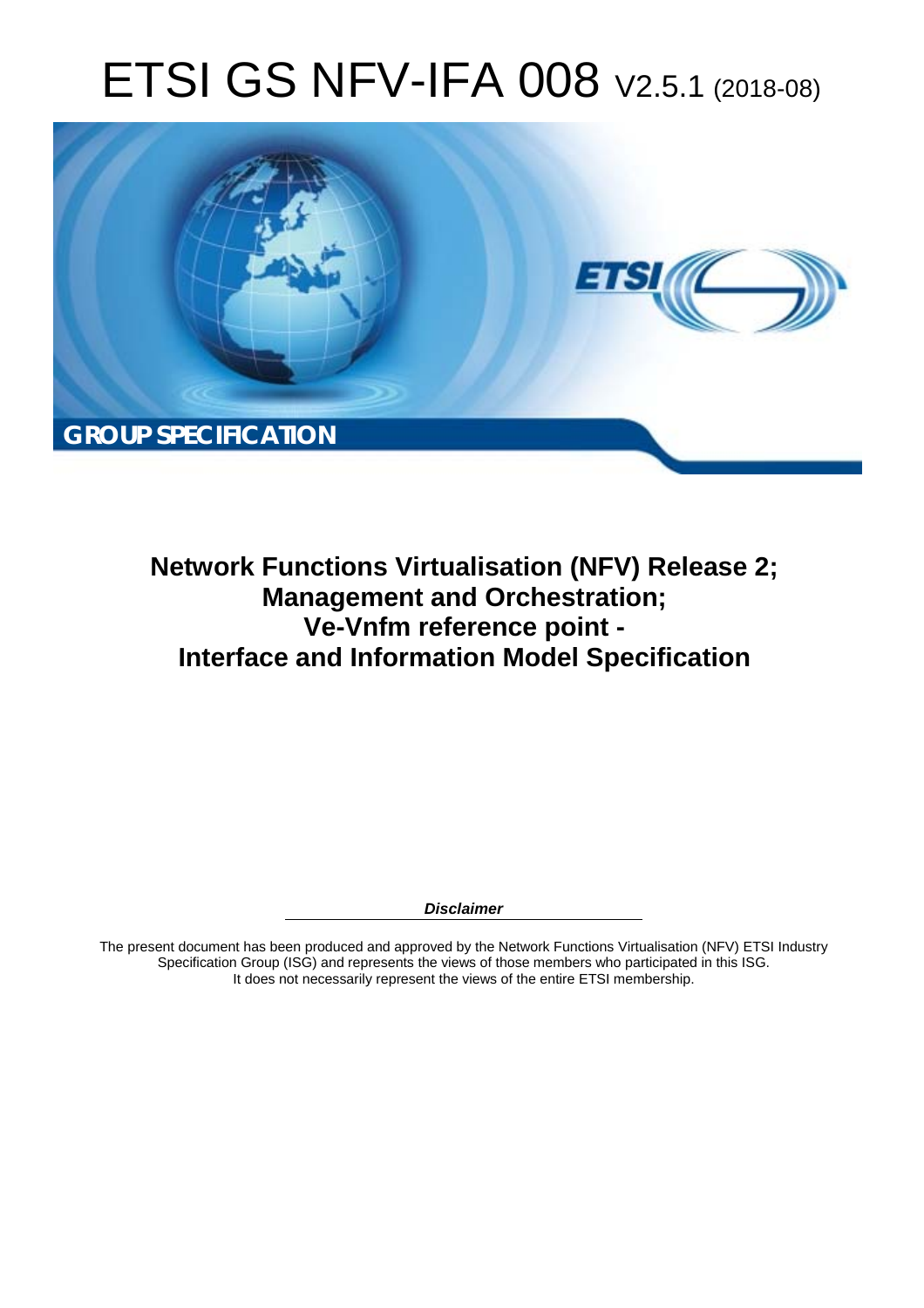Reference RGS/NFV-IFA008ed251

Keywords

configuration, interface, management, MANO, NFV, virtualisation

#### *ETSI*

#### 650 Route des Lucioles F-06921 Sophia Antipolis Cedex - FRANCE

Tel.: +33 4 92 94 42 00 Fax: +33 4 93 65 47 16

Siret N° 348 623 562 00017 - NAF 742 C Association à but non lucratif enregistrée à la Sous-Préfecture de Grasse (06) N° 7803/88

#### *Important notice*

The present document can be downloaded from: <http://www.etsi.org/standards-search>

The present document may be made available in electronic versions and/or in print. The content of any electronic and/or print versions of the present document shall not be modified without the prior written authorization of ETSI. In case of any existing or perceived difference in contents between such versions and/or in print, the only prevailing document is the print of the Portable Document Format (PDF) version kept on a specific network drive within ETSI Secretariat.

Users of the present document should be aware that the document may be subject to revision or change of status. Information on the current status of this and other ETSI documents is available at <https://portal.etsi.org/TB/ETSIDeliverableStatus.aspx>

If you find errors in the present document, please send your comment to one of the following services: <https://portal.etsi.org/People/CommiteeSupportStaff.aspx>

#### *Copyright Notification*

No part may be reproduced or utilized in any form or by any means, electronic or mechanical, including photocopying and microfilm except as authorized by written permission of ETSI. The content of the PDF version shall not be modified without the written authorization of ETSI. The copyright and the foregoing restriction extend to reproduction in all media.

> © ETSI 2018. All rights reserved.

**DECT**TM, **PLUGTESTS**TM, **UMTS**TM and the ETSI logo are trademarks of ETSI registered for the benefit of its Members. **3GPP**TM and **LTE**TM are trademarks of ETSI registered for the benefit of its Members and of the 3GPP Organizational Partners. **oneM2M** logo is protected for the benefit of its Members.

**GSM**® and the GSM logo are trademarks registered and owned by the GSM Association.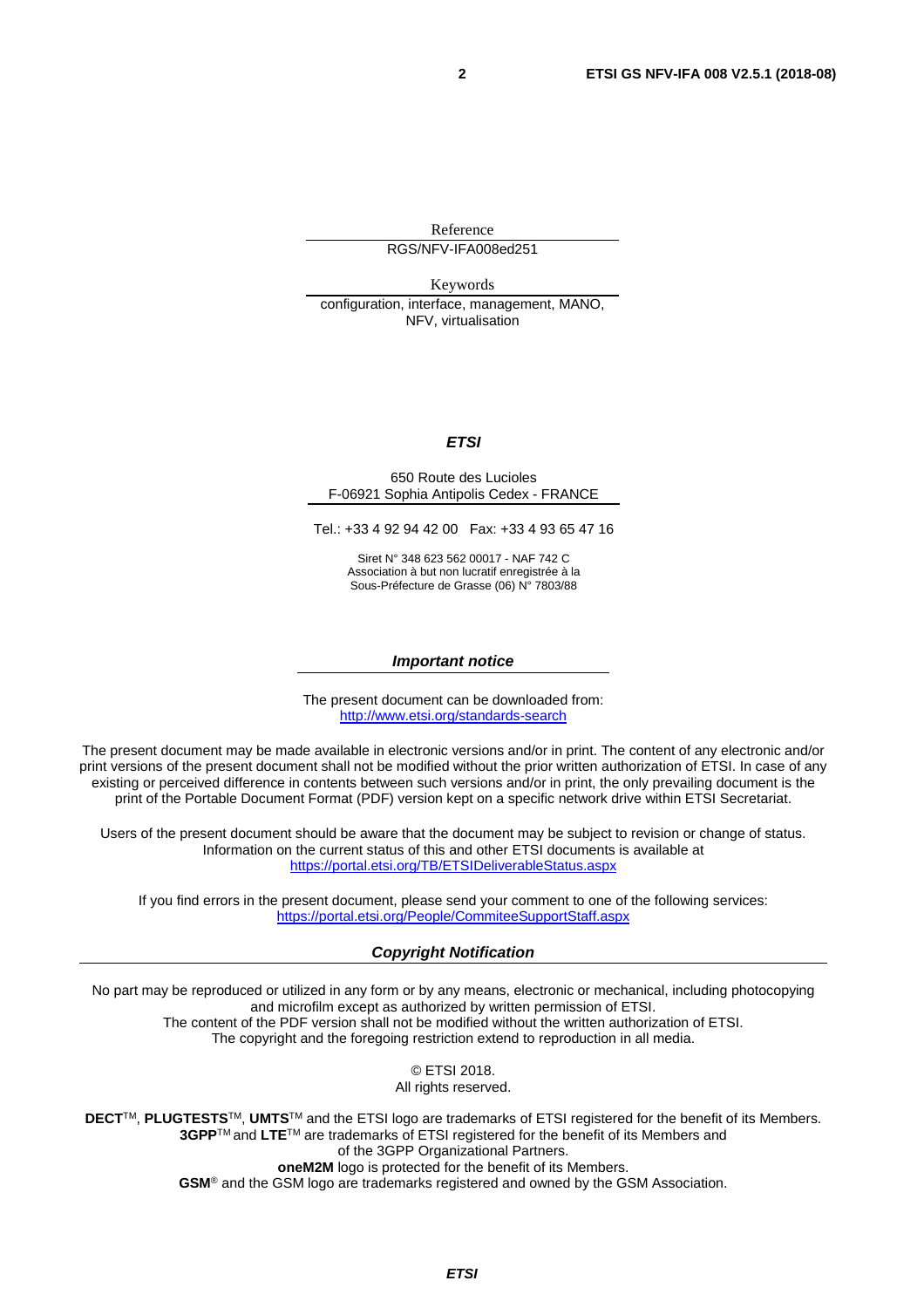# Contents

| 1                |                                                                                           |      |
|------------------|-------------------------------------------------------------------------------------------|------|
| $\overline{2}$   |                                                                                           |      |
| 2.1              |                                                                                           |      |
| 2.2              |                                                                                           |      |
|                  |                                                                                           |      |
| 3                |                                                                                           |      |
| 3.1              |                                                                                           |      |
| 3.2              |                                                                                           |      |
| $\overline{4}$   | Overview of interfaces and information elements associated to the Ve-Vnfm-em and Ve-Vnfm- |      |
|                  |                                                                                           |      |
| 4.1              |                                                                                           |      |
| 4.2              |                                                                                           |      |
| 4.3              |                                                                                           |      |
| 5                |                                                                                           |      |
| 5.1              |                                                                                           |      |
| 5.2              |                                                                                           |      |
| 5.2.0            |                                                                                           |      |
| 5.2.1            |                                                                                           |      |
| 5.2.1.1          |                                                                                           |      |
| 5.2.1.2          |                                                                                           |      |
| 5.2.1.3          |                                                                                           |      |
| 5.2.1.4          |                                                                                           |      |
| 5.2.1.5          |                                                                                           |      |
| 5.2.1.6          |                                                                                           |      |
| 5.3              |                                                                                           |      |
| 5.3.0            |                                                                                           |      |
| 5.3.1<br>5.3.1.1 |                                                                                           |      |
| 5.3.1.2          |                                                                                           |      |
| 5.3.1.3          |                                                                                           |      |
| 5.3.1.4          |                                                                                           |      |
| 5.3.1.5          |                                                                                           |      |
|                  |                                                                                           |      |
| 6                |                                                                                           | .23  |
| 6.1              |                                                                                           |      |
| 6.2              |                                                                                           |      |
| 6.2.1<br>6.2.2   |                                                                                           |      |
| 6.2.3            |                                                                                           |      |
| 6.2.3.1          |                                                                                           |      |
| 6.2.3.2          |                                                                                           |      |
| 6.2.3.3          |                                                                                           |      |
| 6.2.3.4          |                                                                                           |      |
| 6.3              |                                                                                           |      |
| 6.3.1            |                                                                                           |      |
| 6.3.2            |                                                                                           |      |
| 6.3.2.1          |                                                                                           | 25   |
| 6.3.2.2          |                                                                                           | 0.25 |
| 6.3.2.3          |                                                                                           |      |
| 6.3.2.4          |                                                                                           |      |
| 6.3.3            |                                                                                           |      |
| 6.3.3.1          |                                                                                           |      |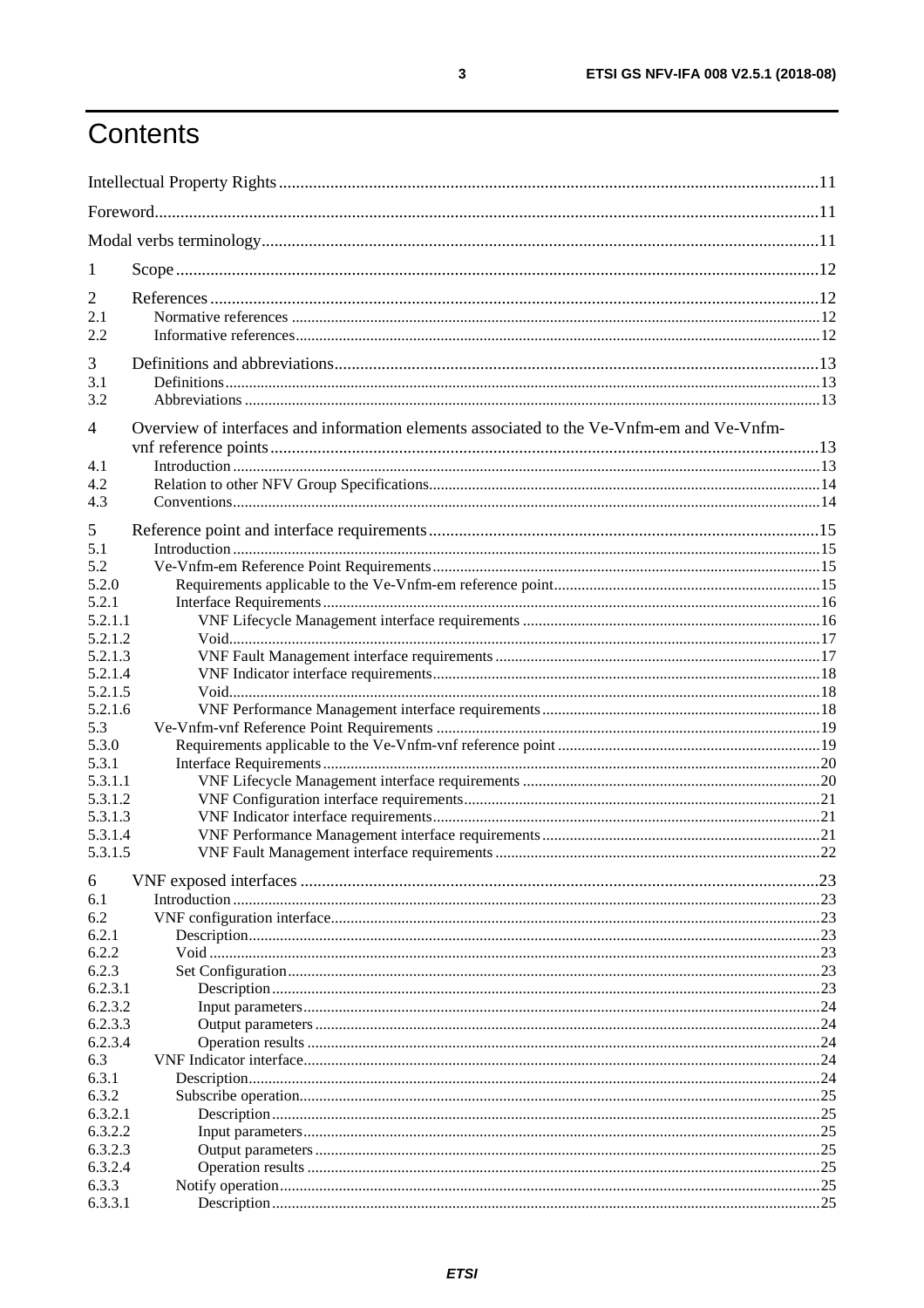$\overline{\mathbf{4}}$ 

| 6.3.4    |  |
|----------|--|
| 6.3.4.1  |  |
| 6.3.4.2  |  |
| 6.3.4.3  |  |
| 6.3.4.4  |  |
| 6.3.5    |  |
| 6.3.5.1  |  |
| 6.3.5.2  |  |
| 6.3.5.3  |  |
|          |  |
| 6.3.5.4  |  |
| 6.3.6    |  |
| 6.3.6.1  |  |
| 6.3.6.2  |  |
| 6.3.6.3  |  |
| 6.3.6.4  |  |
| 7        |  |
|          |  |
| 7.1      |  |
| 7.2      |  |
| 7.2.1    |  |
| 7.2.2    |  |
| 7.2.2.1  |  |
| 7.2.2.2  |  |
| 7.2.2.3  |  |
| 7.2.2.4  |  |
| 7.2.3    |  |
| 7.2.3.1  |  |
| 7.2.3.2  |  |
| 7.2.3.3  |  |
| 7.2.3.4  |  |
| 7.2.4    |  |
| 7.2.4.1  |  |
| 7.2.4.2  |  |
| 7.2.4.3  |  |
|          |  |
| 7.2.4.4  |  |
| 7.2.5    |  |
| 7.2.5.1  |  |
| 7.2.5.2  |  |
| 7.2.5.3  |  |
| 7.2.5.4  |  |
| 7.2.6    |  |
| 7.2.6.1  |  |
| 7.2.6.2  |  |
| 7.2.6.3  |  |
| 7.2.6.4  |  |
| 7.2.7    |  |
| 7.2.7.1  |  |
| 7.2.7.2  |  |
| 7.2.7.3  |  |
| 7.2.7.4  |  |
| 7.2.8    |  |
| 7.2.8.1  |  |
| 7.2.8.2  |  |
| 7.2.8.3  |  |
|          |  |
| 7.2.8.4  |  |
| 7.2.9    |  |
| 7.2.9.1  |  |
| 7.2.9.2  |  |
| 7.2.9.3  |  |
| 7.2.9.4  |  |
| 7.2.10   |  |
| 7.2.10.1 |  |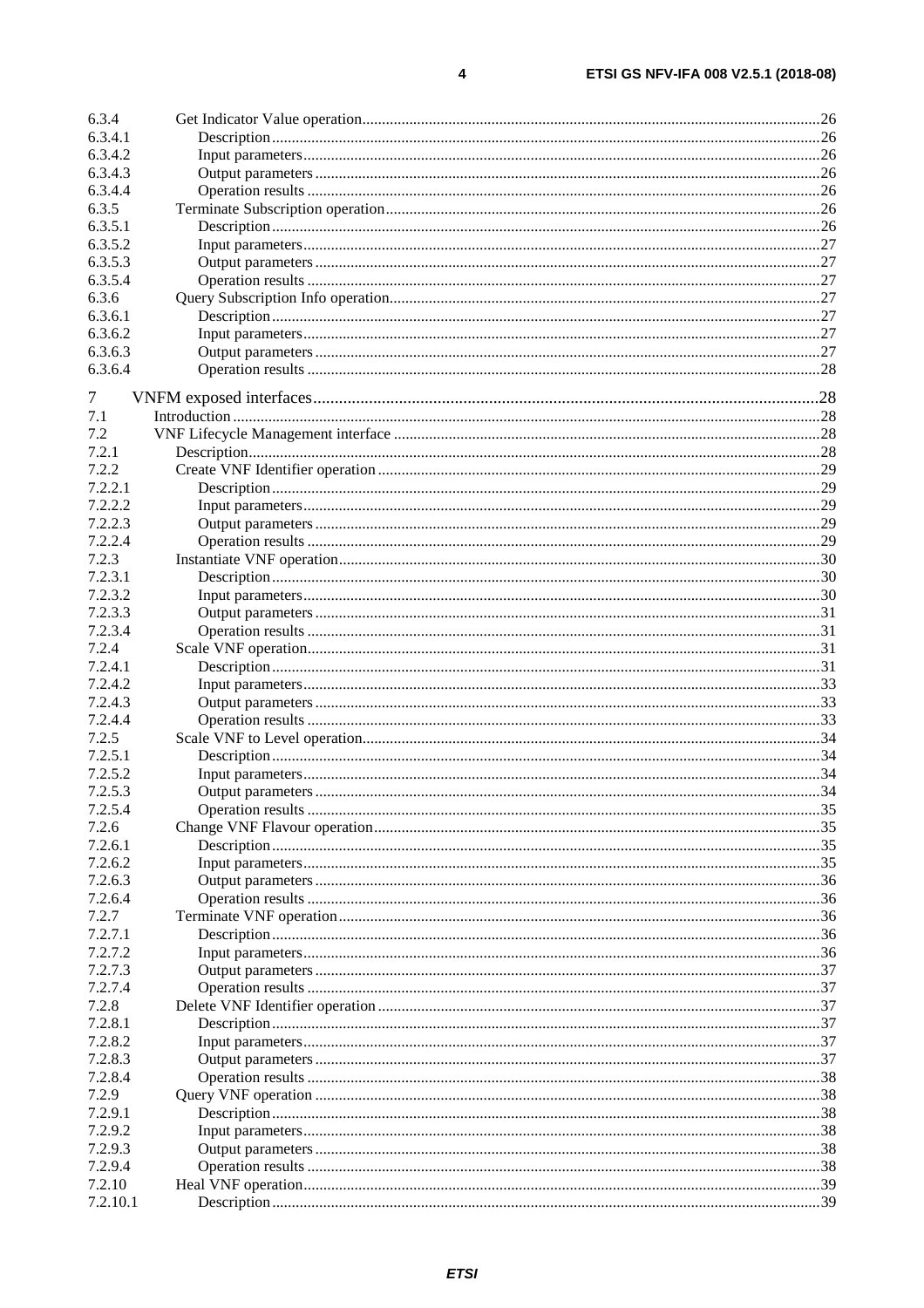| 7.2.10.2 |  |
|----------|--|
| 7.2.10.3 |  |
| 7.2.10.4 |  |
| 7.2.11   |  |
| 7.2.11.1 |  |
| 7.2.11.2 |  |
| 7.2.11.3 |  |
| 7.2.11.4 |  |
| 7.2.12   |  |
| 7.2.12.1 |  |
| 7.2.12.2 |  |
| 7.2.12.3 |  |
| 7.2.12.4 |  |
| 7.2.13   |  |
| 7.2.13.1 |  |
| 7.2.13.2 |  |
| 7.2.13.3 |  |
| 7.2.13.4 |  |
| 7.2.14   |  |
| 7.2.14.1 |  |
| 7.2.14.2 |  |
| 7.2.14.3 |  |
| 7.2.14.4 |  |
| 7.2.15   |  |
| 7.2.15.1 |  |
| 7.2.16   |  |
| 7.2.16.1 |  |
| 7.2.16.2 |  |
| 7.2.16.3 |  |
| 7.2.16.4 |  |
| 7.2.17   |  |
| 7.2.17.1 |  |
| 7.2.17.2 |  |
| 7.2.17.3 |  |
| 7.2.17.4 |  |
| 7.2.18   |  |
| 7.2.18.1 |  |
| 7.2.18.2 |  |
| 7.2.18.3 |  |
| 7.2.18.4 |  |
| 7.3      |  |
| 7.4      |  |
| 7.4.1    |  |
| 7.4.2    |  |
| 7.4.2.1  |  |
| 7.4.2.2  |  |
| 7.4.2.3  |  |
| 7.4.2.4  |  |
| 7.4.3    |  |
| 7.4.3.1  |  |
| 7.4.3.2  |  |
| 7.4.3.3  |  |
| 7.4.3.4  |  |
| 7.4.4    |  |
| 7.4.4.1  |  |
| 7.4.4.2  |  |
|          |  |
| 7.4.4.3  |  |
| 7.4.4.4  |  |
| 7.4.5    |  |
| 7.4.5.1  |  |
| 7.4.6    |  |
| 7.4.6.1  |  |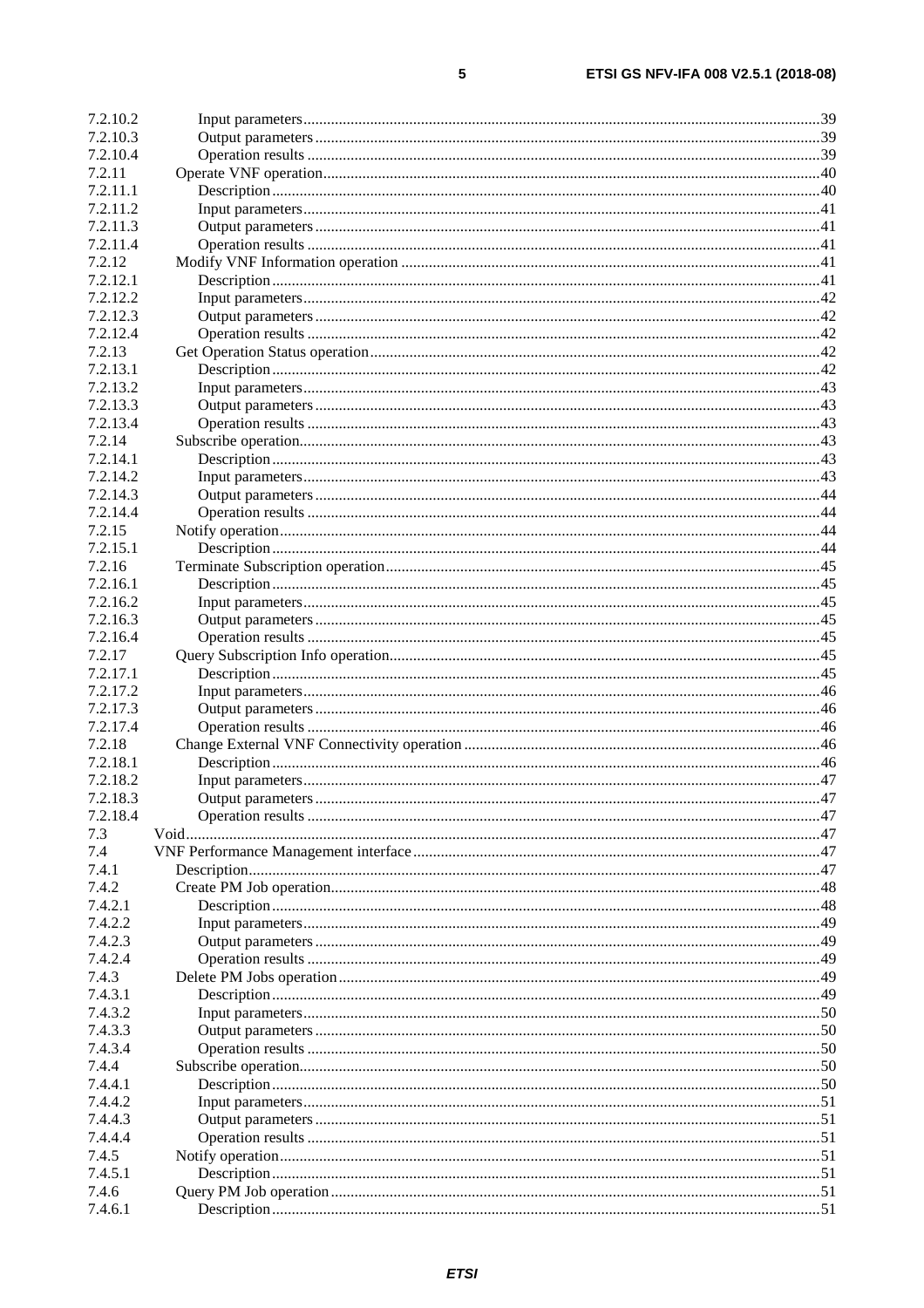| 7.4.6.2  |  |
|----------|--|
| 7.4.6.3  |  |
| 7.4.6.4  |  |
| 7.4.7    |  |
| 7.4.7.1  |  |
| 7.4.7.2  |  |
| 7.4.7.3  |  |
| 7.4.7.4  |  |
| 7.4.8    |  |
| 7.4.8.1  |  |
| 7.4.8.2  |  |
| 7.4.8.3  |  |
| 7.4.8.4  |  |
| 7.4.9    |  |
| 7.4.9.1  |  |
| 7.4.9.2  |  |
| 7.4.9.3  |  |
| 7.4.9.4  |  |
| 7.4.10   |  |
| 7.4.10.1 |  |
| 7.4.10.2 |  |
| 7.4.10.3 |  |
| 7.4.10.4 |  |
| 7.4.11   |  |
| 7.4.11.1 |  |
| 7.4.11.2 |  |
| 7.4.11.3 |  |
| 7.4.11.4 |  |
| 7.5      |  |
| 7.5.1    |  |
| 7.5.2    |  |
| 7.5.2.1  |  |
| 7.5.2.2  |  |
| 7.5.2.3  |  |
| 7.5.2.4  |  |
| 7.5.3    |  |
| 7.5.3.1  |  |
| 7.5.4    |  |
| 7.5.4.1  |  |
| 7.5.4.2  |  |
| 7.5.4.3  |  |
| 7.5.4.4  |  |
| 7.5.5    |  |
| 7.5.5.1  |  |
| 7.5.5.2  |  |
| 7.5.5.3  |  |
| 7.5.5.4  |  |
| 7.5.6    |  |
| 7.5.6.1  |  |
| 7.5.6.2  |  |
| 7.5.6.3  |  |
| 7.5.6.4  |  |
| 7.5.7    |  |
| 7.5.7.1  |  |
| 7.5.7.2  |  |
| 7.5.7.3  |  |
| 7.5.7.4  |  |
| 7.5.8    |  |
| 7.5.8.1  |  |
| 7.5.8.2  |  |
| 7.5.8.3  |  |
| 7.5.8.4  |  |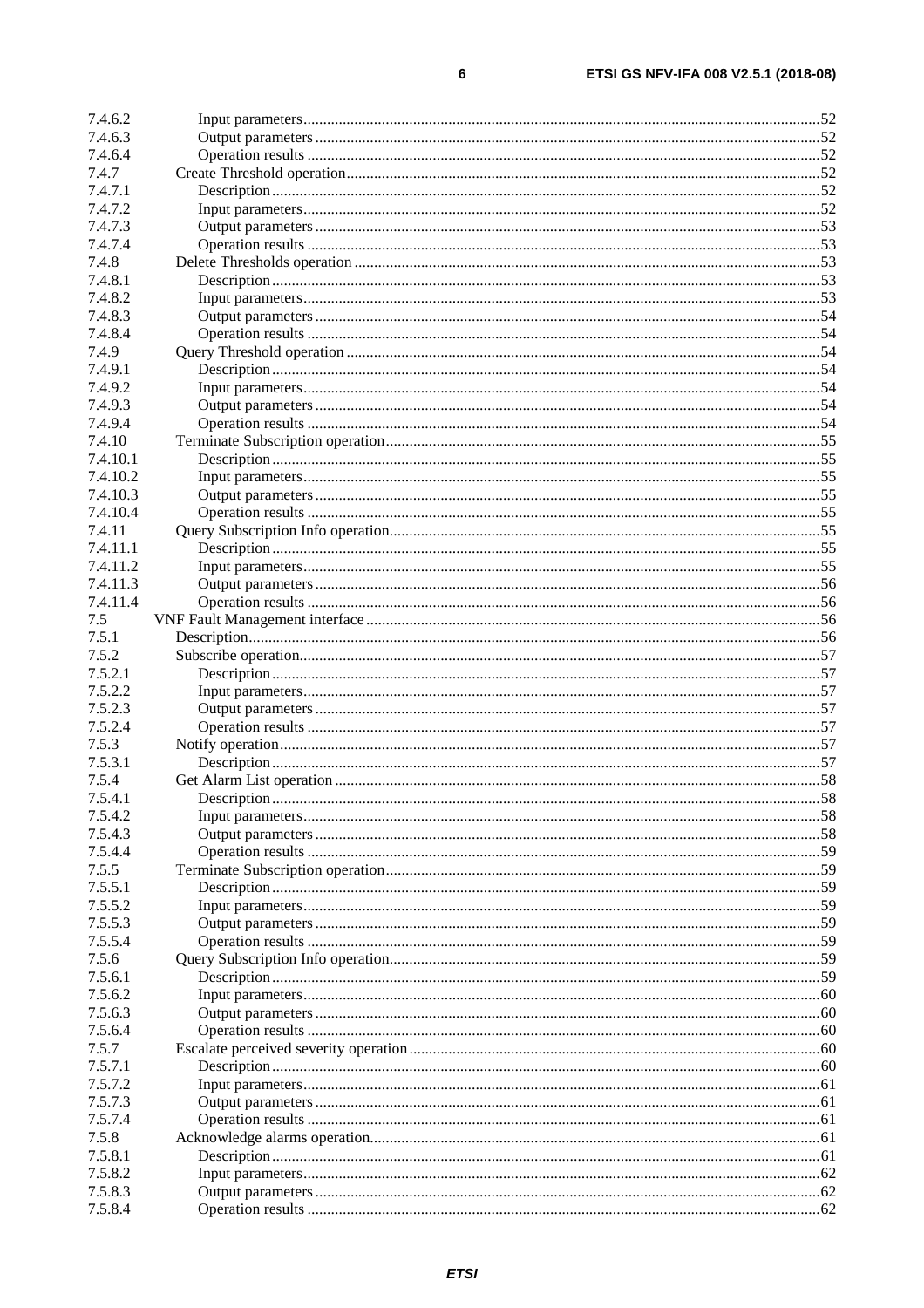| 7.6     |    |
|---------|----|
| 8       |    |
| 8.1     |    |
| 8.2     |    |
| 8.2.1   |    |
| 8.2.2   |    |
| 8.2.2.1 |    |
| 8.2.2.2 |    |
| 8.2.2.3 |    |
| 8.2.2.4 |    |
| 8.2.3   |    |
| 8.2.3.1 |    |
| 8.2.4   |    |
| 8.2.4.1 |    |
| 8.2.4.2 |    |
| 8.2.4.3 |    |
| 8.2.4.4 |    |
| 8.2.5   |    |
| 8.2.5.1 |    |
| 8.2.5.2 |    |
| 8.2.5.3 |    |
| 8.2.5.4 |    |
| 8.2.6   |    |
| 8.2.6.1 |    |
| 8.2.6.2 |    |
| 8.2.6.3 |    |
| 8.2.6.4 |    |
|         |    |
| 9       |    |
| 9.1     |    |
| 9.2     |    |
| 9.2.1   |    |
| 9.2.2   |    |
| 9.2.2.1 |    |
| 9.2.2.2 |    |
| 9.2.3   |    |
| 9.2.3.1 |    |
| 9.2.3.2 |    |
| 9.2.4   | 68 |
| 9.2.4.1 |    |
| 9.2.4.2 |    |
| 9.2.5   |    |
| 9.2.5.1 |    |
| 9.2.5.2 |    |
| 9.2.6   |    |
| 9.2.6.1 |    |
| 9.2.6.2 |    |
| 9.2.7   |    |
| 9.3     |    |
| 9.3.1   |    |
| 9.3.2   |    |
| 9.3.2.1 |    |
| 9.3.2.2 |    |
| 9.3.2.3 |    |
| 9.3.3   |    |
| 9.3.3.1 |    |
| 9.3.3.2 |    |
| 9.3.3.3 |    |
| 9.3.4   |    |
| 9.3.4.1 |    |
| 9.3.4.2 |    |
|         |    |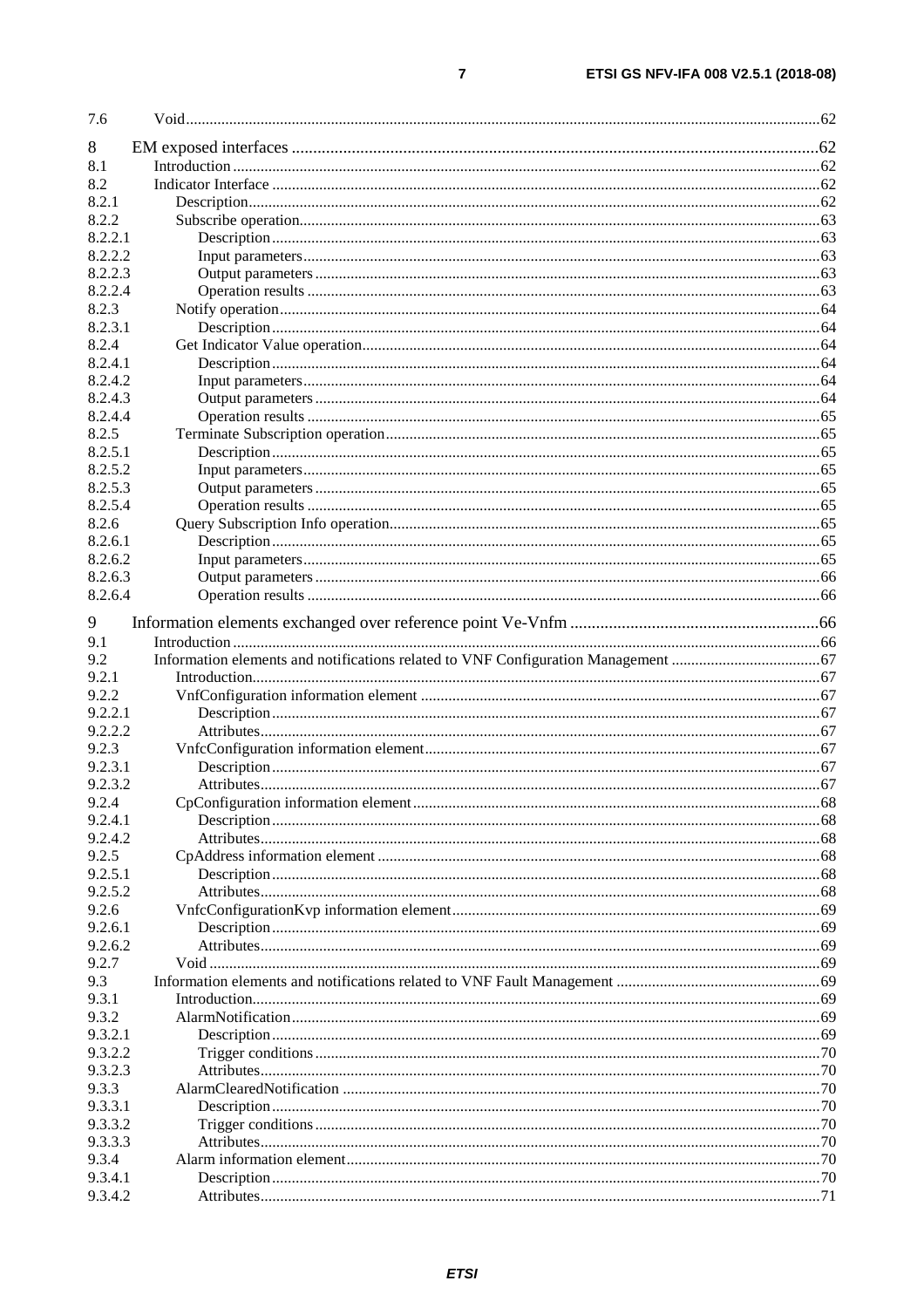| 9.3.5    |  |
|----------|--|
| 9.3.5.1  |  |
| 9.3.5.2  |  |
| 9.3.6    |  |
|          |  |
| 9.3.6.1  |  |
| 9.3.6.2  |  |
| 9.3.6.3  |  |
| 9.4      |  |
| 9.4.1    |  |
| 9.4.2    |  |
| 9.4.2.1  |  |
| 9.4.2.2  |  |
| 9.4.3    |  |
| 9.4.3.1  |  |
| 9.4.3.2  |  |
| 9.4.4    |  |
| 9.4.4.1  |  |
| 9.4.4.2  |  |
| 9.4.5    |  |
| 9.4.5.1  |  |
| 9.4.5.2  |  |
| 9.4.6    |  |
| 9.4.6.1  |  |
| 9.4.6.2  |  |
| 9.4.7    |  |
| 9.4.7.1  |  |
| 9.4.7.2  |  |
| 9.4.8    |  |
| 9.4.8.1  |  |
| 9.4.8.2  |  |
| 9.4.9    |  |
| 9.4.9.1  |  |
| 9.4.9.2  |  |
| 9.4.10   |  |
| 9.4.10.1 |  |
| 9.4.10.2 |  |
| 9.4.11   |  |
| 9.4.11.1 |  |
| 9.4.11.2 |  |
| 9.4.12   |  |
| 9.4.12.1 |  |
| 9.4.12.2 |  |
| 9.4.13   |  |
| 9.4.13.1 |  |
| 9.4.13.2 |  |
| 9.4.14   |  |
| 9.4.14.1 |  |
| 9.4.14.2 |  |
|          |  |
| 9.4.15   |  |
| 9.4.15.1 |  |
| 9.4.15.2 |  |
| 9.5      |  |
| 9.5.1    |  |
| 9.5.2    |  |
| 9.5.2.1  |  |
| 9.5.2.2  |  |
| 9.5.2.3  |  |
| 9.5.3    |  |
| 9.5.3.1  |  |
| 9.5.3.2  |  |
| 9.5.4    |  |
| 9.5.4.1  |  |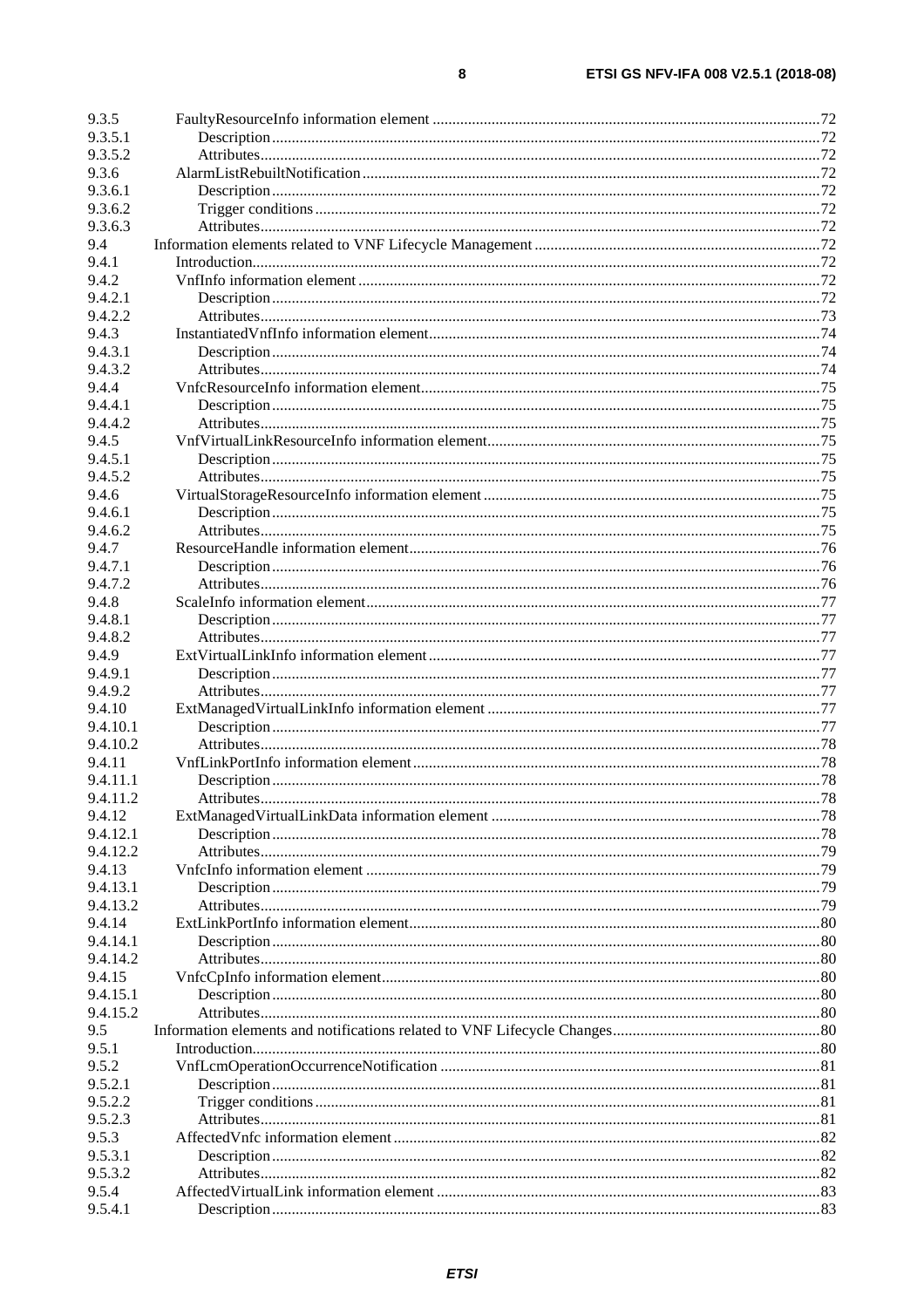| 9.5.4.2  |  |
|----------|--|
| 9.5.5    |  |
| 9.5.5.1  |  |
| 9.5.5.2  |  |
| 9.5.6    |  |
| 9.5.7    |  |
| 9.5.7.1  |  |
| 9.5.7.2  |  |
| 9.5.7.3  |  |
| 9.5.8    |  |
| 9.5.8.1  |  |
| 9.5.8.2  |  |
| 9.5.8.3  |  |
| 9.6      |  |
| 9.6.1    |  |
| 9.6.2    |  |
| 9.6.2.1  |  |
| 9.6.2.2  |  |
| 9.6.2.3  |  |
| 9.6.3    |  |
| 9.6.3.1  |  |
| 9.6.3.2  |  |
| 9.7      |  |
| 9.7.1    |  |
| 9.7.2    |  |
| 9.7.2.1  |  |
| 9.7.2.2  |  |
| 9.7.3    |  |
| 9.7.3.1  |  |
| 9.7.3.2  |  |
| 9.7.4    |  |
| 9.7.4.1  |  |
| 9.7.4.2  |  |
| 9.7.5    |  |
| 9.7.5.1  |  |
| 9.7.5.2  |  |
| 9.7.6    |  |
| 9.7.6.1  |  |
| 9.7.6.2  |  |
| 9.7.7    |  |
| 9.7.7.1  |  |
| 9.7.7.2  |  |
| 9.7.8    |  |
| 9.7.8.1  |  |
| 9.7.8.2  |  |
| 9.7.8.3  |  |
| 9.7.9    |  |
| 9.7.9.1  |  |
| 9.7.9.2  |  |
| 9.7.9.3  |  |
| 9.8      |  |
| 9.8.1    |  |
| 9.8.2    |  |
| 9.8.2.1  |  |
| 9.8.2.2  |  |
| 9.8.2a   |  |
| 9.8.2a.1 |  |
| 9.8.2a.2 |  |
| 9.8.3    |  |
| 9.8.3.1  |  |
| 9.8.3.2  |  |
| 9.8.3a   |  |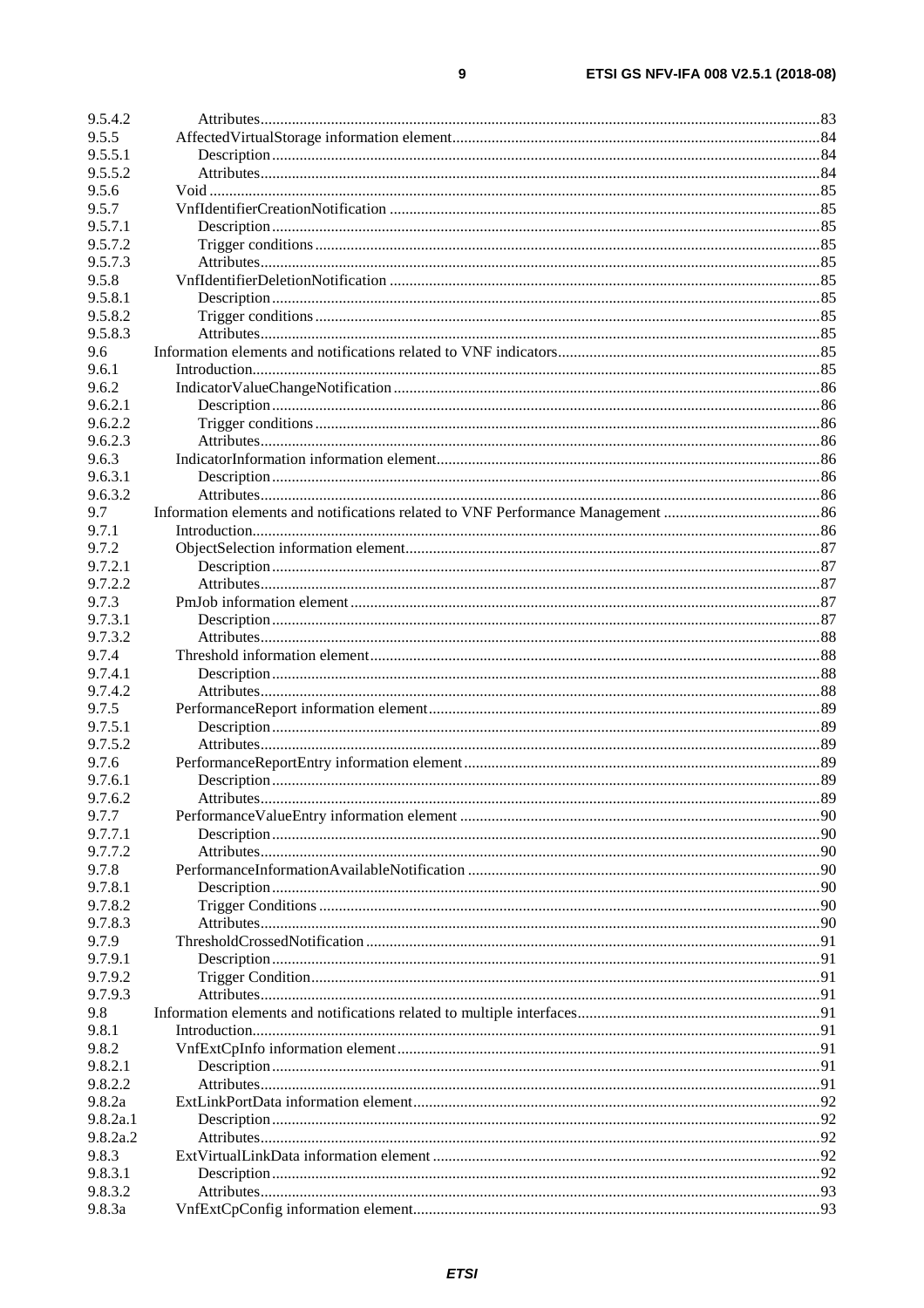| 9.8.3a.1                      |  |
|-------------------------------|--|
| 9.8.3a.2                      |  |
| 9.8.4                         |  |
| 9.8.4.1                       |  |
| 9.8.4.2                       |  |
| 9.8.5                         |  |
| 9.8.6                         |  |
| 9.8.6.1                       |  |
| 9.8.6.2                       |  |
| <b>Annex A (informative):</b> |  |
| A.1                           |  |
| A.2                           |  |
| A.3                           |  |
| <b>Annex B (informative):</b> |  |
| B.1                           |  |
| <b>Annex C</b> (informative): |  |
| <b>Annex D</b> (informative): |  |
|                               |  |
|                               |  |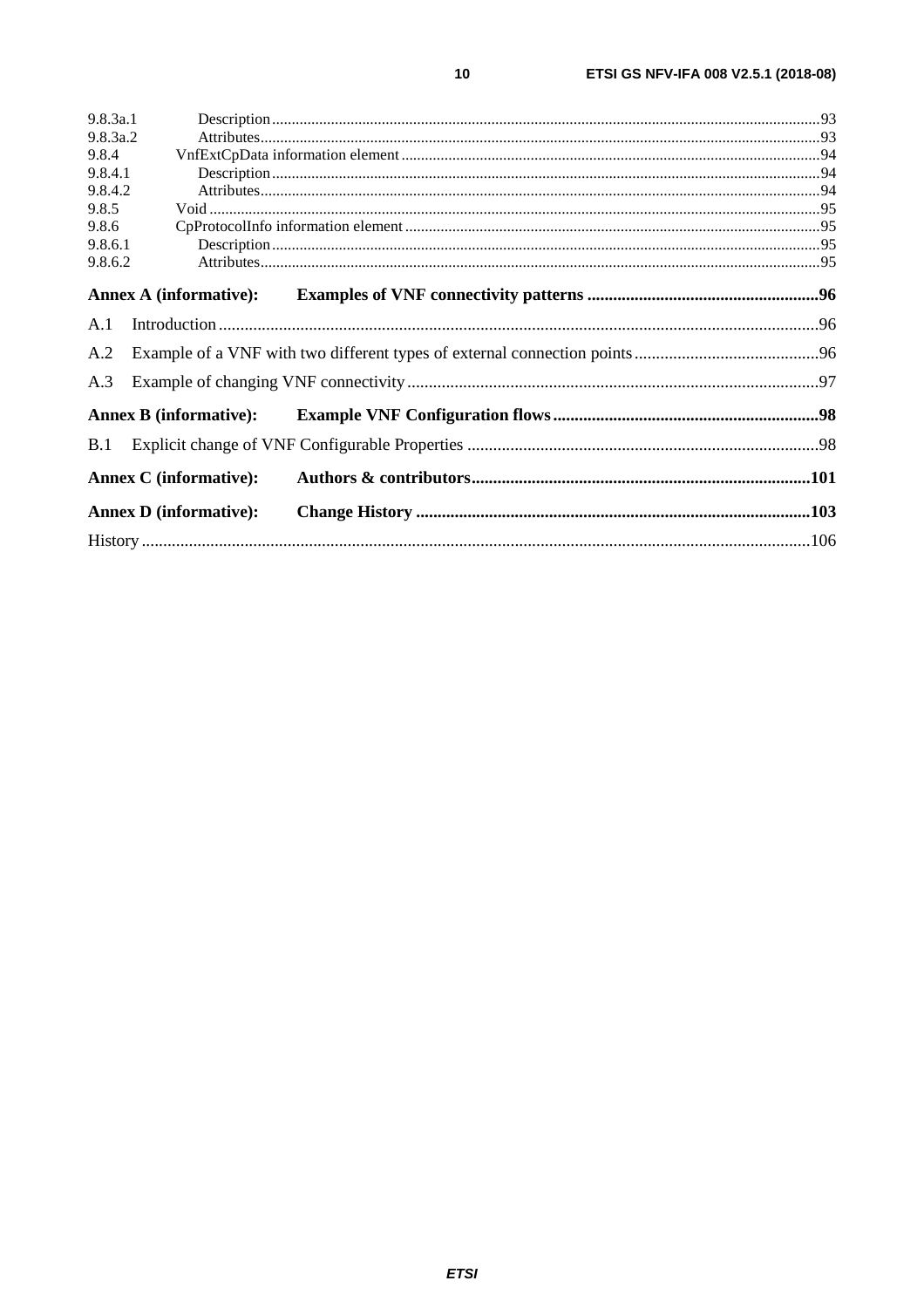# <span id="page-10-0"></span>Intellectual Property Rights

#### Essential patents

IPRs essential or potentially essential to normative deliverables may have been declared to ETSI. The information pertaining to these essential IPRs, if any, is publicly available for **ETSI members and non-members**, and can be found in ETSI SR 000 314: *"Intellectual Property Rights (IPRs); Essential, or potentially Essential, IPRs notified to ETSI in respect of ETSI standards"*, which is available from the ETSI Secretariat. Latest updates are available on the ETSI Web server (<https://ipr.etsi.org/>).

Pursuant to the ETSI IPR Policy, no investigation, including IPR searches, has been carried out by ETSI. No guarantee can be given as to the existence of other IPRs not referenced in ETSI SR 000 314 (or the updates on the ETSI Web server) which are, or may be, or may become, essential to the present document.

#### **Trademarks**

The present document may include trademarks and/or tradenames which are asserted and/or registered by their owners. ETSI claims no ownership of these except for any which are indicated as being the property of ETSI, and conveys no right to use or reproduce any trademark and/or tradename. Mention of those trademarks in the present document does not constitute an endorsement by ETSI of products, services or organizations associated with those trademarks.

# Foreword

This Group Specification (GS) has been produced by ETSI Industry Specification Group (ISG) Network Functions Virtualisation (NFV).

# Modal verbs terminology

In the present document "**shall**", "**shall not**", "**should**", "**should not**", "**may**", "**need not**", "**will**", "**will not**", "**can**" and "**cannot**" are to be interpreted as described in clause 3.2 of the [ETSI Drafting Rules](https://portal.etsi.org/Services/editHelp!/Howtostart/ETSIDraftingRules.aspx) (Verbal forms for the expression of provisions).

"**must**" and "**must not**" are **NOT** allowed in ETSI deliverables except when used in direct citation.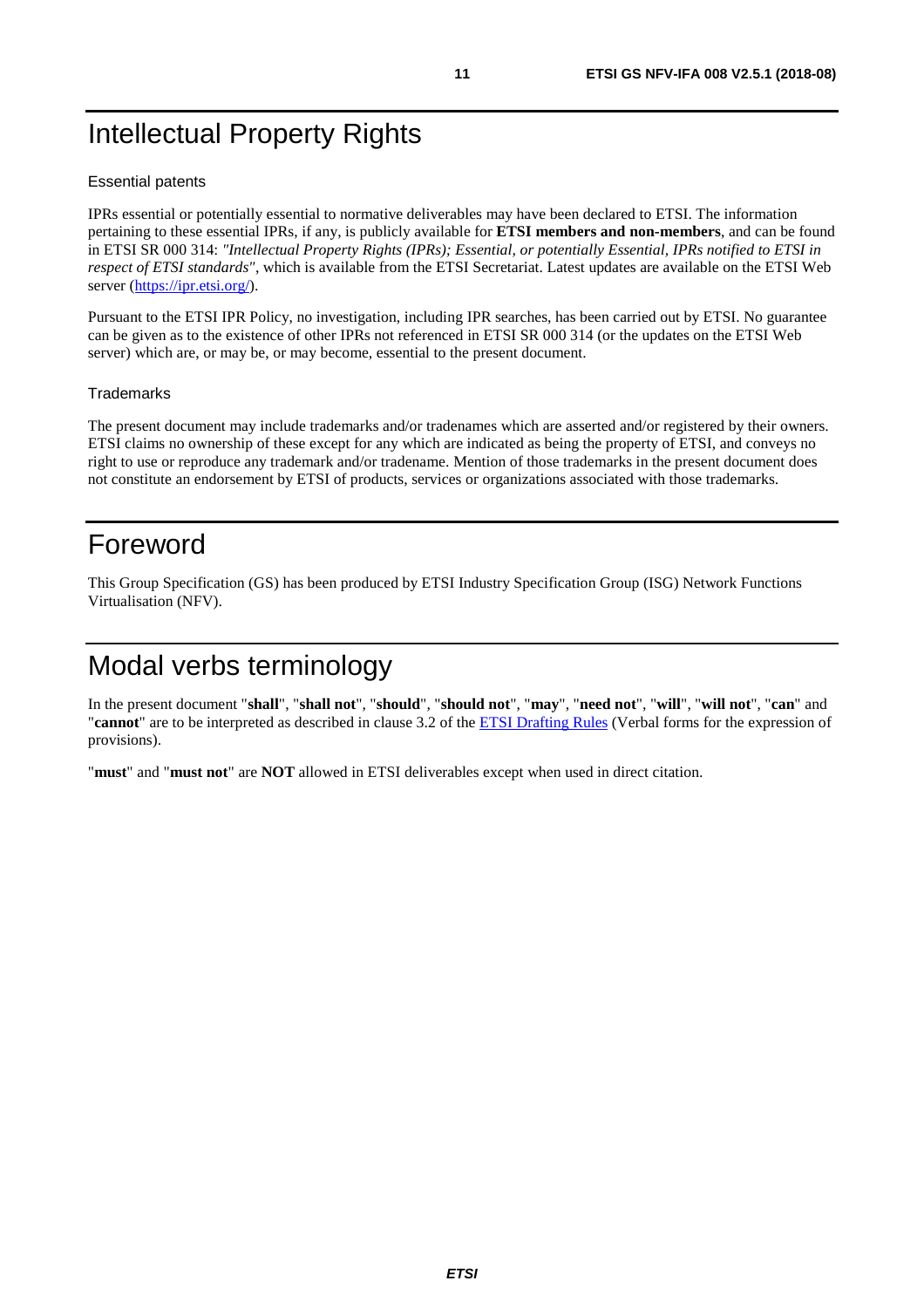# <span id="page-11-0"></span>1 Scope

The present document specifies the interfaces supported over the Ve-Vnfm-em and Ve-Vnfm-vnf reference points of the NFV-MANO architectural framework ETSI GS NFV-MAN 001 [i.3] as well as the information elements exchanged over those interfaces.

# 2 References

# 2.1 Normative references

References are either specific (identified by date of publication and/or edition number or version number) or non-specific. For specific references, only the cited version applies. For non-specific references, the latest version of the referenced document (including any amendments) applies.

Referenced documents which are not found to be publicly available in the expected location might be found at [https://docbox.etsi.org/Reference](https://docbox.etsi.org/Reference/).

NOTE: While any hyperlinks included in this clause were valid at the time of publication, ETSI cannot guarantee their long term validity.

The following referenced documents are necessary for the application of the present document.

| $[1]$ | ETSI GS NFV-IFA 006: "Network Functions Virtualisation (NFV); Management and<br>Orchestration; Vi-Vnfm reference point - Interface and Information Model Specification". |
|-------|--------------------------------------------------------------------------------------------------------------------------------------------------------------------------|
| $[2]$ | ETSI GS NFV-IFA 007: "Network Functions Virtualisation (NFV); Management and<br>Orchestration; Or-Vnfm reference point - Interface and Information Model Specification". |
| $[3]$ | ETSI GS NFV-IFA 010: "Network Functions Virtualisation (NFV); Management and<br>Orchestration; Functional requirements specification".                                   |
| [4]   | ETSI GS NFV-IFA 011: "Network Functions Virtualisation (NFV); Management and<br>Orchestration; VNF Descriptor and Packaging Specification".                              |
| [5]   | Recommendation ITU-T X.733: "Information technology - Open Systems Interconnection -<br>Systems Management: Alarm reporting function".                                   |

# 2.2 Informative references

References are either specific (identified by date of publication and/or edition number or version number) or non-specific. For specific references, only the cited version applies. For non-specific references, the latest version of the referenced document (including any amendments) applies.

NOTE: While any hyperlinks included in this clause were valid at the time of publication, ETSI cannot guarantee their long term validity.

The following referenced documents are not necessary for the application of the present document but they assist the user with regard to a particular subject area.

- [i.1] ISO/IEC 9646-7: "Information technology Open Systems Interconnection Conformance testing methodology and framework - Part 7: Implementation Conformance Statements".
- [i.2] ETSI GS NFV 003: "Network Functions Virtualisation (NFV); Terminology for Main Concepts in NFV".
- [i.3] ETSI GS NFV-MAN 001: "Network Functions Virtualisation (NFV); Management and Orchestration".
- [i.4] ETSI GS NFV-IFA 009: "Network Functions Virtualisation (NFV); Management and Orchestration; Report on Architectural Options".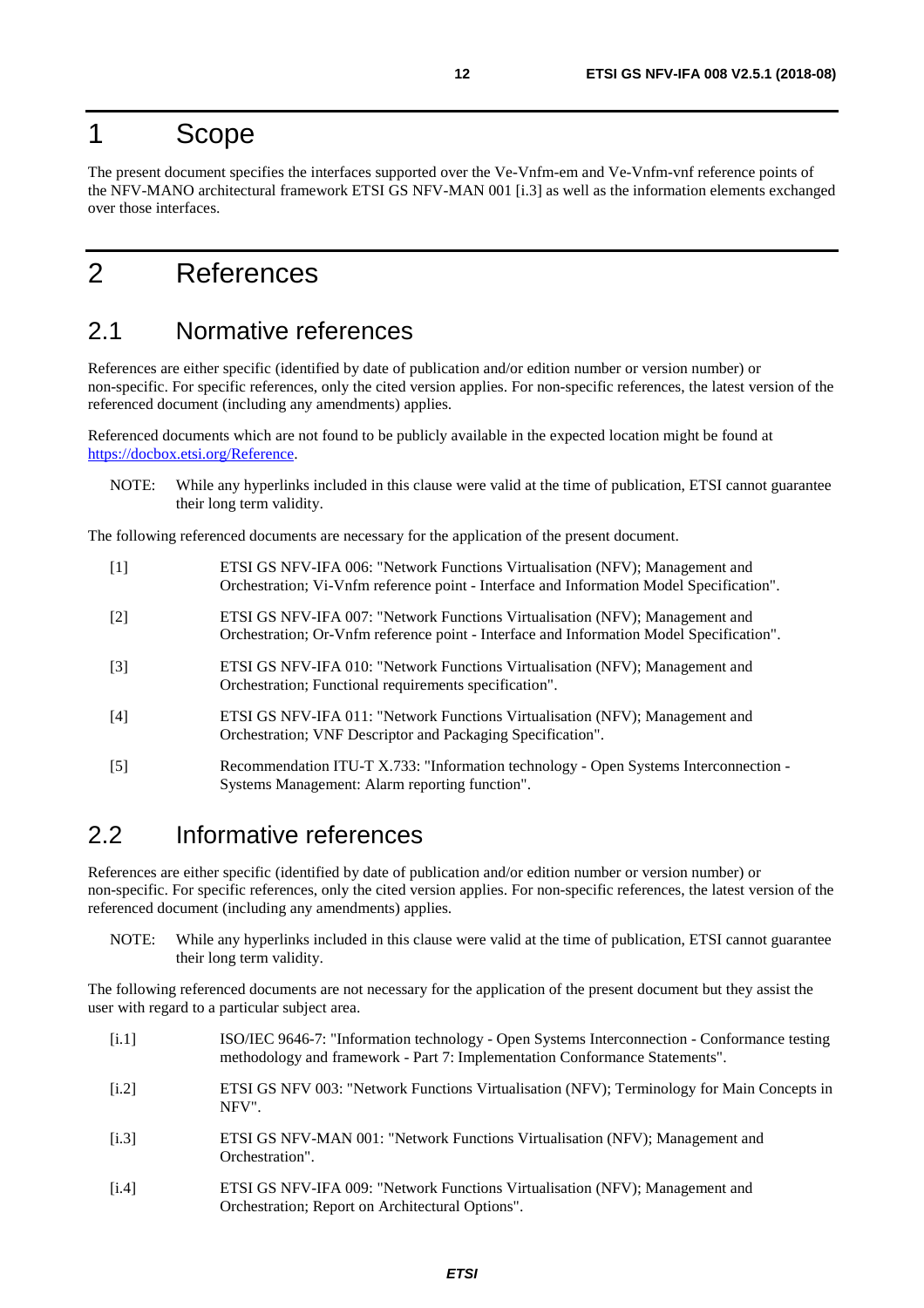<span id="page-12-0"></span>

| [i.5] | ETSI GS NFV-IFA 013: "Network Functions Virtualisation (NFV); Management and<br>Orchestration; Os-Ma-Nfvo reference point - Interface and Information Model Specification". |
|-------|-----------------------------------------------------------------------------------------------------------------------------------------------------------------------------|
| [i.6] | ETSI GS NFV-IFA 005: "Network Functions Virtualisation (NFV); Management and<br>Orchestration; Or-Vi reference point - Interface and Information Model Specification".      |

# 3 Definitions and abbreviations

# 3.1 Definitions

For the purposes of the present document, the terms and definitions given in ETSI GS NFV 003 [\[i.2](#page-11-0)] apply.

# 3.2 Abbreviations

For the purposes of the present document, the abbreviations given in ETSI GS NFV 003 [\[i.2\]](#page-11-0) and the following apply:

NOTE: An abbreviation defined in the present document takes precedence over the definition of the same abbreviation, if any, in ETSI GS NFV 003 [[i.2](#page-11-0)].

| <b>CP</b>  | <b>Connection Point</b>            |
|------------|------------------------------------|
| <b>CPD</b> | <b>Connection Point Descriptor</b> |
| DF         | Deployment Flavour                 |
| <b>FB</b>  | <b>Functional Block</b>            |
| <b>LCM</b> | Lifecycle Management               |
| <b>VDU</b> | <b>VNF Deployment Unit</b>         |
| VL         | Virtual Link                       |
| VL D       | Virtual Link Descriptor            |

# 4 Overview of interfaces and information elements associated to the Ve-Vnfm-em and Ve-Vnfm-vnf reference points

# 4.1 Introduction

This clause provides an overview of interfaces and information models associated to the Ve-Vnfm-em and Ve-Vnfm-vnf reference points.

The Ve-Vnfm-em reference point is used for exchanges between EM and VNF Manager, and supports the following interfaces:

- VNF Lifecycle Management (produced by VNFM, consumed by EM).
- VNF Performance Management, resulting from virtualised resource performance information, (produced by VNFM, consumed by EM).
- VNF Fault Management, resulting from virtualised resource fault information, (produced by VNFM, consumed by EM).
- VNF Indicator (produced by EM, consumed by VNFM).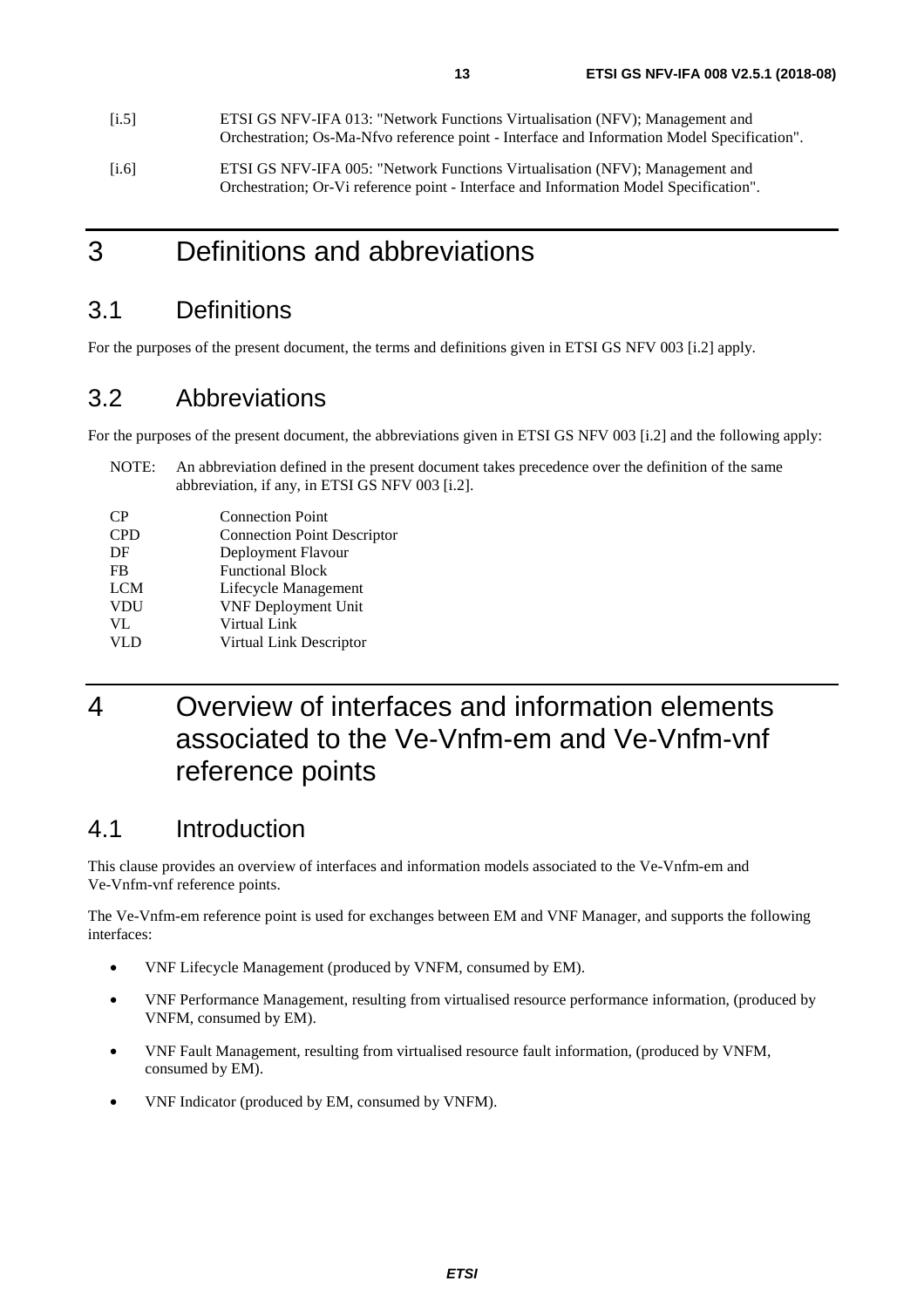<span id="page-13-0"></span>The Ve-Vnfm-vnf reference point is used for exchanges between VNF and VNF Manager, and supports the following interfaces:

- VNF Lifecycle Management (produced by VNFM, consumed by VNF).
- VNF Performance Management, resulting from virtualised resource performance information (produced by VNFM, consumed by VNF).
- VNF Fault Management, resulting from virtualised resource fault information (produced by VNFM, consumed by VNF).
- VNF Indicator (produced by VNF, consumed by VNFM).
- VNF Configuration (produced by VNF, consumed by VNFM).

The information elements exchanged by the interfaces above are also part of the present document.

# 4.2 Relation to other NFV Group Specifications

The present document is referencing information from the following NFV Group Specifications:

- Report on Architectural Options ETSI GS NFV-IFA 009 [\[i.4\]](#page-11-0):
	- This report describes architectural options that may influence the way some of the interfaces associated to the Ve-Vnfm-em and/or Ve-Ve-Vnfm-vnf reference points are used or might even suggest the need for extension.
- Functional Requirements Specification ETSI GS NFV-IFA 010 [[3\]](#page-11-0):
	- Interfaces associated with the Ve-Vnfm reference point are based on the functional requirements specified in ETSI GS NFV-IFA 010 [[3\]](#page-11-0) for the VNFM functional block (FB).
- Vi-Vnfm reference point Interface and Information Model Specification ETSI GS NFV-IFA 006 [\[1\]](#page-11-0):
	- The Virtualised Resources Performance Management and the Virtualised Resources Fault Management interfaces defined in ETSI GS NFV-IFA 006 [[1\]](#page-11-0) is also used on the Ve-Vnfm-em reference point.
- Or-Vnfm reference point Interface and Information Model Specification ETSI GS NFV-IFA 007 [\[2](#page-11-0)]:
	- The VNF Lifecycle Management interface defined in ETSI GS NFV-IFA 007 [\[2](#page-11-0)] are also used on the Ve-Vnfm-em and Ve-Vnfm-vnf reference points.
- VNF Packaging Specification ETSI GS NFV-IFA 011 [\[4](#page-11-0)]:
	- The specification of the Virtualised Network Function Descriptor (VNFD) in ETSI GS NFV-IFA 011 [[4\]](#page-11-0) defines information elements that are also relevant in the present document.
- Os-Ma-nfvo reference point Interface and Information Model Specification ETSI GS NFV-IFA 013 [[i.5](#page-12-0)]:
	- The VNF Package Management interface defined in ETSI GS NFV-IFA 013 [\[i.5](#page-12-0)] is also used on the Or-Vnfm reference point.

# 4.3 Conventions

The following notations, defined in ISO/IEC 9646-7 [\[i.1\]](#page-11-0), are used for the qualifier column of interface information elements:

- M mandatory the capability is required to be supported;
- O optional the capability may be supported or not;
- CM conditional mandatory the capability is required to be supported and is conditional on the support of some condition. This condition shall be specified in the Description column;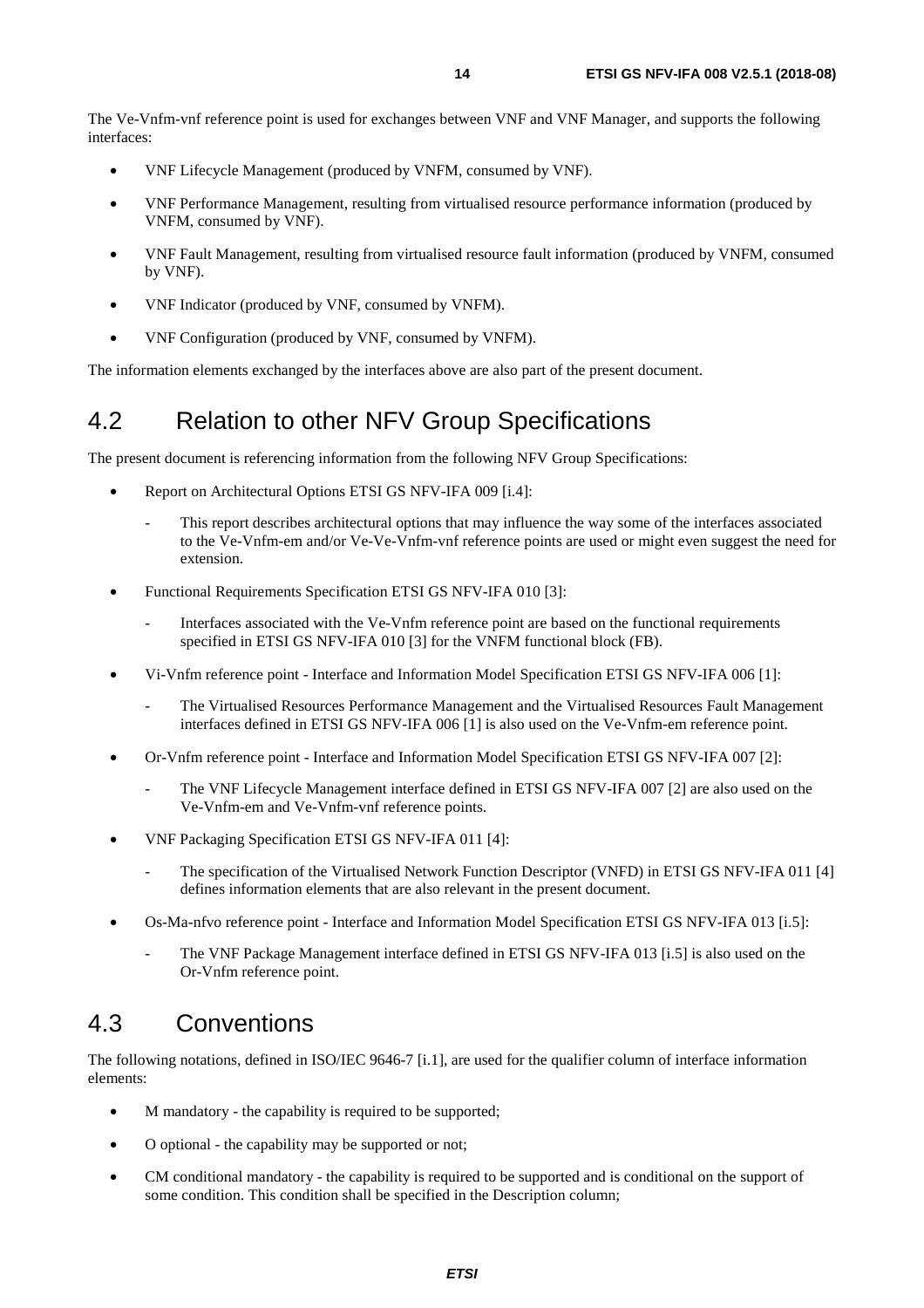<span id="page-14-0"></span>• CO conditional optional - the capability may be supported or not and is conditional on the support of some condition. This condition shall be specified in the Description column.

The following notation is used for parameters that represent identifiers, and for attributes that represent identifiers in information elements and notifications:

- If parameters are referring to an identifier of an actual object, their type is "Identifier".
- If an object (information element or notification) contains an attribute that identifies the object, the type of that attribute is "Identifier" and the description states that the attribute is the identifier of that particular notification or information element.

EXAMPLE 1: Identifier "resourceId" of the "NetworkSubnet information element" has type "Identifier" and description "Identifier of this NetworkSubnet information element".

• If an object (information element or notification) contains an attribute that references another object or objects defined in an ETSI NFV GS, the type of the attribute is "Identifier", followed by the list of objects it references.

EXAMPLE 2: "Identifier (Reference to Vnfc)" or "Identifier (Reference to Vnfc, VirtualLink or VirtualStorage)".

If the type of a parameter or attribute has been marked as "Not specified" in the "Content" column, this means that its specification is left for the protocol design/data model design stage.

# 5 Reference point and interface requirements

# 5.1 Introduction

The following clauses specify requirements applicable to interfaces in the specific context of the Ve-Vnfm-em and Ve-Vnfm-vnf reference points.

In case the VNF has embedded management functionalities, it may implement the consumer part of the Ve-Vnfm-em reference point interfaces, and interact with a VNFM on behalf of an EM.

# 5.2 Ve-Vnfm-em Reference Point Requirements

### 5.2.0 Requirements applicable to the Ve-Vnfm-em reference point

Table 5.2.0-1 specifies requirements applicable to the Ve-Vnfm-em reference point.

| <b>Numbering</b>        | <b>Functional requirements description</b>                                                                    |
|-------------------------|---------------------------------------------------------------------------------------------------------------|
| Ve-Vnfm-em.001          | The Ve-Vnfm-em reference point shall support the VNF Lifecycle Management                                     |
|                         | interface produced by the VNFM.                                                                               |
| lVe-Vnfm-em.002         | Void.                                                                                                         |
| lVe-Vnfm-em.003         | The Ve-Vnfm-em reference point shall support the VNF Performance Management                                   |
|                         | interface produced by the VNFM.                                                                               |
| Ve-Vnfm-em.004          | The Ve-Vnfm-em reference point shall support the VNF Fault Management interface                               |
|                         | produced by the VNFM.                                                                                         |
| Ve-Vnfm-em.005          | The Ve-Vnfm-em reference point may support the VNF Indicator interface produced by                            |
|                         | the EM (see notes 1 and 2).                                                                                   |
| Ve-Vnfm-em.006          | Void.                                                                                                         |
|                         | NOTE 1: VNF Indicators are information supplied by the VNF or the EM to provide some indication on the VNF    |
|                         | behaviour. VNFM can use these indicators in conjunction with virtualised resource data to perform             |
| auto-scaling decisions. |                                                                                                               |
|                         | NOTE 2: The support of VNF Indicator interface is VNF provider's decision. At least one indicator declared by |
|                         | the VNF provider in VNFD with source (VNF or EM) implies that the corresponding reference point               |
|                         | (Ve-Vnfm-vnf or Ve-Vnfm-em) supports this interface.                                                          |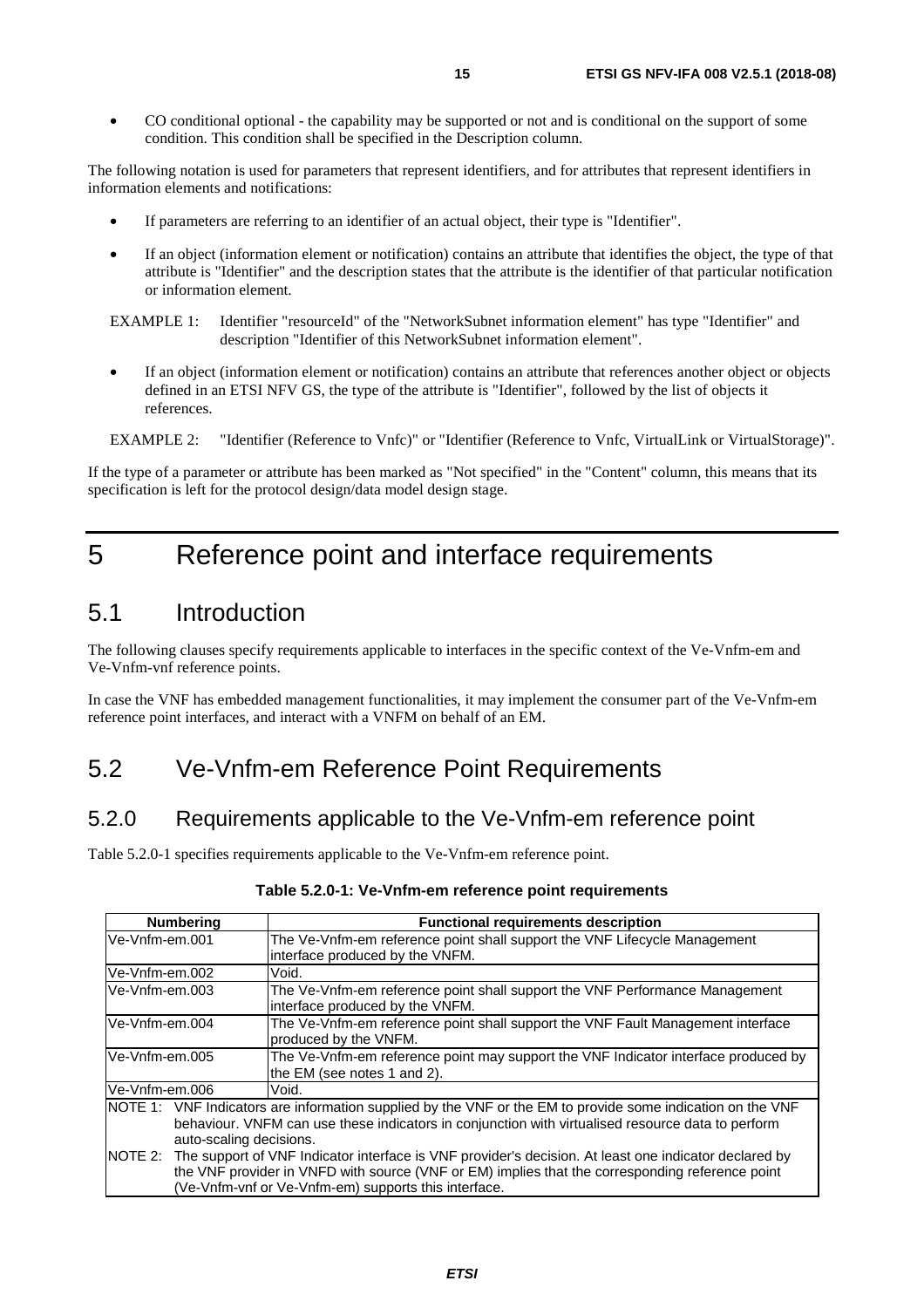# <span id="page-15-0"></span>5.2.1 Interface Requirements

### 5.2.1.1 VNF Lifecycle Management interface requirements

Table 5.2.1.1-1 specifies the requirements applicable to the VNF Life cycle Management interface produced by the VNFM on the Ve-Vnfm-em reference point.

| Table 5.2.1.1-1: VNF Lifecycle Management interface requirements |  |
|------------------------------------------------------------------|--|
|------------------------------------------------------------------|--|

| <b>Numbering</b>      | <b>Functional requirements description</b>                                                                                                                                                                                                                                                                                                                                                                                        |
|-----------------------|-----------------------------------------------------------------------------------------------------------------------------------------------------------------------------------------------------------------------------------------------------------------------------------------------------------------------------------------------------------------------------------------------------------------------------------|
| Ve-Vnfm-em.VnfLcm.001 | The VNF Life cycle Management interface produced by the VNFM on the Ve-vnfm-em<br>reference point shall support scaling a VNF instance.                                                                                                                                                                                                                                                                                           |
| Ve-Vnfm-em.VnfLcm.002 | The VNF Lifecycle Management interface produced by the VNFM on the Ve-Vnfm-em<br>reference point shall support instantiating a VNF instance.                                                                                                                                                                                                                                                                                      |
| Ve-Vnfm-em.VnfLcm.003 | The VNF Lifecycle Management interface produced by the VNFM on the Ve-Vnfm-em<br>reference point shall support terminating a VNF instance.                                                                                                                                                                                                                                                                                        |
| Ve-Vnfm-em.VnfLcm.004 | The VNF Lifecycle Management interface produced by the VNFM on the Ve-Vnfm-em<br>reference point shall support querying information about a VNF instance.                                                                                                                                                                                                                                                                         |
| Ve-Vnfm-em.VnfLcm.005 | The VNF Lifecycle Management interface produced by the VNFM on the Ve-Vnfm-em<br>reference point shall support requesting VNF healing.                                                                                                                                                                                                                                                                                            |
| Ve-Vnfm-em.VnfLcm.006 | The VNF Lifecycle Management interface produced by the VNFM on the Ve-Vnfm-em<br>reference point shall support requesting to change the state of a VNF instance/VNFC<br>instance(s) (see note 1).                                                                                                                                                                                                                                 |
| Ve-Vnfm-em.VnfLcm.007 | The VNF Lifecycle Management interface produced by the VNFM on the Ve-Vnfm-em<br>reference point shall support querying the status of a VNF Lifecycle Management<br>operation.                                                                                                                                                                                                                                                    |
| Ve-Vnfm-em.VnfLcm.008 | The VNF Lifecycle Management interface produced by the VNFM on the Ve-Vnfm-em<br>reference point shall support modifying information about a VNF instance (see note 2).                                                                                                                                                                                                                                                           |
| Ve-Vnfm-em.VnfLcm.009 | The VNF Lifecycle Management interface produced by the VNFM on the Ve-Vnfm-em<br>reference point shall support creating a VNF instance identifier and the associated<br>instance of a VNF information element.                                                                                                                                                                                                                    |
| Ve-Vnfm-em.VnfLcm.010 | The VNF Lifecycle Management interface produced by the VNFM on the Ve-Vnfm-em<br>reference point shall support deleting a VNF instance identifier and the associated<br>instance of a VNF information element.                                                                                                                                                                                                                    |
| Ve-Vnfm-em.VnfLcm.011 | The VNF Lifecycle Management interface produced by the VNFM on the Ve-Vnfm-em<br>reference point shall support providing to the EM notifications to the EM about changes<br>of a VNF instance that are related to the VNF lifecycle management operation<br>occurrences, further referred to as VNF lifecycle management operation occurrence<br>notifications.                                                                   |
| Ve-Vnfm-em.VnfLcm.012 | VNF lifecycle management operation occurrence notifications provided on the VNF<br>Lifecycle Management interface produced by the VNFM on the Ve-Vnfm-em reference<br>point shall contain information about the type of VNF lifecycle management operation,<br>the identification of the VNF instance, and the identification of the lifecycle management<br>operation occurrence.                                                |
| Ve-Vnfm-em.VnfLcm.013 | VNF lifecycle management operation occurrence notifications provided on the VNF<br>lifecycle Management interface produced by the VNFM on the Ve-Vnfm-em reference<br>point shall contain information about the addition/deletion of VNF Components, and<br>about the changes on virtualised resources associated to VNFC(s) as result of the VNF<br>lifecycle management operation occurrence.                                   |
| Ve-Vnfm-em.VnfLcm.014 | VNF lifecycle management operation occurrence notifications provided on the VNF<br>Lifecycle Management interface produced by the VNFM on the Ve-Vnfm-em reference<br>point shall contain information about the virtual networks and connection point (CP)s<br>that are added/deleted as part of the VNF lifecycle management operation occurrence<br>(see note 3).                                                               |
| Ve-Vnfm-em.VnfLcm.015 | VNF lifecycle management operation occurrence notifications provided on the VNF<br>Lifecycle Management interface produced by the VNFM on the Ve-Vnfm-em reference<br>point shall support indicating the start of the lifecycle management operation<br>occurrence, the end and the results of the lifecycle management operation occurrence,<br>including any error produced from the lifecycle management operation occurrence. |
| Ve-Vnfm-em.VnfLcm.016 | VNF lifecycle management operation occurrence notifications provided on the VNF<br>Lifecycle Management interface produced by the VNFM on the Ve-Vnfm-em reference<br>point shall support indicating updates to the VNF instance information including<br>configurable properties.                                                                                                                                                |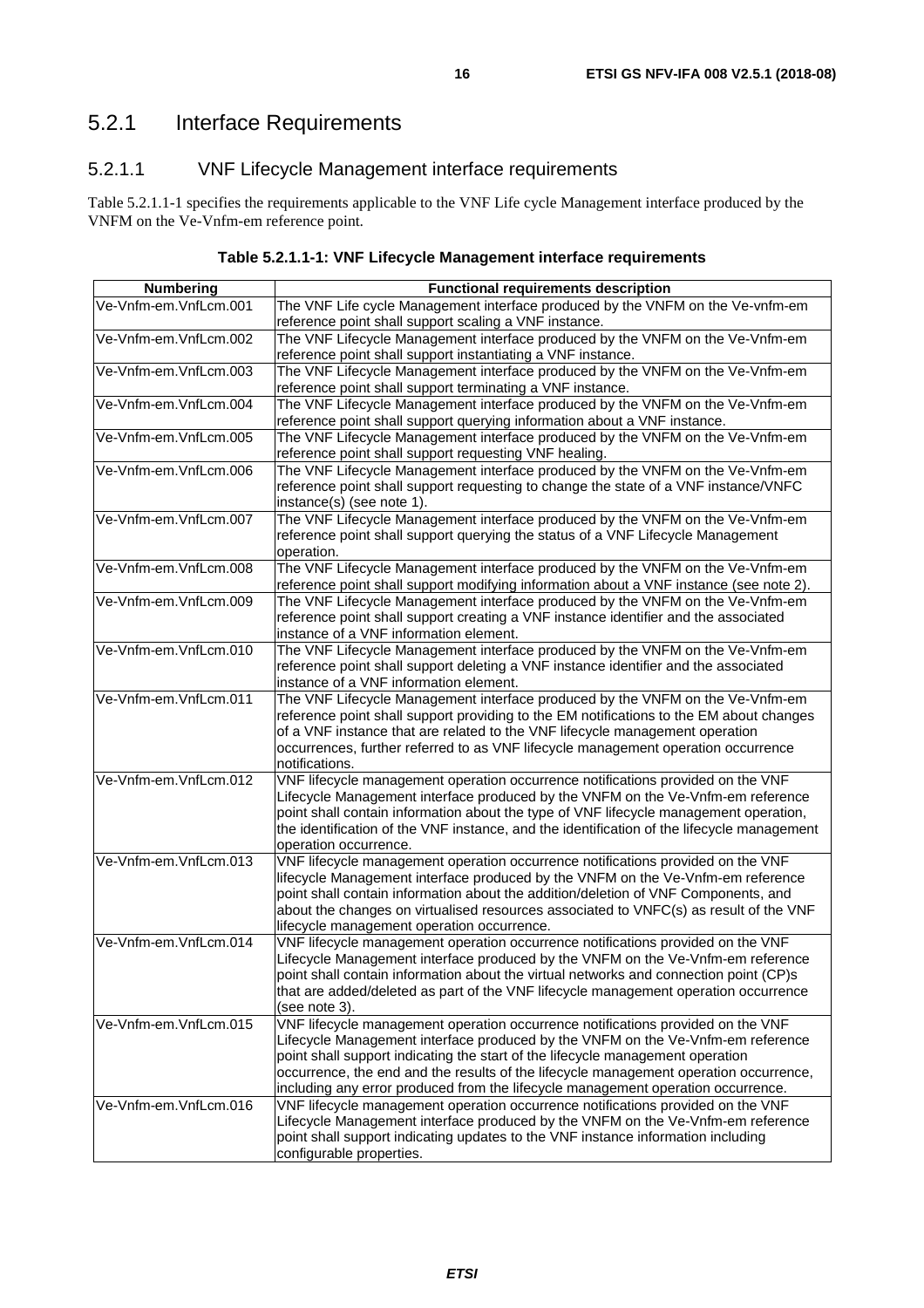<span id="page-16-0"></span>

|         | <b>Numbering</b>                                                                                                   | <b>Functional requirements description</b>                                                             |
|---------|--------------------------------------------------------------------------------------------------------------------|--------------------------------------------------------------------------------------------------------|
|         | Ve-Vnfm-em.VnfLcm.017                                                                                              | The VNF Lifecycle Management interface produced by the VNFM on the Ve-Vnfm-em                          |
|         |                                                                                                                    | reference point shall support providing to the EM notifications about creation and                     |
|         |                                                                                                                    | deletion of a VNF identifier and the associated instance of a VNF information element,                 |
|         |                                                                                                                    | further referred to as VNF identifier creation/deletion notifications.                                 |
|         | Ve-Vnfm-em.VnfLcm.018                                                                                              | The VNF Lifecycle Management interface produced by the VNFM on the Ve-Vnfm-em                          |
|         |                                                                                                                    | reference point shall support managing subscriptions to VNF lifecycle management                       |
|         |                                                                                                                    | operation occurrence notifications and to VNF identifier creation/deletion notifications.              |
|         | Ve-Vnfm-em.VnfLcm.019                                                                                              | The VNF Lifecycle Management interface produced by the VNFM on the Ve-Vnfm-em                          |
|         |                                                                                                                    | reference point shall support providing to the VNFM configuration parameters for a                     |
|         |                                                                                                                    | VNF/VNFC instance (see note 4).                                                                        |
|         | Ve-Vnfm-em.VnfLcm.020                                                                                              | The VNF Lifecycle Management interface produced by the VNFM on the Ve-Vnfm-em                          |
|         |                                                                                                                    | reference point shall support requesting to change the external connectivity of a VLs to               |
|         |                                                                                                                    | which a VNF instance is connected.                                                                     |
|         | Ve-Vnfm-em.VnfLcm.021                                                                                              | The VNF Lifecycle Management interface produced by the VNFM on the Ve-Vnfm-em                          |
|         |                                                                                                                    | reference point shall support the capability to invoke VNF error handling operation(s)                 |
|         |                                                                                                                    | after the VNF life cycle operation occurrence fails (see notes 5 and 6).                               |
| NOTE 1: |                                                                                                                    | Change the state of a VNF instance/VNFC instance(s) refers to start or stop a VNF/VNFC instance. These |
|         |                                                                                                                    | operations are complementary to instantiate or terminate a VNF.                                        |
| NOTE 2: |                                                                                                                    | The requirement refers to the information that is writable.                                            |
| NOTE 3: | This provides information about virtual networks and connections points that are internal to the VNF and           |                                                                                                        |
|         |                                                                                                                    | whose creation was triggered by the VNFM.                                                              |
|         | NOTE 4: Configuration parameters referred to in this clause are declared in the VNFD. They include: those that are |                                                                                                        |
|         | set prior to instantiation and that cannot be modified if the VNF is instantiated, those that are set prior to     |                                                                                                        |
|         | instantiation (are part of initial configuration) and that can be modified later, and those that can be set only   |                                                                                                        |
|         | after instantiation.                                                                                               |                                                                                                        |
| NOTE 5: |                                                                                                                    | It is up to the protocol design stage to design the detail error handling operation(s).                |
| NOTE 6: |                                                                                                                    | It depends on the VNF capabilities whether and how the operation(s) are supported by a particular VNF. |

### 5.2.1.2 Void

### 5.2.1.3 VNF Fault Management interface requirements

Table 5.2.1.3-1 specifies requirements applicable to the VNF Fault Management interface produced by the VNFM on the Ve-Vnfm-em reference point.

| <b>Numbering</b>     | <b>Functional requirements description</b>                                                                                                                                                                 |
|----------------------|------------------------------------------------------------------------------------------------------------------------------------------------------------------------------------------------------------|
| Ve-Vnfm-em.VnfFm.001 | The VNF Fault Management interface produced by the VNFM on the Ve-Vnfm-em<br>reference point shall support collecting VNF/VNFC fault information (see note).                                               |
| Ve-Vnfm-em.VnfFm.002 | The VNF Fault Management interface produced by the VNFM on the Ve-Vnfm-em<br>reference point shall support alarm acknowledgement.                                                                          |
| Ve-Vnfm-em.VnfFm.003 | The VNF Fault Management interface produced by the VNFM on the Ve-Vnfm-em<br>reference point shall support providing alarm notifications related to faults on<br><b>VNF/VNFC</b> instances.                |
| Ve-Vnfm-em.VnfFm.004 | The VNF Fault Management interface produced by the VNFM on the Ve-Vnfm-em<br>reference point shall support providing notification when there is a change in alarm<br>information on VNF/VNFC instances.    |
| Ve-Vnfm-em.VnfFm.005 | The VNF Fault Management interface produced by the VNFM on the Ve-Vnfm-em<br>reference point shall support the sending of notification to the EM when an alarm on a<br>VNF/VNFC instance has been created. |
| Ve-Vnfm-em.VnfFm.006 | The VNF Fault Management interface produced by the VNFM on the Ve-Vnfm-em<br>reference point shall support the sending of notification to the EM when an alarm on a<br>VNF/VNFC instance has been cleared. |
| Ve-Vnfm-em.VnfFm.007 | The VNF Fault Management interface produced by the VNFM on the Ve-Vnfm-em<br>reference point shall support the sending of notification(s) to the EM when the alarm<br>list has been rebuilt.               |
| Ve-Vnfm-em.VnfFm.008 | The VNF Fault Management interface produced by the VNFM on the Ve-Vnfm-em<br>reference point shall allow unambiguous identification of the alarm on a VNF/VNFC<br>instance sent to the EM.                 |
| Ve-Vnfm-em.VnfFm.009 | The VNF Fault Management interface produced by the VNFM on the Ve-Vnfm-em<br>reference point shall allow unambiguous identification of the VNF/VNFC instance<br>causing the alarm.                         |

**Table 5.2.1.3-1: VNF Fault Management interface requirements**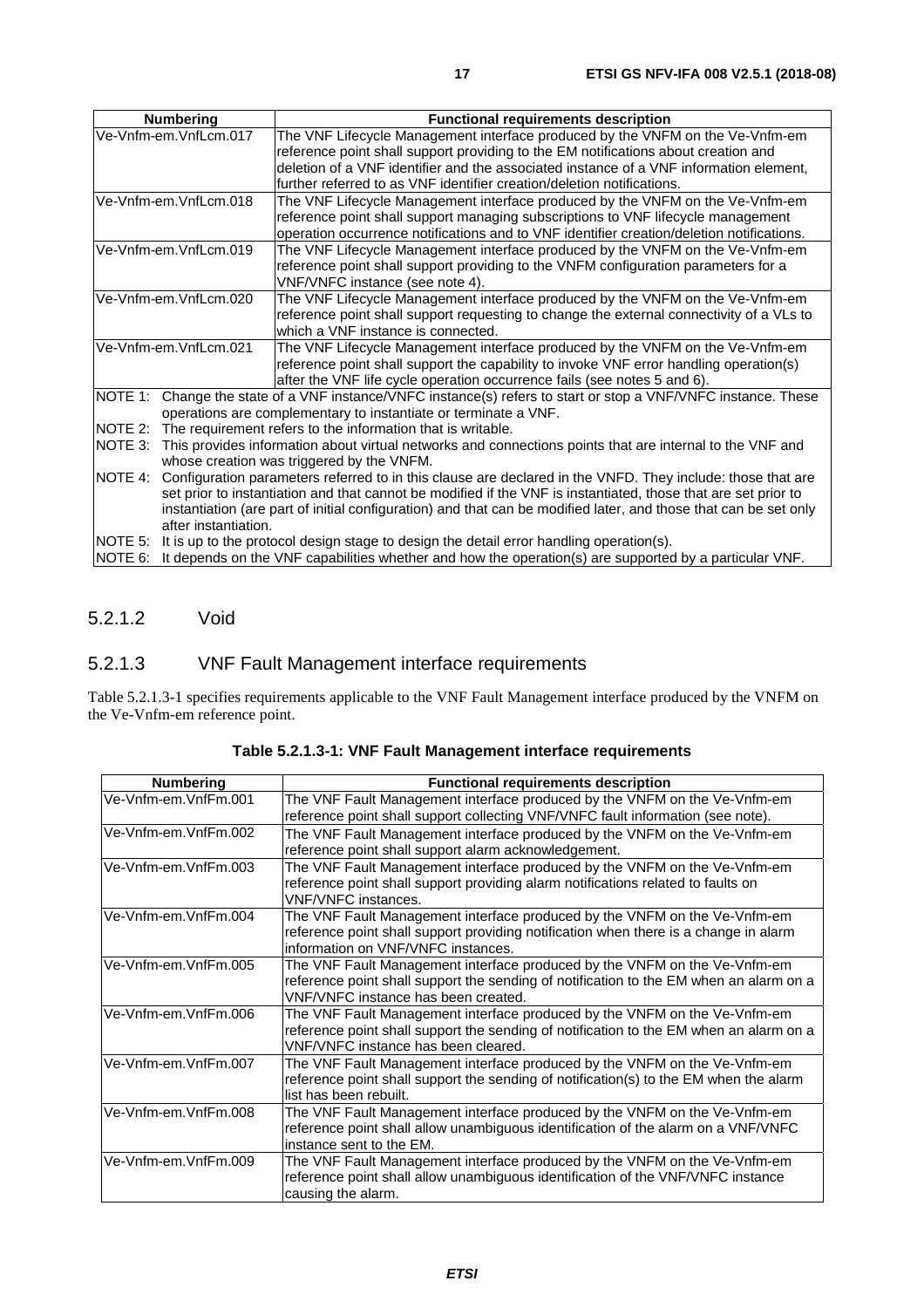<span id="page-17-0"></span>

| <b>Numbering</b>     | <b>Functional requirements description</b>                                                                                                                                                                                                                                                                                                                                                                                                                                       |
|----------------------|----------------------------------------------------------------------------------------------------------------------------------------------------------------------------------------------------------------------------------------------------------------------------------------------------------------------------------------------------------------------------------------------------------------------------------------------------------------------------------|
| Ve-Vnfm-em.VnfFm.010 | The VNF Fault Management interface produced by the VNFM on the Ve-Vnfm-em                                                                                                                                                                                                                                                                                                                                                                                                        |
| Ve-Vnfm-em.VnfFm.011 | reference point shall allow unambiguous identification of the alarm cause.<br>The VNF Fault Management interface produced by the VNFM on the Ve-Vnfm-em                                                                                                                                                                                                                                                                                                                          |
|                      | reference point shall support providing to the EM notifications about alarms on a VNF<br>instance and its VNFC as a consequence of state changes in the virtualised<br>resources used by the VNF and its VNFC.                                                                                                                                                                                                                                                                   |
| Ve-Vnfm-em.VnfFm.012 | Notifications related to the alarms associated with the state changes of virtualised<br>resources of a VNF instance provided on the VNF Fault Management interface<br>produced by the VNFM on the Ve-Vnfm-em reference point shall contain information<br>necessary to identify the VNF and its VNFC(s), the origin (VIM and virtualised<br>resource(s)) of the virtualised resource change notification(s), the type of alarm, and<br>information about the cause of the alarm. |
| Ve-Vnfm-em.VnfFm.013 | The VNF Fault Management interface produced by the VNFM on the Ve-Vnfm-em<br>reference point shall enable the VNFM to manage subscriptions to notifications<br>related to alarms.                                                                                                                                                                                                                                                                                                |
| Ve-Vnfm-em.VnfFm.014 | The VNF Fault Management interface produced by the VNFM on the Ve-Vnfm-em<br>reference point shall support an operation to escalate when the perceived severity of<br>an alarm needs to be changed, from the perspective of the EM.                                                                                                                                                                                                                                              |
| NOTE:                | Fault information on a given VNF/VNFC instance can include the information related to the alarm<br>(e.g. alarm created, alarm cleared, etc.), alarm causes and identification of this VNF/VNFC instance and<br>fault information concerning the virtualised resources supporting the constituent VNF/VNFC instance.                                                                                                                                                              |

### 5.2.1.4 VNF Indicator interface requirements

Table 5.2.1.4-1 specifies the requirements applicable to the VNF Indicator interface produced by the EM on the Ve-Vnfm-em reference point.

| <b>Numbering</b>   | <b>Functional requirements description</b>                                                                                                                                                                                 |
|--------------------|----------------------------------------------------------------------------------------------------------------------------------------------------------------------------------------------------------------------------|
| Ve-Vnfm-em.Ind.001 | The VNF Indicator interface produced by the EM on the Ve-Vnfm-em reference point shall<br>support providing notifications related to indicator value change, and to manage subscriptions<br>related to such notifications. |
| Ve-Vnfm-em.Ind.002 | The VNF Indicator interface produced by the EM on the Ve-Vnfm-em reference point shall<br>support retrieving indicator values.                                                                                             |

**Table 5.2.1.4-1: VNF Indicator interface requirements** 

#### 5.2.1.5 Void

#### 5.2.1.6 VNF Performance Management interface requirements

Table 5.2.1.6-1 specifies requirements applicable to the VNF Performance Management interface produced by the VNFM on the Ve-Vnfm-em reference point.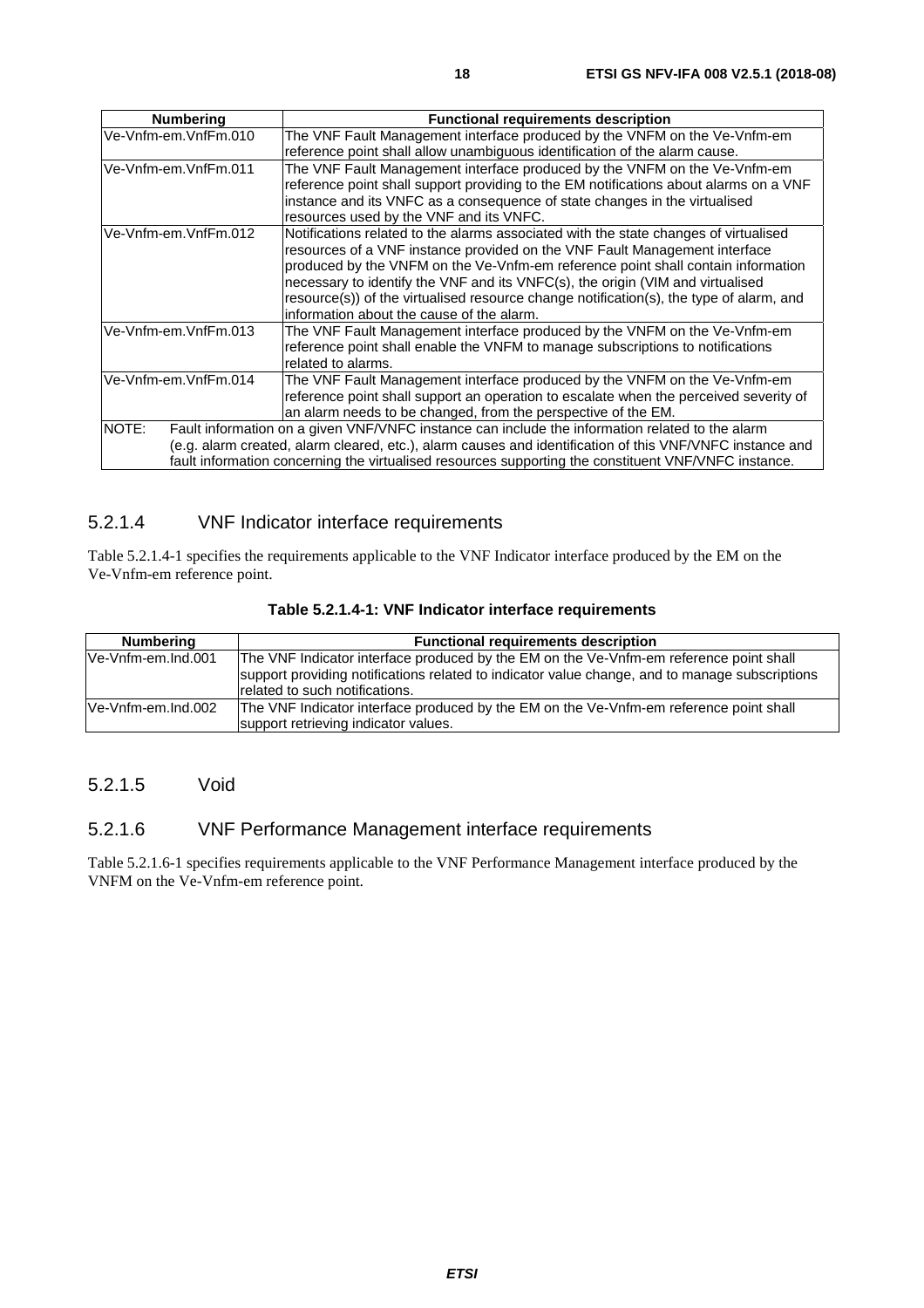<span id="page-18-0"></span>

| <b>Numbering</b>                                                                                                   | <b>Functional requirements description</b>                                                                |  |
|--------------------------------------------------------------------------------------------------------------------|-----------------------------------------------------------------------------------------------------------|--|
| Ve-Vnfm-                                                                                                           | The VNF Performance Management interface produced by the VNFM on the Ve-Vnfm-em                           |  |
| em.VnfPm.01                                                                                                        | reference point shall support the EM to control the collection and reporting of VNF/VNFC                  |  |
|                                                                                                                    | performance information, resulting from virtualised resources performance information, on the             |  |
|                                                                                                                    | VNF(s) it manages (see note 1).                                                                           |  |
| Ve-Vnfm-                                                                                                           | The VNF Performance Management interface produced by the VNFM on the Ve-Vnfm-em                           |  |
| em.VnfPm.02                                                                                                        | reference point shall support the capability to notify the EM about the availability of VNF               |  |
|                                                                                                                    | performance information.                                                                                  |  |
| Ve-Vnfm-                                                                                                           | The VNF Performance Management interface produced by the VNFM on the Ve-Vnfm-em                           |  |
| em.VnfPm.03                                                                                                        | reference point shall support the EM to create a PM job specifying the VNF performance                    |  |
|                                                                                                                    | information that the EM requires from the VNFM.                                                           |  |
| Ve-Vnfm-                                                                                                           | The VNF Performance Management interface produced by the VNFM on the Ve-Vnfm-em                           |  |
| em.VnfPm.04                                                                                                        | reference point hall support the EM to delete one or more PM job(s).                                      |  |
| Ve-Vnfm-                                                                                                           | The VNF Performance Management interface produced by the VNFM on the Ve-Vnfm-em                           |  |
| reference point shall enable the EM to receive notifications of data availability for a PM job, and<br>em.VnfPm.05 |                                                                                                           |  |
|                                                                                                                    | to manage subscriptions to such notifications.                                                            |  |
| Ve-Vnfm-                                                                                                           | The VNF Performance Management interface produced by the VNFM on the Ve-Vnfm-em                           |  |
| em.VnfPm.06                                                                                                        | reference point shall support the EM to query the details of one or more PM job(s).                       |  |
| Ve-Vnfm-                                                                                                           | The VNF Performance Management interface produced by the VNFM on the Ve-Vnfm-em                           |  |
| em.VnfPm.07<br>reference point shall support the EM to manage the thresholds on specified VNF/VNFC                 |                                                                                                           |  |
|                                                                                                                    | performance information and VNF(s) (see note 2).                                                          |  |
| Ve-Vnfm-                                                                                                           | The VNF Performance Management interface produced by the VNFM on the Ve-Vnfm-em                           |  |
| em.VnfPm.08                                                                                                        | reference point shall support the capability to notify the EM about a threshold defined for a             |  |
|                                                                                                                    | specified metric of a VNF/VNFC being crossed.                                                             |  |
| Ve-Vnfm-                                                                                                           | The VNF Performance Management interface produced by the VNFM on the Ve-Vnfm-em                           |  |
| em.VnfPm.09                                                                                                        | reference point shall enable the EM to receive notifications related to threshold crossing, and to        |  |
|                                                                                                                    | manage subscriptions to such notifications.                                                               |  |
|                                                                                                                    | NOTE 1: Performance information on a given VNF/VNFC results from collected performance information of the |  |
|                                                                                                                    | virtualised resources that are mapped to this VNF/VNFC instance.                                          |  |
| NOTE 2:                                                                                                            | Management of thresholds include creation, deletion and query the thresholds on specified VNF performance |  |
| information and VNF(s).                                                                                            |                                                                                                           |  |

**Table 5.2.1.6-1: VNF Performance Management interface requirements** 

# 5.3 Ve-Vnfm-vnf Reference Point Requirements

# 5.3.0 Requirements applicable to the Ve-Vnfm-vnf reference point

Table 5.3.0-1 specifies requirements applicable to the Ve-Vnfm-vnf reference point.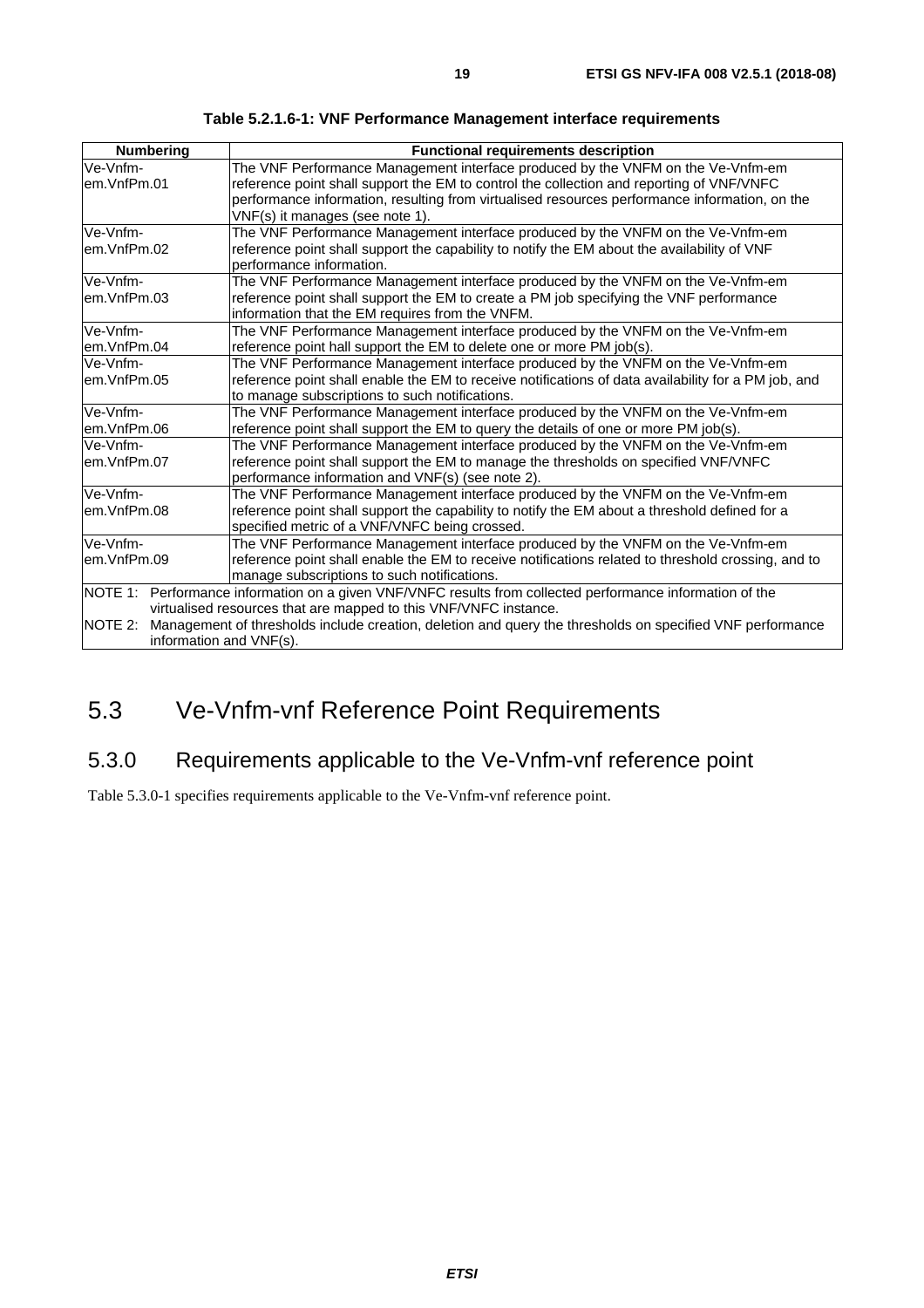<span id="page-19-0"></span>

| <b>Numbering</b> | <b>Functional requirements description</b>                                                                                                                                                                                                                                                                                                                                                           |  |
|------------------|------------------------------------------------------------------------------------------------------------------------------------------------------------------------------------------------------------------------------------------------------------------------------------------------------------------------------------------------------------------------------------------------------|--|
| Ve-Vnfm-vnf.001  | The Ve-Vnfm-vnf reference point shall support the VNF Lifecycle Management interface produced<br>by the VNFM.                                                                                                                                                                                                                                                                                        |  |
| Ve-Vnfm-vnf.002  | The Ve-Vnfm-vnf reference point may support the VNF Configuration interface produced by the<br>VNF (see note 3).                                                                                                                                                                                                                                                                                     |  |
| Ve-Vnfm-vnf.003  | The Ve-Vnfm-vnf reference point shall support the VNF Performance Management interface<br>produced by the VNFM.                                                                                                                                                                                                                                                                                      |  |
| Ve-Vnfm-vnf.004  | The Ve-Vnfm-vnf reference point shall support the VNF Fault Management interface produced by<br>the VNFM.                                                                                                                                                                                                                                                                                            |  |
| Ve-Vnfm-vnf.005  | The Ve-Vnfm-vnf reference point may support the VNF Indicator interface produced by the VNF<br>(see notes 1 and 2).                                                                                                                                                                                                                                                                                  |  |
| Ve-Vnfm-vnf.006  | The Ve-Vnfm-vnf reference point shall support the means for the configuration of a VNF and for the<br>VNFM to determine whether the VNF configuration has been completed (see note 4).                                                                                                                                                                                                               |  |
| etc.             | NOTE 1: VNF Indicators are information supplied by the VNF or the EM to provide some indication on the VNF<br>behaviour. For example, VNFM can use these indicators in conjunction with virtualised resource data to<br>perform auto-scaling decisions, or to determine whether the configuration changes have been completed,                                                                       |  |
| NOTE 2:          | The support of VNF Indicator interface is VNF provider's decision. At least one indicator declared by the VNF<br>provider in VNFD with source (VNF or EM) implies that the corresponding reference point (Ve-Vnfm-vnf or<br>Ve-Vnfm-em) supports this interface.                                                                                                                                     |  |
| NOTE 3:<br>VNFD. | The dependency on and support of VNF Configuration interface is declared by the VNF provider in the                                                                                                                                                                                                                                                                                                  |  |
| NOTE 4:          | The configuration of a VNF can be performed by the VNFM via the VNF Configuration interface, or the VNF<br>can acquire the configuration information from the VNFM. At least one of the mechanisms shall be supported<br>for a particular VNF and be declared by the VNF provider in the VNFD. Examples of how the alternative<br>mechanisms may be used for VNF configuration are given in annex A. |  |

#### **Table 5.3.0-1: Ve-Vnfm-vnf reference point requirements**

# 5.3.1 Interface Requirements

#### 5.3.1.1 VNF Lifecycle Management interface requirements

Table 5.3.1.1-1 specifies the requirements applicable to the VNF Lifecycle Management interface produced by the VNFM on the Ve-Vnfm-vnf reference point.

| <b>Numbering</b>       | <b>Functional requirements description</b>                                                 |
|------------------------|--------------------------------------------------------------------------------------------|
| Ve-Vnfm-vnf.VnfLcm.001 | The VNF Lifecycle Management interface produced by the VNFM on the Ve-Vnfm-vnf             |
|                        | reference point shall support scaling a VNF instance.                                      |
| Ve-Vnfm-vnf.VnfLcm.002 | The VNF Lifecycle Management interface produced by the VNFM on the Ve-Vnfm-vnf             |
|                        | reference point shall support requesting VNF healing.                                      |
| Ve-Vnfm-vnf.VnfLcm.003 | The VNF Lifecycle Management interface produced by the VNFM on the Ve-Vnfm-vnf             |
|                        | reference point shall support querying the status of a VNF Lifecycle Management            |
|                        | operation (see note 1).                                                                    |
| Ve-Vnfm-vnf.VnfLcm.004 | The VNF Lifecycle Management interface produced by the VNFM on the Ve-Vnfm-vnf             |
|                        | reference point shall support querying information about a VNF instance.                   |
| Ve-Vnfm-vnf.VnfLcm.005 | The VNF Lifecycle Management interface produced by the VNFM on the Ve-Vnfm-vnf             |
|                        | reference point shall support providing to the VNF notifications about changes of a VNF    |
|                        | instance that are related to the VNF lifecycle management operation occurrences,           |
|                        | further referred to as VNF lifecycle management operation occurrence notifications.        |
| Ve-Vnfm-vnf.VnfLcm.006 | VNF lifecycle management operation occurrence notifications provided on the VNF            |
|                        | Lifecycle Management interface produced by the VNFM on the Ve-Vnfm-vnf reference           |
|                        | point shall contain information about the type of VNF lifecycle management operation,      |
|                        | the identification of the VNF instance, and the identification of the lifecycle management |
|                        | operation occurrence.                                                                      |
| Ve-Vnfm-vnf.VnfLcm.007 | VNF lifecycle management operation occurrence notifications provided on the VNF            |
|                        | lifecycle Management interface produced by the VNFM on the Ve-Vnfm-vnf reference           |
|                        | point shall contain information about the addition/deletion of VNF Components, and         |
|                        | about the changes on virtualised resources associated to VNFC(s) as result of the VNF      |
|                        | lifecycle management operation occurrence.                                                 |

**Table 5.3.1.1-1: VNF Lifecycle Management interface requirements**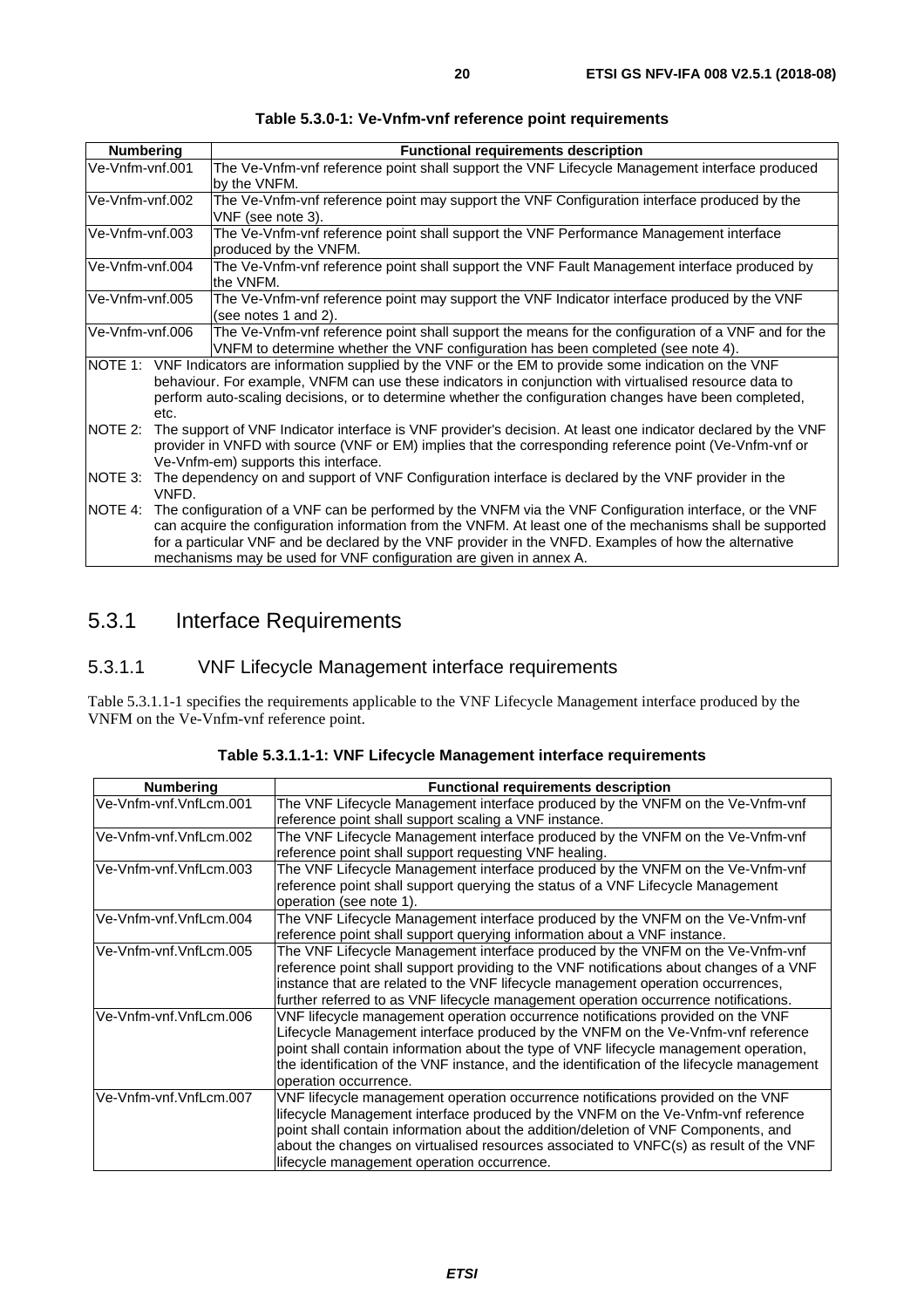<span id="page-20-0"></span>

| <b>Numbering</b>       | <b>Functional requirements description</b>                                                               |
|------------------------|----------------------------------------------------------------------------------------------------------|
| Ve-Vnfm-vnf.VnfLcm.008 | VNF lifecycle management operation occurrence notifications provided on the VNF                          |
|                        | Lifecycle Management interface produced by the VNFM on the Ve-Vnfm-vnf reference                         |
|                        | point shall contain information about the virtual networks and connection point (CP)s                    |
|                        | that are added/deleted as part of the VNF lifecycle management operation occurrence                      |
|                        | (see note 2).                                                                                            |
| Ve-Vnfm-vnf.VnfLcm.009 | VNF lifecycle management operation occurrence notifications provided on the VNF                          |
|                        | Lifecycle Management interface produced by the VNFM on the Ve-Vnfm-vnf reference                         |
|                        | point shall support indicating the start of the lifecycle management operation                           |
|                        | occurrence, the end and the results of the lifecycle management operation occurrence,                    |
|                        | including any error produced from the lifecycle management operation occurrence.                         |
| Ve-Vnfm-vnf.VnfLcm.010 | VNF lifecycle management operation occurrence notifications provided on the VNF                          |
|                        | Lifecycle Management interface produced by the VNFM on the Ve-Vnfm-vnf reference                         |
|                        | point shall support indicating updates to the VNF instance information including                         |
|                        | configurable properties.                                                                                 |
| Ve-Vnfm-vnf.VnfLcm.011 | The VNF Lifecycle Management interface produced by the VNFM on the Ve-Vnfm-vnf                           |
|                        | reference point shall support managing subscriptions to VNF lifecycle management                         |
|                        | operation occurrence notifications.                                                                      |
| Ve-Vnfm-vnf.VnfLcm.012 | The VNF Lifecycle Management interface produced by the VNFM on the Ve-Vnfm-vnf                           |
|                        | reference point shall support the capability to invoke VNF error handling operation(s)                   |
|                        | after the VNF life cycle operation occurrence fails (see notes 3 and 4).                                 |
|                        | NOTE 1: The status of the operations can be queried only limited to the operations initiated by the VNF. |
| NOTE 2:                | This provides information about virtual networks and connections points that are internal to the VNF and |
|                        | whose creation was triggered by the VNFM.                                                                |
| NOTE 3:                | It is up to the protocol design stage to design the detailed error handling operation(s).                |
| NOTE 4:                | It depends on the VNF capabilities whether and how the operation(s) are supported by a particular VNF.   |

### 5.3.1.2 VNF Configuration interface requirements

Table 5.3.1.2-1 specifies the requirements applicable to the VNF Configuration interface produced by the VNF on the Ve-Vnfm-vnf reference point.

| Table 5.3.1.2-1: VNF Configuration interface requirements |  |
|-----------------------------------------------------------|--|
|-----------------------------------------------------------|--|

| Numbering               | <b>Functional requirements description</b>                                                                                                                                                         |  |  |
|-------------------------|----------------------------------------------------------------------------------------------------------------------------------------------------------------------------------------------------|--|--|
| Ve-Vnfm-vnf.VnfConf.001 | The VNF Configuration interface on the Ve-Vnfm-vnf reference point shall support<br>setting configuration parameters for a VNF instance and its VNFC instance(s) or<br>lindividual VNFC instances. |  |  |
| Ve-Vnfm-vnf.VnfConf.002 | Void.                                                                                                                                                                                              |  |  |

### 5.3.1.3 VNF Indicator interface requirements

Table 5.3.1.3-1 specifies the requirements applicable to the VNF indicator interface produced by the VNF on the Ve-Vnfm-vnf reference point.

| Numbering              | <b>Functional requirements description</b>                                                                                                                                                                                   |
|------------------------|------------------------------------------------------------------------------------------------------------------------------------------------------------------------------------------------------------------------------|
| Ve-Vnfm-vnf.Vnflnd.001 | The VNF Indicator interface provided by the VNF on the Ve-Vnfm-vnf reference point shall<br>support providing notifications related to indicator value change, and to manage<br>subscriptions related to such notifications. |
| Ve-Vnfm-vnf.Vnflnd.002 | The VNF Indicator interface provided by the VNF on the Ve-Vnfm-vnf reference point shall<br>support retrieving indicator value.                                                                                              |

#### 5.3.1.4 VNF Performance Management interface requirements

Table 5.3.1.4-1 specifies requirements applicable to the VNF Performance Management interface produced by the VNFM on the Ve-Vnfm-vnf reference point.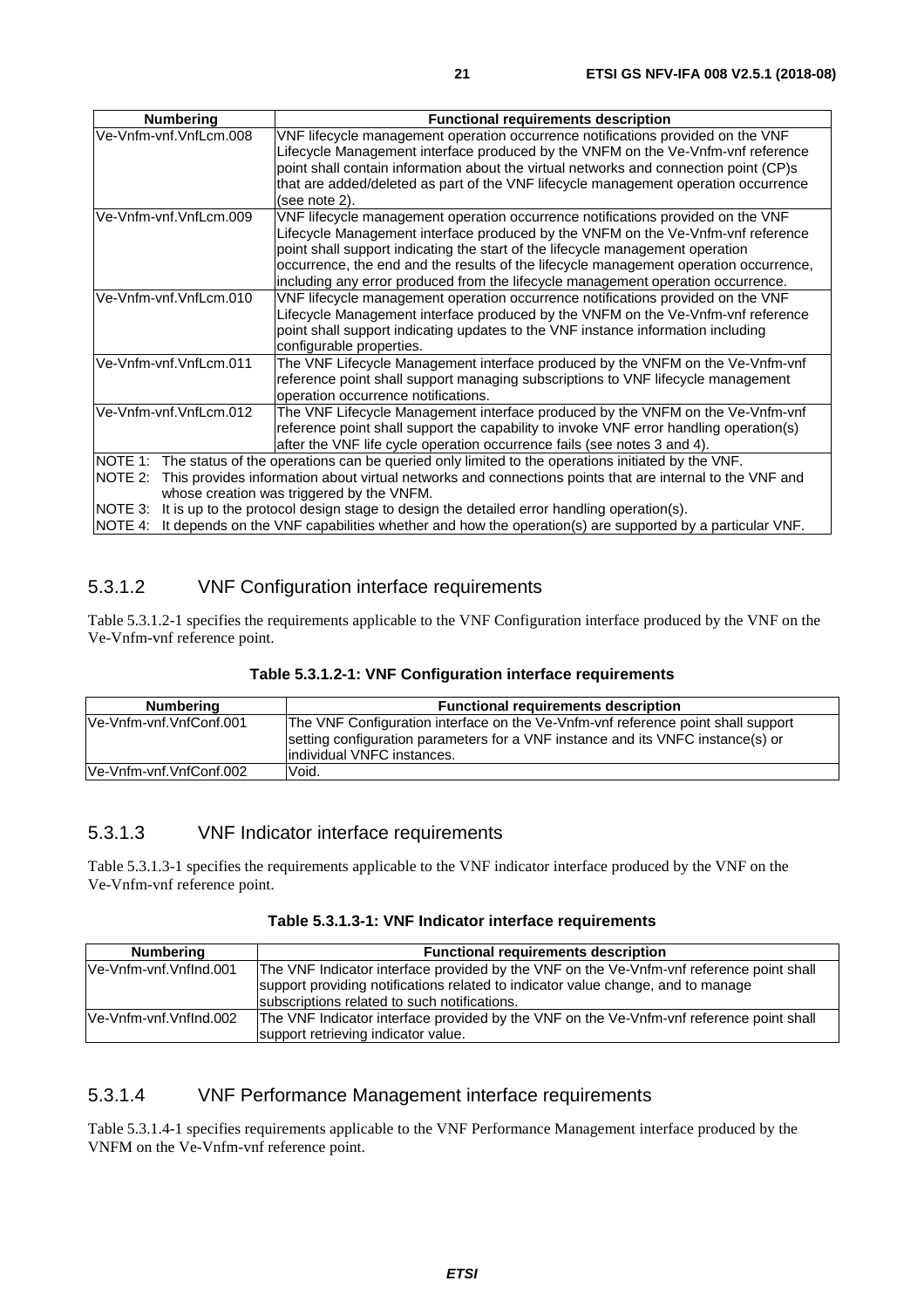<span id="page-21-0"></span>

| <b>Numbering</b>         | <b>Functional requirements description</b>                                                                                                                                                                                                                                                                             |
|--------------------------|------------------------------------------------------------------------------------------------------------------------------------------------------------------------------------------------------------------------------------------------------------------------------------------------------------------------|
| lVe-Vnfm-vnf.VnfVrPm.001 | The VNF Performance Management interface produced by the VNFM on the Ve-Vnfm-vnf<br>reference point shall support the VNFM to provide to VNF the performance information,<br>resulting from virtualised resources performance information, on the VNF(s) it manages<br>(see note).                                     |
| Ve-Vnfm-vnf.VnfVrPm.002  | The VNF Performance Management interface produced by the VNFM on the Ve-Vnfm- vnf<br>reference point shall support the VNF to receive notifications related to virtualised<br>resources performance information of the virtualised resources mapped to this VNF, and to<br>manage subscriptions to such notifications. |
| NOTE:                    | Performance information on a given VNF results from collected performance information of the virtualised<br>resources that are mapped to this VNF instance.                                                                                                                                                            |

**Table 5.3.1.4-1: VNF Performance Management interface requirements** 

# 5.3.1.5 VNF Fault Management interface requirements

Table 5.3.1.5-1 specifies requirements applicable to the VNF Fault Management interface produced by the VNFM on the Ve-Vnfm-vnf reference point.

| Table 5.3.1.5-1: VNF Fault Management interface requirements |  |
|--------------------------------------------------------------|--|
|--------------------------------------------------------------|--|

| <b>Numbering</b>      | <b>Functional requirements description</b>                                              |
|-----------------------|-----------------------------------------------------------------------------------------|
| Ve-Vnfm-vnf.VnfFm.001 | The VNF Fault Management interface produced by the VNFM on the Ve-Vnfm-vnf              |
|                       | reference point shall support collecting VNF/VNFC fault information related to          |
|                       | virtualised resources used by the VNF/VNFC (see note).                                  |
| Ve-Vnfm-vnf.VnfFm.002 | The VNF Fault Management interface produced by the VNFM on the Ve-Vnfm-vnf              |
|                       | reference point shall support alarm acknowledgement.                                    |
| Ve-Vnfm-vnf.VnfFm.003 | The VNF Fault Management interface produced by the VNFM on the Ve-Vnfm-vnf              |
|                       | reference point shall support providing alarm notifications related to virtualised      |
|                       | resources used by the VNF/VNFC instances.                                               |
| Ve-Vnfm-vnf.VnfFm.004 | The VNF Fault Management interface produced by the VNFM on the Ve-Vnfm-vnf              |
|                       | reference point shall support providing notification when there is a change in alarm    |
|                       | information related to virtualised resources used by VNF/VNFC instances.                |
| Ve-Vnfm-vnf.VnfFm.005 | The VNF Fault Management interface produced by the VNFM on the Ve-Vnfm-vnf              |
|                       | reference point shall support the sending of notification to the VNF when an alarm      |
|                       | related to virtualised resources used by a VNF/VNFC instance has been created.          |
| Ve-Vnfm-vnf.VnfFm.006 | The VNF Fault Management interface produced by the VNFM on the Ve-Vnfm-vnf              |
|                       | reference point shall support the sending of notification to the VNF when an alarm      |
|                       | related to virtualised resources used by a VNF/VNFC instance has been cleared.          |
| Ve-Vnfm-vnf.VnfFm.007 | The VNF Fault Management interface produced by the VNFM on the Ve-Vnfm-vnf              |
|                       | reference point shall support the sending of notification(s) to the VNF when the alarm  |
|                       | list has been rebuilt.                                                                  |
| Ve-Vnfm-vnf.VnfFm.008 | The VNF Fault Management interface produced by the VNFM on the Ve-Vnfm-vnf              |
|                       | reference point shall allow unambiguous identification of the alarm related to          |
|                       | virtualised resources used by a VNF/VNFC instance sent to the VNF.                      |
| Ve-Vnfm-vnf.VnfFm.009 | The VNF Fault Management interface produced by the VNFM on the Ve-Vnfm-vnf              |
|                       | reference point shall allow unambiguous identification of the virtualised resources     |
|                       | used by a VNF/VNFC instance causing the alarm.                                          |
| Ve-Vnfm-vnf.VnfFm.010 | The VNF Fault Management interface produced by the VNFM on the Ve-Vnfm-vnf              |
|                       | reference point shall allow unambiguous identification of the alarm cause.              |
| Ve-Vnfm-vnf.VnfFm.011 | The VNF Fault Management interface produced by the VNFM on the Ve-Vnfm-vnf              |
|                       | reference point shall support providing to the VNF notifications about alarms on a      |
|                       | virtualised resources mapped to VNF instance and its VNF Components as a                |
|                       | consequence of state changes in the virtualised resources used by the VNF and its       |
|                       | <b>VNF Components.</b>                                                                  |
| Ve-Vnfm-vnf.VnfFm.012 | Notifications related to the alarms associated with the state changes of virtualised    |
|                       | resources of a VNF instance provided on the VNF Fault Management interface              |
|                       | produced by the VNFM on the Ve-Vnfm-vnf reference point shall contain information       |
|                       | necessary to identify the VNF and the VNFC(s), the origin (VIM and virtualised          |
|                       | resource(s)) of the virtualised resource change notification(s), the type of alarm, and |
|                       | information about the cause of the alarm.                                               |
| Ve-Vnfm-vnf.VnfFm.013 | The VNF Fault Management interface produced by the VNFM on the Ve-Vnfm-vnf              |
|                       | reference point shall enable the VNFM to manage subscriptions to notifications          |
|                       | related to alarms.                                                                      |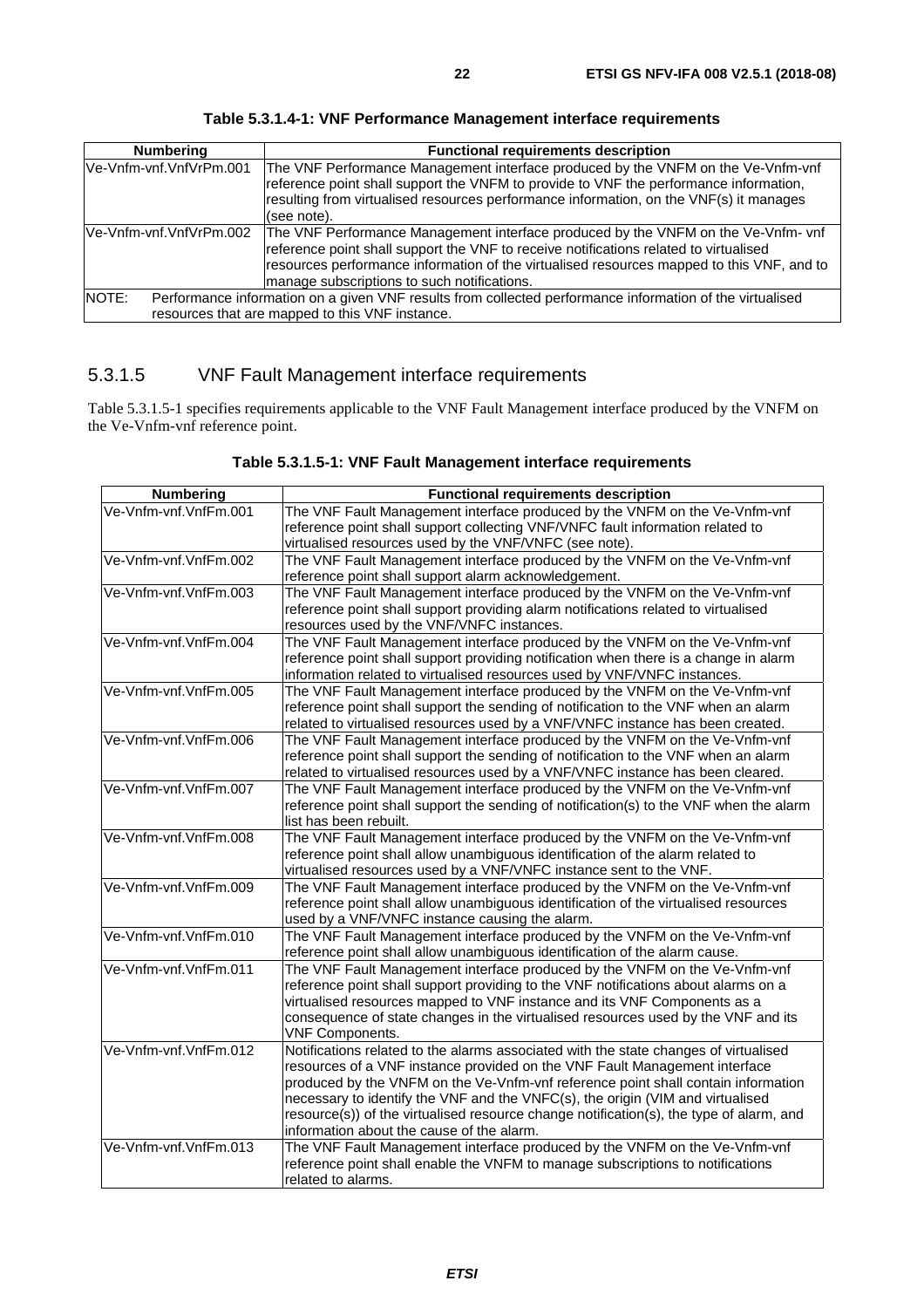# <span id="page-22-0"></span>6 VNF exposed interfaces

# 6.1 Introduction

This clause defines the interfaces exposed by the VNF towards the VNFM over the Ve-Vnfm reference point.

NOTE: The fact that information elements and attributes are presented in tabular form does not preclude protocol designs in which these information elements and attributes are encoded in different parts of request and response messages. For example, in a RESTful interface, parts of them may be encoded in the URL, in the message header, in the message body or any combination thereof.

# 6.2 VNF configuration interface

# 6.2.1 Description

This interface enables a VNFM to perform configuration operations on a VNF instance and its VNFC instance(s) or individual VNFC instances. Configuration parameters referred in this clause are those declared in the VNFD.

NOTE: The present document does not specify a Read/Query Configuration Information operation, but does not preclude it from being implemented at the protocol design stage (e.g. for protocol consistency).

The following operations shall be supported:

SetConfiguration.

#### 6.2.2 Void

### 6.2.3 Set Configuration

#### 6.2.3.1 Description

This operation enables a VNFM to set the configuration parameters of a VNF instance and its VNFC instance(s) or individual VNFC instances. Table 6.2.3.1-1 lists the information flow exchanged between the VNF and the VNFM.

NOTE: The flow in table 6.2.3.1-1 does not preclude using utilities provided by VIM or NFVI (e.g. HOT or cloudinit) as an intermediate step between VNFM and VNF.

**Table 6.2.3.1-1: ModifyConfiguration operation** 

| <b>Information Flow</b>  | Requirement | <b>Direction</b>        |
|--------------------------|-------------|-------------------------|
| SetConfigurationRequest  | Mandatory   | $VNFM \rightarrow VNF$  |
| SetConfigurationResponse | Mandatory   | $IVNF \rightarrow VNFM$ |
|                          |             |                         |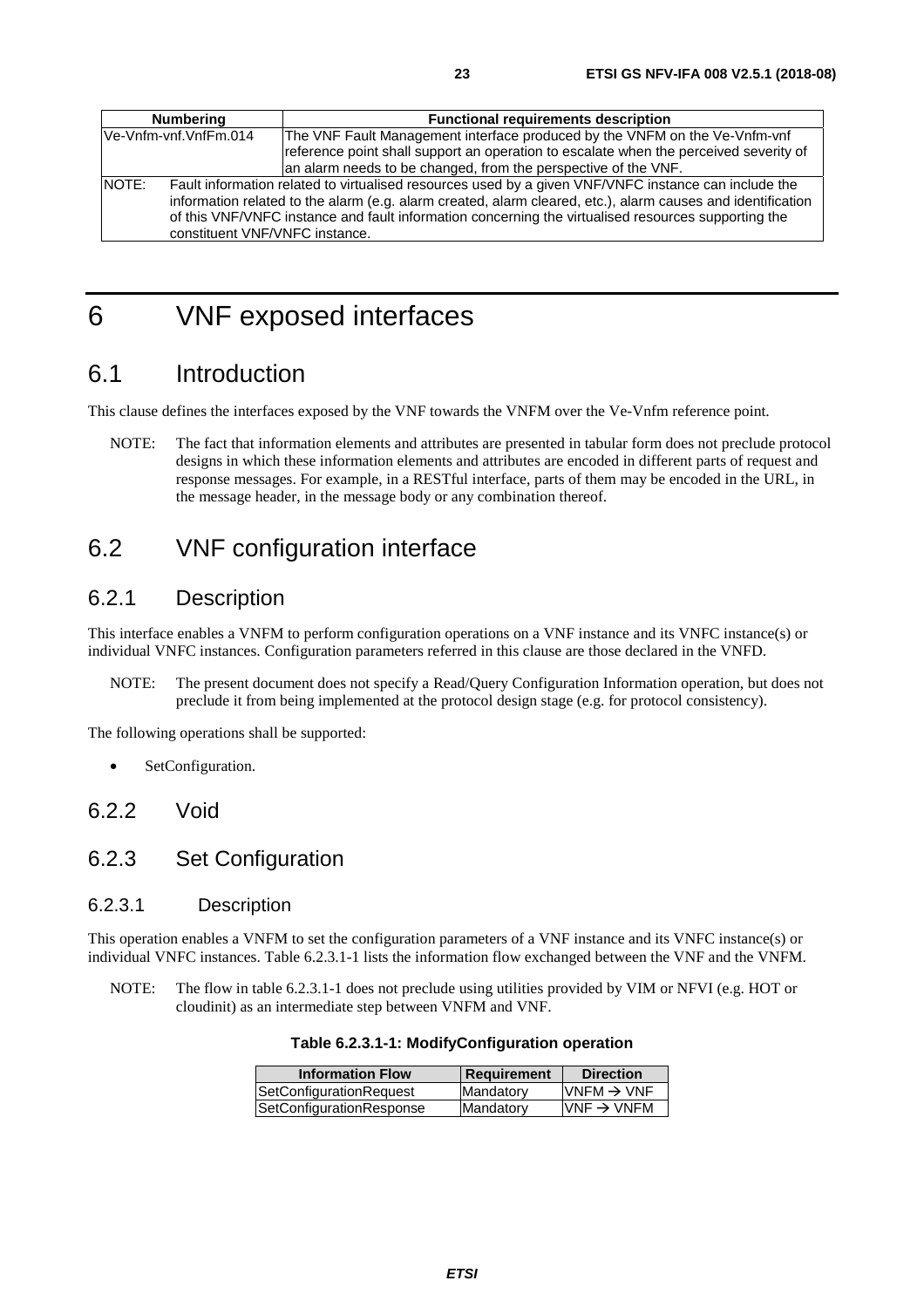#### <span id="page-23-0"></span>6.2.3.2 Input parameters

The input parameters sent when invoking the operation are provided in table 6.2.3.2-1.

| <b>Parameter</b>                                                                                                               | Qualifier                                                                                                | <b>Cardinality</b> | <b>Content</b>    | <b>Description</b>             |  |
|--------------------------------------------------------------------------------------------------------------------------------|----------------------------------------------------------------------------------------------------------|--------------------|-------------------|--------------------------------|--|
| vnflnstanceld                                                                                                                  | M                                                                                                        | 01                 | <b>Identifier</b> | Uniquely identifies the VNF    |  |
|                                                                                                                                |                                                                                                          |                    |                   | linstance.                     |  |
|                                                                                                                                |                                                                                                          |                    |                   | See note 3.                    |  |
| vnfConfigurationData                                                                                                           | M                                                                                                        | 0.1                | VnfConfiguration  | Configuration data for the VNF |  |
|                                                                                                                                |                                                                                                          |                    |                   | linstance.                     |  |
|                                                                                                                                |                                                                                                          |                    |                   | See note 1.                    |  |
| vnfcConfigurationData                                                                                                          | м                                                                                                        | 0N                 | VnfcConfiguration | Configuration data for a VNFC  |  |
|                                                                                                                                |                                                                                                          |                    |                   | linstance.                     |  |
|                                                                                                                                |                                                                                                          |                    |                   | See note 2.                    |  |
| NOTE 1:                                                                                                                        | Cardinality of 0 is used when the operation is used for configuration of only individual VNFC instances. |                    |                   |                                |  |
| Cardinality of 0 is used when the operation is used for configuration of only a VNF instance.<br>NOTE 2:                       |                                                                                                          |                    |                   |                                |  |
| When present, this identifier is not part of the actual configuration data to be applied. The cardinality 0 is used<br>NOTE 3: |                                                                                                          |                    |                   |                                |  |
| when the unique instance identification is not possible (e.g. when VnfConfiguration is used for the initial                    |                                                                                                          |                    |                   |                                |  |
| configuration of the VNF, where VnfConfiguration may contain the vnfInstanceId to be set).                                     |                                                                                                          |                    |                   |                                |  |

#### **Table 6.2.3.2-1: SetConfiguration operation input parameters**

#### 6.2.3.3 Output parameters

The output parameters sent when responding to the operation is provided in table 6.2.3.3-1.

#### **Table 6.2.3.3-1: SetConfiguration operation output parameters**

| <b>Parameter</b>      | Qualifier | <b>Cardinality</b> | <b>Content</b>          | <b>Description</b>                                                                                                           |
|-----------------------|-----------|--------------------|-------------------------|------------------------------------------------------------------------------------------------------------------------------|
| vnfConfigurationData  | ıм        | 101                | <b>VnfConfiguration</b> | Correspond to the vnfConfigurationData in<br>the input information elements of the<br>SetConfiguration operation if it has.  |
| vnfcConfigurationData | ΙM        | 0.N                | VnfcConfiguration       | Correspond to the vnfcConfigurationData<br>in the input information elements of the<br>SetConfiguration operation if it has. |

#### 6.2.3.4 Operation results

As a result of this operation, the producer (VNF) shall indicate to the consumer (VNFM) whether or not the operation was successful.

# 6.3 VNF Indicator interface

#### 6.3.1 Description

This interface allows the VNF to provide information on value changes of VNF related indicators. VNF related indicators are declared in the VNFD.

The following operations are defined for this interface:

- Subscribe.
- Notify.
- Get Indicator Value.
- Terminate Subscription.
- Query Subscription Info.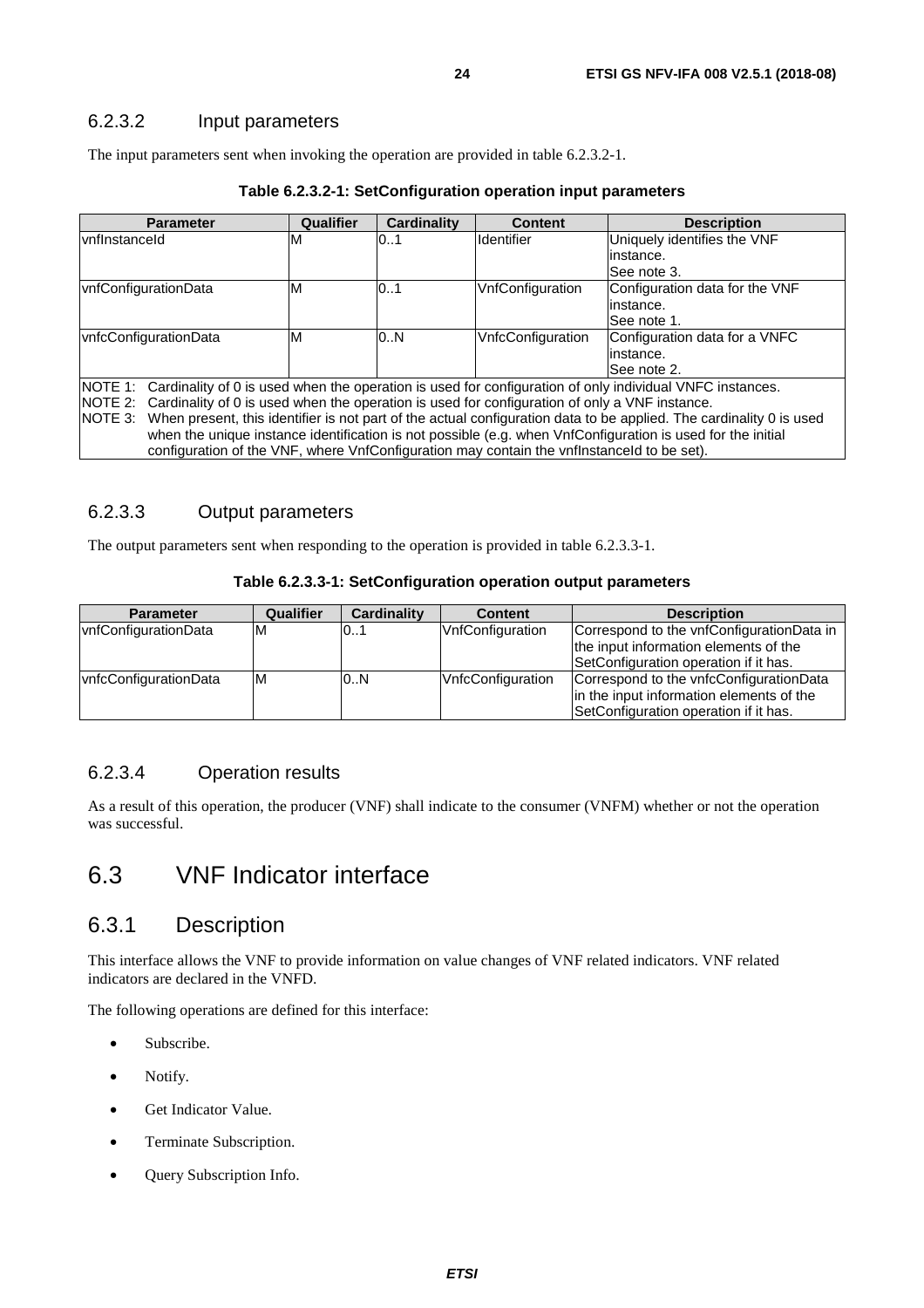### <span id="page-24-0"></span>6.3.2 Subscribe operation

#### 6.3.2.1 Description

This operation enables the VNFM to subscribe with a filter for the notifications related to VNF indicator value changes sent by the VNF. Table 6.3.2.1-1 lists the information flow exchanged between the VNFM and the VNF.

NOTE: Specification of filtering mechanism is left for the protocol design stage.

**Table 6.3.2.1-1: Subscribe operation** 

| <b>Message</b>          | <b>Requirement</b> | <b>Direction</b>       |
|-------------------------|--------------------|------------------------|
| <b>SubscribeRequest</b> | Mandatory          | VNFM $\rightarrow$ VNF |
| SubscribeResponse       | Mandatory          | $VNF \rightarrow VNFM$ |
|                         |                    |                        |

#### 6.3.2.2 Input parameters

#### **Table 6.3.2.2-1: Subscribe operation input parameters**

| <b>Parameter</b> | <b>Qualifier</b> | Cardinality | $-$ ontont | escription                                                                    |
|------------------|------------------|-------------|------------|-------------------------------------------------------------------------------|
| filter           | ιM               |             | Filter     | filter for<br>VNF<br>related<br>' indicators.<br><b>Ilnput</b><br>' selectina |

#### 6.3.2.3 Output parameters

#### **Table 6.3.2.3-1: Subscribe operation output parameters**

| <b>Parameter</b> | Qualifier | Cardinality | <b>Content</b>                | <b>Description</b>                                           |
|------------------|-----------|-------------|-------------------------------|--------------------------------------------------------------|
| IsubscriptionId  | ΙM        |             | $\cdots$<br><b>Identifier</b> | returned.<br>subscription<br><b>Ildentifier</b><br>the<br>0t |

#### 6.3.2.4 Operation results

As a result of this operation, the VNF shall indicate to the VNFM in the SubscribeResponse message whether the subscription was successful or not.

For a particular subscription, only notifications matching the filter will be delivered to the consumer.

#### 6.3.3 Notify operation

#### 6.3.3.1 Description

This operation distributes notifications to subscribers. It is a one-way operation issued by the VNF towards the VNFM that cannot be invoked as an operation by the consumer (VNFM).

In order to receive notifications, the VNFM shall have a subscription. Table 6.3.3.1-1 lists the information flow exchanged between the VNFM and the VNF.

|  | Table 6.3.3.1-1: Notify operation |
|--|-----------------------------------|
|--|-----------------------------------|

| <b>Message</b> | <b>Requirement</b> | <b>Direction</b>       |
|----------------|--------------------|------------------------|
| <b>Notify</b>  | Mandatory          | VNF $\rightarrow$ VNFM |
|                |                    |                        |

The following notification can be notified/sent by this operation:

• IndicatorValueChangeNotification see clause 9.6.2.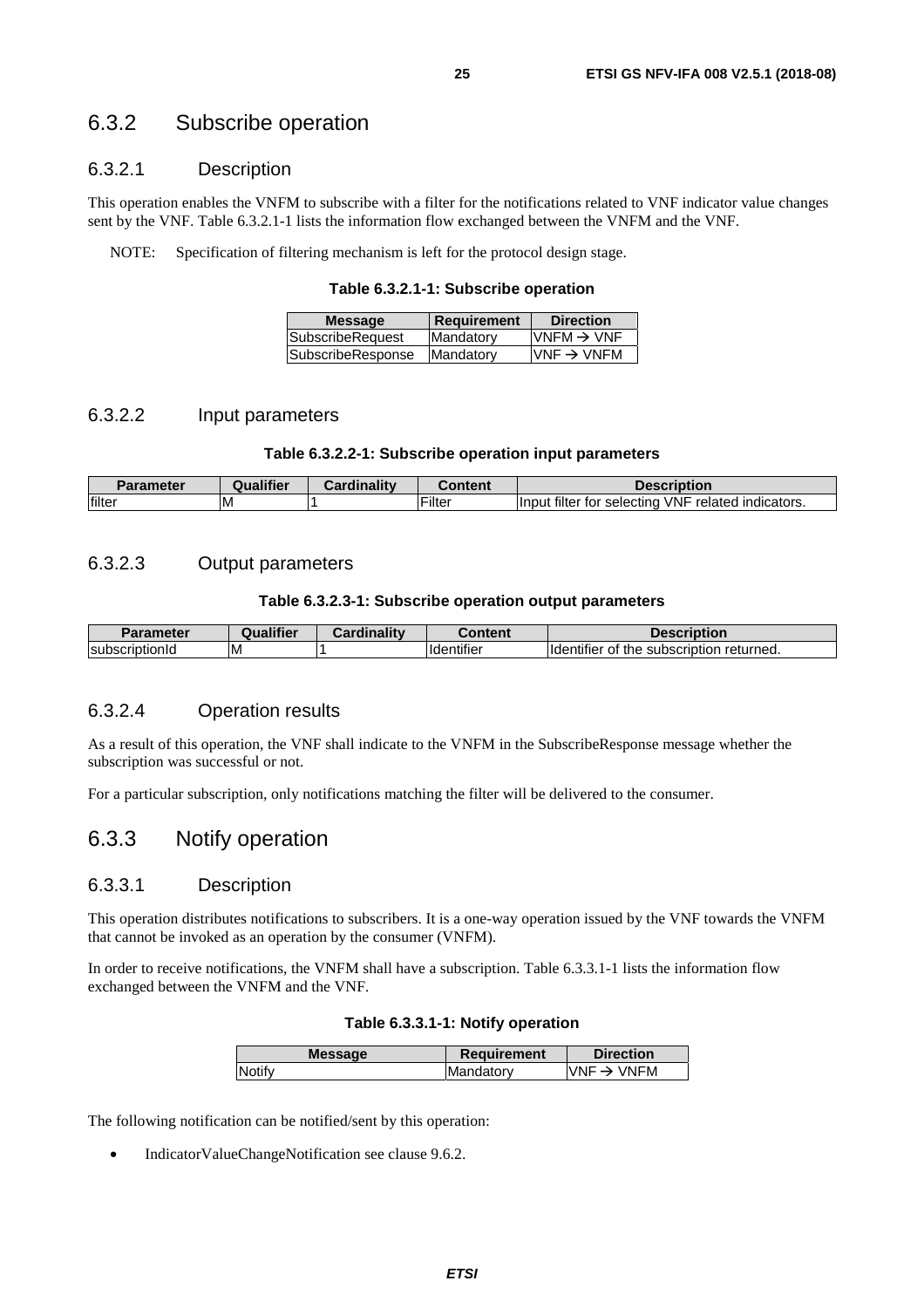### <span id="page-25-0"></span>6.3.4 Get Indicator Value operation

#### 6.3.4.1 Description

This operation enables VNFM to request the actual value of a given indicator from the VNF. Table 6.3.4.1-1 lists the information flow exchanged between the VNFM and the VNF.

#### **Table 6.3.4.1-1: GetIndicatorValue operation**

| <b>Message</b>            | Requirement      | <b>Direction</b>        |
|---------------------------|------------------|-------------------------|
| GetIndicatorValueRequest  | Mandatory        | $IVNFM \rightarrow VNF$ |
| GetIndicatorValueResponse | <b>Mandatory</b> | $VNF \rightarrow VNFM$  |

#### 6.3.4.2 Input parameters

#### **Table 6.3.4.2-1: Get Indicator Value operation input parameters**

| <b></b> . | <br>Qualifier | $\frac{1}{2}$ in $\frac{1}{2}$ in $\frac{1}{2}$<br><b>THE</b> | :ontent                   | <b>Pescription</b>                                                                                  |
|-----------|---------------|---------------------------------------------------------------|---------------------------|-----------------------------------------------------------------------------------------------------|
| filter    | ΙM            |                                                               | $- \cdot \cdot$<br>∙ılteı | <b>VNF</b><br>.<br>$\cdots$<br>related<br>indicators.<br>selecting<br><b>Input</b><br>tor<br>filter |

#### 6.3.4.3 Output parameters

#### **Table 6.3.4.3-1: Get Indicator Value operation output parameters**

| <b>Parameter</b>      | <b>Qualifier</b> | Cardinality | <b>Content</b>       | <b>Description</b>                          |
|-----------------------|------------------|-------------|----------------------|---------------------------------------------|
| lindicatorInformation | ΙM               | 10N         | IndicatorInformation | The requested indicator values as a complex |
|                       |                  |             |                      | structure having the VNF Instance ID,       |
|                       |                  |             |                      | Indicator and the value of the Indicator.   |

#### 6.3.4.4 Operation results

The result of the operation indicates if it has been successful or not with a standard success/error result. For a particular request, only indicators matching the filter will be delivered to the VNFM.

# 6.3.5 Terminate Subscription operation

#### 6.3.5.1 Description

This operation enables the VNFM to terminate a particular subscription.

Table 6.3.5.1-1 lists the information flow exchanged between the VNFM and the VNF.

#### **Table 6.3.5.1-1: Terminate Subscription operation**

| <b>Message</b>                | <b>Requirement</b> | <b>Direction</b>        |
|-------------------------------|--------------------|-------------------------|
| TerminateSubscriptionRequest  | Mandatory          | $IVNFM \rightarrow VNF$ |
| TerminateSubscriptionResponse | Mandatory          | IVNF $\rightarrow$ VNFM |
|                               |                    |                         |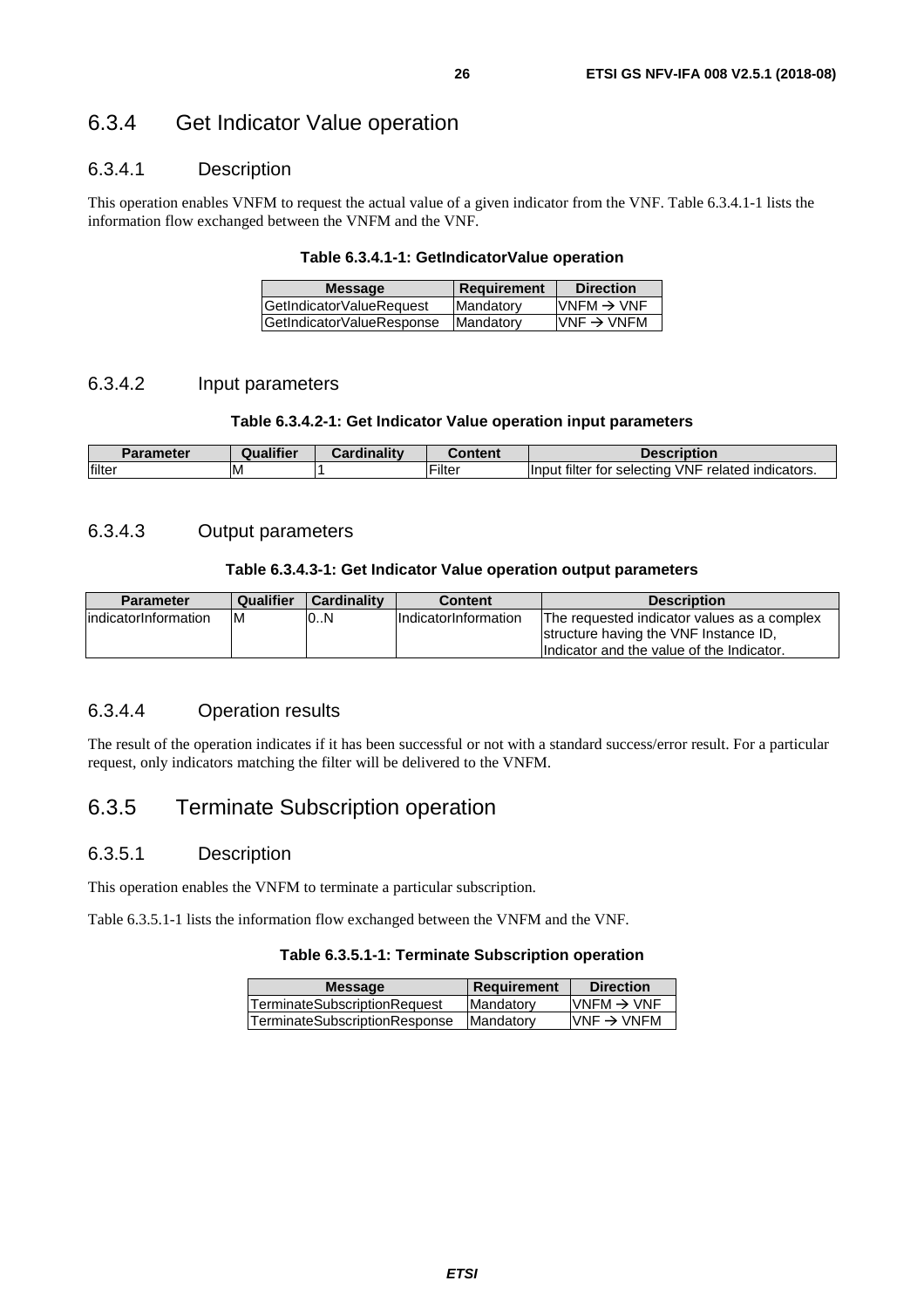#### <span id="page-26-0"></span>6.3.5.2 Input parameters

The input parameters sent when invoking the operation shall follow the indications provided in table 6.3.5.2-1.

| <b>Parameter</b> | Qualifier | <b>Cardinality</b> | <b>Content</b>    | <b>Description</b>                               |
|------------------|-----------|--------------------|-------------------|--------------------------------------------------|
| IsubscriptionId  | ΙM        |                    | <b>Identifier</b> | Identifier of the subscription to be terminated. |

#### **Table 6.3.5.2-1: Terminate Subscription operation input parameters**

#### 6.3.5.3 Output parameters

None.

#### 6.3.5.4 Operation results

After successful termination of a subscription, the identified subscription does not exist anymore, and the VNFM will not receive notifications related to that subscription any longer. The result of the operation shall indicate if the subscription termination has been successful or not with a standard success/error result.

### 6.3.6 Query Subscription Info operation

#### 6.3.6.1 Description

This operation enables the VNFM to query information about subscriptions.

Table 6.3.6.1-1 lists the information flow exchanged between the VNFM and the VNF.

| <b>Message</b>                      | <b>Requirement</b> | <b>Direction</b>        |
|-------------------------------------|--------------------|-------------------------|
| <b>QuerySubscriptionInfoRequest</b> | Mandatory          | $IVNFM \rightarrow VNF$ |
| QuerySubscriptionInfoResponse       | <b>IMandatory</b>  | $VNF \rightarrow VNFM$  |
|                                     |                    |                         |

#### 6.3.6.2 Input parameters

The input parameters sent when invoking the operation shall follow the indications provided in table 6.3.6.2-1.

#### **Table 6.3.6.2-1: Query Subscription Info operation input parameters**

| <b>Parameter</b> | Qualifier | <b>Cardinality</b> | <b>Content</b> | <b>Description</b>                                                      |
|------------------|-----------|--------------------|----------------|-------------------------------------------------------------------------|
| filter           | M         |                    | Filter         | Filtering criteria to select one or a set of subscriptions. Details are |
|                  |           |                    |                | left for the protocol design stage.                                     |

#### 6.3.6.3 Output parameters

The output parameters returned by the operation shall follow the indications provided in table 6.3.6.3-1.

#### **Table 6.3.6.3-1: Query Subscription Info operation output parameters**

| <b>Parameter</b> | <b>Qualifier</b> | <b>Cardinality</b> | <b>Content</b> | <b>Description</b>                                        |
|------------------|------------------|--------------------|----------------|-----------------------------------------------------------|
| queryResult      | ΙM               | 0.N                | Not specified  | Information about the subscription(s) matching the query. |
|                  |                  |                    |                | Details are left for the protocol design stage.           |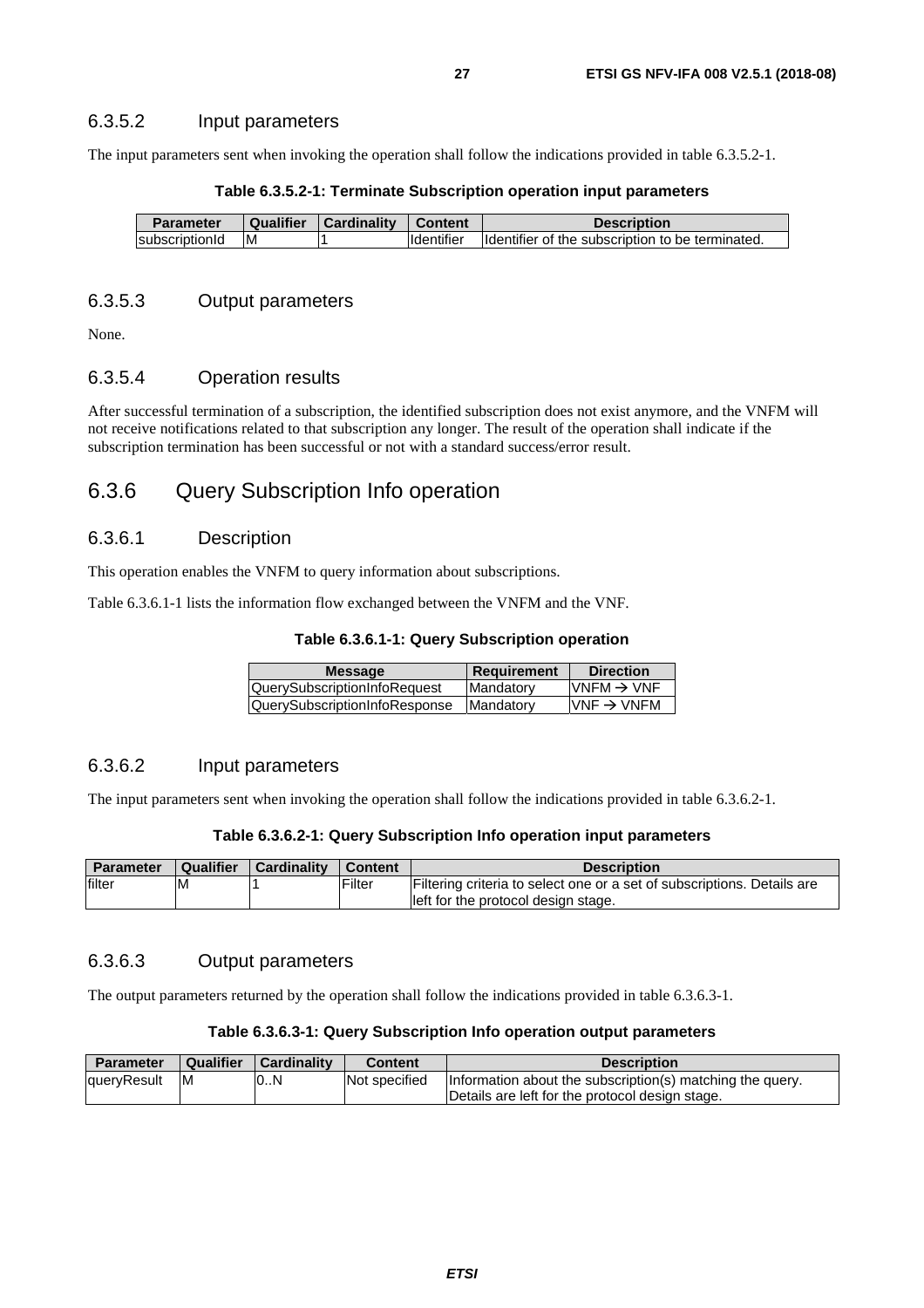<span id="page-27-0"></span>After successful operation, the VNF has queried the internal subscription objects. The result of the operation indicates if it has been successful or not with a standard success/error result. For a particular query, information about the subscriptions to notifications related to VNF indicator value changes that the VNFM has access to and that are matching the filter shall be returned.

# 7 VNFM exposed interfaces

# 7.1 Introduction

This clause defines the interfaces exposed by the VNFM towards the VNF/EM over the Ve-Vnfm-vnf/Ve-Vnfm-em reference points.

NOTE: The fact that information elements and attributes are presented in tabular form does not preclude protocol designs in which these information elements and attributes are encoded in different parts of request and response messages. For example, in a RESTful interface, parts of them can be encoded in the URL, in the message header, in the message body or any combination thereof.

# 7.2 VNF Lifecycle Management interface

# 7.2.1 Description

This interface allows the VNF/EM to invoke VNF lifecycle management operations towards the VNFM.

The following operations are defined for VNF to invoke:

- Scale VNF.
- Heal VNF.
- Get Operation Status.

The following operations are defined for EM to invoke:

- Create VNF Identifier.
- Instantiate VNF.
- Scale VNF.
- Scale VNF to Level.
- Change VNF Flavour.
- Terminate VNF.
- Delete VNF Identifier.
- Query VNF.
- Heal VNF.
- Operate VNF.
- Modify VNF Information, including VNF configurable properties.
- Get Operation Status.
- Change External VNF connectivity.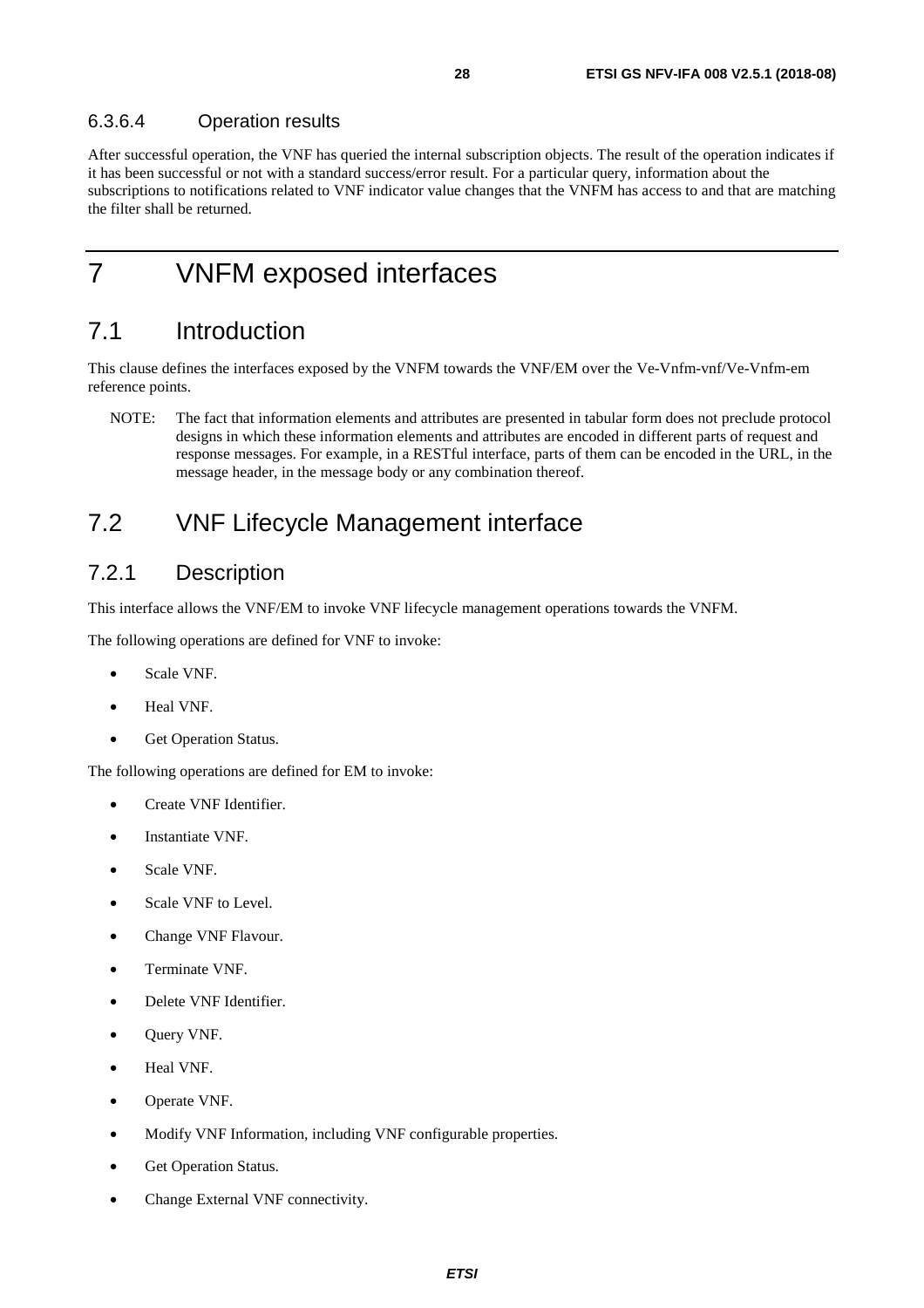<span id="page-28-0"></span>An identifier (i.e. lifecycleOperationOccurrenceId) is generated for each VNF management lifecycle operation occurrence, except for Query VNF, Create VNF Identifier, Delete VNF Identifier and Get Operation Status.

Furthermore, this interface allows the EM and/or the VNF to manage subscriptions to notifications sent by the VNFM which inform about changes of a VNF instance that are related to VNF lifecycle management operation occurrences, as well as related to the creation/deletion of a VNF instance identifier and the associated instance of a VnfInfo information element. It further allows the VNFM to provide such notifications to the subscriber.

### 7.2.2 Create VNF Identifier operation

#### 7.2.2.1 Description

This operation creates a VNF instance identifier, and an associated instance of a VnfInfo information element, identified by that identifier, in the NOT\_INSTANTIATED instantiation state without instantiating the VNF or doing any additional lifecycle operation(s). It allows returning right away a VNF instance identifier that can be used in subsequent lifecycle operations, like the Instantiate VNF operation.

This operation shall be supported for all VNFs.

Table 7.2.2.1-1 lists the information flow exchanged between the VNFM and the EM.

| Table 7.2.2.1-1: Create VNF Identifier operation |  |  |  |  |
|--------------------------------------------------|--|--|--|--|
|--------------------------------------------------|--|--|--|--|

| <b>Message</b>              | <b>Requirement</b> | <b>Direction</b>         |
|-----------------------------|--------------------|--------------------------|
| CreateVnfldentifierRequest  | <b>Mandatory</b>   | IEM $\rightarrow$ VNFM   |
| CreateVnfldentifierResponse | Mandatory          | $N$ NFM $\rightarrow$ EM |
|                             |                    |                          |

#### 7.2.2.2 Input parameters

The input parameters sent when invoking the operation shall follow the indications provided in table 7.2.2.2-1.

| Table 7.2.2.2-1: Create Vnf Identifier operation input parameters |  |
|-------------------------------------------------------------------|--|
|-------------------------------------------------------------------|--|

| <b>Parameter</b>                                                                                                      | Qualifier | <b>Cardinality</b> | <b>Content</b> | <b>Description</b>                                |  |
|-----------------------------------------------------------------------------------------------------------------------|-----------|--------------------|----------------|---------------------------------------------------|--|
| vnfdld                                                                                                                | M         |                    | Identifier     | Identifier that identifies the VNFD which defines |  |
|                                                                                                                       |           |                    |                | the VNF instance to be created. See note.         |  |
| <b>IvnfInstanceName</b>                                                                                               | M         | 01                 | String         | Human-readable name of the VNF instance to        |  |
|                                                                                                                       |           |                    |                | lbe created.                                      |  |
| vnflnstanceDescription                                                                                                | M         | 0.1                | String         | Human-readable description of the VNF instance    |  |
|                                                                                                                       |           |                    |                | to be created.                                    |  |
| NOTE:<br>This identifier, which is managed by the VNF provider, identifies the VNF Package and the VNFD in a globally |           |                    |                |                                                   |  |
| unique way. See ETSI GS NFV-IFA 011 [4], clause 7.1.2.2.                                                              |           |                    |                |                                                   |  |

#### 7.2.2.3 Output parameters

The output parameters returned by the operation shall follow the indications provided in table 7.2.2.3-1.

#### **Table 7.2.2.3-1: Create VNF Identifier operation output parameters**

| <b>Parameter</b>     | Qualifier | Cardinality | <b>Content</b> | <b>Description</b>                    |
|----------------------|-----------|-------------|----------------|---------------------------------------|
| <b>vnflnstanceld</b> | -M        |             | Identifier     | VNF instance identifier just created. |

#### 7.2.2.4 Operation results

In case of success, an instance of a VnfInfo information element, in the NOT\_INSTANTIATED instantiation state has been created and can be used in subsequent lifecycle operations and the corresponding VnfIdentifierCreationNotification has been sent. In case of failure, appropriate error information is returned.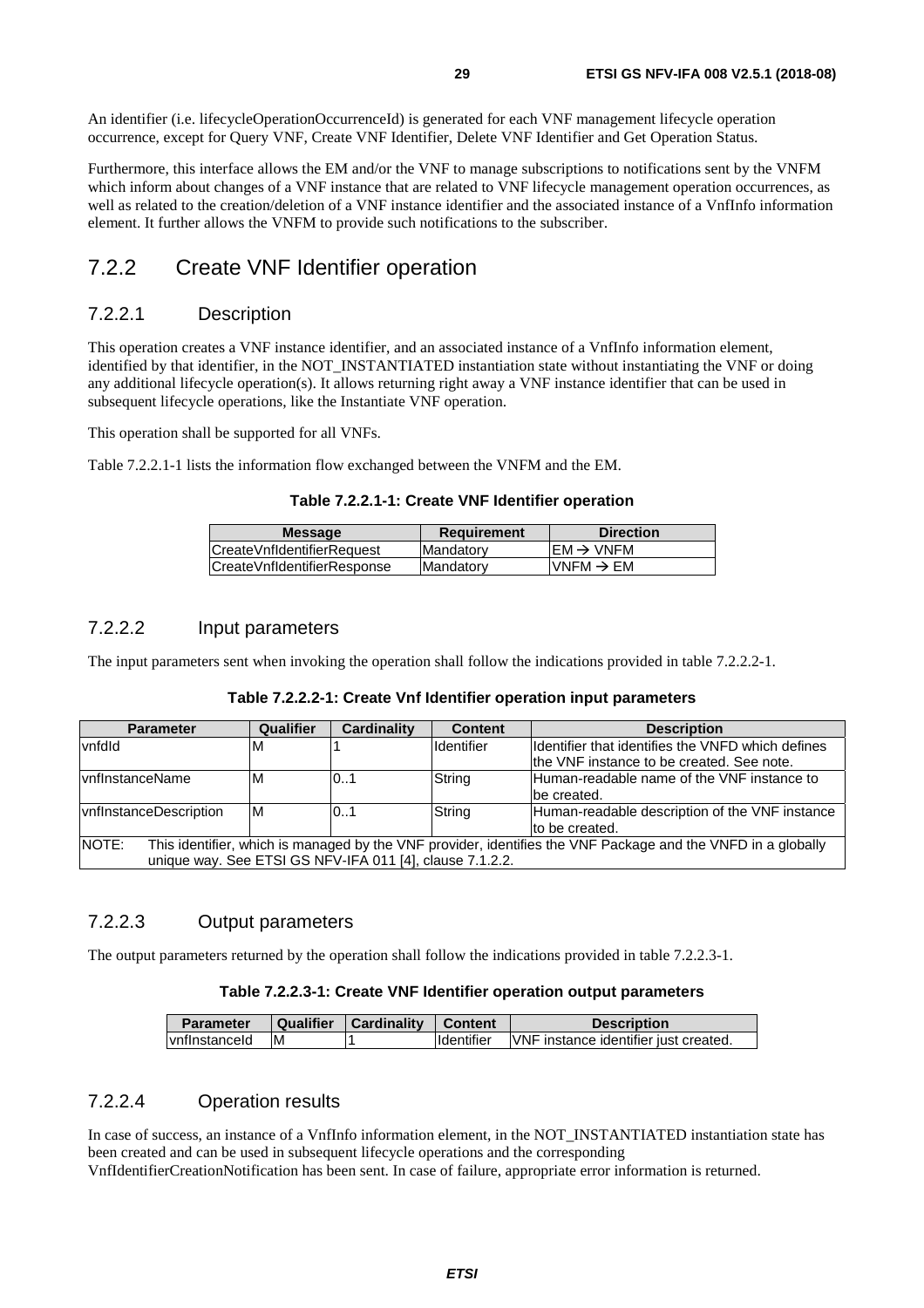# <span id="page-29-0"></span>7.2.3 Instantiate VNF operation

#### 7.2.3.1 Description

This operation instantiates a particular Deployment Flavour (DF) of a VNF that has been in the NOT\_INSTANTIATED instantiation state, based on the definition in the VNFD.

This operation shall be supported for all VNFs.

Table 7.2.3.1-1 lists the information flow exchanged between the VNFM and the EM.

**Table 7.2.3.1-1: Instantiate VNF operation** 

| <b>Message</b>         | Requirement | <b>Direction</b>       |
|------------------------|-------------|------------------------|
| InstantiateVnfRequest  | Mandatory   | $EM \rightarrow VNFM$  |
| InstantiateVnfResponse | Mandatory   | $IVNFM \rightarrow EM$ |
|                        |             |                        |

#### 7.2.3.2 Input parameters

The input parameters sent when invoking the operation shall follow the indications provided in table 7.2.3.2-1.

| <b>Parameter</b>       | Qualifier | <b>Cardinality</b> | <b>Content</b>                                                                            | <b>Description</b>                                                                                                                                                                                                                                                                                                                                                                                                                             |
|------------------------|-----------|--------------------|-------------------------------------------------------------------------------------------|------------------------------------------------------------------------------------------------------------------------------------------------------------------------------------------------------------------------------------------------------------------------------------------------------------------------------------------------------------------------------------------------------------------------------------------------|
| vnflnstanceld          | M         |                    | Identifier                                                                                | Identifier of the VNF instance.                                                                                                                                                                                                                                                                                                                                                                                                                |
| flavourld              | M         |                    | Identifier                                                                                | Identifier of the VNF DF to be<br>instantiated.                                                                                                                                                                                                                                                                                                                                                                                                |
| instantiationLevelId   | M         | 0.1                | Identifier                                                                                | Identifier of the instantiation level of<br>the DF to be instantiated. If not<br>present, the default instantiation level<br>as declared in the VNFD shall be<br>instantiated.                                                                                                                                                                                                                                                                 |
| lextVirtualLink        | M         | 0.N                | ExtVirtualLinkData                                                                        | Information about external virtual link<br>(VL)s to connect the VNF to.                                                                                                                                                                                                                                                                                                                                                                        |
| extManagedVirtualLink  | M         | 0.N                | ExtManagedVirtualLinkData                                                                 | Information about internal VLs that are<br>managed by other entities than the<br>VNFM (see note).                                                                                                                                                                                                                                                                                                                                              |
| localizationLanguage   | M         | 0.1                | Not specified                                                                             | Localization language of the VNF to<br>be instantiated.<br>The localization languages supported<br>by a VNF can be declared in the<br>VNFD.<br>If this parameter is not provided and<br>the "defaultLocalizationLanguage"<br>attribute is declared in the VNFD, the<br>"defaultLocalizationLanguage" shall<br>be used to determine the localization<br>language VNF to be instantiated.                                                        |
| <b>additionalParam</b> | M         | 0.N                | <b>KeyValuePair</b>                                                                       | Additional parameters passed by the<br>EM as input to the instantiation<br>process, specific to the VNF being<br>instantiated, as declared in the VNFD<br>(see clause 7.1.5.3 in ETSI<br>GS NFV-IFA 011 [4]).                                                                                                                                                                                                                                  |
| NOTE:                  |           |                    | virtualised network resource management interface specified in ETSI GS NFV-IFA 005 [i.6]. | The indication of externally-managed internal VLs is needed in case networks have been pre-configured for<br>use with certain VNFs, for instance to ensure that these networks have certain properties such as security or<br>acceleration features, or to address particular network topologies. The present document assumes that<br>externally-managed internal VLs are managed by the NFVO and created towards the VIM as supported by the |

| Table 7.2.3.2-1: Instantiate VNF operation input parameters |  |  |
|-------------------------------------------------------------|--|--|
|-------------------------------------------------------------|--|--|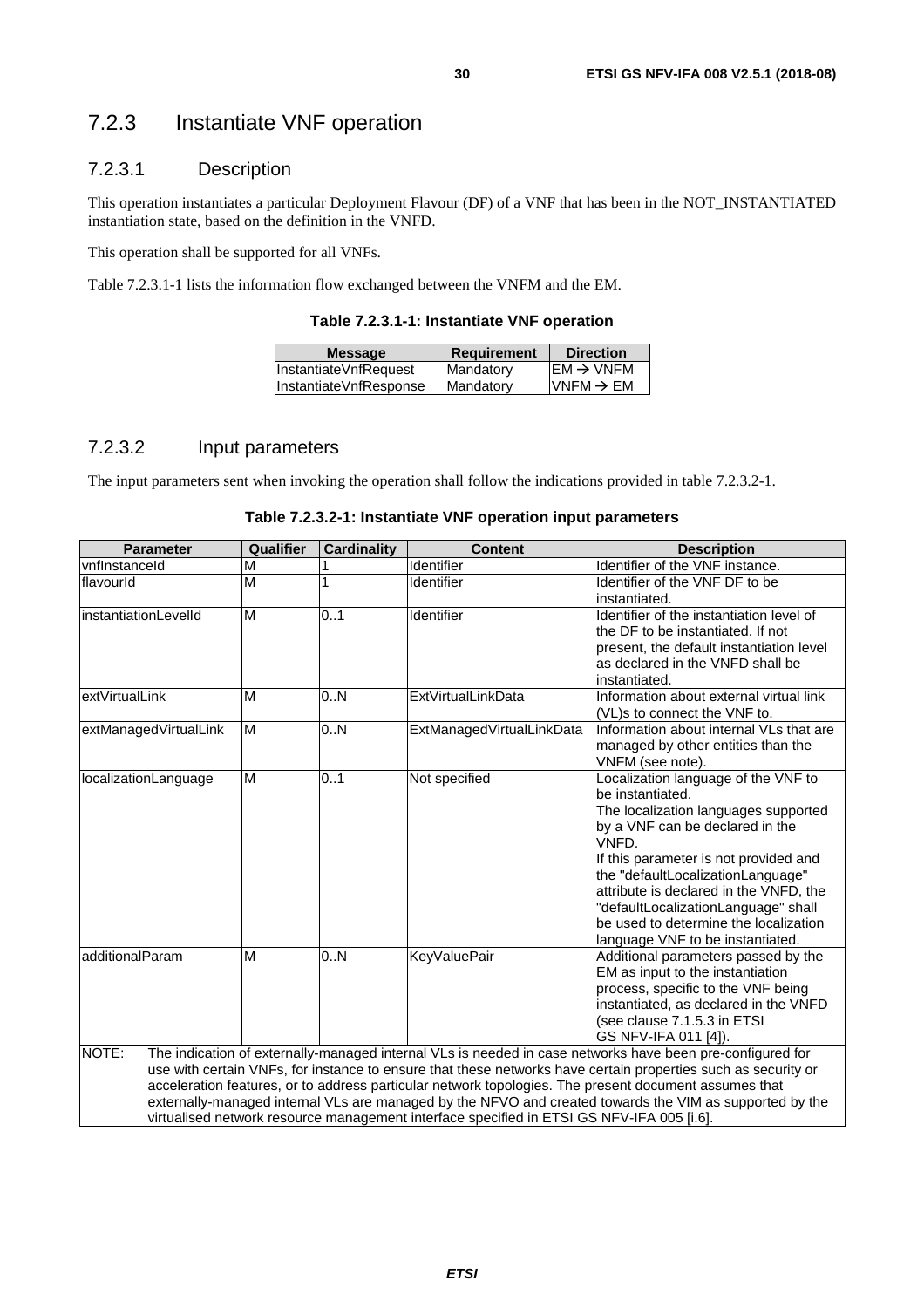<span id="page-30-0"></span>The output parameters returned by the operation shall follow the indications provided in table 7.2.3.3-1.

| <b>Parameter</b>               | Qualifier | Cardinality | <b>Content</b> | <b>Description</b>                  |
|--------------------------------|-----------|-------------|----------------|-------------------------------------|
| lifecycleOperationOccurrenceId |           |             | Identifier     | The identifier of the VNF lifecycle |
|                                |           |             |                | loperation occurrence.              |

#### **Table 7.2.3.3-1: Instantiate Vnf operation output parameters**

#### 7.2.3.4 Operation results

In case of success, the VNF has been instantiated and initially configured, and the associated instance of a VnfInfo information element has been updated. The VNF instance is in the INSTANTIATED instantiation state.

In case of failure, appropriate error information is provided in the "result" LCM Operation Occurrence Notification.

NOTE: In the present document, the operation result of the VNF instantiation request by EM cannot be determined to have the same result as VNF instantiation request as part of the NS LCM update operation performed through the NFVO (see clauses 7.3.5 and 8.3.4.10 in ETSI GS NFV-IFA 013 [[i.5](#page-12-0)]), in particular in what concerns re-using the newly VNF instance at the NFVO level and associating it to a corresponding NS.

The VNFM shall return a lifecycleOperationOccurrenceId that identifies the LCM operation. The LCM operation shall trigger the sending of the "start" LCM Operation Occurrence Notification before additional notifications as part of this operation are triggered, or operations towards the NFVO or VIM are invoked.

On successful as well as unsuccessful completion of the operation, the VNFM shall send the "result" LCM Operation Occurrence Notification.

### 7.2.4 Scale VNF operation

#### 7.2.4.1 Description

This operation enables a VNF instance or EM to request a VNFM to perform a scaling procedure.

This operation provides methods to request scaling a VNF.

This interface provides methods for request scaling a VNF in multiple ways:

- horizontal scaling:
	- scale out: adding additional VNFC instances to the VNF to increase capacity;
	- scale in: removing VNFC instances from the VNF, in order to release unused capacity;
- vertical scaling (not supported in the present document):
	- *scale up:* adding further resources to existing VNFC instances, e.g. increase memory, CPU capacity or storage size of the virtualisation container hosting a VNFC instance, in order to increase VNF capacity;
	- *scale down:* removing resources from existing VNFC instances, e.g. decrease memory, CPU capacity or storage size of the virtualisation container hosting a VNFC instance, in order to release unused capacity.

Potentially, different aspects of a VNF can be scaled independently. For example, a VNF could be designed to provide static capacity such as database nodes and dynamic capacity such as query processing nodes. Such a VNF might be scaled w.r.t. two separate aspects: the 'static capacity' aspect can be scaled by adding VNFCs from VNF Deployment Units (VDU)s defining database nodes, and the 'dynamic capacity' aspect can be scaled by adding VNFCs from VDUs defining query processing nodes.

In complex VNF designs, scaling a VNF often requires adding/removing a number of related VNFC instances of several different types, possibly based on multiple VDUs. For example, in a high availability configuration, it might be required to add in each scaling step a pair of VNFC instances, one in active and one in standby configuration.

*ETSI*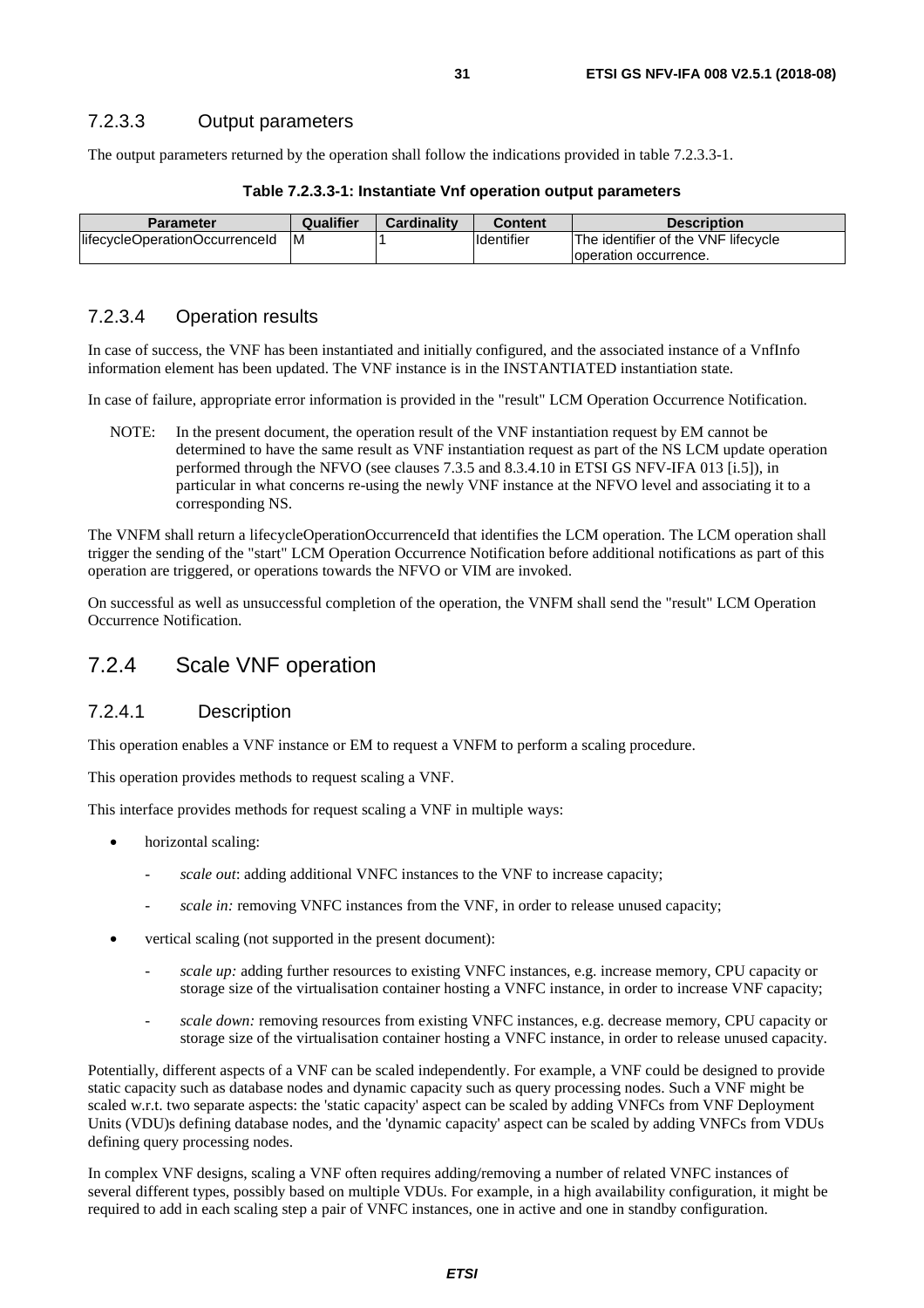The ScaleVnfRequest in the interface allows the consumer to specify the scaling aspect. The scaling aspects valid for a particular VNF are defined in the VNFD. After receiving a scale request, the VNFM will figure out the necessary set of VNFCs and the related set of resources based on VNF-specific rules, for instance using the lifecycle management script associated to the Scale VNF event.

When scaling a VNF for a particular aspect, the number of scaling steps to apply to that aspect can be provided as a parameter. A scaling step is the smallest unit by which a particular aspect of a VNF can be scaled, and is mapped by the VNFM to the addition (or removal) of a certain number of resources, based on one or more VDUs. For each scaling aspect, the maximum scale level is defined in the VNFD. The minimum scale level is assumed as zero; the maximum scale level corresponds to the maximum number of steps that can be performed within this aspect, starting at the minimum scale level (i.e. zero). At each point in time between the completed VNF instantiation and the VNF termination, the "size" of the VNF w.r.t. a particular aspect can be expressed by the current scale level w.r.t. that aspect, and can be obtained, among other information, by invoking the "QueryVNF" operation. When the VNF is instantiated, the current scale level is initialized with values that are defined as part of the instantiation level in the VNFD for the associated aspect. Figure 7.2.4.1-1 illustrates the concepts described above.



#### **Figure 7.2.4.1-1: Illustrating the concepts of scaleLevel and scaling steps for a particular scaling aspect**

The VNFM will then communicate information about the necessary resource changes via the GrantVnfLifecycleOperationRequest to the NFVO.

It depends on the VNF capabilities, and is declared in the VNFD, whether and how this operation is supported for a particular VNF.

Table 7.2.4.1-1 lists the information flows exchanged between the VNF/EM and the VNFM.

| <b>Message</b>   |                                                              | <b>Requirement</b> | <b>Direction</b>                  |  |  |
|------------------|--------------------------------------------------------------|--------------------|-----------------------------------|--|--|
| ScaleVnfRequest  |                                                              | Mandatory          | $VNF \rightarrow VNFM$ (see note) |  |  |
|                  |                                                              |                    | $EM \rightarrow VNFM$             |  |  |
| ScaleVnfResponse |                                                              | Mandatory          | $VNFM \rightarrow VNF$ (see note) |  |  |
|                  |                                                              |                    | $VNFM \rightarrow EM$             |  |  |
| <b>INOTE:</b>    | In case of VNF without EM, the scaling request is invoked by |                    |                                   |  |  |
|                  | management function within the VNF. The management           |                    |                                   |  |  |
|                  | function may implement the consumer part of the VNF LCM      |                    |                                   |  |  |
|                  | interface on the Ve-Vnfm-em reference point.                 |                    |                                   |  |  |

**Table 7.2.4.1-1: Scale VNF operation**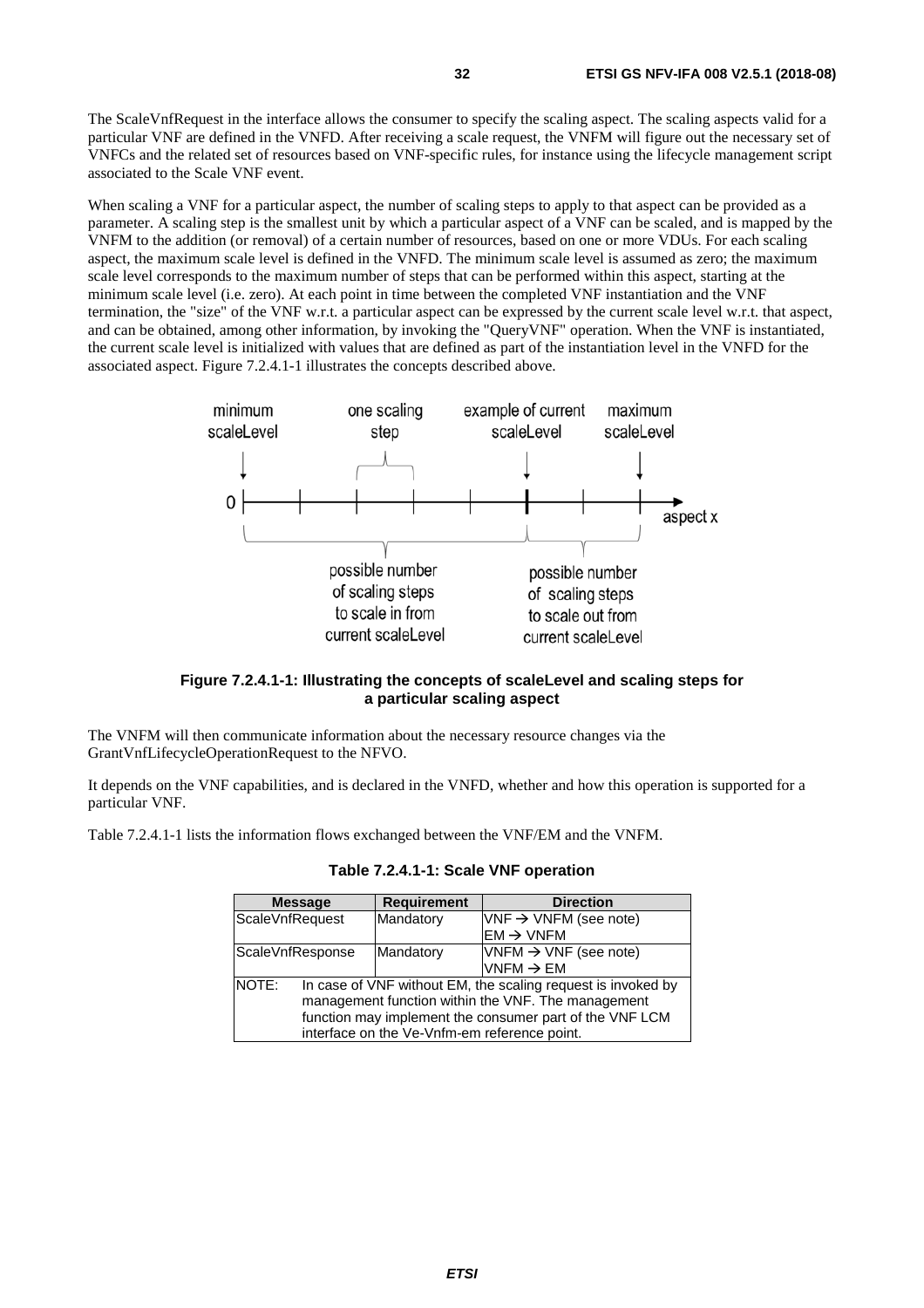#### <span id="page-32-0"></span>7.2.4.2 Input parameters

The input parameters sent when invoking the operation shall follow the indications provided in table 7.2.4.2-1.

| <b>Parameter</b> | Qualifier                          | <b>Cardinality</b> | <b>Content</b>      | <b>Description</b>                                                                                            |
|------------------|------------------------------------|--------------------|---------------------|---------------------------------------------------------------------------------------------------------------|
| vnflnstanceld    | M                                  |                    | Identifier          | Identifier of the VNF instance to which this                                                                  |
|                  |                                    |                    |                     | scaling request is related.                                                                                   |
|                  | M                                  |                    | Enum                | Defines the type of the scale operation                                                                       |
| type             |                                    |                    |                     | requested (scale out, scale in). The set of                                                                   |
|                  |                                    |                    |                     | types actually supported depends on the                                                                       |
|                  |                                    |                    |                     | capabilities of the VNF being managed as                                                                      |
|                  |                                    |                    |                     | declared in the VNFD.                                                                                         |
|                  |                                    |                    |                     | See note 1.                                                                                                   |
| aspectId         | M                                  | 1                  | Identifier          | Identifies the aspect of the VNF that is                                                                      |
|                  |                                    |                    |                     | requested to be scaled, as declared in the                                                                    |
|                  |                                    |                    |                     | VNFD.                                                                                                         |
| numberOfSteps    | M                                  | 0.1                | Integer             | Number of scaling steps to be executed                                                                        |
|                  |                                    |                    |                     | as part of this ScaleVnf operation. It shall                                                                  |
|                  |                                    |                    |                     | be a positive number. Defaults to 1.                                                                          |
|                  |                                    |                    |                     | The VNF Provider defines in the VNFD                                                                          |
|                  |                                    |                    |                     | whether or not a particular VNF supports                                                                      |
|                  |                                    |                    |                     | performing more than one step at a time.                                                                      |
|                  |                                    |                    |                     | Such a property in the VNFD applies for                                                                       |
|                  |                                    |                    |                     | all instances of a particular VNF.                                                                            |
|                  |                                    |                    |                     | See note 2.                                                                                                   |
| additionalParam  | M                                  | 0.N                | <b>KeyValuePair</b> | Additional parameters passed by the                                                                           |
|                  |                                    |                    |                     | VNF/EM as input to the scaling process,                                                                       |
|                  |                                    |                    |                     | specific to the VNF being scaled, as                                                                          |
|                  |                                    |                    |                     | declared in the VNFD (see clause 7.1.5.4                                                                      |
|                  |                                    |                    |                     | in ETSI GS NFV-IFA 011 [4]).                                                                                  |
| <b>NOTE 1:</b>   |                                    |                    |                     | ETSI GS NFV-IFA 010 [3] specifies that the lifecycle management operations that expand or contract a VNF      |
|                  |                                    |                    |                     | instance include scale in, scale out, scale up and scale down. Vertical scaling (scale up, scale down) is not |
|                  | supported in the present document. |                    |                     |                                                                                                               |

**Table 7.2.4.2-1: Scale Vnf operation input parameters**

NOTE 2: A scaling step is the smallest unit by which a VNF can be scaled w.r.t. a particular scaling aspect.

#### 7.2.4.3 Output parameters

The output parameters returned by the operation shall follow the indications provided in table 7.2.4.3-1.

|  |  | Table 7.2.4.3-1: Scale VNF operation output parameters |
|--|--|--------------------------------------------------------|
|--|--|--------------------------------------------------------|

| <b>Parameter</b>               | Qualifier | Cardinality | <b>Content</b>    | <b>Description</b>                            |
|--------------------------------|-----------|-------------|-------------------|-----------------------------------------------|
| lifecycleOperationOccurrenceId | ΙM        |             | <b>Identifier</b> | The identifier of the VNF lifecycle operation |
|                                |           |             |                   | loccurrence.                                  |

#### 7.2.4.4 Operation results

In case of success, the VNF has been scaled according to the request, and the associated instance of a VnfInfo information element has been updated.

In case of failure, appropriate error information is provided in the "result" LCM Operation Occurrence Notification.

The VNFM shall return a lifecycleOperationOccurrenceId that identifies the LCM operation. The LCM operation shall trigger the sending of the "start" LCM Operation Occurrence Notification before additional notifications as part of this operation are triggered, or operations towards the NFVO or VIM are invoked.

On successful as well as unsuccessful completion of the operation, the VNFM shall send the "result" LCM Operation Occurrence Notification.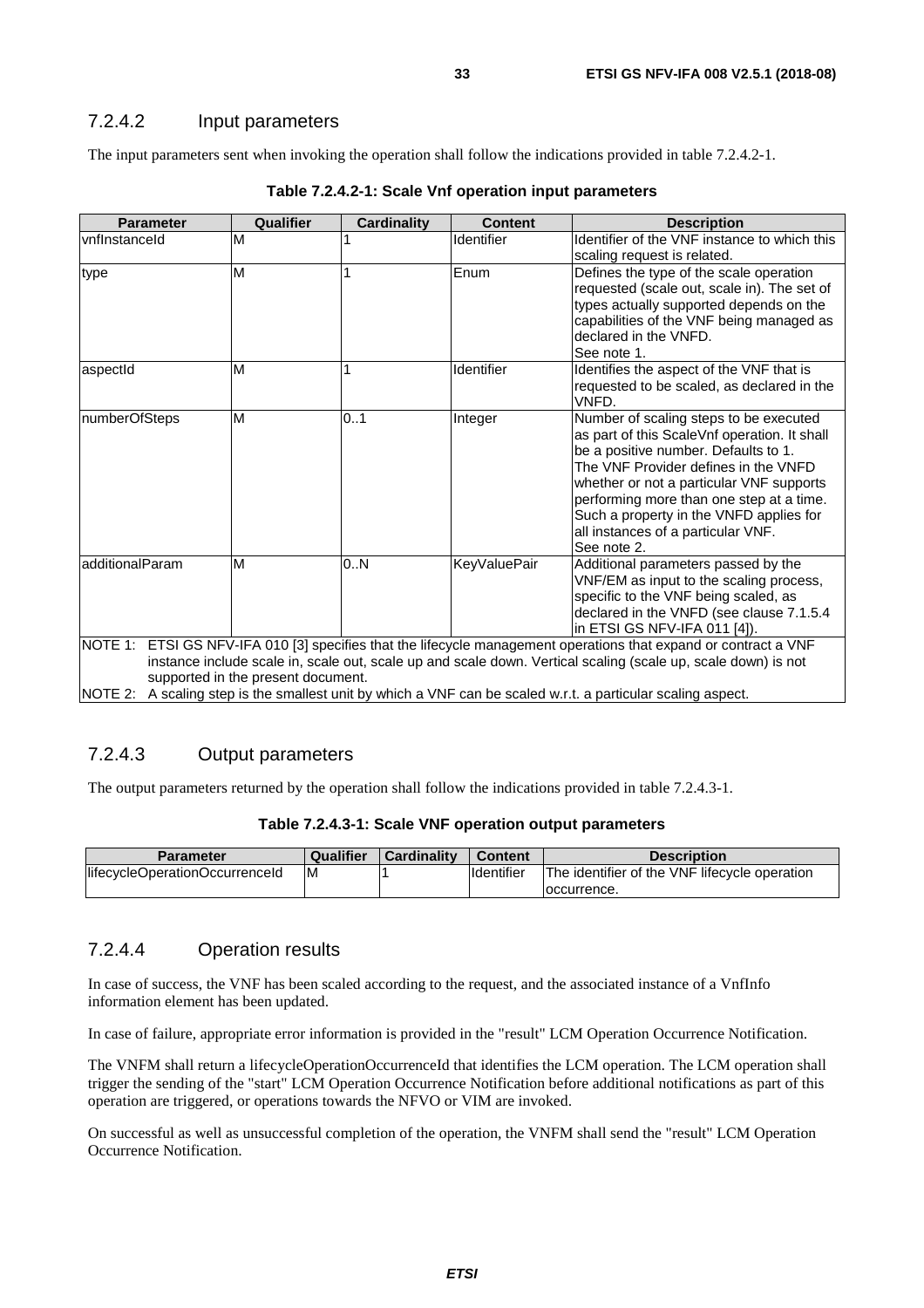#### <span id="page-33-0"></span>7.2.5.1 Description

This operation scales an instantiated VNF of a particular DF to a target size. The target size is either expressed as an instantiation level of that DF as defined in the VNFD, or given as a list of scale levels, one per scaling aspect of that DF. Instantiation levels and scaling aspects are declared in the VNFD. Typically, the result of this operation is adding and/or removing Network Functions Virtualisation Infrastructure (NFVI) resources to/from the VNF.

It depends on the VNF capabilities, and is declared in the VNFD, whether this operation is supported for a particular VNF.

Table 7.2.5.1-1 lists the information flow exchanged between the VNF/EM and the VNFM.

| <b>Message</b>          | <b>Requirement</b> | <b>Direction</b>       |
|-------------------------|--------------------|------------------------|
| ScaleVnfToLevelRequest  | Mandatory          | $VNF \rightarrow VNFM$ |
|                         |                    | $EM \rightarrow VNFM$  |
| ScaleVnfToLevelResponse | Mandatory          | $VNFM \rightarrow VNF$ |
|                         |                    | VNFM $\rightarrow$ EM  |

**Table 7.2.5.1-1: Scale VNF To Level operation** 

#### 7.2.5.2 Input parameters

The input parameters sent when invoking the operation shall follow the indications provided in table 7.2.5.2-1.

| Table 7.2.5.2-1: Scale VNF To Level operation input parameters |
|----------------------------------------------------------------|
|----------------------------------------------------------------|

| <b>Parameter</b>      | Qualifier | <b>Cardinality</b> | <b>Content</b>      | <b>Description</b>                                                                                                                                                                                                                                                                                                                                                                                        |
|-----------------------|-----------|--------------------|---------------------|-----------------------------------------------------------------------------------------------------------------------------------------------------------------------------------------------------------------------------------------------------------------------------------------------------------------------------------------------------------------------------------------------------------|
| vnflnstanceld         | M         |                    | <b>Identifier</b>   | Identifier of the VNF instance to which this scaling<br>request is related.                                                                                                                                                                                                                                                                                                                               |
| linstantiationLevelId | ΙM        | 01                 | <b>Identifier</b>   | Identifier of the target instantiation level of the current<br>DF to which the VNF is requested to be scaled.<br>Either instantiation Levelld or scale nfo but not both<br>shall be present.                                                                                                                                                                                                              |
| scaleInfo             | M         | 0N                 | ScaleInfo           | For each scaling aspect of the current DF, defines<br>the target scale level to which the VNF is to be<br>scaled.<br>The VNF Provider defines in the VNFD whether or<br>not a particular VNF supports scaling according to<br>this parameter. Such a property in the VNFD applies<br>for all instances of a particular VNF.<br>Either instantiationLevelId or scaleInfo but not both<br>shall be present. |
| ladditionalParam      | M         | 0N                 | <b>KeyValuePair</b> | Additional parameters passed by the EM as input to<br>the scaling process, specific to the VNF being<br>scaled, as declared in the VNFD (see clause 7.1.5.4)<br>in ETSI GS NFV-IFA 011 [4]).                                                                                                                                                                                                              |

#### 7.2.5.3 Output parameters

The output parameters returned by the operation shall follow the indications provided in table 7.2.5.3-1.

| Table 7.2.5.3-1: Scale VNF To Level operation output parameters |  |  |
|-----------------------------------------------------------------|--|--|
|-----------------------------------------------------------------|--|--|

| Parameter                      | Qualifier | <b>Cardinality</b> | <b>Content</b>    | <b>Description</b>                            |
|--------------------------------|-----------|--------------------|-------------------|-----------------------------------------------|
| lifecycleOperationOccurrenceId | M         |                    | <b>Identifier</b> | The identifier of the VNF lifecycle operation |
|                                |           |                    |                   | loccurrence.                                  |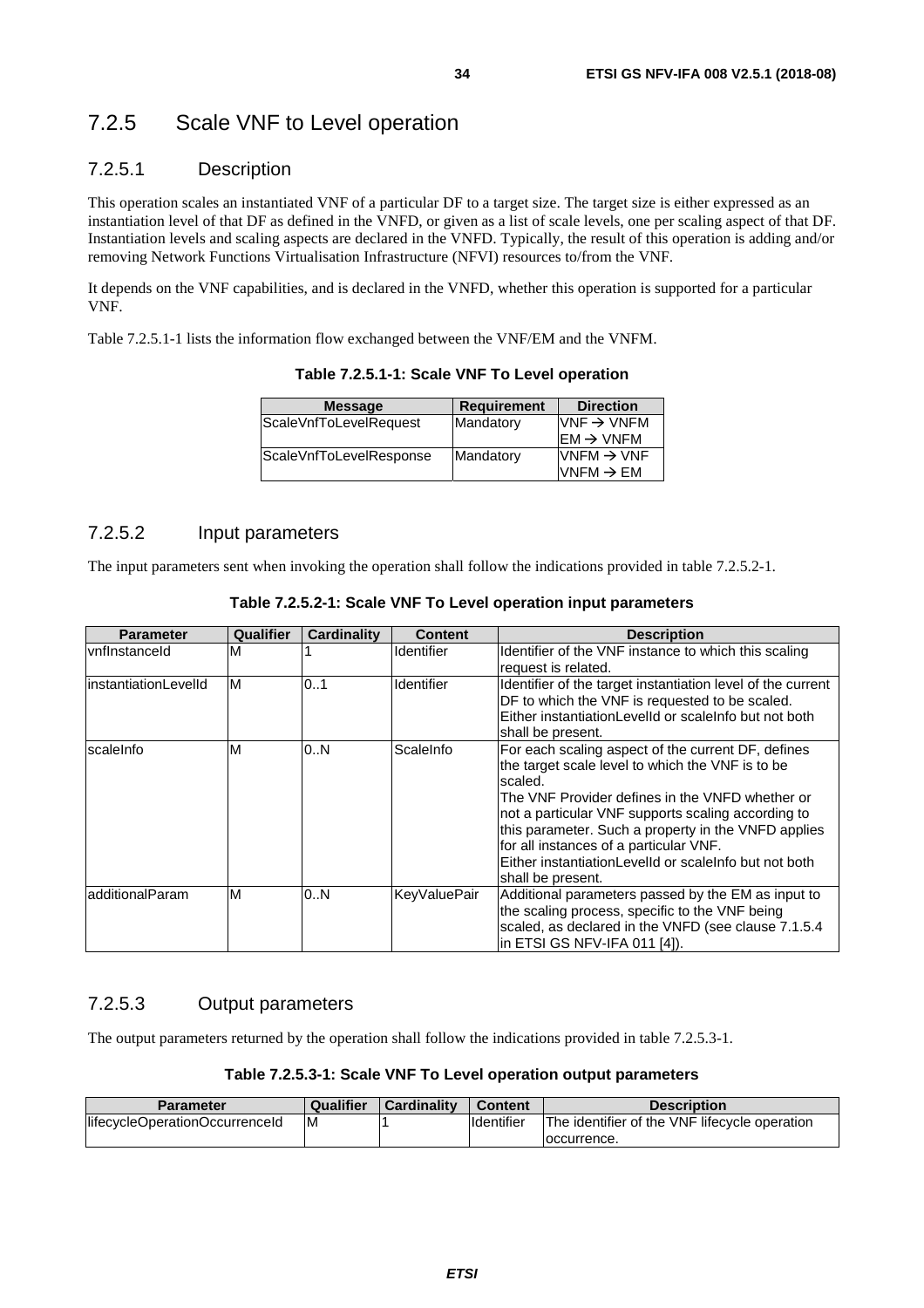#### <span id="page-34-0"></span>7.2.5.4 Operation results

In case of success, the VNF has been scaled according to the request, and the associated instance of a VnfInfo information element has been updated.

In case of failure, appropriate error information is provided in the "result" LCM Operation Occurrence Notification.

The VNFM shall return a lifecycleOperationOccurrenceId that identifies the LCM operation. The LCM operation shall trigger the sending of the "start" LCM Operation Occurrence Notification before additional notifications as part of this operation are triggered, or operations towards the NFVO or VIM are invoked.

On successful as well as unsuccessful completion of the operation, the VNFM shall send the "result" LCM Operation Occurrence Notification.

### 7.2.6 Change VNF Flavour operation

#### 7.2.6.1 Description

This operation changes the DF of a VNF instance.

It depends on the VNF capabilities, and is declared in the VNFD, whether this operation is supported for a particular VNF. This operation may be service-disruptive.

Table 7.2.6.1-1 lists the information flow exchanged between the VNFM and the EM.

#### **Table 7.2.6.1-1: Change VNF Flavour operation**

| <b>Message</b>           | <b>Requirement</b> | <b>Direction</b>       |
|--------------------------|--------------------|------------------------|
| ChangeVnfFlavourRequest  | Mandatory          | $IEM \rightarrow VNFM$ |
| ChangeVnfFlavourResponse | lMandatorv         | $VNFM \rightarrow EM$  |
|                          |                    |                        |

#### 7.2.6.2 Input parameters

The input parameters sent when invoking the operation shall follow the indications provided in table 7.2.6.2-1.

| Table 7.2.6.2-1: Change VNF Flavour operation input parameters |  |  |  |
|----------------------------------------------------------------|--|--|--|
|----------------------------------------------------------------|--|--|--|

| <b>Parameter</b>                                                                                                                                                                                                                                                                                                                                                                                                                                                                                                                                     | Qualifier | <b>Cardinality</b> | <b>Content</b>                | <b>Description</b>                                                                                                                                                                                       |
|------------------------------------------------------------------------------------------------------------------------------------------------------------------------------------------------------------------------------------------------------------------------------------------------------------------------------------------------------------------------------------------------------------------------------------------------------------------------------------------------------------------------------------------------------|-----------|--------------------|-------------------------------|----------------------------------------------------------------------------------------------------------------------------------------------------------------------------------------------------------|
| vnflnstanceld                                                                                                                                                                                                                                                                                                                                                                                                                                                                                                                                        | M         |                    | Identifier                    | Identifier of the VNF instance to be<br>modified.                                                                                                                                                        |
| newFlavourId                                                                                                                                                                                                                                                                                                                                                                                                                                                                                                                                         | M         |                    | Identifier                    | Identifier of the new VNF DF to apply to this<br>VNF instance.                                                                                                                                           |
| linstantiationLevelId                                                                                                                                                                                                                                                                                                                                                                                                                                                                                                                                | M         | 0.1                | Identifier                    | Identifier of the instantiation level of the DF<br>to be used. If not present, the default<br>linstantiation level as declared in the VNFD<br>shall be used.                                             |
| extVirtualLink                                                                                                                                                                                                                                                                                                                                                                                                                                                                                                                                       | M         | 0.N                | <b>ExtVirtualLinkData</b>     | Information about external VLs to connect<br>the VNF to.                                                                                                                                                 |
| extManagedVirtualLink                                                                                                                                                                                                                                                                                                                                                                                                                                                                                                                                | M         | 0.N                | ExtManagedVirtualLink<br>Data | Information about internal VLs that are<br>managed by other entities than the VNFM<br>(see note).                                                                                                        |
| additionalParam                                                                                                                                                                                                                                                                                                                                                                                                                                                                                                                                      | M         | 0.N                | <b>KeyValuePair</b>           | Additional parameters passed by the EM as<br>input to the flavour change process, specific<br>to the VNF being modified, as declared in<br>the VNFD (see clause 7.1.5.4 in ETSI<br>IGS NFV-IFA 011 [4]). |
| NOTE:<br>The indication of externally-managed internal VLs is needed in case networks have been pre-configured for use<br>with certain VNFs, for instance to ensure that these networks have certain properties such as security or<br>acceleration features, or to address particular network topologies. The present document assumes that<br>externally-managed internal VLs are managed by the NFVO and created towards the VIM as supported by the<br>virtualised network resource management interface specified in ETSI GS NFV-IFA 005 [i.6]. |           |                    |                               |                                                                                                                                                                                                          |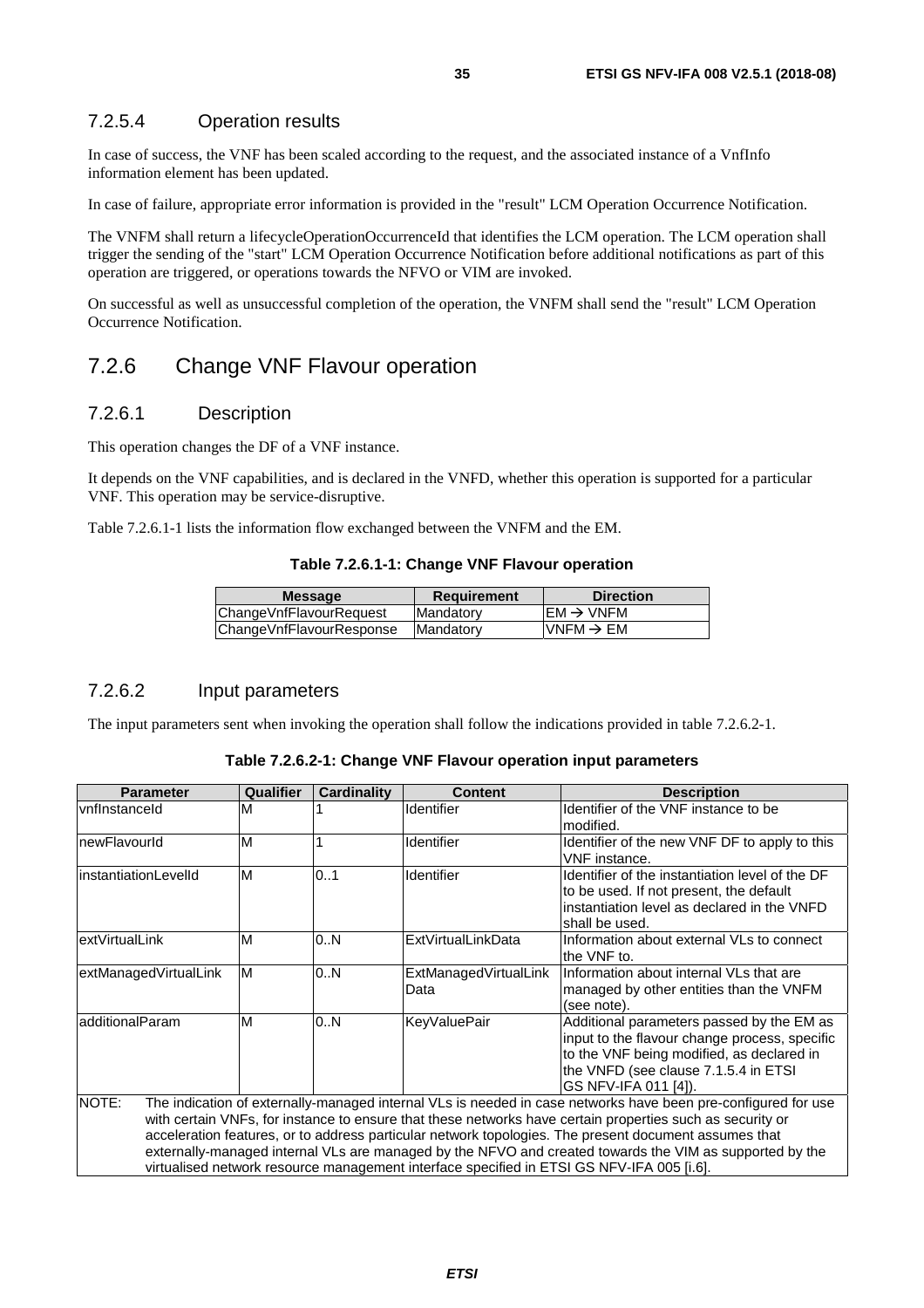<span id="page-35-0"></span>The output parameters returned by the operation shall follow the indications provided in table 7.2.6.3-1.

#### **Table 7.2.6.3-1: Change VNF Flavour operation output parameters**

| Parameter                      | <b>Qualifier</b> | <b>Cardinality</b> | <b>Content</b> | <b>Description</b>                            |
|--------------------------------|------------------|--------------------|----------------|-----------------------------------------------|
| lifecycleOperationOccurrenceId | ΙM               |                    | Identifier     | The identifier of the VNF lifecycle operation |
|                                |                  |                    |                | loccurrence.                                  |

#### 7.2.6.4 Operation results

In case of success, the VNF has been modified to use the new DF and initially configured, and the associated instance of a VnfInfo information element has been updated.

In case of failure, appropriate error information is provided in the "result" LCM Operation Occurrence Notification.

The VNFM shall return a lifecycleOperationOccurrenceId that identifies the LCM operation. The LCM operation shall trigger the sending of the "start" LCM Operation Occurrence Notification before additional notifications as part of this operation are triggered, or operations towards the NFVO or VIM are invoked.

On successful as well as unsuccessful completion of the operation, the VNFM shall send the "result" LCM Operation Occurrence Notification.

# 7.2.7 Terminate VNF operation

#### 7.2.7.1 Description

This interface enables an EM to request a VNFM to perform termination procedures on a VNF instance that has been in the INSTANTIATED instantiation state.

Terminating a VNF instance does not delete the instance of the VnfInfo information element.

This operation shall be supported for all VNFs.

Table 7.2.7.1-1 lists the information flow exchanged between the VNFM and the EM.

|  | Table 7.2.7.1-1: Terminate VNF operation |  |
|--|------------------------------------------|--|
|--|------------------------------------------|--|

| <b>Message</b>       | Requirement | <b>Direction</b>       |
|----------------------|-------------|------------------------|
| TerminateVnfRequest  | Mandatory   | $EM \rightarrow VNFM$  |
| TerminateVnfResponse | Mandatory   | $IVNFM \rightarrow EM$ |

#### 7.2.7.2 Input parameters

The input parameters sent when invoking the operation shall follow the indications provided in table 7.2.7.2-1.

#### **Table 7.2.7.2-1: Terminate VNF operation input parameters**

| <b>Parameter</b> | Qualifier | <b>Cardinality</b> | <b>Content</b>    | <b>Description</b>                                                                                                                                                                                      |
|------------------|-----------|--------------------|-------------------|---------------------------------------------------------------------------------------------------------------------------------------------------------------------------------------------------------|
| vnflnstanceld    | M         |                    | <b>Identifier</b> | Ildentifier of the VNF instance to be terminated.                                                                                                                                                       |
| ladditionalParam | ΙM        | 0.N                | KeyValuePair      | Additional parameters passed by the EM as input to the<br>Terminate VNF operation, specific to the VNF being<br>terminated, as declared in the VNFD (see<br>clause 7.1.5.7 in ETSI GS NFV-IFA 011 [4]). |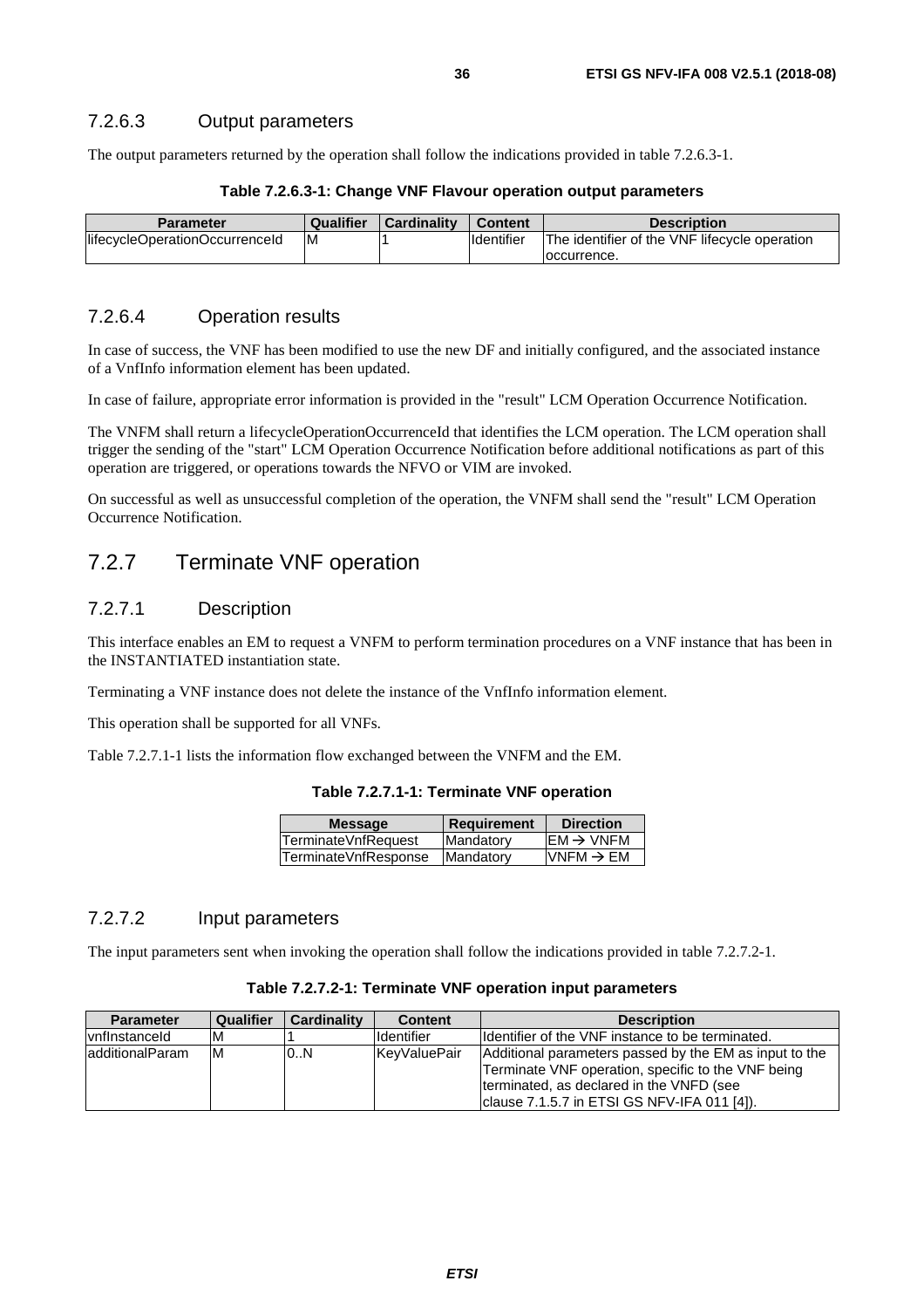The output parameters returned by the operation shall follow the indications provided in table 7.2.7.3-1.

| <b>Parameter</b>               | Qualifier | <b>Cardinality</b> | Content           | <b>Description</b>                  |
|--------------------------------|-----------|--------------------|-------------------|-------------------------------------|
| lifecycleOperationOccurrenceId | IM.       |                    | <b>Identifier</b> | The identifier of the VNF lifecycle |
|                                |           |                    |                   | Toperation occurrence.              |

#### **Table 7.2.7.3-1: Terminate VNF operation output parameters**

### 7.2.7.4 Operation results

In case of success, the VNF instance has been terminated and resources used by the VNF have been released. The associated instance of a VnfInfo information element has been updated. The VNF instance is in the NOT\_INSTANTIATED instantiation state.

In case of failure, appropriate error information is provided in the "result" LCM Operation Occurrence Notification.

The VNFM shall return a lifecycleOperationOccurrenceId that identifies the LCM operation. The LCM operation shall trigger the sending of the "start" LCM Operation Occurrence Notification before additional notifications as part of this operation are triggered, or operations towards the NFVO or VIM are invoked.

On successful as well as unsuccessful completion of the operation, the VNFM shall send the "result" LCM Operation Occurrence Notification.

# 7.2.8 Delete VNF Identifier operation

### 7.2.8.1 Description

This operation deletes a VNF instance identifier and the associated instance of a VnfInfo information element in the NOT\_INSTANTIATED instantiation state.

This operation shall be supported for all VNFs.

Table 7.2.8.1-1 lists the information flow exchanged between the VNFM and the EM.

#### **Table 7.2.8.1-1: Delete VNF Identifier operation**

| $\mathsf{IEM} \rightarrow \mathsf{VNFM}$ |
|------------------------------------------|
| $\textsf{IVNFM}\rightarrow \textsf{EM}$  |
|                                          |

### 7.2.8.2 Input parameters

The input parameters sent when invoking the operation shall follow the indications provided in table 7.2.8.2-1.

#### **Table 7.2.8.2-1: Delete VNF Identifier operation input parameters**

| <b>Parameter</b> |    | Qualifier   Cardinality   Content |                     | <b>Description</b>                      |
|------------------|----|-----------------------------------|---------------------|-----------------------------------------|
| vnflnstanceld    | ΙM |                                   | <b>I</b> Identifier | IVNF instance identifier to be deleted. |

### 7.2.8.3 Output parameters

No output parameter.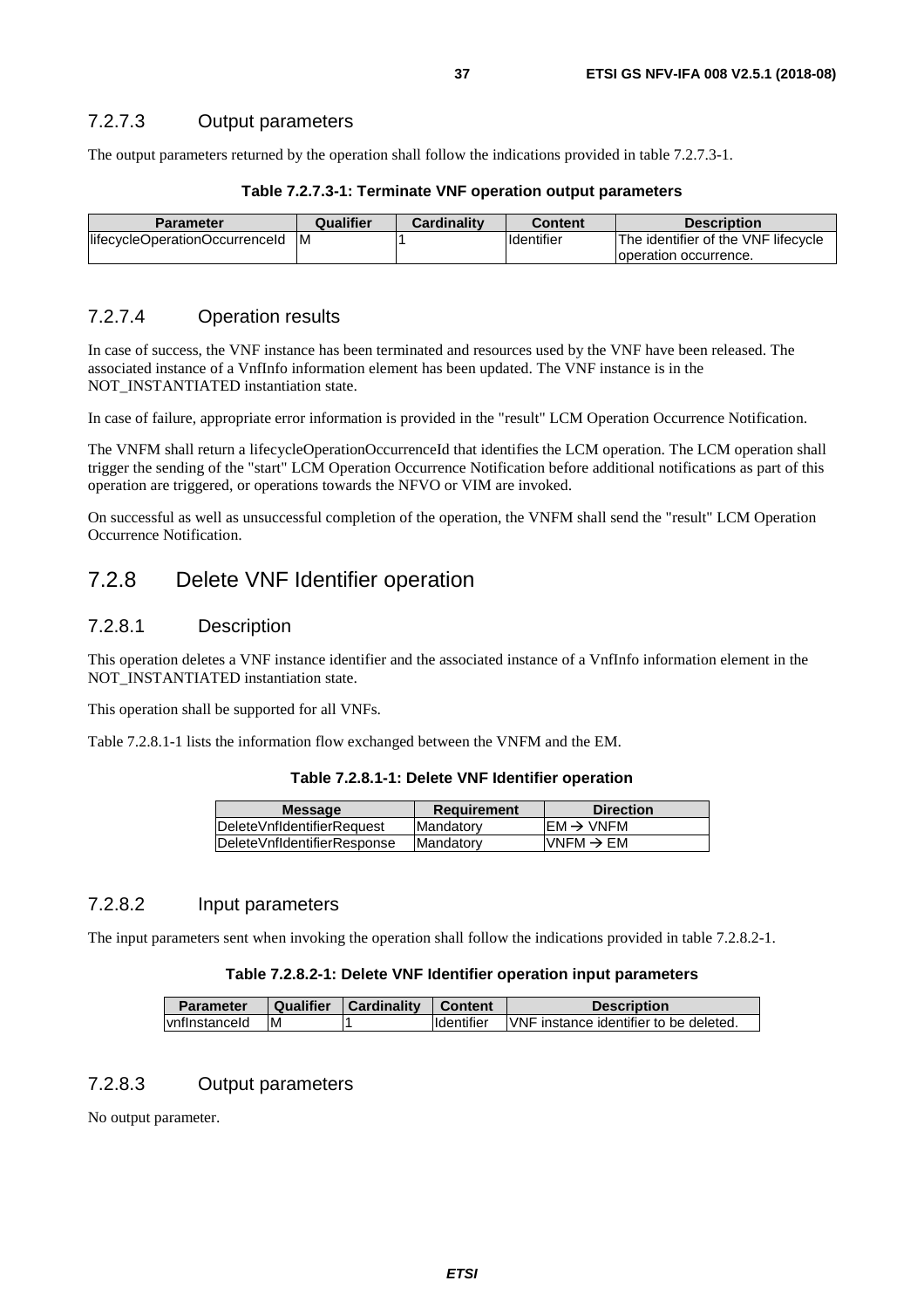### 7.2.8.4 Operation results

In case of success, the VNF instance identifier and the associated instance of the VnfInfo information element has been deleted and can no longer be used and the corresponding VnfIdentifierDeletionNotification has been sent. If the VNF instance was not terminated (i.e. the VNF is in INSTANTIATED instantiation state), the operation shall be rejected.

In case of failure, appropriate error information is returned.

# 7.2.9 Query VNF operation

### 7.2.9.1 Description

This operation provides information about VNF instances. The applicable VNF instances can be chosen based on filtering criteria, and the information can be restricted to selected attributes.

This operation shall be supported for all VNFs.

Table 7.2.9.1-1 lists the information flow exchanged between the producer (VNFM) and the consumer (EM or VNF).

| <b>Message</b>   | <b>Requirement</b> | <b>Direction</b>                         |
|------------------|--------------------|------------------------------------------|
| QueryVnfRequest  | Mandatory          | $\mathsf{IEM} \rightarrow \mathsf{VNFM}$ |
|                  |                    | VNF $\rightarrow$ VNFM                   |
| QueryVnfResponse | Mandatory          | $VNFM \rightarrow EM$                    |
|                  |                    | VNFM $\rightarrow$ VNF                   |
|                  |                    |                                          |

**Table 7.2.9.1-1: Query VNF operation** 

### 7.2.9.2 Input parameters

The input parameters sent when invoking the operation shall follow the indications provided in table 7.2.9.2-1.

| Table 7.2.9.2-1: Query VNF operation input parameters |  |  |
|-------------------------------------------------------|--|--|
|-------------------------------------------------------|--|--|

| <b>Parameter</b>   | Qualifier | <b>Cardinality</b> | <b>Content</b> | <b>Description</b>                                                                                                                                                                                                                       |
|--------------------|-----------|--------------------|----------------|------------------------------------------------------------------------------------------------------------------------------------------------------------------------------------------------------------------------------------------|
| filter             | ΙM        |                    | Filter         | Filter to select the VNF instance(s).                                                                                                                                                                                                    |
| lattributeSelector | ΙM        | 0.N                | String         | Provides a list of attribute names. If present, only these<br>attributes are returned for the VNF instance(s) matching the<br>filter.<br>If absent, the complete information is returned for the VNF<br>instance(s) matching the filter. |

### 7.2.9.3 Output parameters

The output parameters returned by the operation shall follow the indications provided in table 7.2.9.3-1.

#### **Table 7.2.9.3-1: Query VNF operation output parameters**

| <b>Parameter</b> | Qualifier                                                                        | <b>Cardinality</b> | <b>Content</b> | <b>Description</b>                                                |  |
|------------------|----------------------------------------------------------------------------------|--------------------|----------------|-------------------------------------------------------------------|--|
| vnflnfo          | ΙM                                                                               | 0.N                | Vnflnfo        | The information items about the selected VNF instance(s) that are |  |
|                  |                                                                                  |                    |                | returned.                                                         |  |
|                  |                                                                                  |                    |                | If attribute Selector is present, only the attributes listed in   |  |
|                  |                                                                                  |                    |                | attribute Selector are returned for the selected VNF instance(s). |  |
| NOTE:            | The lower cardinality is 0 since there may be no matches to the provided filter. |                    |                |                                                                   |  |

### 7.2.9.4 Operation results

In case of success, information related to the VNF instances that match the filter is returned. In case of failure, appropriate error information is returned.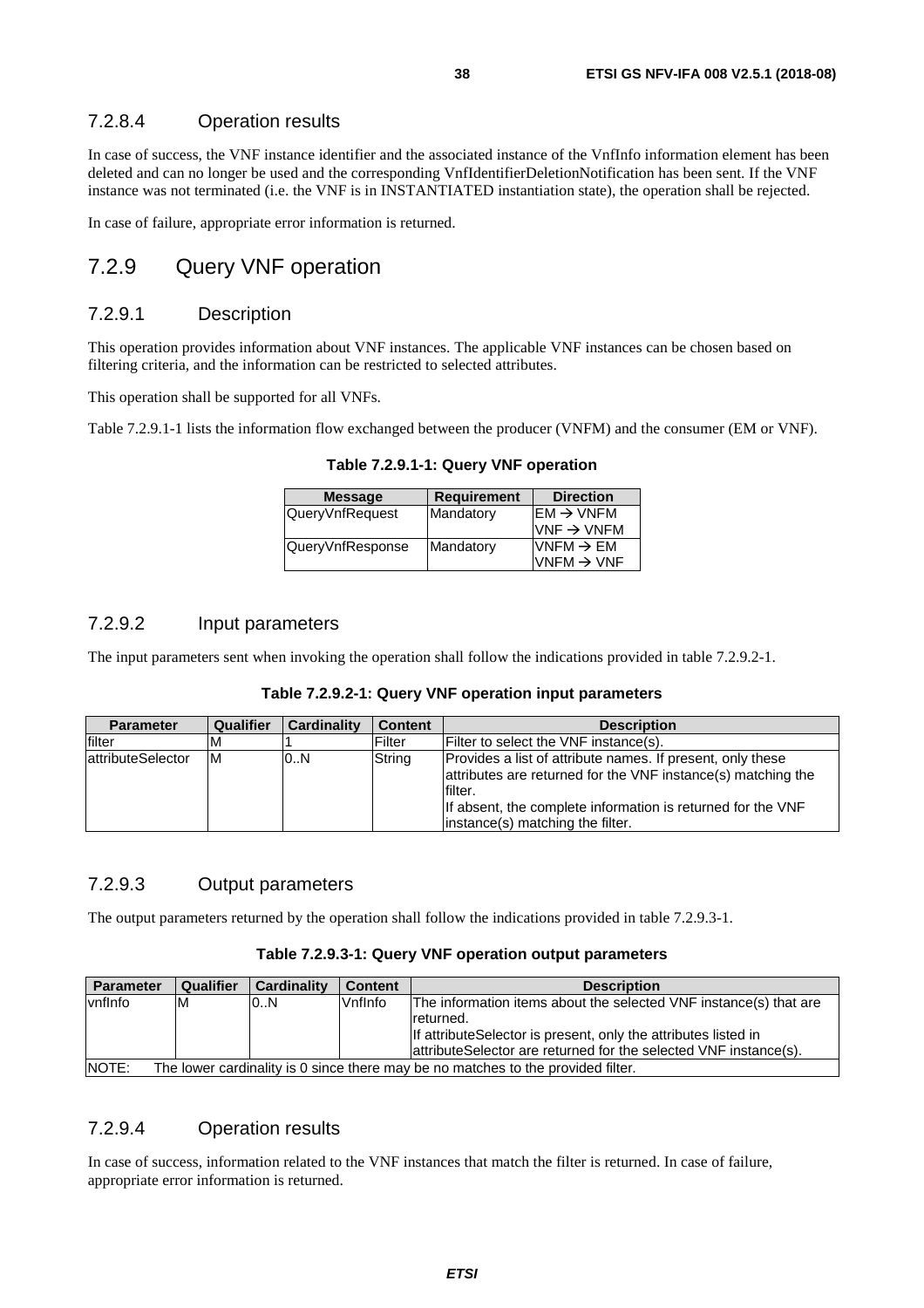# 7.2.10 Heal VNF operation

### 7.2.10.1 Description

This operation enables either a VNF instance or an EM to request a VNFM to perform a VNF healing procedure.

It depends on the VNF capabilities, and is declared in the VNFD, whether this operation is supported for a particular VNF.

Table 7.2.10.1-1 lists the information flow exchanged between the VNF/EM and the VNFM.

#### **Table 7.2.10.1-1: Heal VNF operation**

| <b>Message</b>  | <b>Requirement</b>                                                                                                                                                                                                                                | <b>Direction</b>                         |  |  |
|-----------------|---------------------------------------------------------------------------------------------------------------------------------------------------------------------------------------------------------------------------------------------------|------------------------------------------|--|--|
| HealVnfRequest  | Mandatory                                                                                                                                                                                                                                         | $VNF \rightarrow VNFM$ (see note)        |  |  |
|                 |                                                                                                                                                                                                                                                   | $\mathsf{IEM} \rightarrow \mathsf{VNFM}$ |  |  |
| HealVnfResponse | Mandatory                                                                                                                                                                                                                                         | $VNFM \rightarrow VNF$ (see note)        |  |  |
|                 |                                                                                                                                                                                                                                                   | $\textsf{IVNFM}\rightarrow \textsf{EM}$  |  |  |
| NOTE:           | In case of VNF without EM, the healing request is invoked by management function within the VNF. The<br>management function may implement the consumer part of the VNF Lifecycle Management (LCM) interface on<br>the Ve-Vnfm-em reference point. |                                          |  |  |

### 7.2.10.2 Input parameters

The input parameters sent when invoking the operation shall follow the indications provided in table 7.2.10.2-1.

| <b>Parameter</b> | Qualifier | <b>Cardinality</b> | <b>Content</b>     | <b>Description</b>                                                                                                                                                                                                                                                     |
|------------------|-----------|--------------------|--------------------|------------------------------------------------------------------------------------------------------------------------------------------------------------------------------------------------------------------------------------------------------------------------|
| vnflnstanceld    | M         |                    | <b>Ildentifier</b> | Identifies the VNF instance requiring a healing action.                                                                                                                                                                                                                |
| vnfclnstanceld   | ΙM        | 0N                 | Identifier         | List of VNFC instances requiring a healing action.                                                                                                                                                                                                                     |
| cause            | ΙM        | 0.1                | String             | Indicates the reason why a healing procedure is<br>required.                                                                                                                                                                                                           |
| ladditionalParam | IМ        | 0.N                | KeyValuePair       | Additional parameters passed by the VNF/EM as input<br>to the healing process, specific to the VNF being<br>healed, as declared in the VNFD (see clause 7.1.5.6 in<br>ETSI GS NFV-IFA 011 [4]).<br>Input parameters to VNF-specific healing<br>EXAMPLE:<br>procedures. |
| healScript       | ΙM        | 0.1                | String             | Provides link to a script that should be executed as part<br>of the healing action or a set of rules for healing<br>procedure.                                                                                                                                         |

**Table 7.2.10.2-1: Heal VNF operation input parameters** 

## 7.2.10.3 Output parameters

The output parameters returned by the operation shall follow the indications provided in table 7.2.10.3-1.

#### **Table 7.2.10.3-1: Heal VNF operation output parameters**

| Parameter                      | Qualifier | <b>Cardinality</b> | <b>Content</b>     | <b>Description</b>                            |
|--------------------------------|-----------|--------------------|--------------------|-----------------------------------------------|
| lifecycleOperationOccurrenceId | M         |                    | <b>I</b> dentifier | The identifier of the VNF lifecycle operation |
|                                |           |                    |                    | loccurrence.                                  |

### 7.2.10.4 Operation results

In case of success, the VNF/VNFC has been healed, and the associated instance of a VnfInfo information element has been updated.

In case of failure, appropriate error information is provided in the "result" LCM Operation Occurrence Notification.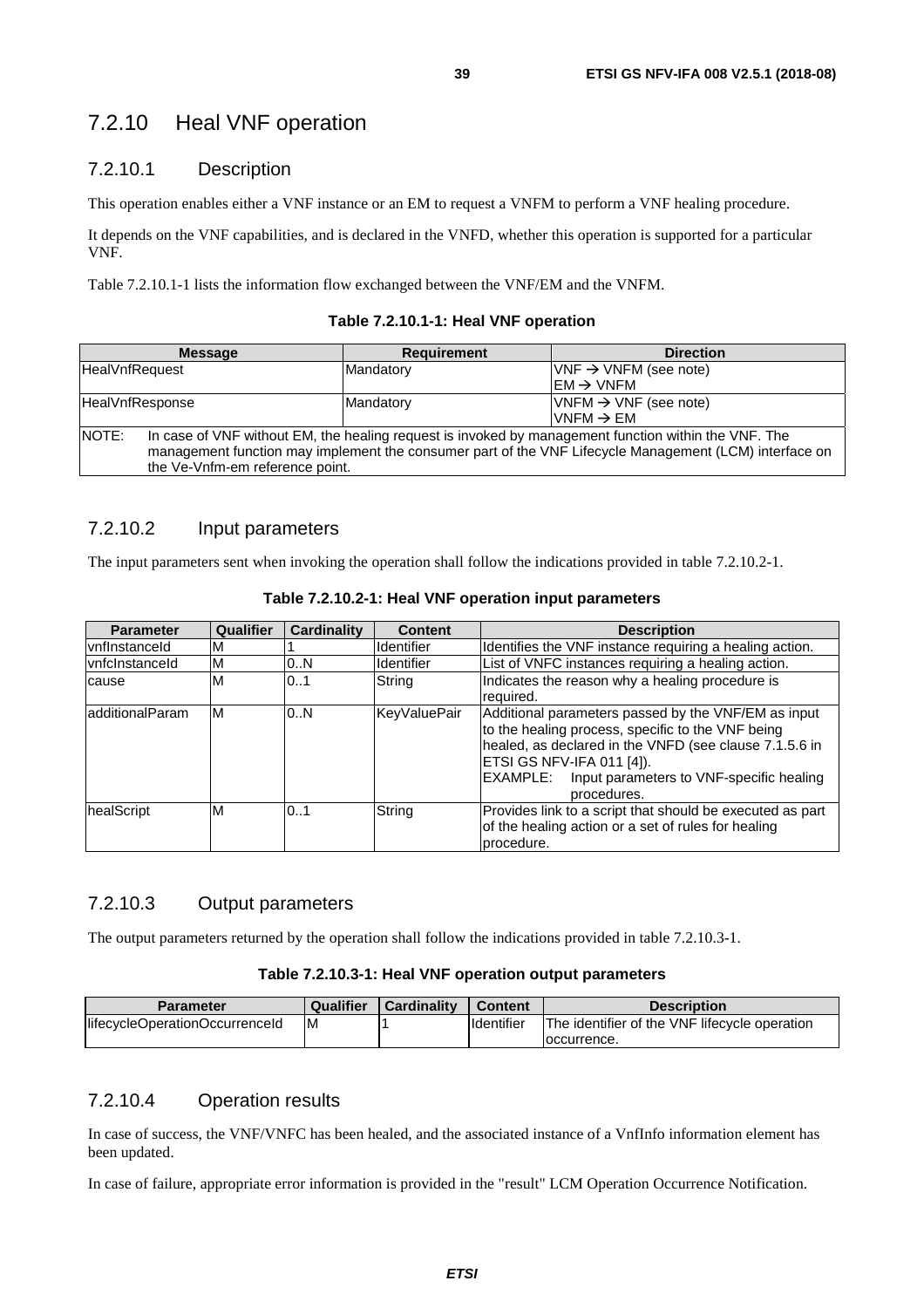The VNFM shall return a lifecycleOperationOccurrenceId that identifies the LCM operation. The LCM operation shall trigger the sending of the "start" LCM Operation Occurrence Notification before additional notifications as part of this operation are triggered, or operations towards the NFVO or VIM are invoked.

On successful as well as unsuccessful completion of the operation, the VNFM shall send the "result" LCM Operation Occurrence Notification.

# 7.2.11 Operate VNF operation

### 7.2.11.1 Description

This operation enables requesting to change the state of a VNF instance or VNFC instance(s), including starting and stopping the VNF/VNFC instance.

- NOTE 1: These operations are complementary to instantiating and terminating a VNF.
- NOTE 2: In the present document, only starting and stopping the VNF/VNFC instance(s) are supported. Extension of this operation to support other VNF/VNFC state changes is left for future specification.

A VNF/VNFC instance can be in the following states:

- STARTED: the VNF/VNFC instance is up and running.
- STOPPED: the VNF/VNFC instance has been shut down. A VNF instance is stopped if all its VNFC instances are also stopped.

In the state STOPPED, the virtualised container(s), where the VNFC instance(s) of the VNF run, are shut down but not terminated. Once a VNF is instantiated, i.e. all instantiation steps have been completed, the VNF/VNFC instance is in the state STARTED.

Figure 7.2.11.1-1 illustrates the VNF/VNFC operate state diagram. The desired change of state is indicated as an input in the OperateVnfRequest operation.





It depends on the VNF capabilities, and is declared in the VNFD, whether this operation is supported for a particular VNF.

Table 7.2.11.1-1 lists the information flow exchanged between the VNFM and the EM.

**Table 7.2.11.1-1: Operate VNF operation** 

| <b>Message</b>     | Requirement       | <b>Direction</b>      |
|--------------------|-------------------|-----------------------|
| OperateVnfRequest  | Mandatory         | $EM \rightarrow VNFM$ |
| OperateVnfResponse | <b>IMandatory</b> | VNFM $\rightarrow$ EM |
|                    |                   |                       |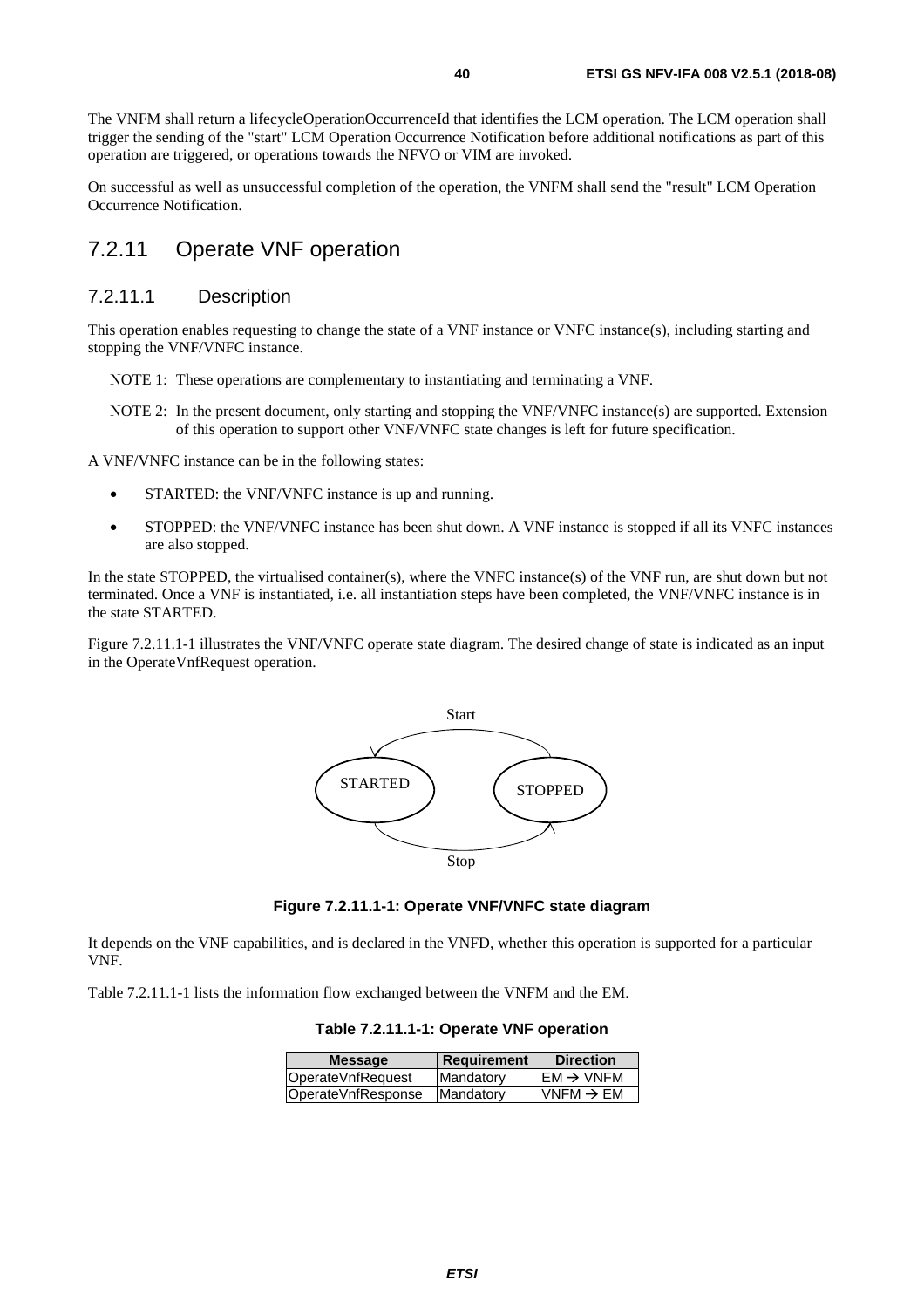### 7.2.11.2 Input parameters

The input parameters sent when invoking the operation shall follow the indications provided in table 7.2.11.2-1.

| <b>Parameter</b>      | Qualifier | Cardinality | <b>Content</b> | <b>Description</b>                                                                                                                                                                                 |
|-----------------------|-----------|-------------|----------------|----------------------------------------------------------------------------------------------------------------------------------------------------------------------------------------------------|
| <b>vnflnstanceld</b>  | M         |             | Identifier     | Identifier of the VNF instance.                                                                                                                                                                    |
| <b>vnfclnstanceld</b> | M         | 0.N         | Identifier     | Identifier of the VNFC instance. Cardinality can be<br>"0" to denote that the request applies to the whole<br>VNF and not a specific VNFC instance.                                                |
| changeStateTo         | M         |             | <b>IEnum</b>   | The desired state to change the VNF/VNFC to.<br>Permitted values are: start, stop.                                                                                                                 |
| ladditionalParam      | IM        | 0.N         | KeyValuePair   | Additional parameters passed by the EM as input<br>to the Operate VNF operation, specific to the VNF<br>being operated as declared in the VNFD (see<br>clause 7.1.5.8 in ETSI GS NFV-IFA 011 [4]). |

**Table 7.2.11.2-1: Operate VNF operation input parameters** 

### 7.2.11.3 Output parameters

The output parameters returned by the operation shall follow the indications provided in table 7.2.11.3-1.

#### **Table 7.2.11.3-1: Operate VNF operation output parameters**

| Parameter                      | <b>Qualifier</b> | <b>Cardinality</b> | <b>Content</b> | <b>Description</b>                            |
|--------------------------------|------------------|--------------------|----------------|-----------------------------------------------|
| lifecycleOperationOccurrenceId | ıΜ               |                    | Identifier     | The identifier of the VNF lifecycle operation |
|                                |                  |                    |                | loccurrence.                                  |

### 7.2.11.4 Operation results

In case of success, the state of the VNF/VNFC has been changed, and the associated instance of a VnfInfo information element has been updated.

In case of failure, appropriate error information is provided in the "result" LCM Operation Occurrence Notification.

The VNFM shall return a lifecycleOperationOccurrenceId that identifies the LCM operation. The LCM operation shall trigger the sending of the "start" LCM Operation Occurrence Notification before additional notifications as part of this operation are triggered, or operations towards the NFVO or VIM are invoked.

On successful as well as unsuccessful completion of the operation, the VNFM shall send the "result" LCM Operation Occurrence Notification.

# 7.2.12 Modify VNF Information operation

### 7.2.12.1 Description

This operation allows updating information about a VNF instance.

This operation shall be supported for all VNFs.

Table 7.2.12.1-1 lists the information flow exchanged between the VNFM and the EM.

#### **Table 7.2.12.1-1: Modify VNF Information operation**

| <b>Message</b>        | <b>Requirement</b> | <b>Direction</b>      |
|-----------------------|--------------------|-----------------------|
| ModifyVnfInfoRequest  | Mandatory          | $EM \rightarrow VNFM$ |
| ModifyVnfInfoResponse | Mandatory          | VNFM $\rightarrow$ EM |
|                       |                    |                       |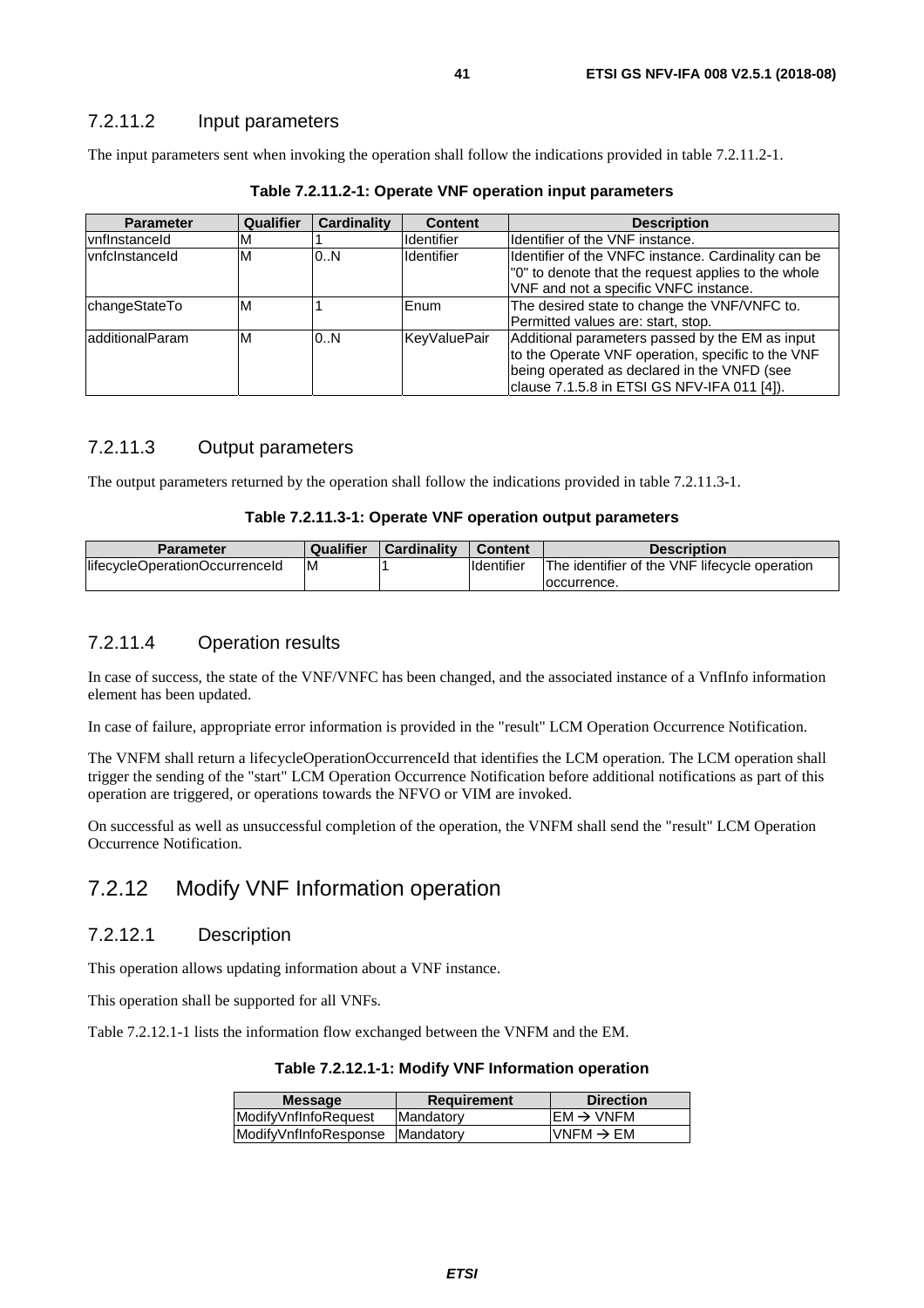The input parameters sent when invoking the operation shall follow the indications provided in table 7.2.12.2-1.

| <b>Parameter</b>          | Qualifier | <b>Cardinality</b> | <b>Content</b>      | <b>Description</b>                                                                                               |
|---------------------------|-----------|--------------------|---------------------|------------------------------------------------------------------------------------------------------------------|
| IvnfInstanceId            | M         |                    | <b>Identifier</b>   | Ildentifier of the VNF instance for which the                                                                    |
|                           |           |                    |                     | writeable attributes of VnfInfo are requested                                                                    |
|                           |           |                    |                     | to be modified.                                                                                                  |
| newValues                 | M         | 1N                 | <b>KeyValuePair</b> | Contains the set of attributes to update. The                                                                    |
|                           |           |                    |                     | key in the KeyValuePair indicates the name                                                                       |
|                           |           |                    |                     | of an attribute that is writable through the                                                                     |
|                           |           |                    |                     | interface whose value is to be updated. The                                                                      |
|                           |           |                    |                     | value in the KeyValuePair indicates the new                                                                      |
|                           |           |                    |                     | lattribute value. See note 1.                                                                                    |
| vnfcConfigurationData     | ΙM        | 0.N                | VnfcConfigurati     | Configuration data related to VNFC                                                                               |
|                           |           |                    | onKvp               | linstances. See note 2.                                                                                          |
| NOTE 1:                   |           |                    |                     | Cardinality "0" applies if no attributes of the VNF instance, including VNF configurable properties, are         |
| requested to be modified. |           |                    |                     |                                                                                                                  |
|                           |           |                    |                     | NOTE 2: Cardinality "0" if no configurable properties of individual VNFC instances are requested to be modified. |

**Table 7.2.12.2-1: Modify VNF Information operation input parameters** 

### 7.2.12.3 Output parameters

The output parameters returned by the operation shall follow the indications provided in table 7.2.12.3-1.

#### **Table 7.2.12.3-1: Modify VNF Information operation output parameters**

| <b>Parameter</b>               | Qualifier | <b>Cardinality</b> | <b>Content</b> | <b>Description</b>                            |
|--------------------------------|-----------|--------------------|----------------|-----------------------------------------------|
| lifecycleOperationOccurrenceId | ΙM        |                    | Identifier     | The identifier of the VNF lifecycle operation |
|                                |           |                    |                | loccurrence.                                  |

### 7.2.12.4 Operation results

In case of success:

- if the operation handles changes to the VNF or VNFC configurable properties, the configuration in the VNF or VNFC has been modified according to the input parameters specified in the operation;
- if the operation handles other changes to the VNF instance information, the VNF information has been changed according to the input parameters specified in the operation.

In case of failure, appropriate error information is provided in the "result" LCM operation occurrence notification. In particular, error information shall indicate the reason why the requested attribute has not been updated, e.g. changing the value of the attribute is not supported, input attribute name is not recognized, etc.

The VNFM shall return a lifecycleOperationOccurrenceId that identifies the LCM operation. The LCM operation shall trigger the sending of the "start" LCM operation occurrence notification before additional notifications as part of this operation are triggered, or operations towards the NFVO or VIM are invoked.

On successful as well as unsuccessful completion of the operation, the VNFM shall send the "result" LCM operation occurrence notification.

# 7.2.13 Get Operation Status operation

### 7.2.13.1 Description

This operation provides the status of a VNF lifecycle management operation. This means, it is not a VNF lifecycle management operation itself, but an operation on VNF lifecycle management operations. Therefore, this operation shall be supported for all VNFs.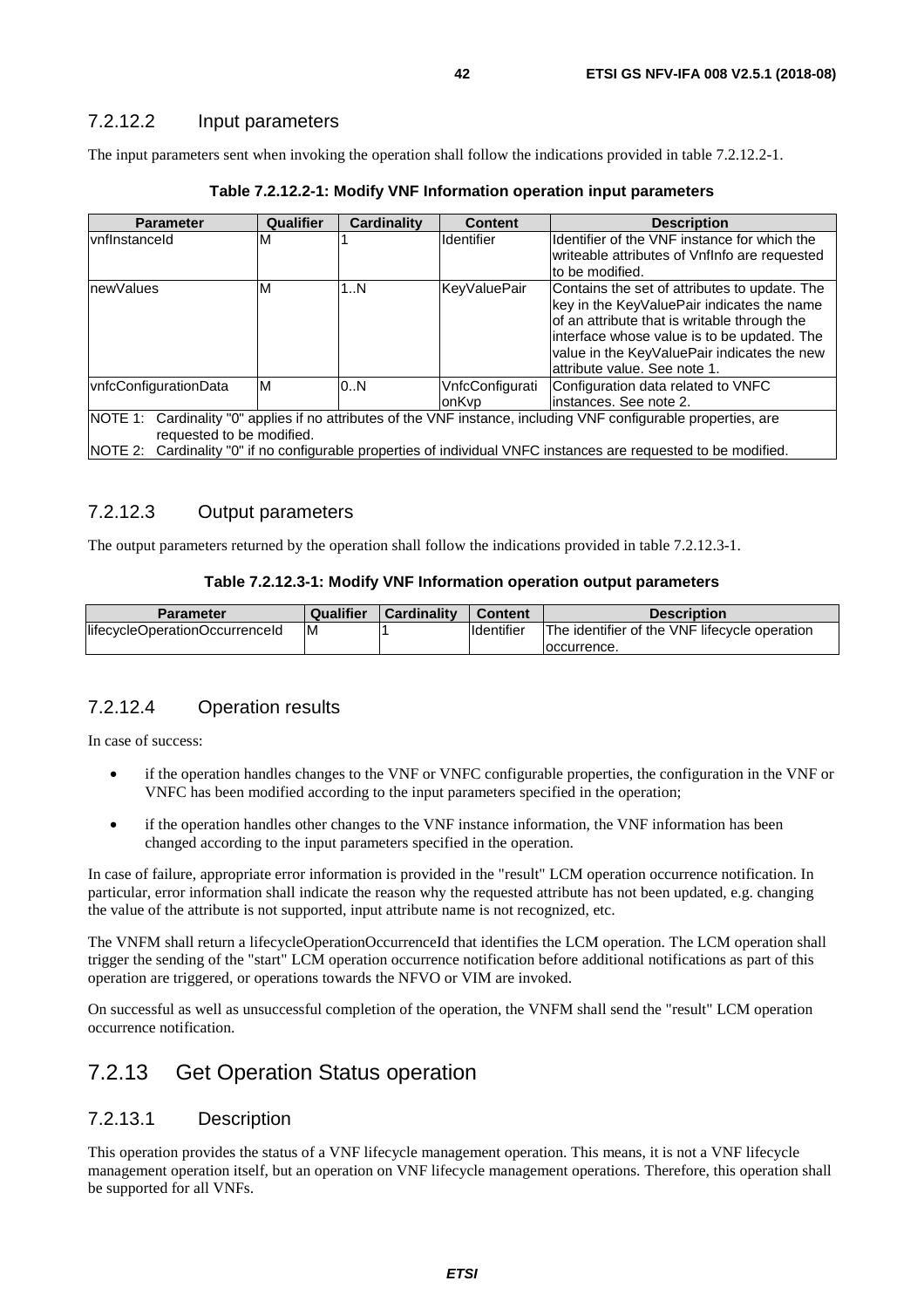Table 7.2.13.1-1 lists the information flow exchanged between the EM/VNF and the VNFM.

| <b>Message</b>                   | <b>Requirement</b> | <b>Direction</b>                                                   |
|----------------------------------|--------------------|--------------------------------------------------------------------|
| <b>GetOperationStatusRequest</b> | Mandatory          | $\mathsf{IEM} \rightarrow \mathsf{VNFM}$<br>$VNF \rightarrow VNFM$ |
| GetOperationStatusResponse       | Mandatory          | $\textsf{IVNFM}\rightarrow \textsf{EM}$<br>$VNFM \rightarrow VNF$  |

**Table 7.2.13.1-1: Get Operation Status operation** 

#### 7.2.13.2 Input parameters

The input parameters sent when invoking the operation shall follow the indications provided in table 7.2.13.2-1.

**Table 7.2.13.2-1: Get Operation Status operation input parameters** 

| <b>Parameter</b>                | Qualifier | <b>Cardinality</b> | <b>Content</b> | <b>Description</b>                         |
|---------------------------------|-----------|--------------------|----------------|--------------------------------------------|
| llifecycleOperationOccurrenceId | ΙM        |                    | Identifier     | Ildentifier of the VNF lifecycle operation |
|                                 |           |                    |                | loccurrence.                               |

### 7.2.13.3 Output parameters

The output parameters returned by the operation shall follow the indications provided in table 7.2.13.3-1.

#### **Table 7.2.13.3-1: Get Operation Status operation output parameters**

| <b>Parameter</b>        | Qualifier | Cardinality | Content | <b>Description</b>                                                                         |
|-------------------------|-----------|-------------|---------|--------------------------------------------------------------------------------------------|
| <b>loperationStatus</b> | ΙM        |             | Enum    | Indicates the operation status (which includes, for example:                               |
|                         |           |             |         | Processing, Successfully done, Failed, but can also include<br>operation-specific states). |

### 7.2.13.4 Operation results

The result of the operation indicates if it has been successful or not with a standard success/error result.

# 7.2.14 Subscribe operation

### 7.2.14.1 Description

This operation enables the consumer (EM or VNF) to subscribe with a filter for the notifications sent by the producer (VNFM) which are related to VNF lifecycle management operation occurrences as well as creation/deletion of VNF instance identifiers and the associated VnfInfo information element instances.

NOTE: Specification of filtering mechanism is left for the protocol design stage.

Table 7.2.14.1-1 lists the information flow exchanged between the consumer (EM or VNF) and the producer (VNFM).

| <b>Message</b>    | <b>Requirement</b> | <b>Direction</b>                                                 |
|-------------------|--------------------|------------------------------------------------------------------|
| SubscribeRequest  | Mandatory          | $EM \rightarrow VNFM$<br>$\textsf{IVNF}\rightarrow\textsf{VNFM}$ |
| SubscribeResponse | Mandatory          | $VNFM \rightarrow EM$<br>$VNFM \rightarrow VNF$                  |

**Table 7.2.14.1-1: Subscribe operation** 

### 7.2.14.2 Input parameters

The input parameters sent when invoking the operation shall follow the indications provided in table 7.2.14.2-1.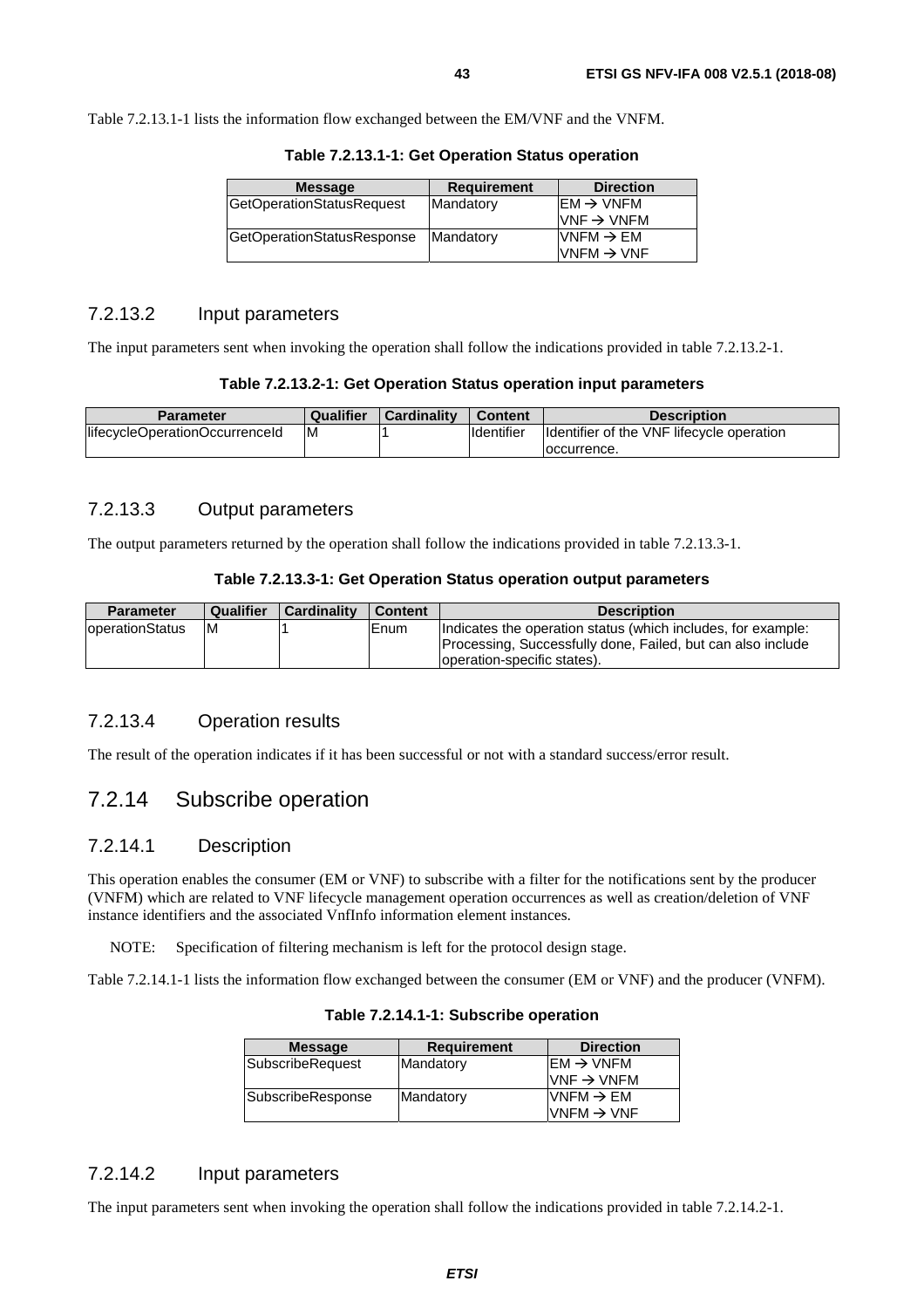|                                                                                                                                 | <b>Parameter</b> | Qualifier | <b>Cardinality</b>                                                           | <b>Content</b> | <b>Description</b>                                      |
|---------------------------------------------------------------------------------------------------------------------------------|------------------|-----------|------------------------------------------------------------------------------|----------------|---------------------------------------------------------|
| filter                                                                                                                          |                  | ıΜ        |                                                                              | Filter         | Input filter for selecting e.g. the VNF instances of    |
|                                                                                                                                 |                  |           |                                                                              |                | linterest and the specific types of changes (see note). |
| <b>NOTE:</b><br>When subscribing for notifications regarding the creation of VNF identifiers and the associated VNF information |                  |           |                                                                              |                |                                                         |
|                                                                                                                                 |                  |           | object instances, selecting the VNF instances in the filter is not possible. |                |                                                         |

#### **Table 7.2.14.2-1: Subscribe operation input parameters**

### 7.2.14.3 Output parameters

The output parameters returned by the operation shall follow the indications provided in table 7.2.14.3-1.

#### **Table 7.2.14.3-1: Subscribe operation output parameters**

| <b>Parameter</b> | Qualifier | Cardinality | <b>Content</b>    | <b>Description</b>                       |
|------------------|-----------|-------------|-------------------|------------------------------------------|
| subscriptionId   | ΙM        |             | <b>Identifier</b> | Identifier of the subscription realized. |

### 7.2.14.4 Operation results

After successful subscription, the consumer (EM or VNF) is registered to receive notifications related to VNF lifecycle management operation occurrences as well as creation/deletion of VNF instance identifiers and the associated VnfInfo information element instances.

The result of the operation shall indicate if the subscription has been successful or not with a standard success/error result. For a particular subscription, only notifications matching the filter will be delivered to the consumer (EM or VNF).

# 7.2.15 Notify operation

### 7.2.15.1 Description

This operation notifies a subscriber about events related to VNF lifecycle changes as well as creation/deletion of VNF instance identifiers and the associated VnfInfo information element instances.

This operation distributes notifications to subscribers. It is a one-way operation issued by the producer (VNFM) that cannot be invoked as an operation by the consumer (EM or VNF). In order to receive notifications, the consumer (EM or VNF) has to perform an explicit Subscribe operation beforehand.

Table 7.2.15.1-1 lists the information flow exchanged between the consumer (EM or VNF) and the product (VNFM).

#### **Table 7.2.15.1-1: Notify operation**

| <b>Message</b> | <b>Requirement</b> | <b>Direction</b>                        |
|----------------|--------------------|-----------------------------------------|
| Notify         | Mandatory          | $\textsf{IVNFM}\rightarrow \textsf{EM}$ |
|                |                    | $IVNFM \rightarrow VNF$                 |
|                |                    |                                         |

The following notifications can be notified/sent by this operation:

- VnfLcmOperationOccurrenceNotification (see clause 9.5.2).
- VnfIdentifierCreationNotification (see clause 9.5.7).
- VnfIdentifierDeletionNotification (see clause 9.5.8).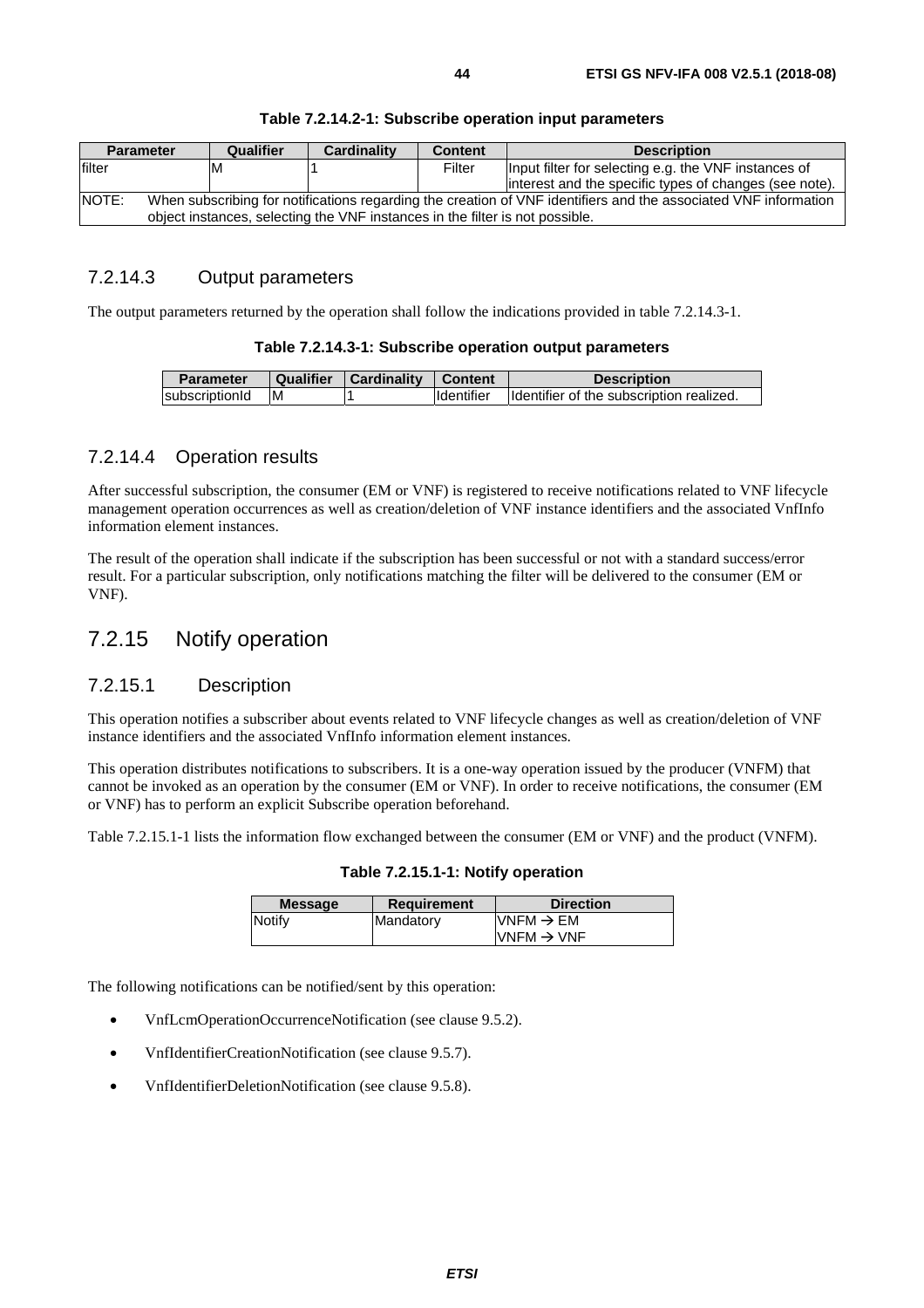# 7.2.16 Terminate Subscription operation

## 7.2.16.1 Description

This operation enables the consumer (EM or VNF) to terminate a particular subscription.

Table 7.2.16.1-1 lists the information flow exchanged between the consumer (EM or VNF) and the VNFM.

**Table 7.2.16.1-1: Terminate Subscription operation** 

| <b>Message</b>                | Requirement | <b>Direction</b>                                   |
|-------------------------------|-------------|----------------------------------------------------|
| TerminateSubscriptionRequest  | Mandatory   | $EM \rightarrow VNFM$<br>$VNF \rightarrow VNFM$    |
| TerminateSubscriptionResponse | Mandatory   | $N$ NFM $\rightarrow$ EM<br>$VNFM \rightarrow VNF$ |

### 7.2.16.2 Input parameters

The input parameters sent when invoking the operation shall follow the indications provided in table 7.2.16.2-1.

#### **Table 7.2.16.2-1: Terminate Subscription operation input parameters**

| Parameter      | <b>Qualifier</b> | Cardinality | ∣ Content          | <b>Description</b>                               |
|----------------|------------------|-------------|--------------------|--------------------------------------------------|
| subscriptionId | ΙM               |             | <b>I</b> dentifier | Identifier of the subscription to be terminated. |

### 7.2.16.3 Output parameters

None.

### 7.2.16.4 Operation results

After successful termination of a subscription, the identified subscription does not exist anymore, and the consumer (EM or VNF) will not receive notifications related that subscription any longer. The result of the operation shall indicate if the subscription termination has been successful or not with a standard success/error result.

# 7.2.17 Query Subscription Info operation

### 7.2.17.1 Description

This operation enables the consumer (EM or VNF) to query information about subscriptions.

Table 7.2.17.1-1 lists the information flow exchanged between the consumer (EM or VNF) and the VNFM.

**Table 7.2.17.1-1: Query Subscription operation** 

| <b>Message</b>                | <b>Requirement</b> | <b>Direction</b>       |
|-------------------------------|--------------------|------------------------|
| QuerySubscriptionInfoRequest  | Mandatory          | $EM \rightarrow VNFM$  |
|                               |                    | $VNF \rightarrow VNFM$ |
| QuerySubscriptionInfoResponse | Mandatory          | $VNFM \rightarrow EM$  |
|                               |                    | VNFM $\rightarrow$ VNF |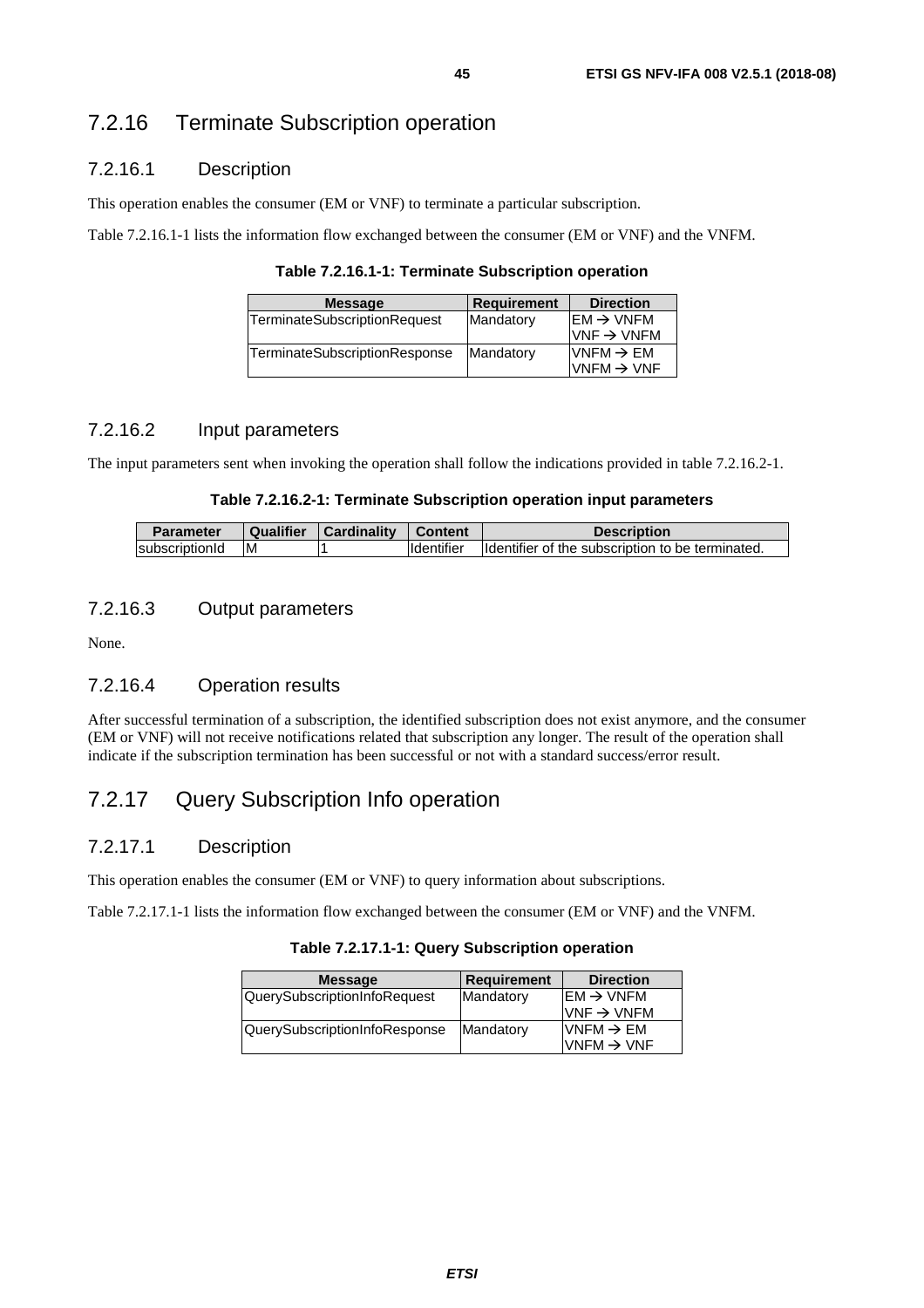The input parameters sent when invoking the operation shall follow the indications provided in table 7.2.17.2-1.

| <b>Parameter</b> | <b>Qualifier</b> | Cardinality | <b>Content</b> | <b>Description</b>                                                                                             |
|------------------|------------------|-------------|----------------|----------------------------------------------------------------------------------------------------------------|
| filter           | ΙM               |             | Filter         | Filtering criteria to select one or a set of subscriptions. Details are<br>left for the protocol design stage. |

#### **Table 7.2.17.2-1: Query Subscription Info operation input parameters**

### 7.2.17.3 Output parameters

The output parameters returned by the operation shall follow the indications provided in table 7.2.17.3-1.

| Table 7.2.17.3-1: Query Subscription Info operation output parameters |  |  |  |
|-----------------------------------------------------------------------|--|--|--|
|-----------------------------------------------------------------------|--|--|--|

| Parameter   | Qualifier | <b>Cardinality</b> | <b>Content</b> | <b>Description</b>                                                                                           |
|-------------|-----------|--------------------|----------------|--------------------------------------------------------------------------------------------------------------|
| queryResult | ΙM        | 0N                 | Not specified  | Information about the subscription(s) matching the query.<br>Details are left for the protocol design stage. |

### 7.2.17.4 Operation results

After successful operation, the VNFM has queried the internal subscription objects. The result of the operation indicates if it has been successful or not with a standard success/error result. For a particular query, information about the subscriptions to notifications related to VNF lifecycle management that the consumer (EM or VNF) has access to and that are matching the filter shall be returned.

# 7.2.18 Change External VNF Connectivity operation

### 7.2.18.1 Description

This operation enables changing the external connectivity of a VNF instance. The types of changes that this operation supports are:

- Disconnect the external CPs that are connected to a particular external VL, and connect them to a different external VL.
- Change the connectivity parameters of the existing external CPs, including changing addresses.
- NOTE: Depending on the capabilities of the underlying VIM resources, certain changes (e.g. modifying the IP address assignment) might not be supported without deleting the resource and creating another one with the modified configuration.

VNFs shall support this operation. This operation may be service-disruptive.

Table 7.2.18.1-1 lists the information flow exchanged between the EM and the VNFM.

#### **Table 7.2.18.1-1: Change External VNF Connectivity**

| ChangeExtVnfConnectivityRequest  | $EM \rightarrow VNFM$<br>Mandatory         |
|----------------------------------|--------------------------------------------|
| ChangeExtVnfConnectivityResponse | VNFM $\rightarrow$ EM<br><b>IMandatory</b> |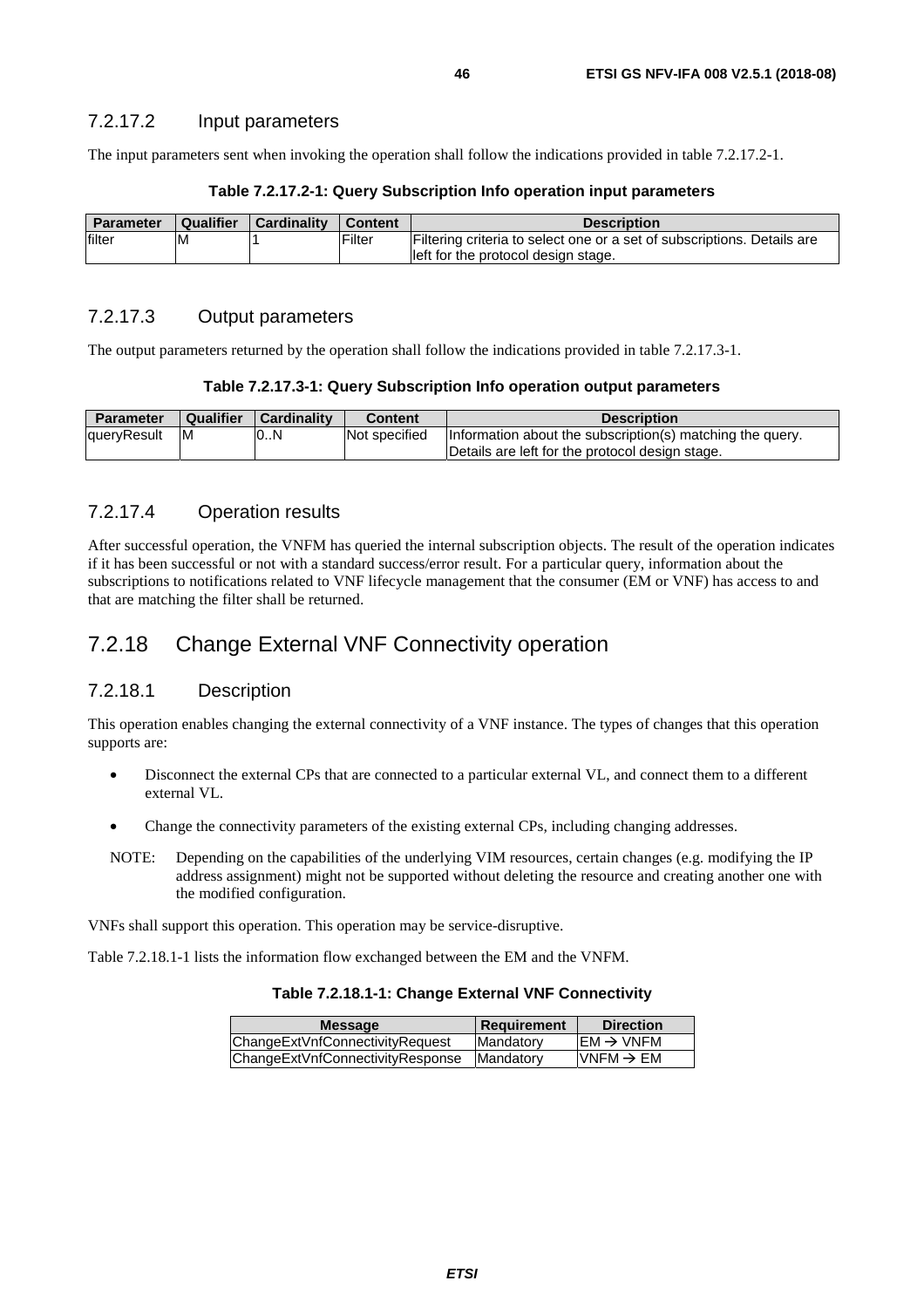### 7.2.18.2 Input parameters

The input parameters sent when invoking the operation shall follow the indications provided in table 7.2.18.2-1. The parameters passed for this operation override those passed at instantiation time.

| <b>Parameter</b> | Qualifier | <b>Cardinality</b> | <b>Content</b>     | <b>Description</b>                                                                                                                                                                                                                                         |
|------------------|-----------|--------------------|--------------------|------------------------------------------------------------------------------------------------------------------------------------------------------------------------------------------------------------------------------------------------------------|
| vnflnstanceld    | M         |                    | Identifier         | Ildentifier of the VNF instance.                                                                                                                                                                                                                           |
| extVirtualLink   | ΙM        | 0. N               | ExtVirtualLinkData | Information about external VLs to change<br>$(e.q.$ connect the $VNF$ to).                                                                                                                                                                                 |
| additionalParam  | ΙM        | 0.N                | KeyValuePair       | Additional parameters passed by the NFVO as input<br>to the Change External VNF Connectivity operation,<br>specific to the VNF of which the connectivity is<br>being changed, as declared in the VNFD (see<br>clause 7.1.5.10 in ETSI GS NFV-IFA 011 [4]). |

**Table 7.2.18.2-1: Change External VNF Connectivity operation input parameters** 

The following behaviour applies for the changes that can be performed with this operation:

- To change the connection of external CP instances based on certain external CPDs from a "source" external VL to a different "target" external VL, the identifier of the "target" external VL shall be sent in the "extVirtualLinkId" attribute of the "extVirtualLink" parameter, and the "extCp" attributes of that parameter shall refer via the "cpdId" attribute to the external CPDs of the corresponding external connection point instances that are to be reconnected to the target external VL.
- NOTE: This means that all CP instances based on a given external CPD will be reconnected. See clause A.3 for an illustration.
- To change the connectivity parameters of the external CPs connected to a particular external VL, including changing addresses, the identifier of that external VL shall be sent in the "extVirtualLinkId" attribute of the "extVirtualLink" parameter, and the "extCp" attribute of that parameter shall contain at least those entries with modified parameters.

### 7.2.18.3 Output parameters

None.

### 7.2.18.4 Operation results

In the case of success, the connectivity of the VNF has been changed according to the input parameters. In case of failure, appropriate error information is provided in the "result" LCM Operation Occurrence Notification.

The VNFM shall return a lifecycleOperationOccurrenceId that identifies the LCM operation. The LCM operation shall trigger the sending of the "start" LCM Operation Occurrence Notification before additional notifications as part of this operation are triggered, or operations towards the NFVO or VIM are invoked.

On successful as well as unsuccessful completion of the operation, the VNFM shall send the "result" LCM Operation Occurrence Notification.

# 7.3 Void

# 7.4 VNF Performance Management interface

### 7.4.1 Description

This interface allows providing performance management (measurement results collection and notifications) related to VNFs. Performance information on a given VNF/VNFC results from performance information of the virtualised resources that is collected from the VIM and mapped to this VNF/VNFC instance.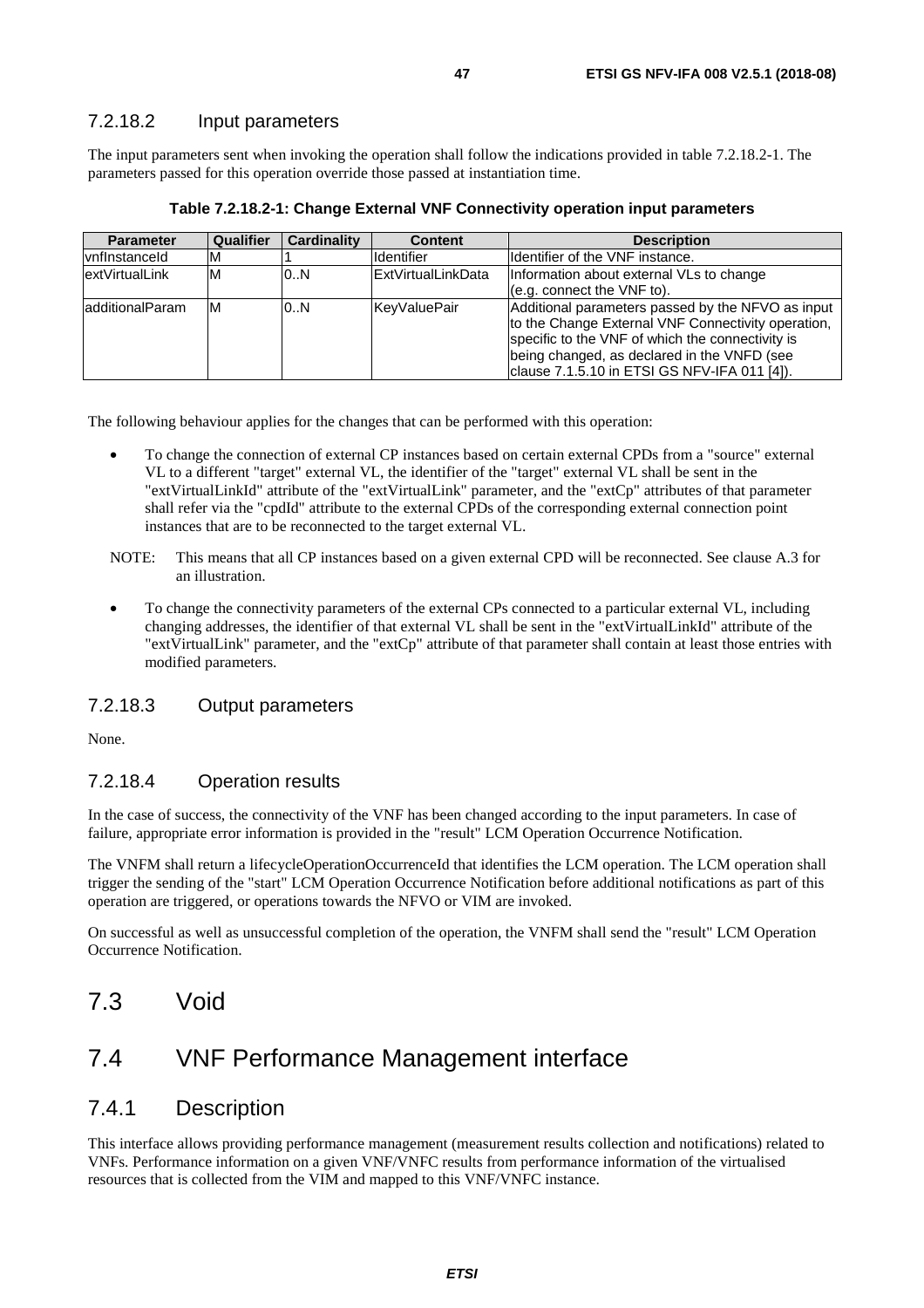Collection and reporting of performance information is controlled by a PM job that groups details of performance collection and reporting information.

When new performance information is available, the consumer is notified using the notification PerformanceInformationAvailableNotification (see clause 9.7.8). The details of the performance measurements are provided using the PerformanceReport information element (see clause 9.7.5).

NOTE: Delivery mechanism for the performance reports is left for the protocol design stage.

The following operations are defined for this interface which will be consumed by the EM:

- Create PM Job operation.
- Delete PM Jobs operation.
- Subscribe operation.
- Notify operation.
- Query PM Job operation.
- Create Threshold operation.
- Delete Thresholds operation.
- **Query Threshold operation.**
- Terminate Subscription operation.
- Query Subscription Info operation.

The following operations are defined for this interface which will be consumed by the VNF:

- Subscribe operation.
- Notify operation.
- Terminate Subscription operation.
- Query Subscription Info operation.

# 7.4.2 Create PM Job operation

### 7.4.2.1 Description

This operation will create a PM job, enabling an EM to specify a VNF/VNFC, that the VNFM is managing, for which it wants to receive performance information. This will allow the requesting EM to specify its performance information requirements with the VNFM.

The VNFM needs to issue a Subscribe request for PerformanceInformationAvailable notifications in order to know when new collected performance information is available.

Table 7.4.2.1-1 lists the information flow exchanged between the VNFM and the EM.

**Table 7.4.2.1-1: Create PM Job operation** 

| <b>Message</b>      | Requirement | <b>Direction</b>      |
|---------------------|-------------|-----------------------|
| CreatePmJobRequest  | Mandatory   | $EM \rightarrow VNFM$ |
| CreatePmJobResponse | Mandatory   | $VNFM \rightarrow EM$ |
|                     |             |                       |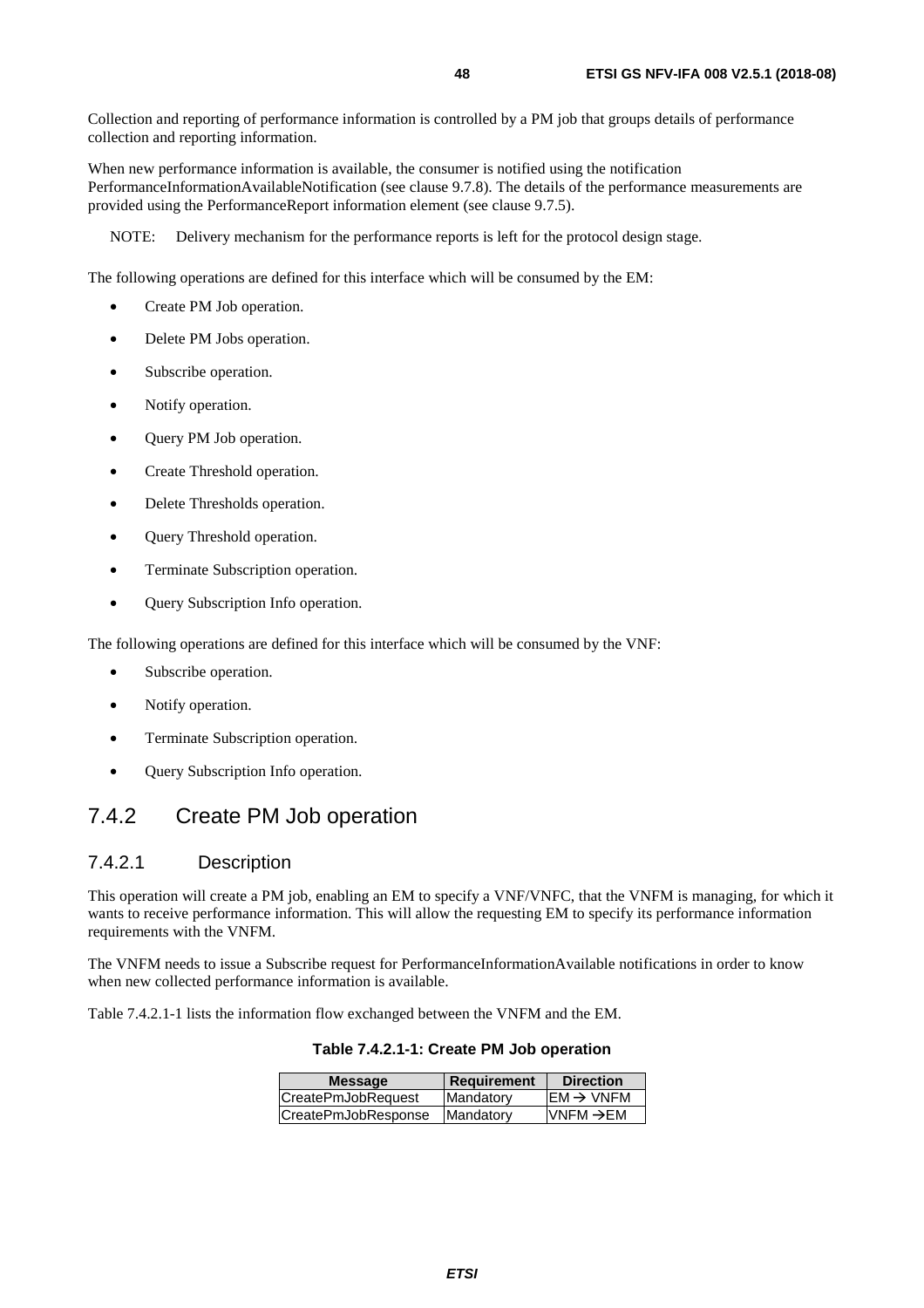### 7.4.2.2 Input parameters

The input parameters sent when invoking the operation shall follow the indications provided in table 7.4.2.2-1.

| <b>Parameter</b>       | Qualifier | <b>Cardinality</b> | <b>Content</b>  | <b>Description</b>                                                                                        |
|------------------------|-----------|--------------------|-----------------|-----------------------------------------------------------------------------------------------------------|
| sourceSelector         | M         |                    | ObjectSelection | Defines the VNFs and/or VNFCs                                                                             |
|                        |           |                    |                 | for which performance information                                                                         |
|                        |           |                    |                 | is requested to be collected.                                                                             |
| performanceMetric      | M         | 0N                 | String          | This defines the type of                                                                                  |
|                        |           |                    |                 | performance metric(s) for the                                                                             |
|                        |           |                    |                 | specified VNFs.                                                                                           |
|                        |           |                    |                 | At least one of the two attributes                                                                        |
|                        |           |                    |                 | (performance metric or group)                                                                             |
|                        | M         | 0.N                |                 | shall be present.                                                                                         |
| performanceMetricGroup |           |                    | String          | Group of performance metrics. A<br>metric group is a pre-defined list of                                  |
|                        |           |                    |                 | metrics, known to the producer                                                                            |
|                        |           |                    |                 | that it can decompose to individual                                                                       |
|                        |           |                    |                 | metrics.                                                                                                  |
|                        |           |                    |                 | At least one of the two attributes                                                                        |
|                        |           |                    |                 | (performance metric or group)                                                                             |
|                        |           |                    |                 | shall be present.                                                                                         |
| collectionPeriod       | M         |                    | Enum            | Specifies the periodicity at which                                                                        |
|                        |           |                    |                 | the VNFM will collect performance                                                                         |
|                        |           |                    |                 | information (see note).                                                                                   |
| reportingPeriod        | M         | 1                  | Enum            | Specifies the periodicity at which                                                                        |
|                        |           |                    |                 | the VNFM will report to the EM                                                                            |
|                        |           |                    |                 | about performance information                                                                             |
|                        |           |                    |                 | (see note).                                                                                               |
| reportingBoundary      | O         | 0.1                | Not specified   | Identifies a boundary after which                                                                         |
|                        |           |                    |                 | the reporting will stop.<br>The boundary shall allow a single                                             |
|                        |           |                    |                 | reporting as well as periodic                                                                             |
|                        |           |                    |                 | reporting up to the boundary.                                                                             |
| NOTE:                  |           |                    |                 | At the end of each reportingPeriod, the VNFM will inform EM about availability of the performance data    |
|                        |           |                    |                 | collected for each completed collection period during this reportingPeriod. While the exact definition of |
|                        |           |                    |                 | the types for collection Period and reporting Period is left for further protocol specification, it is    |
|                        |           |                    |                 | recommended that the reportingPeriod be equal or a multiple of the collectionPeriod. In the latter case,  |
|                        |           |                    |                 | the performance data for the collection periods within one reporting period would be reported together.   |

| Table 7.4.2.2-1: Create PM Job operation input parameters |  |
|-----------------------------------------------------------|--|
|-----------------------------------------------------------|--|

## 7.4.2.3 Output parameters

The output parameters returned by the operation shall follow the indications provided in table 7.4.2.3-1.

| Table 7.4.2.3-1: Create PM Job operation output parameters |  |  |  |
|------------------------------------------------------------|--|--|--|
|------------------------------------------------------------|--|--|--|

| <b>Parameter</b> |    | Qualifier   Cardinality | <b>Content</b> | <b>Description</b>                |
|------------------|----|-------------------------|----------------|-----------------------------------|
| pmJobld          | ΙM |                         | Identifier     | Ildentifier of the created PM iob |

## 7.4.2.4 Operation results

The result of the operation indicates if it has been successful or not with a standard success/error result.

The pmJobId is only be returned when the operations has been successful.

# 7.4.3 Delete PM Jobs operation

### 7.4.3.1 Description

This operation will delete one or more PM job(s).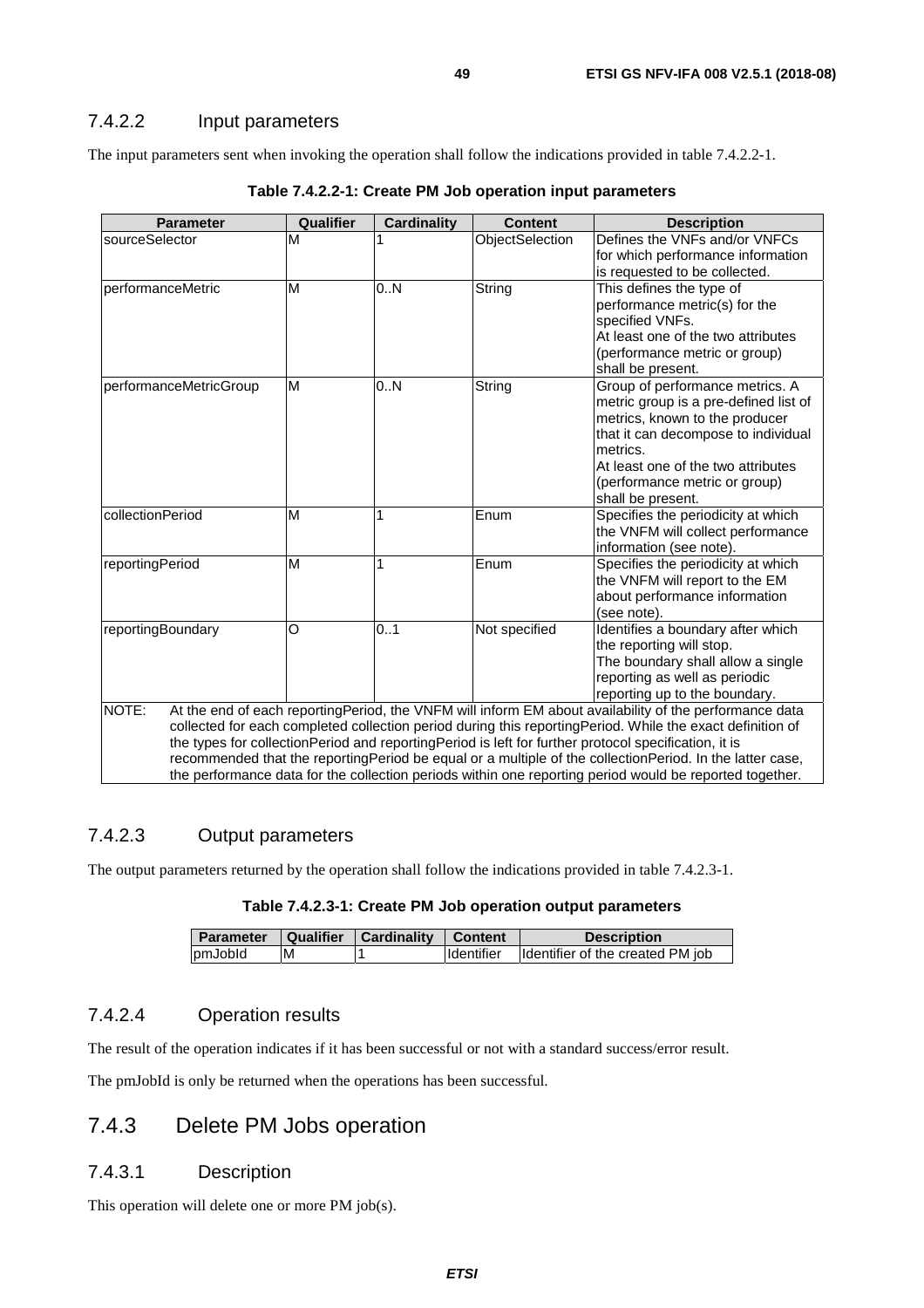Table 7.4.3.1-1 lists the information flow exchanged between the VNFM and the EM.

| Mandatory<br>DeletePmJobsRequest          | $\mathsf{IEM} \rightarrow \mathsf{VNFM}$ |
|-------------------------------------------|------------------------------------------|
| DeletePmJobsResponse<br><b>IMandatory</b> | $VNFM \rightarrow EM$                    |

## 7.4.3.2 Input parameters

The input parameters sent when invoking the operation shall follow the indications provided in table 7.4.3.2-1.

| Table 7.4.3.2-1: Delete PM Jobs operation input parameters |  |  |
|------------------------------------------------------------|--|--|
|------------------------------------------------------------|--|--|

|         | <b>Parameter</b>      | Qualifier | <b>Cardinality</b> | <b>Content</b> | <b>Description</b>                                                                                                                                                                                                |
|---------|-----------------------|-----------|--------------------|----------------|-------------------------------------------------------------------------------------------------------------------------------------------------------------------------------------------------------------------|
| pmJobld |                       | ıΜ        | 1N                 | Identifier     | Ildentifiers of the PM jobs to be deleted.                                                                                                                                                                        |
| NOTE:   | one PM Job at a time. |           |                    |                | It is up to the protocol design stage to determine whether this operation will be modelled as a "bulk"<br>operation that allows to delete multiple PM Jpbs in one request, or as a series of requests that delete |

### 7.4.3.3 Output parameters

The output parameters returned by the operation shall follow the indications provided in table 7.4.3.3-1.

#### **Table 7.4.3.3-1: Delete PM Jobs operation output parameters**

| <b>Parameter</b>                                                                                                                                                                                                                                    | Qualifier | <b>Cardinality</b> | <b>Content</b> | <b>Description</b>                      |  |
|-----------------------------------------------------------------------------------------------------------------------------------------------------------------------------------------------------------------------------------------------------|-----------|--------------------|----------------|-----------------------------------------|--|
| deletedPmJobld                                                                                                                                                                                                                                      | ΙM        | 1N                 | Identifier     | Identifiers of the PM jobs successfully |  |
|                                                                                                                                                                                                                                                     |           |                    |                | deleted.                                |  |
| NOTE:<br>It is up to the protocol design stage to determine whether this operation will be modelled as a "bulk"<br>operation that allows to delete multiple PM Jpbs in one request, or as a series of requests that delete<br>one PM Job at a time. |           |                    |                |                                         |  |

### 7.4.3.4 Operation results

The result of the operation indicates if it has been successful or not with a standard success/error result.

## 7.4.4 Subscribe operation

### 7.4.4.1 Description

This operation enables the EM/VNF to subscribe with a filter for the notifications related to performance information with the VNFM.

NOTE: Specification of filtering mechanism is left for the protocol design stage.

Table 7.4.4.1-1 lists the information flow exchanged between the VNFM and the EM/VNF.

| <b>Message</b>    | <b>Requirement</b> | <b>Direction</b>       |
|-------------------|--------------------|------------------------|
| SubscribeRequest  | Mandatory          | $IEM \rightarrow VNFM$ |
|                   |                    | $VNF \rightarrow VNFM$ |
| SubscribeResponse | Mandatory          | $VNFM \rightarrow EM$  |
|                   |                    | $VNFM \rightarrow VNF$ |
|                   |                    |                        |

**Table 7.4.4.1-1: Subscribe operation**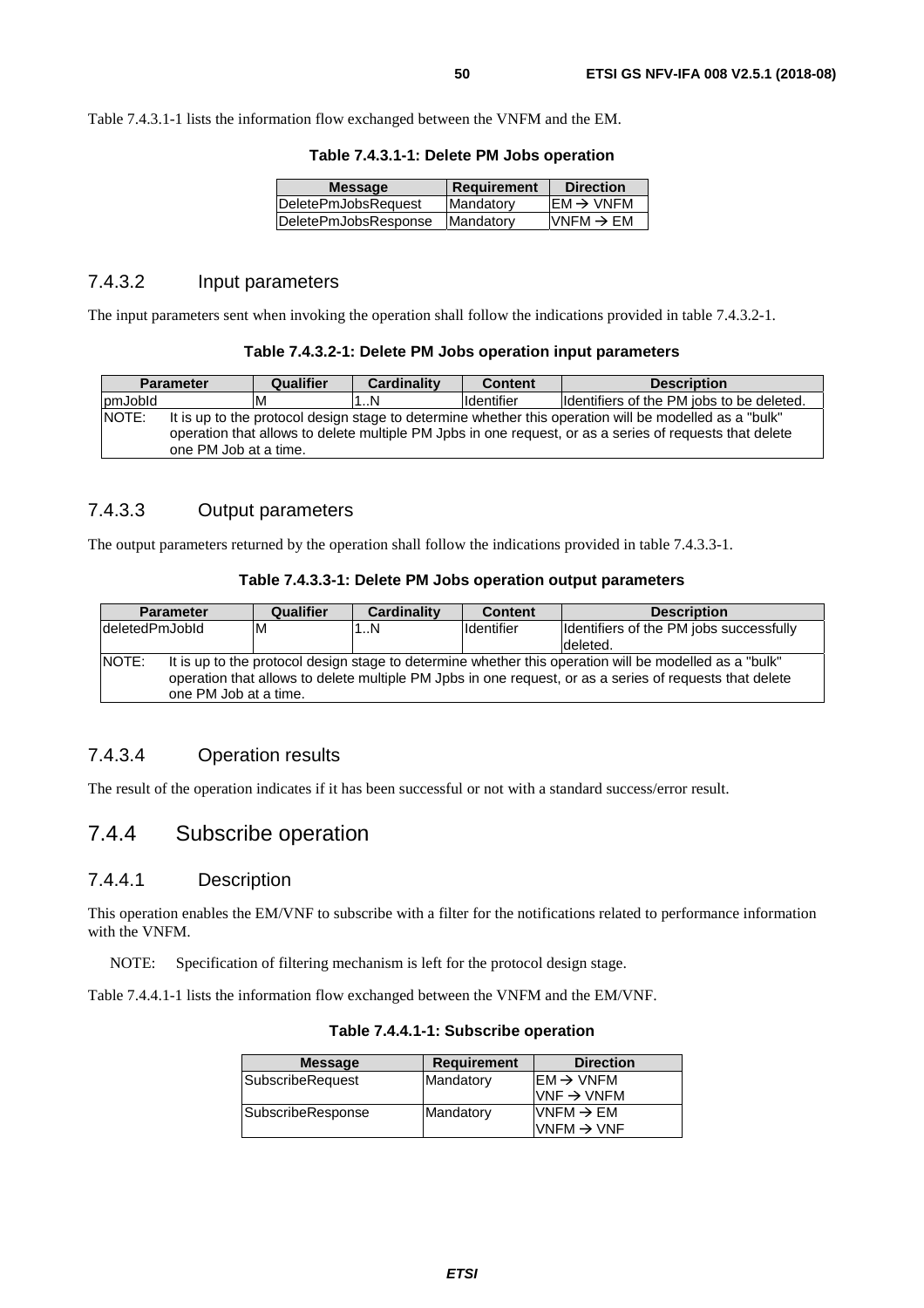The input parameters sent when invoking the operation shall follow the indications provided in table 7.4.4.2-1.

| <b>Parameter</b> | <b>Qualifier</b> | Cardinality | <b>Content</b> | <b>Description</b>                                               |
|------------------|------------------|-------------|----------------|------------------------------------------------------------------|
| filter           | ιM               |             | Filter         | Input filter for selecting notifications. The filter can be on   |
|                  |                  |             |                | VNF/VNFC, type of notification or attribute of the notification. |

#### **Table 7.4.4.2-1: Subscribe operation input parameters**

# 7.4.4.3 Output parameters

The output parameters returned by the operation shall follow the indications provided in table 7.4.4.3-1.

| Table 7.4.4.3-1: Subscribe operation output parameters |  |  |
|--------------------------------------------------------|--|--|
|--------------------------------------------------------|--|--|

| <b>Parameter</b> |    | Qualifier   Cardinality   Content |                   | <b>Description</b>                       |
|------------------|----|-----------------------------------|-------------------|------------------------------------------|
| subscriptionId   | ΙM |                                   | <b>Identifier</b> | Identifier of the subscription returned. |

### 7.4.4.4 Operation results

As a result of this operation, the VNFM shall indicate to the EM/VNF in the subscribeResponse message whether the subscription was successful or not.

For a particular subscription, only notifications matching the filter will be delivered to the consumer.

# 7.4.5 Notify operation

### 7.4.5.1 Description

This operation distributes notifications to subscribers. It is a one-way operation issued by the VNFM that cannot be invoked as an operation by the consumer (EM/VNF). In order to receive notifications, the EM/VNF shall have a subscription.

Table 7.4.5.1-1 lists the information flow exchanged between the VNFM and the EM/VNF.

**Table 7.4.5.1-1: Notify operation** 

| <b>Message</b> | <b>Requirement</b> | <b>Direction</b>                                |
|----------------|--------------------|-------------------------------------------------|
| Notify         | Mandatory          | $VNFM \rightarrow EM$<br>$VNFM \rightarrow VNF$ |

The following notifications can be notified/sent by this operation:

- PerformanceInformationAvailableNotification (see clause 9.7.8).
- ThresholdCrossedNotification (see clause 9.7.9).

# 7.4.6 Query PM Job operation

### 7.4.6.1 Description

This operation will enable the EM to solicit from the VNFM the details of one or more PM job(s).

This operation is not returning performance reports.

Table 7.4.6.1-1 lists the information flow exchanged between the VNFM and the EM.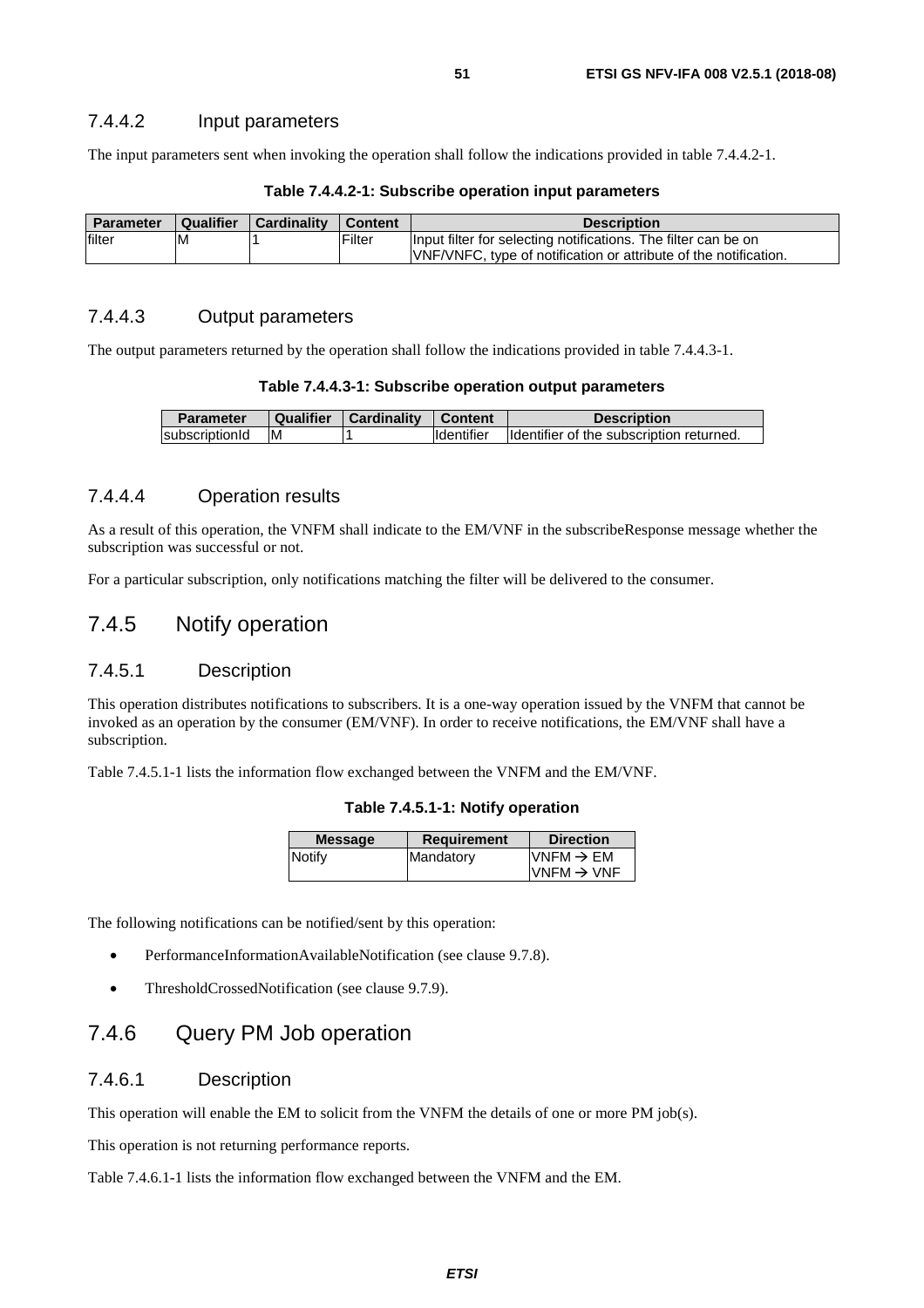| I        |  |
|----------|--|
| ۰.<br>۰. |  |

| <b>Message</b>     | <b>Requirement</b> | <b>Direction</b>      |
|--------------------|--------------------|-----------------------|
| QueryPmJobRequest  | Mandatory          | $EM \rightarrow VNFM$ |
| QueryPmJobResponse | Mandatory          | VNFM $\rightarrow$ EM |

#### **Table 7.4.6.1-1: Query PM Job operation**

### 7.4.6.2 Input parameters

The input parameters sent when invoking the operation shall follow the indications provided in table 7.4.6.2-1.

#### **Table 7.4.6.2-1: Query PM Job operation input parameters**

| <b>Parameter</b> | Qualifier | Cardinality | Content | <b>Description</b>                                                  |
|------------------|-----------|-------------|---------|---------------------------------------------------------------------|
| filter           | ΙM        |             | Filter  | Filter defining the PM Jobs on which the query applies. It can be a |
|                  |           |             |         | Isingle identifier, multiple identifiers or a wildcard.             |

### 7.4.6.3 Output parameters

The output parameters returned by the operation shall follow the indications provided in table 7.4.6.3-1.

#### **Table 7.4.6.3-1: Query PM Job operation output parameters**

| <b>Parameter</b> |   | Qualifier   Cardinality   Content |              | <b>Description</b>                            |
|------------------|---|-----------------------------------|--------------|-----------------------------------------------|
| <b>bmJob</b>     | M | 0N                                | <b>PmJob</b> | Details of PM jobs matching the input filter. |

### 7.4.6.4 Operation results

The result of the operation indicates if it has been successful or not with a standard success/error result.

# 7.4.7 Create Threshold operation

### 7.4.7.1 Description

This operation will allow the EM to create a threshold to specify threshold levels on specified performance metric and VNF/VNFC for which notifications will be generated when crossed.

Creating a threshold does not trigger collection of metrics. In order for the threshold to be active, there needs to be a PM job collecting the needed metric for the selected entities.

Table 7.4.7.1-1 lists the information flow exchanged between the VNFM and the EM.

| Table 7.4.7.1-1: Create Threshold operation |  |  |
|---------------------------------------------|--|--|
|---------------------------------------------|--|--|

| $EM \rightarrow VNFM$<br><b>CreateThresholdRequest</b><br>Mandatory | <b>Message</b>                 | <b>Requirement</b> | <b>Direction</b>      |
|---------------------------------------------------------------------|--------------------------------|--------------------|-----------------------|
|                                                                     |                                |                    |                       |
|                                                                     | <b>CreateThresholdResponse</b> | Mandatory          | VNFM $\rightarrow$ EM |

### 7.4.7.2 Input parameters

The input parameters sent when invoking the operation shall follow the indications provided in table 7.4.7.2-1.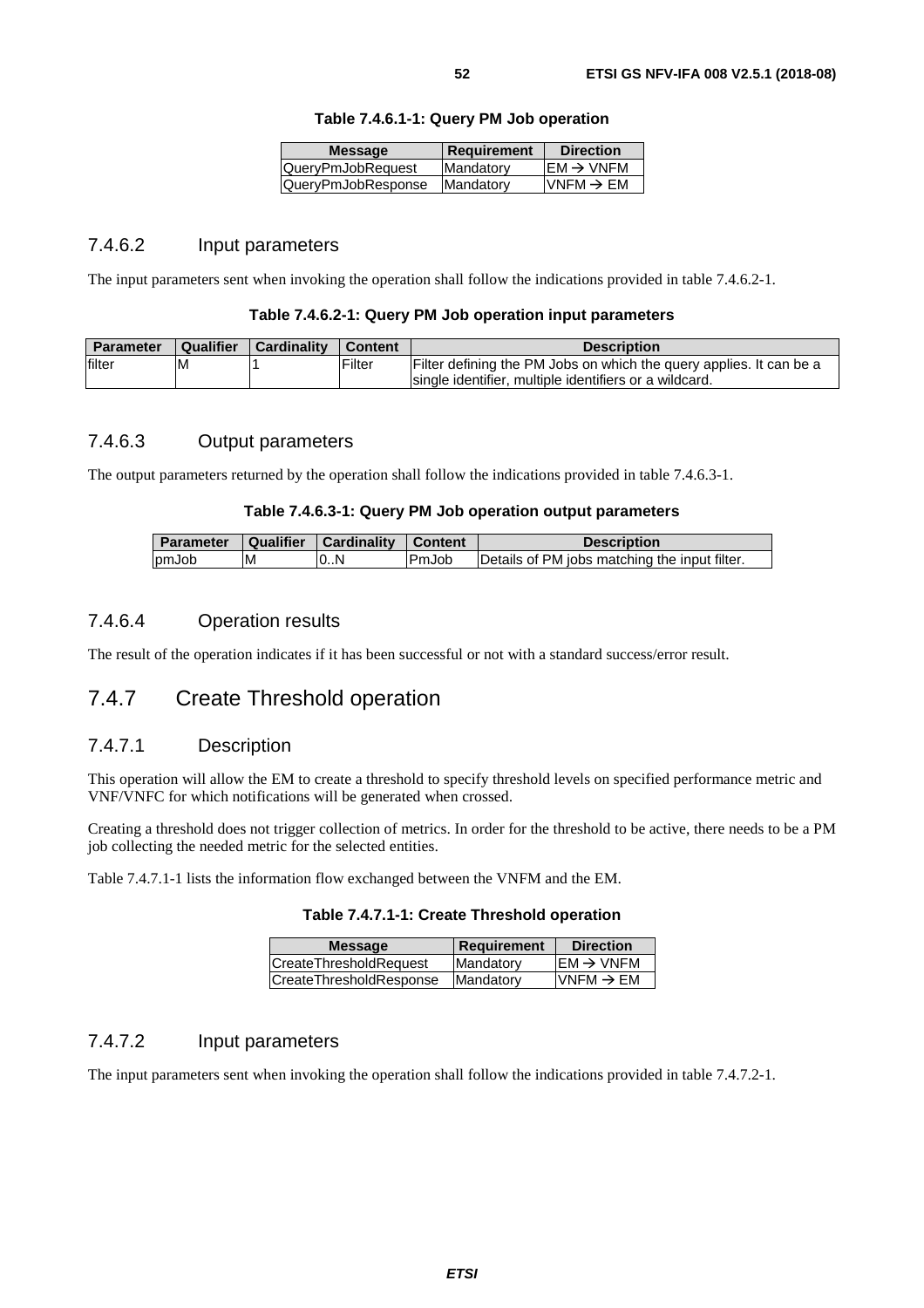| <b>Parameter</b>  | <b>Qualifier</b> | <b>Cardinality</b> | <b>Content</b>         | <b>Description</b>                                                                                                                                                                                                       |
|-------------------|------------------|--------------------|------------------------|--------------------------------------------------------------------------------------------------------------------------------------------------------------------------------------------------------------------------|
| sourceSelector    | M                |                    | <b>ObjectSelection</b> | Defines the VNF/VNFC for which the threshold will<br>be defined.                                                                                                                                                         |
| performanceMetric | ΙM               |                    | String                 | Defines the performance metric on which the<br>threshold will be defined.                                                                                                                                                |
| thresholdType     | M                |                    | Enum                   | Defines the type of threshold. The list of possible<br>values is left for the protocol design stage and<br>might include: single/ multi valued threshold,<br>static/dynamic threshold, template based threshold,<br>etc. |
| thresholdDetails  | M                |                    | Not specified          | Details of the threshold: value to be crossed, and<br>direction in which it is crossed, details on the<br>notification to be generated, etc.                                                                             |

#### **Table 7.4.7.2-1: Create Threshold operation input parameters**

## 7.4.7.3 Output parameters

The output parameters returned by the operation shall follow the indications provided in table 7.4.7.3-1.

#### **Table 7.4.7.3-1: Create Threshold operation output parameters**

| <b>Parameter</b> |    | Qualifier Cardinality | Content           | <b>Description</b>                |
|------------------|----|-----------------------|-------------------|-----------------------------------|
| thresholdId      | ΙM |                       | <b>Identifier</b> | Ildentifier of created threshold. |

### 7.4.7.4 Operation results

The result of the operation indicates if it has been successful or not with a standard success/error result.

The thresholdId is only be returned when the operations has been successful.

# 7.4.8 Delete Thresholds operation

## 7.4.8.1 Description

This operation will allow the EM to delete one or more existing threshold(s).

Table 7.4.8.1-1 lists the information flow exchanged between the VNFM and the EM.

| Table 7.4.8.1-1: Delete Thresholds operation |  |  |
|----------------------------------------------|--|--|
|----------------------------------------------|--|--|

| <b>Message</b>                  | <b>Requirement</b> | <b>Direction</b>       |
|---------------------------------|--------------------|------------------------|
| <b>IDeleteThresholdsRequest</b> | Mandatory          | $IEM \rightarrow VNFM$ |
| DeleteThresholdsResponse        | <b>Mandatory</b>   | VNFM $\rightarrow$ EM  |
|                                 |                    |                        |

### 7.4.8.2 Input parameters

The input parameters sent when invoking the operation shall follow the indications provided in table 7.4.8.2-1.

| Table 7.4.8.2-1: Delete Thresholds operation input parameters |  |  |
|---------------------------------------------------------------|--|--|
|---------------------------------------------------------------|--|--|

| <b>Parameter</b> | Qualifier                                                                                                                                                                                                                                        | <b>Cardinality</b> | <b>Content</b>    | <b>Description</b>                            |  |  |
|------------------|--------------------------------------------------------------------------------------------------------------------------------------------------------------------------------------------------------------------------------------------------|--------------------|-------------------|-----------------------------------------------|--|--|
| thresholdId      | M                                                                                                                                                                                                                                                | 1N                 | <b>Identifier</b> | Ildentifiers of the thresholds to be deleted. |  |  |
| NOTE:            | It is up to the protocol design stage to determine whether this operation will be modelled as a "bulk"<br>operation that allows to delete multiple thresholds in one request, or as a series of requests that delete<br>one threshold at a time. |                    |                   |                                               |  |  |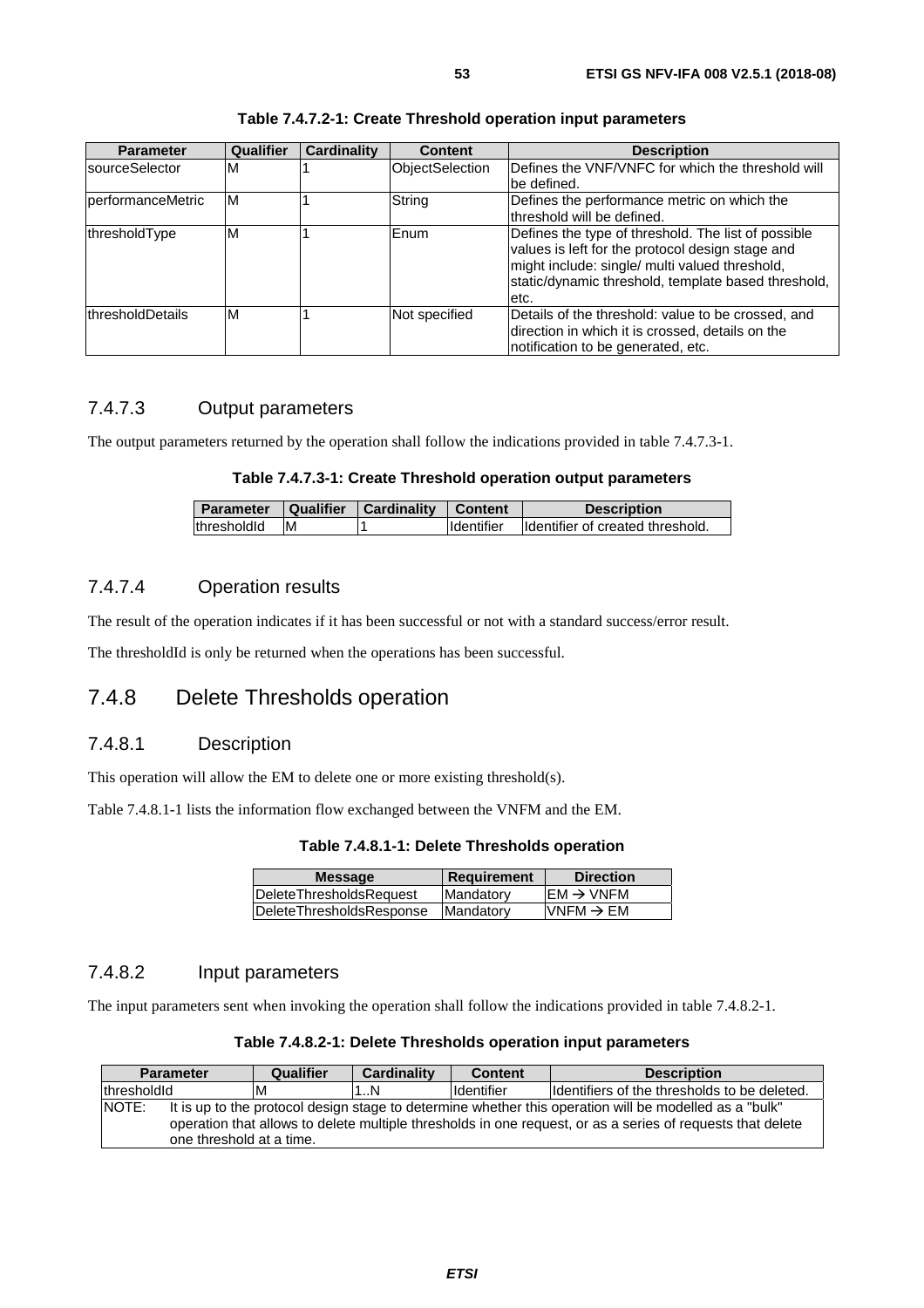### 7.4.8.3 Output parameters

The output parameters returned by the operation shall follow the indications provided in table 7.4.8.3-1.

| Table 7.4.8.3-1: Delete Thresholds operation output parameters |  |  |  |
|----------------------------------------------------------------|--|--|--|
|----------------------------------------------------------------|--|--|--|

| <b>Parameter</b>                                                                                                                                                                                                                                          | Qualifier | <b>Cardinality</b> | <b>Content</b>    | <b>Description</b>                       |  |  |
|-----------------------------------------------------------------------------------------------------------------------------------------------------------------------------------------------------------------------------------------------------------|-----------|--------------------|-------------------|------------------------------------------|--|--|
| deletedThresholdId                                                                                                                                                                                                                                        | IМ        | IN                 | <b>Identifier</b> | Ildentifiers of the thresholds that have |  |  |
|                                                                                                                                                                                                                                                           |           |                    |                   | been deleted successfully.               |  |  |
| NOTE:<br>It is up to the protocol design stage to determine whether this operation will be modelled as a "bulk"<br>operation that allows to delete multiple thresholds in one request, or as a series of requests that delete<br>one threshold at a time. |           |                    |                   |                                          |  |  |

### 7.4.8.4 Operation results

The result of the operation indicates if it has been successful or not with a standard success/error result.

# 7.4.9 Query Threshold operation

### 7.4.9.1 Description

This operation will allow the EM to query the details of an existing threshold.

Table 7.4.9.1-1 lists the information flow exchanged between the VNFM and the EM.

#### **Table 7.4.9.1-1: Query Threshold operation**

| <b>Message</b>               | <b>Requirement</b> | <b>Direction</b>                    |
|------------------------------|--------------------|-------------------------------------|
| <b>QueryThresholdRequest</b> | Mandatory          | $\text{EM} \rightarrow \text{VNFM}$ |
| QueyThresholdResponse        | Mandatory          | $IVNFM \rightarrow EM$              |
|                              |                    |                                     |

### 7.4.9.2 Input parameters

The input parameters sent when invoking the operation shall follow the indications provided in table 7.4.9.2-1.

### **Table 7.4.9.2-1: Query Threshold operation input parameters**

| <b>Parameter</b> | Qualifier | <b>Cardinality</b> | <sup>1</sup> Content | <b>Description</b>                                                   |
|------------------|-----------|--------------------|----------------------|----------------------------------------------------------------------|
| filter           | ΙM        |                    | Filter               | Filter defining the thresholds on which the query applies. It can be |
|                  |           |                    |                      | la single identifier, multiple identifiers or a wildcard.            |

### 7.4.9.3 Output parameters

The output parameters returned by the operation shall follow the indications provided in table 7.4.9.3-1.

#### **Table 7.4.9.3-1: Query Threshold operation output parameters**

| <b>Parameter</b> | Qualifier | <b>Cardinality</b> | <b>Content</b> | <b>Description</b>                                   |
|------------------|-----------|--------------------|----------------|------------------------------------------------------|
| threshold        | ıΜ        | l0N                | lThreshold     | List of threshold details matching the input filter. |

### 7.4.9.4 Operation results

The result of the operation indicates if it has been successful or not with a standard success/error result.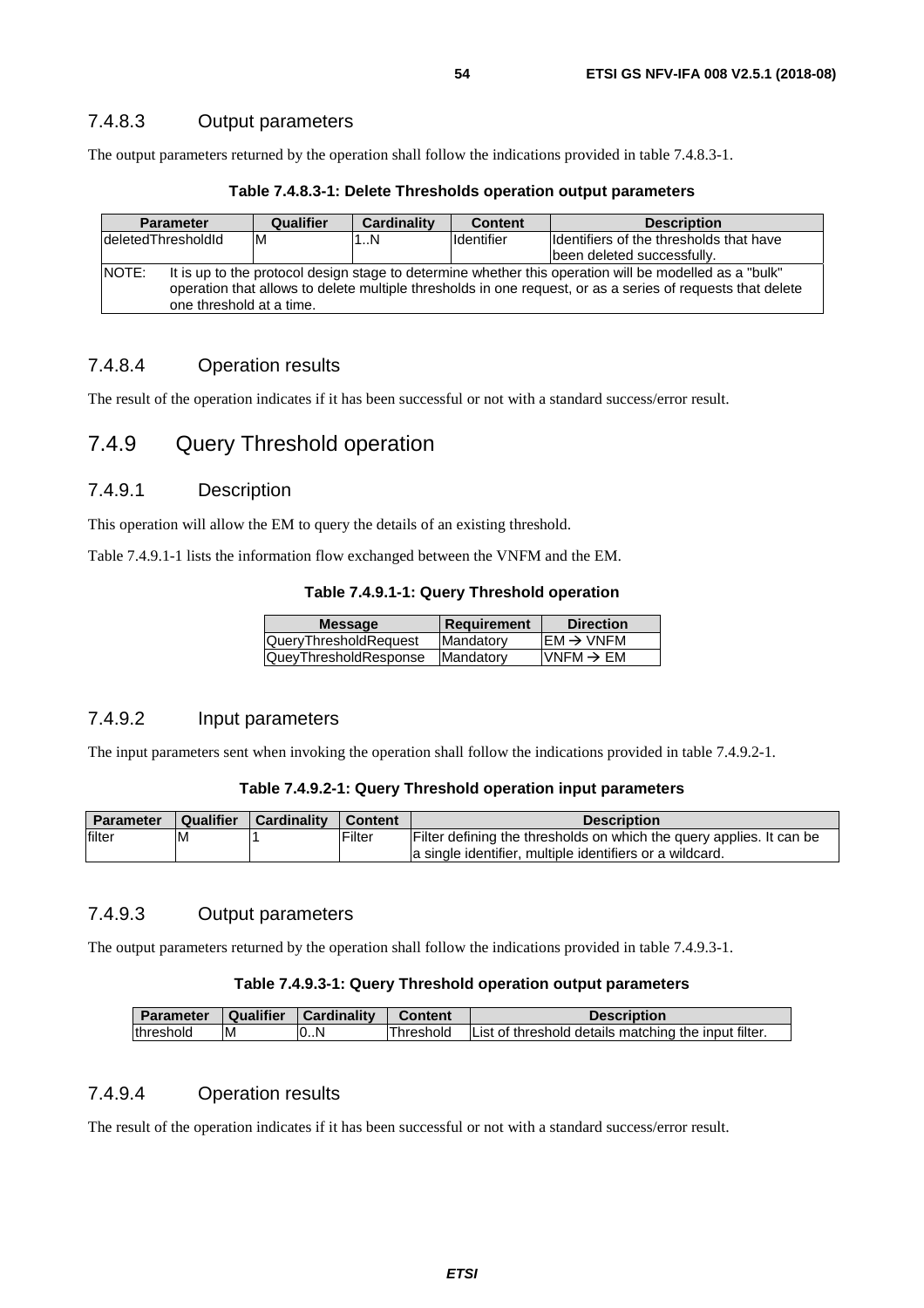### 7.4.10.1 Description

This operation enables the EM/VNF to terminate a particular subscription.

Table 7.4.10.1-1 lists the information flow exchanged between the EM/VNF and the VNFM.

**Table 7.4.10.1-1: Terminate Subscription operation** 

| <b>Message</b>                | <b>Requirement</b> | <b>Direction</b>                                                   |
|-------------------------------|--------------------|--------------------------------------------------------------------|
| TerminateSubscriptionRequest  | Mandatory          | $\mathsf{IEM} \rightarrow \mathsf{VNFM}$<br>$VNF \rightarrow VNFM$ |
| TerminateSubscriptionResponse | Mandatory          | VNFM $\rightarrow$ EM<br>VNFM $\rightarrow$ VNF                    |

### 7.4.10.2 Input parameters

The input parameters sent when invoking the operation shall follow the indications provided in table 7.4.10.2-1.

#### **Table 7.4.10.2-1: Terminate Subscription operation input parameters**

| Parameter      | Qualifier | Cardinality | Content           | <b>Description</b>                               |
|----------------|-----------|-------------|-------------------|--------------------------------------------------|
| subscriptionId | <b>IM</b> |             | <b>Identifier</b> | Identifier of the subscription to be terminated. |

### 7.4.10.3 Output parameters

None.

### 7.4.10.4 Operation results

After successful termination of a subscription, the identified subscription does not exist anymore, and the EM/VNF will not receive notifications related that subscription any longer. The result of the operation shall indicate if the subscription termination has been successful or not with a standard success/error result.

# 7.4.11 Query Subscription Info operation

### 7.4.11.1 Description

This operation enables the EM/VNF to query information about subscriptions.

Table 7.4.11.1-1 lists the information flow exchanged between the EM/VNF and the VNFM.

**Table 7.4.11.1-1: Query Subscription operation** 

| <b>Message</b>                | <b>Requirement</b> | <b>Direction</b>       |
|-------------------------------|--------------------|------------------------|
| QuerySubscriptionInfoRequest  | Mandatory          | $EM \rightarrow VNFM$  |
|                               |                    | $VNF \rightarrow VNFM$ |
| QuerySubscriptionInfoResponse | Mandatory          | $VNFM \rightarrow EM$  |
|                               |                    | $VNFM \rightarrow VNF$ |

### 7.4.11.2 Input parameters

The input parameters sent when invoking the operation shall follow the indications provided in table 7.4.11.2-1.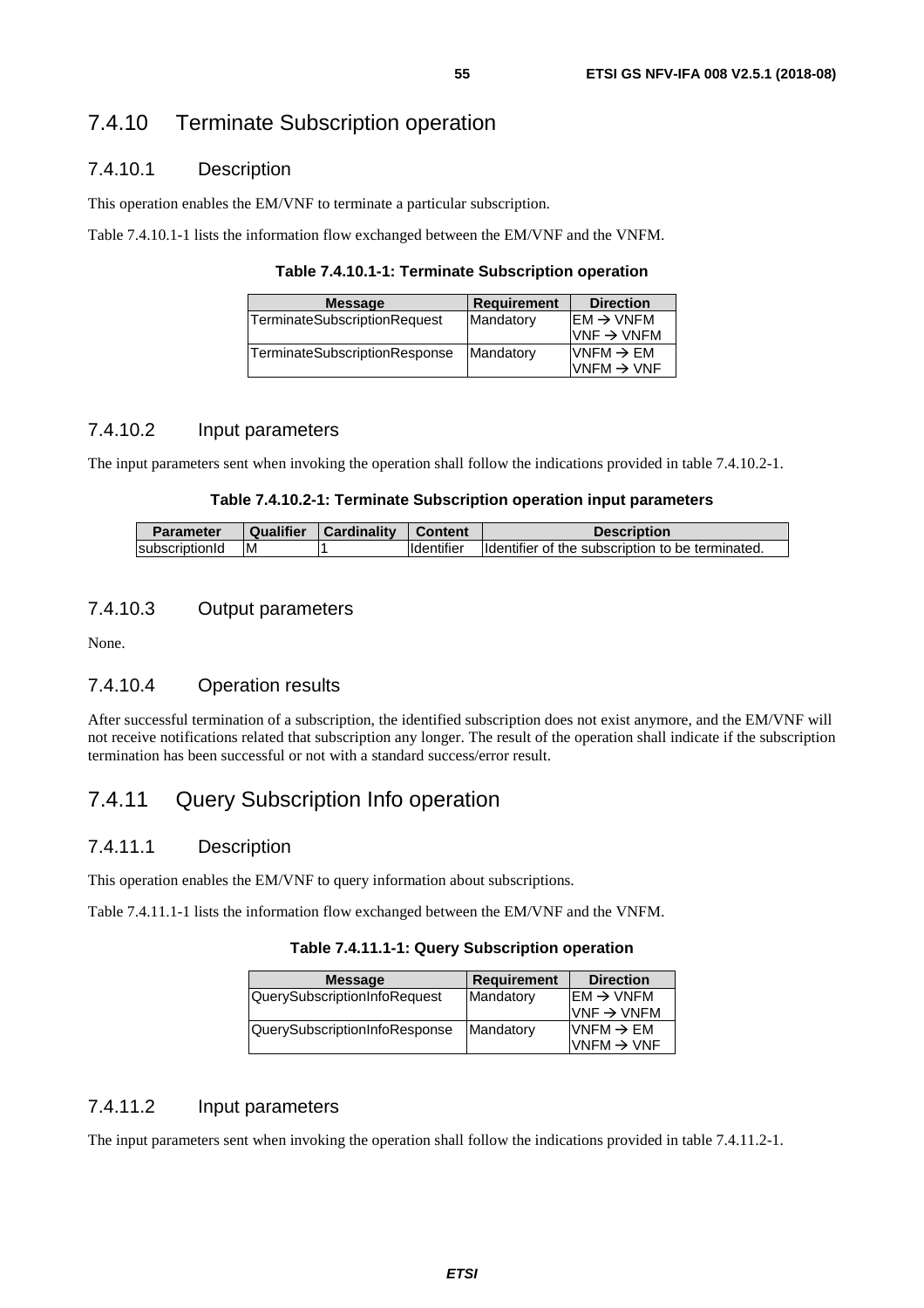| <b>Parameter</b> | <b>Qualifier</b> | <b>Cardinality</b> | <sup>1</sup> Content | <b>Description</b>                                                      |
|------------------|------------------|--------------------|----------------------|-------------------------------------------------------------------------|
| filter           | ΙM               |                    | Filter               | Filtering criteria to select one or a set of subscriptions. Details are |
|                  |                  |                    |                      | left for the protocol design stage.                                     |

### 7.4.11.3 Output parameters

The output parameters returned by the operation shall follow the indications provided in table 7.4.11.3-1.

#### **Table 7.4.11.3-1: Query Subscription Info operation output parameters**

| <b>Parameter</b> | <b>Qualifier</b> | <b>Cardinality</b> | <b>Content</b> | <b>Description</b>                                        |
|------------------|------------------|--------------------|----------------|-----------------------------------------------------------|
| queryResult      | ΙM               | 0N                 | Not specified  | Information about the subscription(s) matching the query. |
|                  |                  |                    |                | Details are left for the protocol design stage.           |

### 7.4.11.4 Operation results

After successful operation, the VNFM has queried the internal subscription objects. The result of the operation indicates if it has been successful or not with a standard success/error result. For a particular query, information about the subscriptions to notifications related to VNF performance management that the EM/VNF has access to and that are matching the filter shall be returned.

# 7.5 VNF Fault Management interface

## 7.5.1 Description

This interface shall allow the VNFM to provide alarms related to the VNF(s) and its VNFC(s) visible to the consumer.

Virtualised resource alarms collected by the VNFM well be filtered, correlated and modified by the VNFM and mapped to the corresponding VNF instance, resulting in alarms on the corresponding VNF and its VNFC(s).

The fault management interface provided by the VNFM and consumed by the EM/VNF shall support the following operations:

- Subscribe operation (Subscription of EM/VNF with the VNFM for the notifications related to the alarms).
- Notify operation (Notifications of alarms or alarm state change from VNFM to EM/VNF).
- Get alarm list operation (Accessing active alarms from the VNFM to EM/VNF).
- Terminate Subscription operation.
- Query Subscription Info operation.
- Escalate perceived severity operation (Sharing of perceived severity with the VNFM).

The "Escalate Perceived Severity" (or "Escalate PerSev" for short) operation shall be supported by the VNFM and may be supported by the EM/VNF.

The "Acknowledge alarms" operation (Allowing alarm acknowledgement from the EM/VNF to the VNFM) shall be supported by VNFM and may be supported by EM/VNF.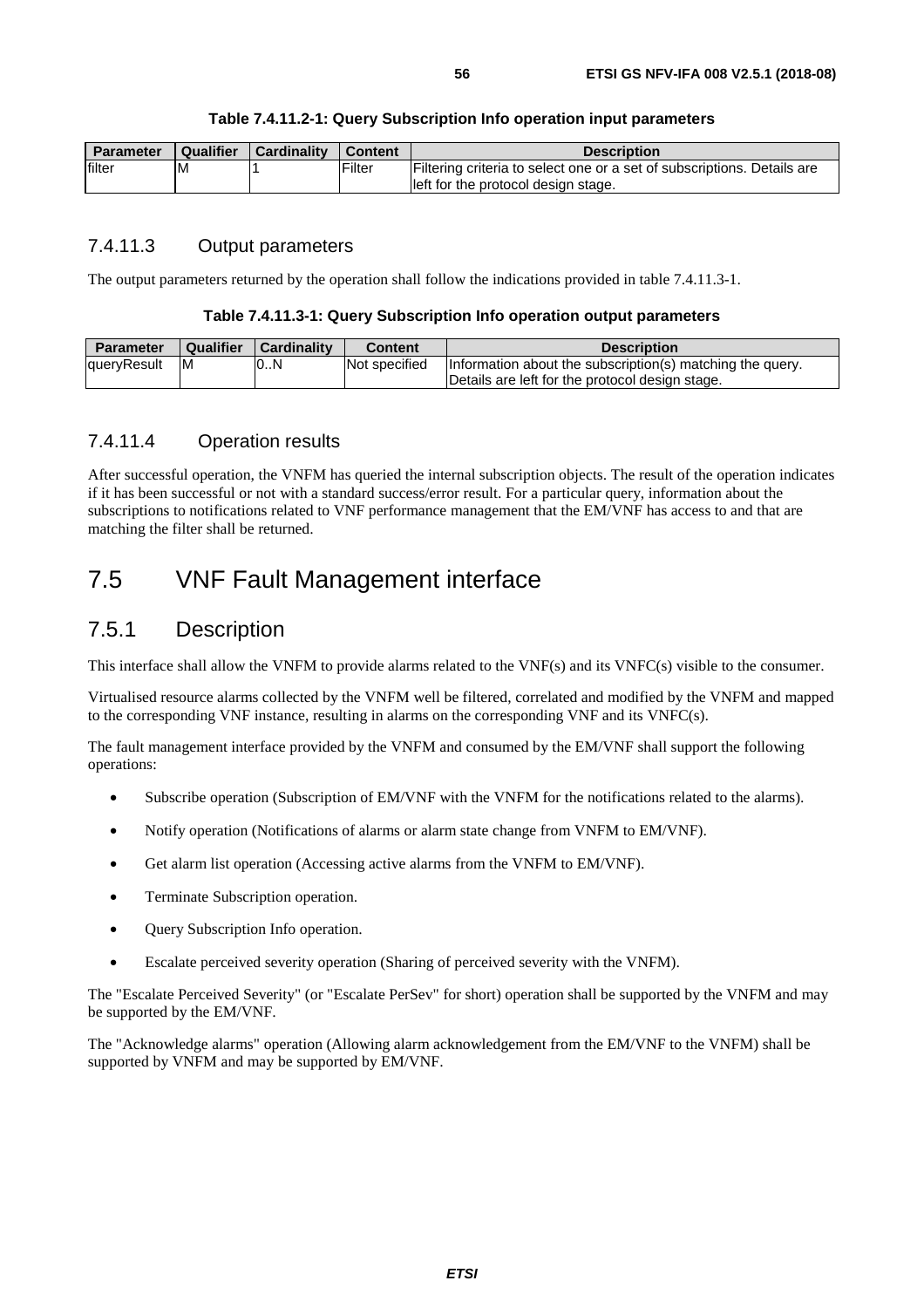# 7.5.2 Subscribe operation

### 7.5.2.1 Description

This operation enables the EM/VNF to subscribe with a filter for the notifications related to VNF alarms sent by the VNFM.

NOTE: Specification of filtering mechanism is left for the protocol design stage.

Table 7.5.2.1-1 lists the information flow exchanged between the VNF/EM and the VNFM.

**Table 7.5.2.1-1: Subscribe operation** 

| Mandatory | $\mathsf{IEM} \rightarrow \mathsf{VNFM}$ |
|-----------|------------------------------------------|
|           |                                          |
|           | $VNF \rightarrow VNFM$                   |
| Mandatory | $VNFM \rightarrow EM$                    |
|           | VNFM $\rightarrow$ VNF                   |
|           |                                          |

### 7.5.2.2 Input parameters

The input parameters sent when invoking the operation shall follow the indications provided in table 7.5.2.2-1.

| Table 7.5.2.2-1: Subscribe operation input parameters |  |  |  |  |
|-------------------------------------------------------|--|--|--|--|
|-------------------------------------------------------|--|--|--|--|

| <b>Parameter</b> | Qualifier | Cardinality | <b>Content</b> | <b>Description</b>                                                                                                                                                                                                                                                                                     |
|------------------|-----------|-------------|----------------|--------------------------------------------------------------------------------------------------------------------------------------------------------------------------------------------------------------------------------------------------------------------------------------------------------|
| filter           | ıм        |             | Filter         | Input filter for selecting VNF(s) and related alarm notifications.                                                                                                                                                                                                                                     |
|                  |           |             |                | This filter can contain information to select VNF instances,<br>information to select notification types as defined in clause 7.5.3.1,<br>and additional filter criteria on further attributes of the Alarm<br>linformation element defined in clause 9.3.4 as chosen in the<br>protocol design stage. |

### 7.5.2.3 Output parameters

The output parameters returned by the operation shall follow the indications provided in table 7.5.2.3-1.

| Table 7.5.2.3-1: Subscribe operation output parameters |  |  |
|--------------------------------------------------------|--|--|
|--------------------------------------------------------|--|--|

| <b>Parameter</b> | Qualifier | Cardinality   Content |            | <b>Description</b>                       |
|------------------|-----------|-----------------------|------------|------------------------------------------|
| subscriptionId   | ΙM        |                       | Identifier | Identifier of the subscription returned. |

### 7.5.2.4 Operation results

As a result of this operation, the VNFM shall indicate to the EM/VNF in the SubscribeResponse message whether the subscription was successful or not.

For a particular subscription, only notifications matching the filter will be delivered to the consumer.

# 7.5.3 Notify operation

### 7.5.3.1 Description

This operation distributes notifications to subscribers. It is a one-way operation issued by the VNFM towards the EM/VNF that cannot be invoked as an operation by the consumer (EM/VNF).

In order to receive notifications, the EM/VNF shall have a subscription. Table 7.5.3.1-1 lists the information flow exchanged between the VNFM and the VNF/EM.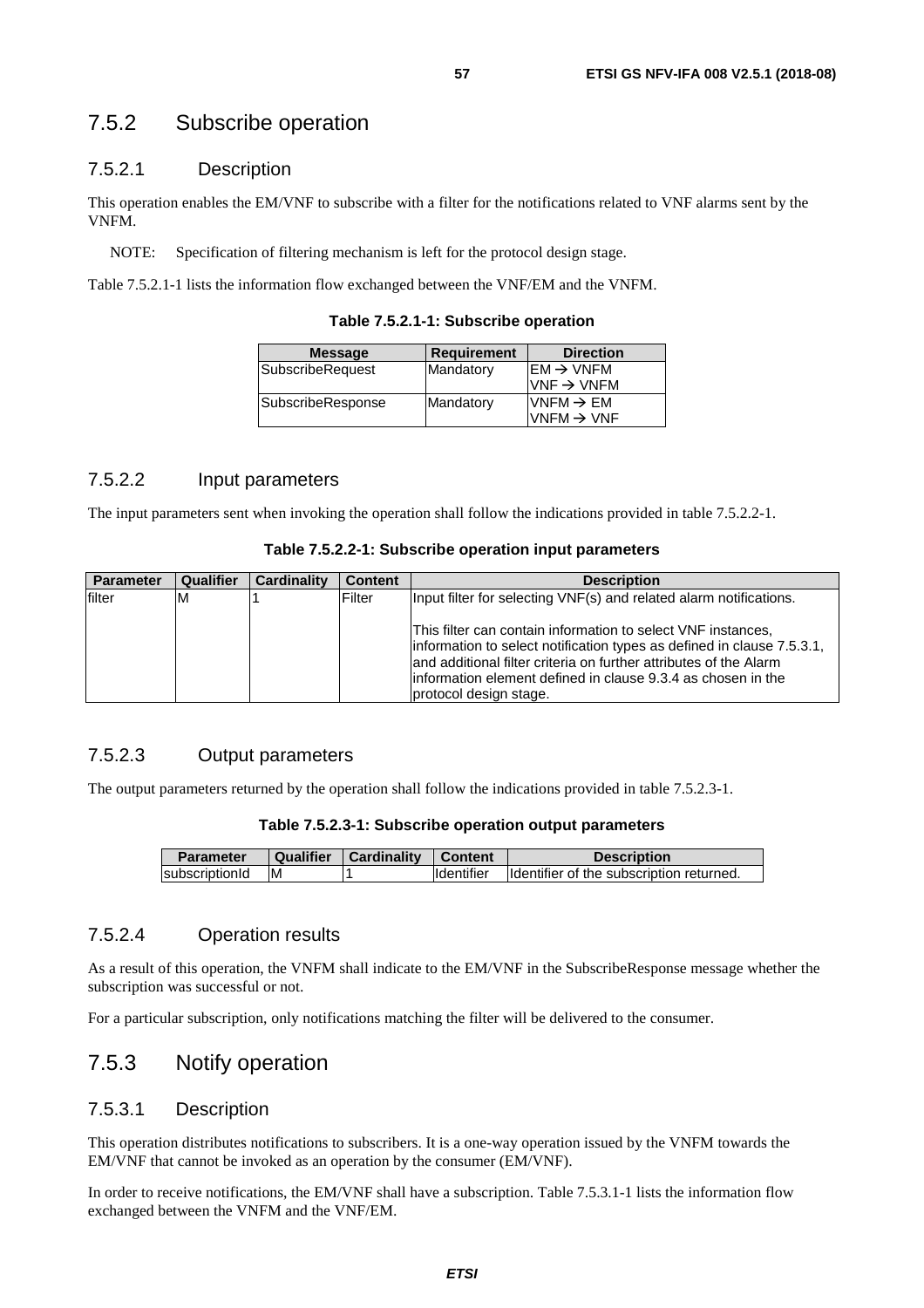| <b>Message</b> | <b>Requirement</b> | <b>Direction</b>                                 |
|----------------|--------------------|--------------------------------------------------|
| Notify         | Mandatory          | $IVNFM \rightarrow EM$<br>$VNFM \rightarrow VNF$ |

**Table 7.5.3.1-1: Notify operation** 

The following notifications can be notified/sent by this operation:

- AlarmNotification. See clause 9.3.2.
- AlarmClearedNotification. See clause 9.3.3.
- AlarmListRebuiltNotification (see clause 9.3.6).

# 7.5.4 Get Alarm List operation

### 7.5.4.1 Description

This operation enables the EM/VNF to query the active alarms from the VNFM.

Table 7.5.4.1-1 lists the information flow exchanged between the VNFM and the EM/VNF.

**Table 7.5.4.1-1: Get Alarm List operation** 

| $\text{EM} \rightarrow \text{VNFM}$     |
|-----------------------------------------|
|                                         |
| $VNF \rightarrow VNFM$                  |
| $VNFM \rightarrow EM$                   |
| $\textsf{IVNFM}\rightarrow\textsf{VNF}$ |
|                                         |

### 7.5.4.2 Input parameters

The input parameters sent when invoking the operation shall follow the indications provided in table 7.5.4.2-1.

| Table 7.5.4.2-1: Get Alarm List operation input parameters |  |  |
|------------------------------------------------------------|--|--|
|------------------------------------------------------------|--|--|

| Parameter | Qualifier | <b>Cardinality</b> | Content       | <b>Description</b>                                                                                                                                                                                                                                                                                                                                                                                                                                                                                                       |
|-----------|-----------|--------------------|---------------|--------------------------------------------------------------------------------------------------------------------------------------------------------------------------------------------------------------------------------------------------------------------------------------------------------------------------------------------------------------------------------------------------------------------------------------------------------------------------------------------------------------------------|
| filter    | ΙM        |                    | <b>Filter</b> | Input filter for selecting alarms related to multiple VNF instances, or<br>related to a single VNF instance and selected VNFCs of that<br>instance, possibly filtered by further criteria as defined below.<br>This filter can contain the VNF identifier(s) as values of the<br>managedObjectId attribute, VNFC identifier(s) as values of the<br>vnfcld attribute, and/or specific values of further attributes of the<br>Alarm information element defined in clause 9.3.4 as chosen in the<br>protocol design stage. |

### 7.5.4.3 Output parameters

The output parameters returned by the operation shall follow the indications provided in table 7.5.4.3-1.

| <b>Parameter</b> | Qualifier | <b>Cardinality</b> | <b>Content</b> | <b>Description</b>                                                                                                                                                                                                                                                   |
|------------------|-----------|--------------------|----------------|----------------------------------------------------------------------------------------------------------------------------------------------------------------------------------------------------------------------------------------------------------------------|
| alarm            | ΙM        | 0.N                | Alarm          | Information about an alarm including Alarmid, affected VNF<br>lidentifier, affected VNFC identifier and FaultDetails. The cardinality<br>Ican be "0" to indicate that no Alarm could be retrieved based on<br>the input Filter information (e.g. no matching alarm). |

#### **Table 7.5.4.3-1: Get Alarm List operation output parameters**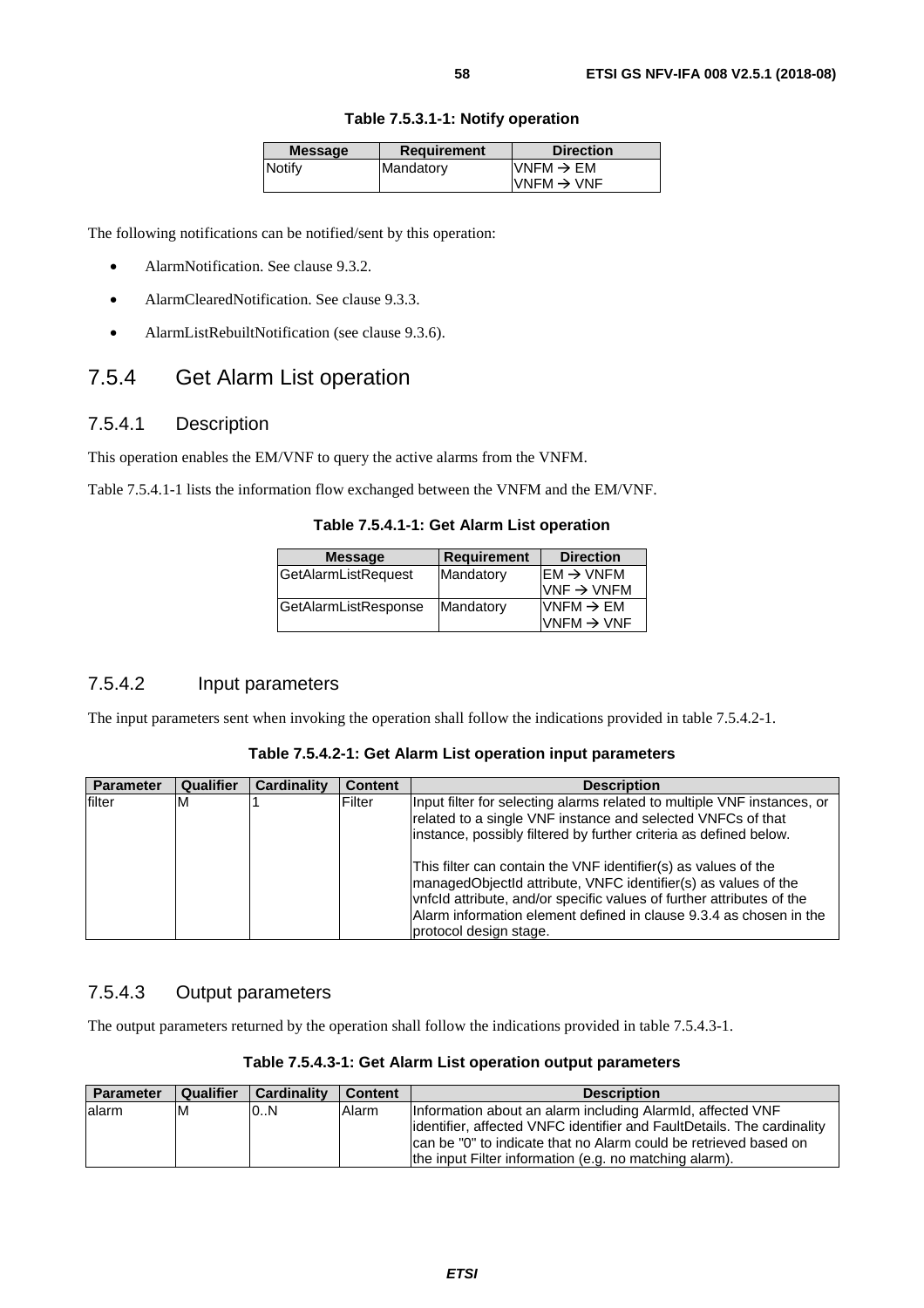# 7.5.4.4 Operation results

The result of the operation indicates if it has been successful or not with a standard success/error result. For a particular request, only alarms matching the filter will be delivered to the EM/VNF.

# 7.5.5 Terminate Subscription operation

### 7.5.5.1 Description

This operation enables the EM/VNF to terminate a particular subscription.

Table 7.5.5.1-1 lists the information flow exchanged between the EM/VNF and the VNFM.

**Table 7.5.5.1-1: Terminate Subscription operation** 

| <b>Message</b>                | <b>Requirement</b> | <b>Direction</b>                         |
|-------------------------------|--------------------|------------------------------------------|
| TerminateSubscriptionRequest  | Mandatory          | $\mathsf{IEM} \rightarrow \mathsf{VNFM}$ |
|                               |                    | $VNF \rightarrow VNFM$                   |
| TerminateSubscriptionResponse | Mandatory          | $VNFM \rightarrow EM$                    |
|                               |                    | VNFM $\rightarrow$ VNF                   |

### 7.5.5.2 Input parameters

The input parameters sent when invoking the operation shall follow the indications provided in table 7.5.5.2-1.

| <b>Parameter</b> | Qualifier | Cardinality | <b>Content</b> | <b>Description</b>                               |
|------------------|-----------|-------------|----------------|--------------------------------------------------|
| subscriptionId   | ΙM        |             | Identifier     | Identifier of the subscription to be terminated. |

### 7.5.5.3 Output parameters

None.

### 7.5.5.4 Operation results

After successful termination of a subscription, the identified subscription does not exist anymore, and the EM/VNF will not receive notifications related that subscription any longer. The result of the operation shall indicate if the subscription termination has been successful or not with a standard success/error result.

# 7.5.6 Query Subscription Info operation

### 7.5.6.1 Description

This operation enables the EM/VNF to query information about subscriptions.

Table 7.5.6.1-1 lists the information flow exchanged between the EM/VNF and the VNFM.

| <b>Message</b>                | <b>Requirement</b> | <b>Direction</b>                         |
|-------------------------------|--------------------|------------------------------------------|
| QuerySubscriptionInfoRequest  | Mandatory          | $\mathsf{IEM} \rightarrow \mathsf{VNFM}$ |
|                               |                    | $VNF \rightarrow VNFM$                   |
| QuerySubscriptionInfoResponse | Mandatory          | $VNFM \rightarrow EM$                    |
|                               |                    | $VNFM \rightarrow VNF$                   |
|                               |                    |                                          |

**Table 7.5.6.1-1: Query Subscription operation**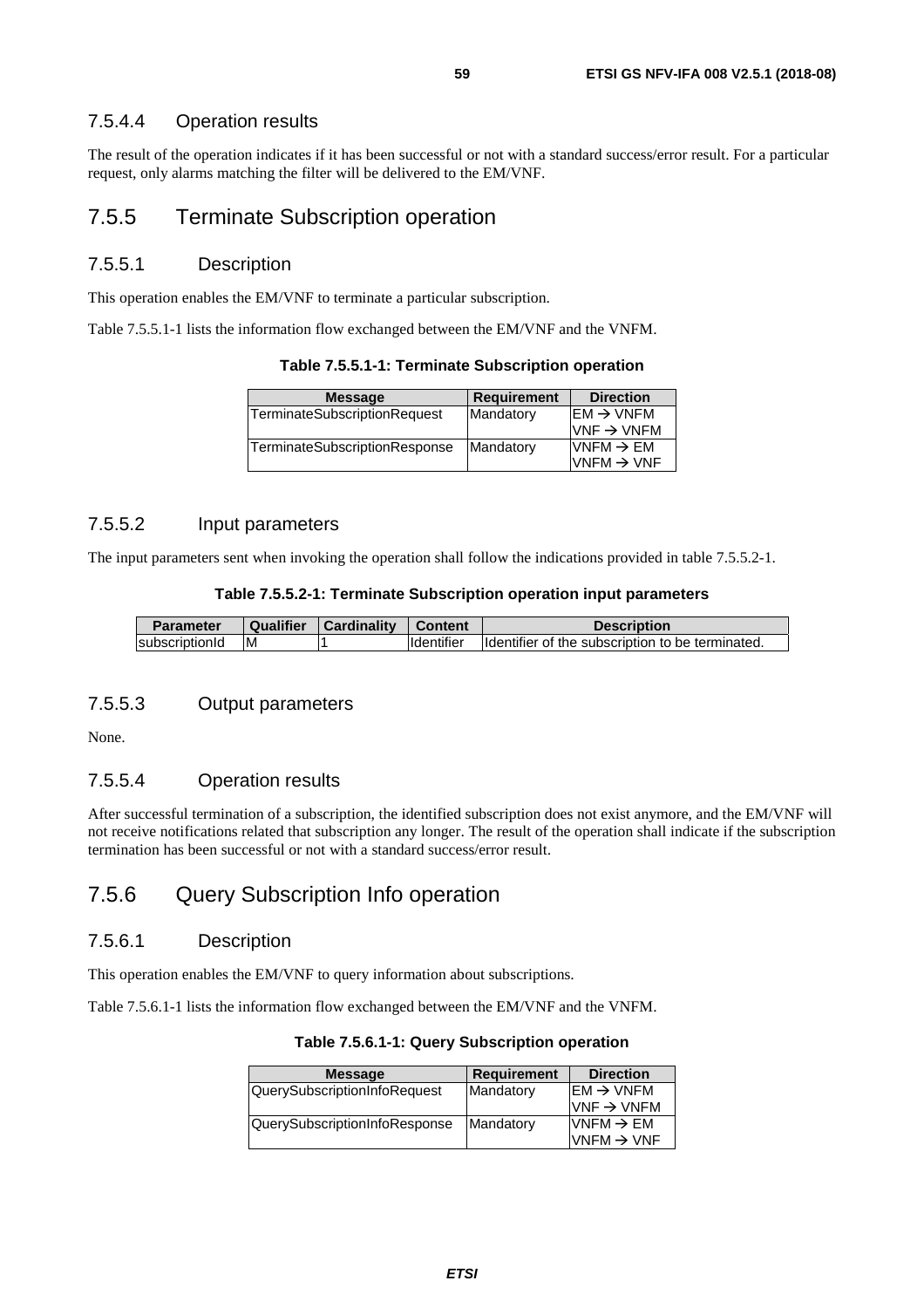The input parameters sent when invoking the operation shall follow the indications provided in table 7.5.6.2-1.

| <b>Parameter</b> | Qualifier | Cardinality | Content | <b>Description</b>                                                      |
|------------------|-----------|-------------|---------|-------------------------------------------------------------------------|
| filter           | ıм        |             | Filter  | Filtering criteria to select one or a set of subscriptions. Details are |
|                  |           |             |         | left for the protocol design stage.                                     |

#### **Table 7.5.6.2-1: Query Subscription Info operation input parameters**

### 7.5.6.3 Output parameters

The output parameters returned by the operation shall follow the indications provided in table 7.5.6.3-1.

| Table 7.5.6.3-1: Query Subscription Info operation output parameters |  |  |  |
|----------------------------------------------------------------------|--|--|--|
|----------------------------------------------------------------------|--|--|--|

| <b>Parameter</b> | Qualifier | <b>Cardinality</b> | Content              | <b>Description</b>                                                                                           |
|------------------|-----------|--------------------|----------------------|--------------------------------------------------------------------------------------------------------------|
| queryResult      | ΙM        | 10N                | <b>Not specified</b> | Information about the subscription(s) matching the query.<br>Details are left for the protocol design stage. |

### 7.5.6.4 Operation results

After successful operation, the VNFM has queried the internal subscription objects. The result of the operation indicates if it has been successful or not with a standard success/error result. For a particular query, information about the subscriptions to notifications related to VNF fault management that the EM/VNF has access to and that are matching the filter shall be returned.

# 7.5.7 Escalate perceived severity operation

### 7.5.7.1 Description

This operation enables the EM/VNF to share its view of the perceived severity of an alarm with the VNFM. This operation does not directly modify the value of perceived severity attribute in the alarm information element within the VNFM. VNFM implementation (e.g. controlled by operator configuration) will determine how it should act upon receipt of the requested change in perceived severity. Some requests from the EM/VNF may be respected and applied directly by the VNFM, while others may be ignored by the VNFM.

Table 7.5.7.1-1 lists the information flow exchanged between the VNFM and the EM/VNF.

| <b>Message</b>         | <b>Requirement</b>                                                                                                                                          | <b>Direction</b>                                |  |  |  |
|------------------------|-------------------------------------------------------------------------------------------------------------------------------------------------------------|-------------------------------------------------|--|--|--|
| EscalatePerSevRequest  | Mandatory                                                                                                                                                   | $EM \rightarrow VNFM$<br>$VNF \rightarrow VNFM$ |  |  |  |
| EscalatePerSevResponse | Mandatory                                                                                                                                                   | $VNFM \rightarrow EM$<br>$VNFM \rightarrow VNF$ |  |  |  |
| NOTE:                  | If the EM/VNF supports the Escalate PerSev operation, then both the<br>"EscalatePerSevRequest" and "EscalatePerSevResponse"<br>messages shall be supported. |                                                 |  |  |  |

#### **Table 7.5.7.1-1: Escalate PerSev operation**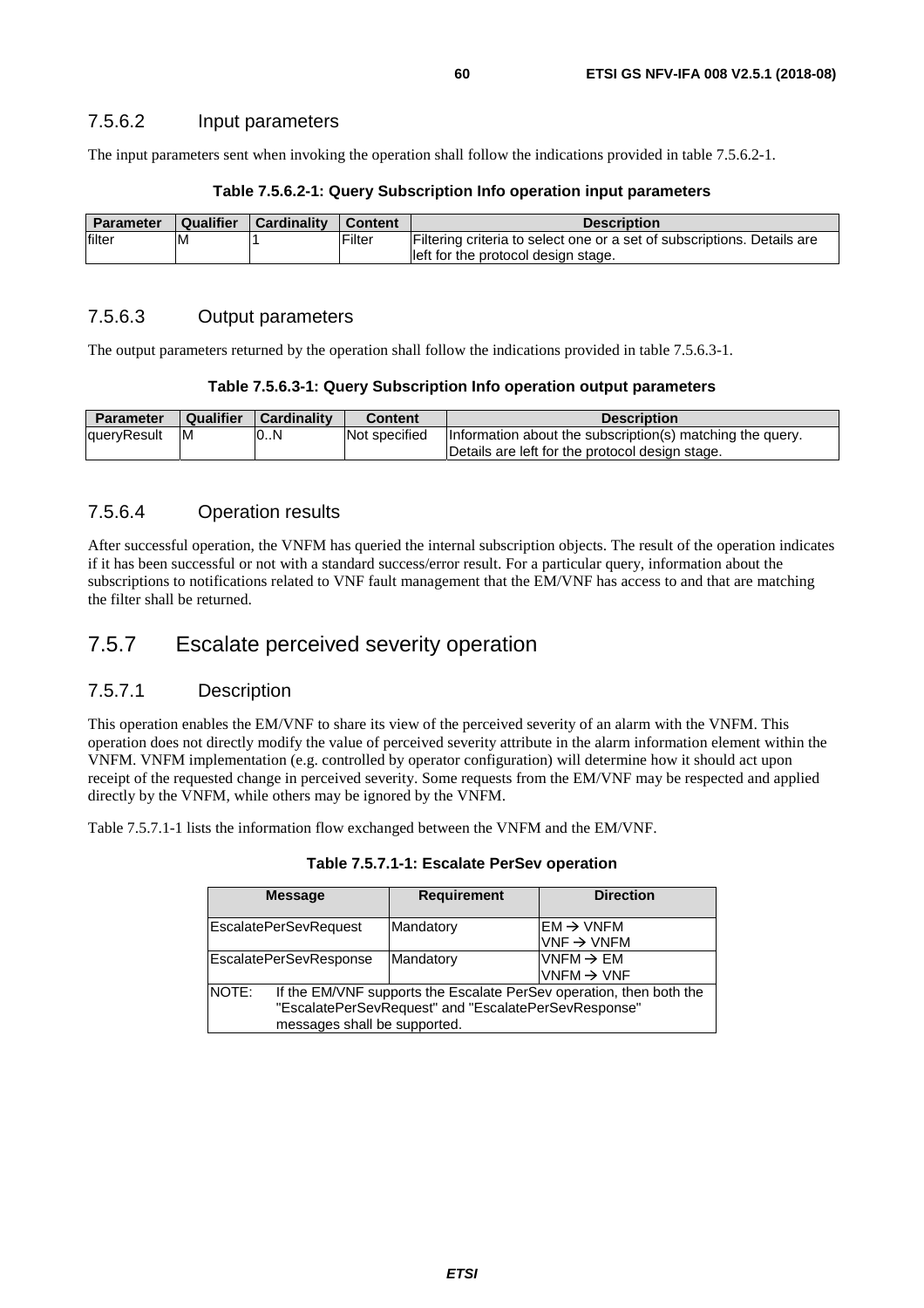### 7.5.7.2 Input parameters

The input parameters sent when invoking the operation shall follow the indications provided in table 7.5.7.2-1.

| <b>Parameter</b>  | <b>Qualifier</b> | <b>Cardinality</b> | <b>Content</b>                        | <b>Description</b>                                                                                                                                                |
|-------------------|------------------|--------------------|---------------------------------------|-------------------------------------------------------------------------------------------------------------------------------------------------------------------|
| alarmid           | M                |                    | Identifier<br>(Reference to<br>Alarm) | Identifier of the alarm                                                                                                                                           |
| perceivedSeverity | M                |                    | <b>Enum</b>                           | New value of the alarm severity (as perceived by<br>the consumer). Permitted values include:<br>Critical<br>Major<br>Minor<br>Warning<br>Indeterminate<br>Cleared |

**Table 7.5.7.2-1: Escalate PerSev operation input parameters** 

## 7.5.7.3 Output parameters

There are no output parameters defined for this operation.

### 7.5.7.4 Operation results

The result of the operation indicates if it has been successful or not with a standard success/error result. If/when the VNFM makes the change to the perceivedSeverity for the given alarm based on this operation, the VNFM will send an alarm notification to the EM/VNF (and the NFVO) containing the updated value of perceivedSeverity.

# 7.5.8 Acknowledge alarms operation

### 7.5.8.1 Description

This operation enables the EM/VNF to acknowledge alarms at VNFM.

Table 7.5.8.1-1 lists the information flow exchanged between the VNFM and the EM/VNF.

| Table 7.5.8.1-1: Acknowledge alarms operation |
|-----------------------------------------------|
|                                               |

|       | <b>Message</b>                                    | <b>Requirement</b> | <b>Direction</b>       |  |  |
|-------|---------------------------------------------------|--------------------|------------------------|--|--|
|       | AcknowledgeAlarmsRequest                          | Mandatory          | $EM \rightarrow VNFM$  |  |  |
|       |                                                   |                    | $VNF \rightarrow VNFM$ |  |  |
|       | AcknowledgeAlarmsResponse                         | Mandatory          | VNFM $\rightarrow$ EM  |  |  |
|       |                                                   |                    | VNFM $\rightarrow$ VNF |  |  |
| NOTE: | If the EM/VNF supports the Acknowledge alarms     |                    |                        |  |  |
|       | operation, then both AcknowledgeAlarmsRequest and |                    |                        |  |  |
|       | AcknowledgeAlarmsResponse shall be supported.     |                    |                        |  |  |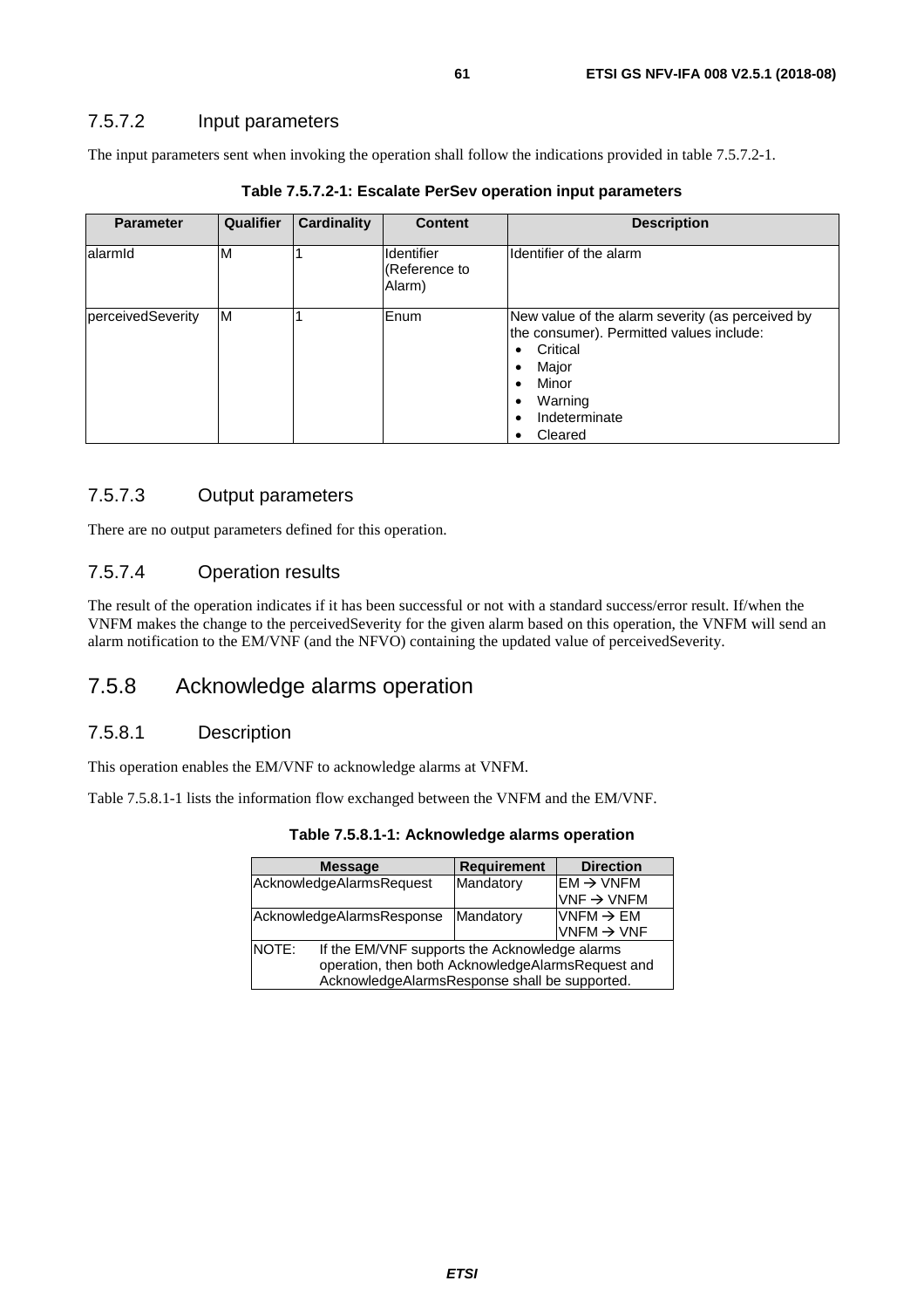### 7.5.8.2 Input parameters

The input parameters sent when invoking the operation shall follow the indications provided in table 7.5.8.2-1.

|              | <b>Parameter</b>                                                                                                 | <b>Qualifier</b> | Cardinality | <b>Content</b>    | <b>Description</b>                                                |
|--------------|------------------------------------------------------------------------------------------------------------------|------------------|-------------|-------------------|-------------------------------------------------------------------|
| lalarmid     |                                                                                                                  | ιM               | 1N          | <b>Identifier</b> | Ildentifier of an individual alarm to be                          |
|              |                                                                                                                  |                  |             |                   | (Reference to acknowledged, or multiple identifiers of the alarms |
|              |                                                                                                                  |                  |             | Alarm)            | to be acknowledged. See note.                                     |
| <b>NOTE:</b> | It is up to the protocol design stage to determine whether this operation will be modelled as a "bulk" operation |                  |             |                   |                                                                   |
|              | that allows to acknowledge multiple alarms in one request, or as a series of requests that acknowledge one       |                  |             |                   |                                                                   |
|              | alarm at a time.                                                                                                 |                  |             |                   |                                                                   |

**Table 7.5.8.2-1: Acknowledge alarms operation input parameters** 

### 7.5.8.3 Output parameters

The output parameters returned by the operation shall follow the indications provided in table 7.5.8.3-1.

| Table 7.5.8.3-1: Acknowledge alarms operation output parameters |  |  |
|-----------------------------------------------------------------|--|--|
|-----------------------------------------------------------------|--|--|

| <b>Parameter</b>                                                                                                                 |                  | <b>Qualifier</b> | <b>Cardinality</b> | <b>Content</b>    | <b>Description</b>                                  |
|----------------------------------------------------------------------------------------------------------------------------------|------------------|------------------|--------------------|-------------------|-----------------------------------------------------|
| acknowledgedAla M                                                                                                                |                  |                  | 1N                 | <b>Identifier</b> | Ildentifier of an individual alarm that is          |
| rmld                                                                                                                             |                  |                  |                    | (Reference to     | acknowledged, or multiple identifiers of the alarms |
|                                                                                                                                  |                  |                  |                    | Alarm)            | that are acknowledged. See note.                    |
| <b>NOTE:</b><br>It is up to the protocol design stage to determine whether this operation will be modelled as a "bulk" operation |                  |                  |                    |                   |                                                     |
| that allows to acknowledge multiple alarms in one request, or as a series of requests that acknowledge one                       |                  |                  |                    |                   |                                                     |
|                                                                                                                                  | alarm at a time. |                  |                    |                   |                                                     |

### 7.5.8.4 Operation results

The result of the operation indicates if it has been successful or not with a standard success/error result.

# 7.6 Void

# 8 EM exposed interfaces

# 8.1 Introduction

This clause defines the interfaces exposed by the EM towards the VNFM over the Ve-Vnfm reference point.

NOTE: The fact that information elements and attributes are presented in tabular form does not preclude protocol designs in which these information elements and attributes are encoded in different parts of request and response messages. For example, in a RESTful interface, parts of them may be encoded in the URL, in the message header, in the message body or any combination thereof.

# 8.2 Indicator Interface

## 8.2.1 Description

This interface allows the EM to provide information on value changes of VNF related indicators. VNF related indicators are declared in the VNFD.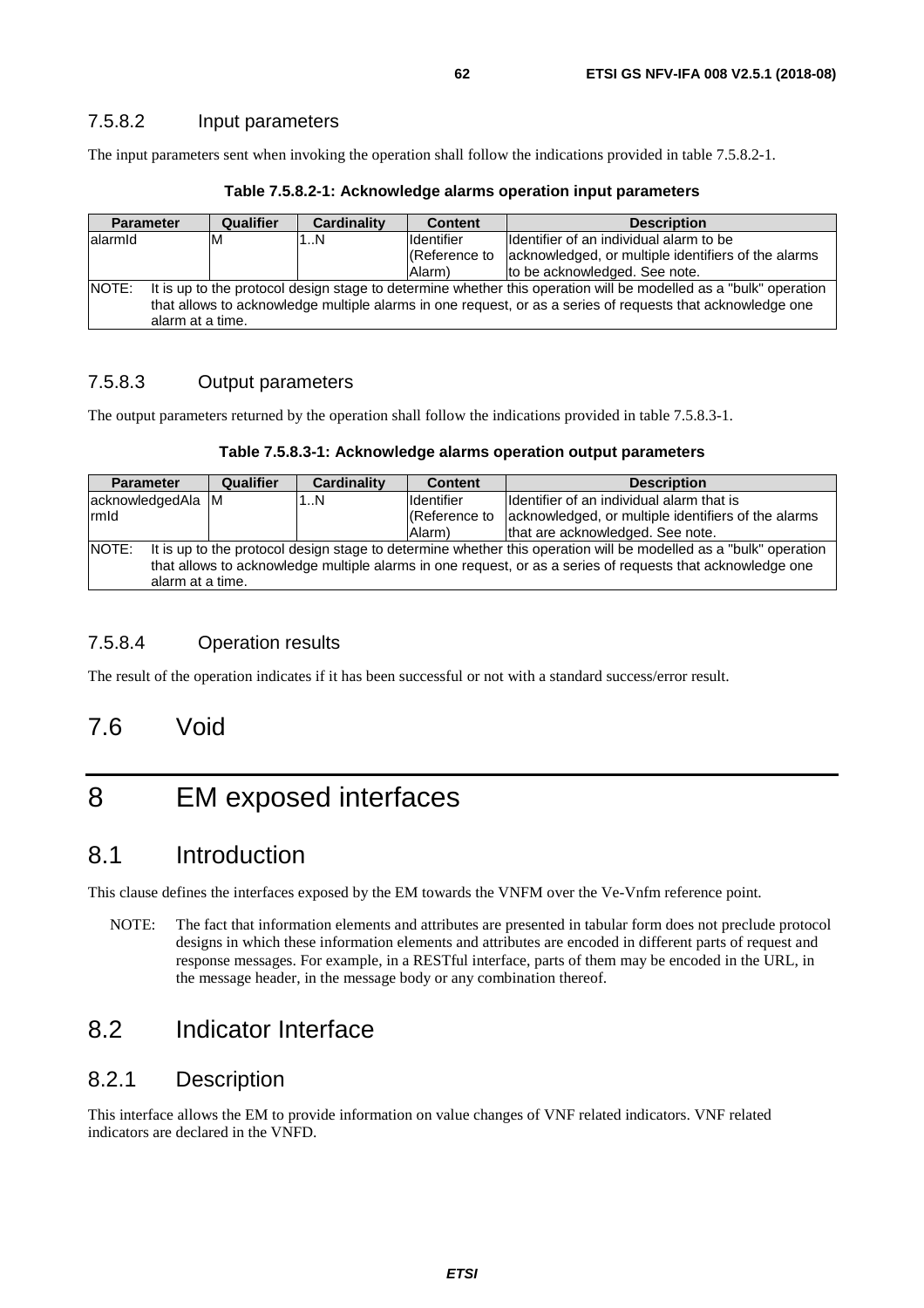The following operations are defined for this interface:

- Subscribe.
- Notify.
- Get Indicator Value.
- Terminate Subscription.
- Query Subscription Info.

# 8.2.2 Subscribe operation

### 8.2.2.1 Description

This operation enables the VNFM to subscribe with a filter for the notifications related to VNF indicator value changes sent by the EM.

NOTE: Specification of filtering mechanism is left for the protocol design stage.

Table 8.2.2.1-1 lists the information flow exchanged between the VNFM and the EM.

|  |  |  | Table 8.2.2.1-1: Subscribe operation |  |
|--|--|--|--------------------------------------|--|
|--|--|--|--------------------------------------|--|

| <b>Message</b>    | Requirement | <b>Direction</b>       |
|-------------------|-------------|------------------------|
| SubscribeRequest  | Mandatory   | $IVNFM \rightarrow EM$ |
| SubscribeResponse | Mandatory   | $IEM \rightarrow VNFM$ |
|                   |             |                        |

### 8.2.2.2 Input parameters

The input parameters sent when invoking the operation are listed in table 8.2.2.2-1.

#### **Table 8.2.2.2-1: Subscribe operation input parameters**

| <b>Parameter</b> | Qualifier | <b>Cardinality</b> | <b>Content</b> | <b>Description</b>                                      |
|------------------|-----------|--------------------|----------------|---------------------------------------------------------|
| lfilter          | ΙM        |                    | Filter         | Input filter for selecting VNFs and related indicators. |

### 8.2.2.3 Output parameters

The output parameters returned by the operation are listed in table 8.2.2.3-1.

#### **Table 8.2.2.3-1: Subscribe operation output parameters**

| <b>Parameter</b> | <b>Qualifier</b> | Cardinality | <b>Content</b>    | <b>Description</b>                        |
|------------------|------------------|-------------|-------------------|-------------------------------------------|
| subscriptionId   | ΙM               |             | <b>Identifier</b> | Ildentifier of the subscription returned. |

### 8.2.2.4 Operation results

As a result of this operation, the EM shall indicate to the VNFM in the SubscribeResponse message whether the subscription was successful or not.

For a particular subscription, only notifications matching the filter will be delivered to the consumer.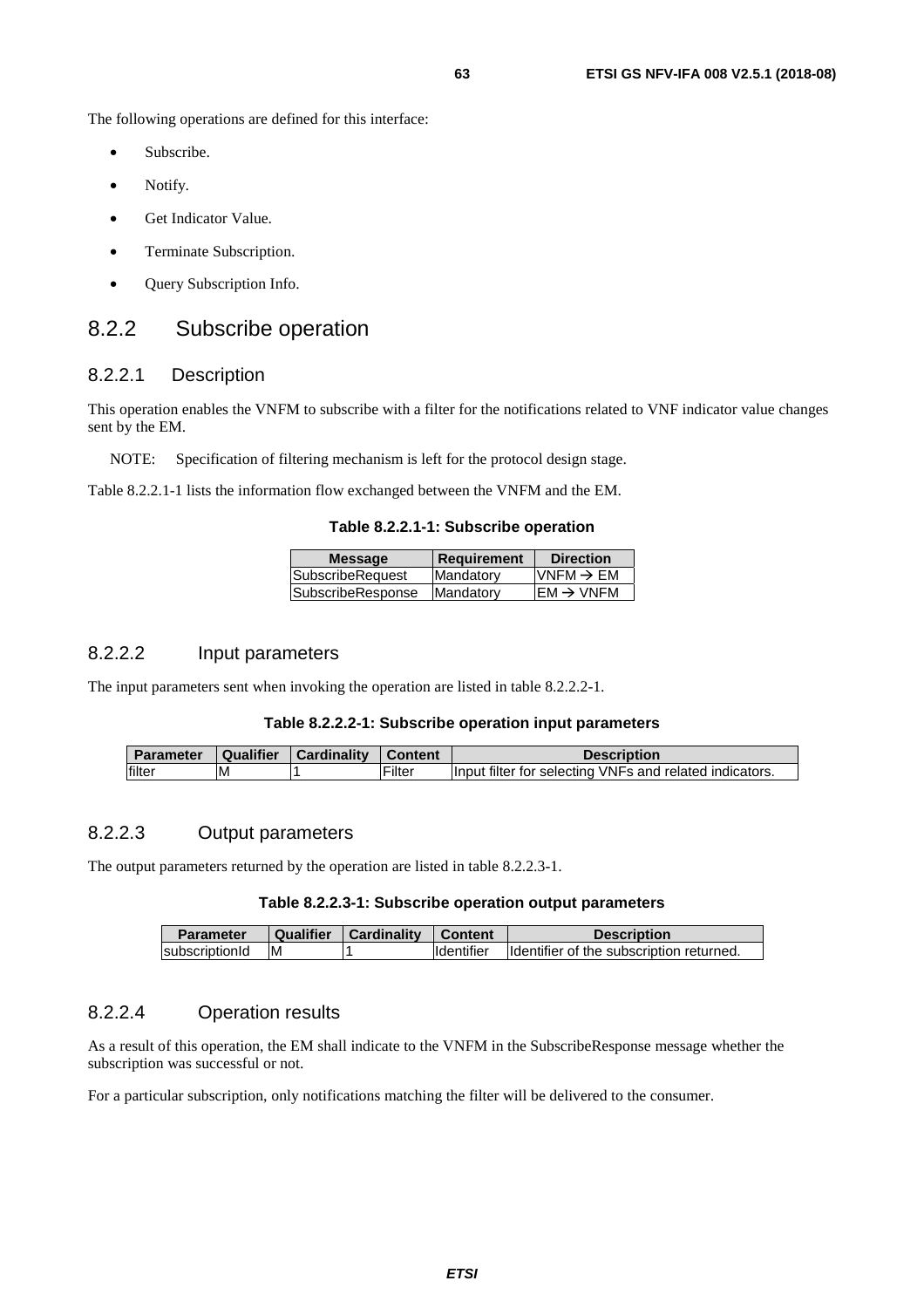# 8.2.3 Notify operation

### 8.2.3.1 Description

This operation distributes notifications to subscribers. It is a one-way operation issued by the EM towards the VNFM that cannot be invoked as an operation by the consumer (VNFM).

In order to receive notifications, the VNFM shall have a subscription.

Table 8.2.3.1-1 lists the information flow exchanged between the VNFM and the EM.

#### **Table 8.2.3.1-1: Notify operation**

| <b>Message</b> | <b>Requirement</b> | <b>Direction</b>       |
|----------------|--------------------|------------------------|
| Notify         | Mandatory          | IFM $\rightarrow$ VNFM |
|                |                    |                        |

The following notification can be notified/sent by this operation:

• IndicatorValueChangeNotification see clause 9.6.2.

# 8.2.4 Get Indicator Value operation

### 8.2.4.1 Description

This operation enables VNFM to request the actual value of a given indicator from the EM.

Table 8.2.4.1-1 lists the information flow exchanged between the VNFM and the EM.

#### **Table 8.2.4.1-1: Get Indicator Value operation**

| <b>Message</b>            | Requirement      | <b>Direction</b>       |
|---------------------------|------------------|------------------------|
| GetIndicatorValueRequest  | Mandatory        | VNFM $\rightarrow$ EM  |
| GetIndicatorValueResponse | <b>Mandatory</b> | $IEM \rightarrow VNFM$ |
|                           |                  |                        |

#### 8.2.4.2 Input parameters

The input parameters sent when invoking the operation are listed in table 8.2.4.2-1.

#### **Table 8.2.4.2-1: Get Indicator Value operation input parameters**

| <b>Parameter</b> | Qualifier | <b>Cardinality</b> | <b>∣Content</b> | <b>Description</b>                                      |
|------------------|-----------|--------------------|-----------------|---------------------------------------------------------|
| lfilter          | ١M        |                    | Filter          | Input filter for selecting VNFs and related indicators. |

### 8.2.4.3 Output parameters

The output parameters returned by the operation are listed in table 8.2.4.3-1.

#### **Table 8.2.4.3-1: Get Indicator Value operation output parameters**

| <b>Parameter</b>      | Qualifier | <b>Cardinality</b> | Content                     | <b>Description</b>                           |
|-----------------------|-----------|--------------------|-----------------------------|----------------------------------------------|
| lindicatorInformation | ΙM        | 0.N                | <b>IndicatorInformation</b> | IThe requested indicator values as a complex |
|                       |           |                    |                             | structure having the VNF Instance ID,        |
|                       |           |                    |                             | Indicator and the value of the Indicator.    |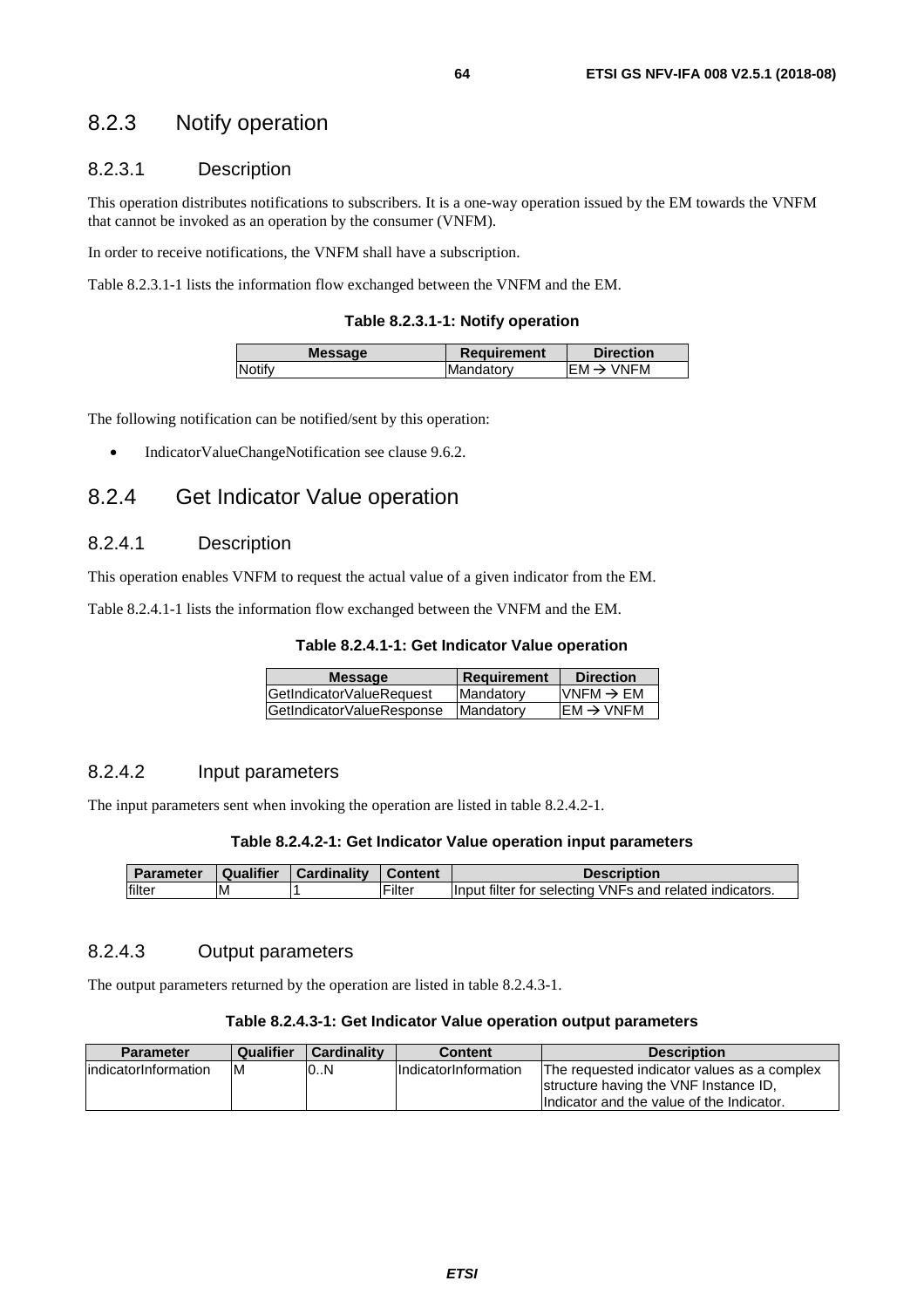### 8.2.4.4 Operation results

The result of the operation indicates if it has been successful or not with a standard success/error result. For a particular request, only indicators matching the filter will be delivered to the VNFM.

### 8.2.5 Terminate Subscription operation

### 8.2.5.1 Description

This operation enables the VNFM to terminate a particular subscription.

Table 8.2.5.1-1 lists the information flow exchanged between the VNFM and the EM.

| Table 8.2.5.1-1: Terminate Subscription operation |  |  |
|---------------------------------------------------|--|--|
|---------------------------------------------------|--|--|

| <b>Message</b>                      | <b>Requirement</b> | <b>Direction</b>      |
|-------------------------------------|--------------------|-----------------------|
| <b>TerminateSubscriptionRequest</b> | Mandatory          | $VNFM \rightarrow EM$ |
| TerminateSubscriptionResponse       | <b>Mandatory</b>   | $EM \rightarrow VNFM$ |
|                                     |                    |                       |

## 8.2.5.2 Input parameters

The input parameters sent when invoking the operation shall follow the indications provided in table 8.2.5.2-1.

#### **Table 8.2.5.2-1: Terminate Subscription operation input parameters**

| <b>Parameter</b> | Qualifier | Cardinality | <b>∣ Content</b>  | <b>Description</b>                               |
|------------------|-----------|-------------|-------------------|--------------------------------------------------|
| subscriptionId   | ιM        |             | <b>Identifier</b> | Identifier of the subscription to be terminated. |

### 8.2.5.3 Output parameters

None.

### 8.2.5.4 Operation results

After successful termination of a subscription, the identified subscription does not exist anymore, and the VNFM will not receive notifications related that subscription any longer. The result of the operation shall indicate if the subscription termination has been successful or not with a standard success/error result.

# 8.2.6 Query Subscription Info operation

### 8.2.6.1 Description

This operation enables the VNFM to query information about subscriptions.

Table 8.2.6.1-1 lists the information flow exchanged between the VNFM and the EM.

#### **Table 8.2.6.1-1: Query Subscription operation**

| <b>Message</b>                       | <b>Requirement</b> | <b>Direction</b>      |
|--------------------------------------|--------------------|-----------------------|
| QuerySubscriptionInfoRequest         | <b>IMandatory</b>  | VNFM $\rightarrow$ EM |
| <b>QuerySubscriptionInfoResponse</b> | <b>Mandatory</b>   | $EM \rightarrow VNFM$ |
|                                      |                    |                       |

### 8.2.6.2 Input parameters

The input parameters sent when invoking the operation shall follow the indications provided in table 8.2.6.2-1.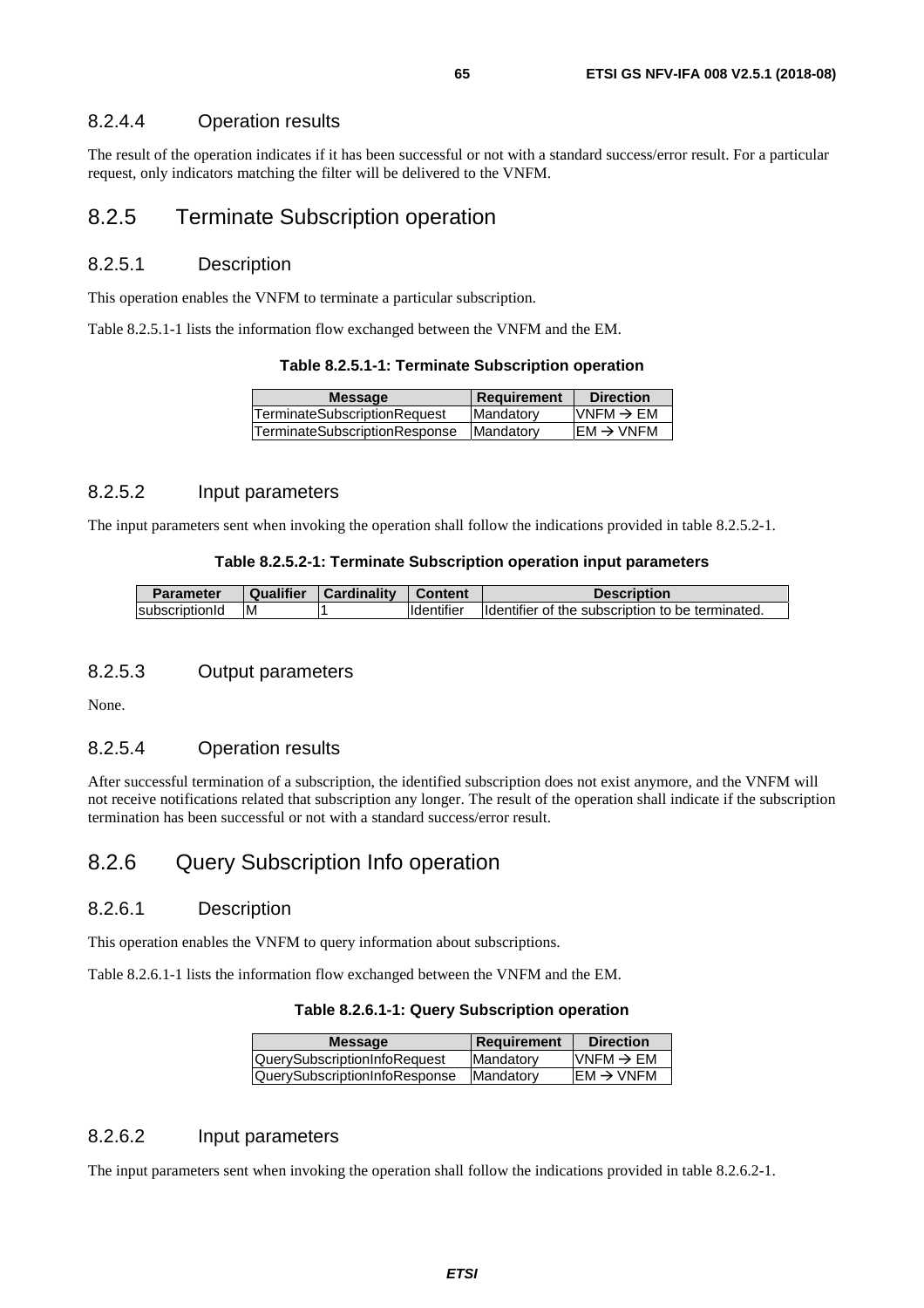| Table 8.2.6.2-1: Query Subscription Info operation input parameters |  |  |  |  |  |
|---------------------------------------------------------------------|--|--|--|--|--|
|---------------------------------------------------------------------|--|--|--|--|--|

| Parameter | <b>Qualifier</b> | Cardinality | <b>Content</b> | <b>Description</b>                                                      |
|-----------|------------------|-------------|----------------|-------------------------------------------------------------------------|
| filter    | ΙM               |             | Filter         | Filtering criteria to select one or a set of subscriptions. Details are |
|           |                  |             |                | left for the protocol design stage.                                     |

### 8.2.6.3 Output parameters

The output parameters returned by the operation shall follow the indications provided in table 8.2.6.3-1.

#### **Table 8.2.6.3-1: Query Subscription Info operation output parameters**

| <b>Parameter</b> | <b>Qualifier</b> | Cardinality | <b>Content</b> | <b>Description</b>                                        |
|------------------|------------------|-------------|----------------|-----------------------------------------------------------|
| queryResult      | ΙM               | 10N         | Not specified  | Information about the subscription(s) matching the query. |
|                  |                  |             |                | Details are left for the protocol design stage.           |

### 8.2.6.4 Operation results

After successful operation, the EM has queried the internal subscription objects. The result of the operation indicates if it has been successful or not with a standard success/error result. For a particular query, information about the subscriptions to notifications related to VNF indicator value changes that the VNFM has access to and that are matching the filter shall be returned.

# 9 Information elements exchanged over reference point Ve-Vnfm

# 9.1 Introduction

This clause defines, or references, definitions of information elements used in the interfaces defined in the present document.

The specification of the following information elements is left for the protocol design stage:

- String.
- Integer.
- Identifier.
- Filter.
- DateTime.
- Value.
- Version.
- KeyValuePair.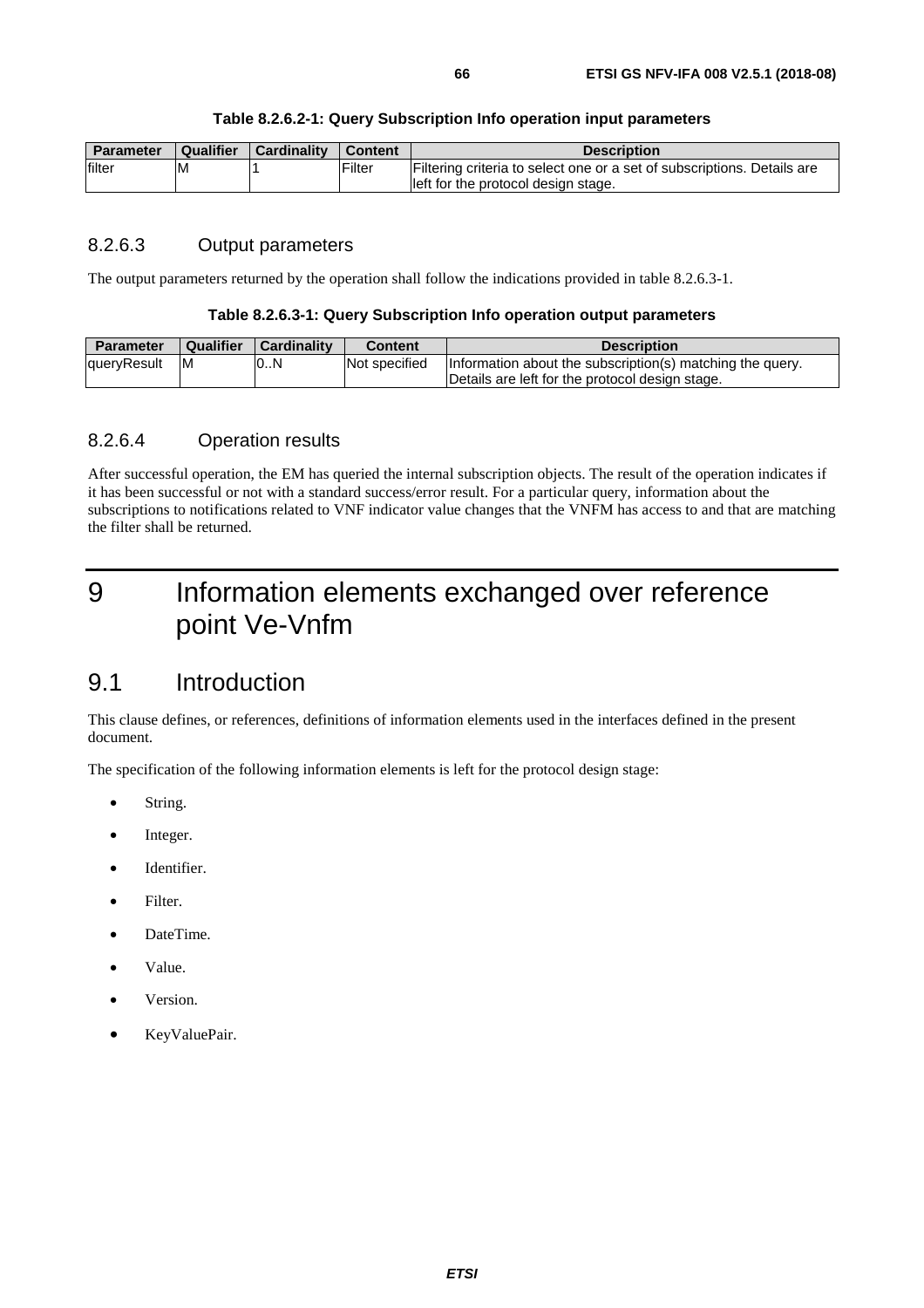# 9.2 Information elements and notifications related to VNF Configuration Management

# 9.2.1 Introduction

This clause defines information elements and notifications related to VNF configuration management.

# 9.2.2 VnfConfiguration information element

## 9.2.2.1 Description

This data type provides the list of attributes for the configuration of a VNF instance.

### 9.2.2.2 Attributes

The VnfConfiguration information element shall follow the indications provided in table 9.2.2.2-1.

### **Table 9.2.2.2-1: Attributes of the VnfConfiguration information element**

| <b>Attribute</b>                                                                                             | Qualifier | <b>Cardinality</b> | <b>Content</b>      | <b>Description</b>                            |  |
|--------------------------------------------------------------------------------------------------------------|-----------|--------------------|---------------------|-----------------------------------------------|--|
| cpConfiguration                                                                                              | M         | 0.N                | CpConfiguration     | <b>External CPs</b>                           |  |
|                                                                                                              |           |                    |                     | See clause 9.2.4.                             |  |
| dhcpServer                                                                                                   | M         | 01                 | Not specified       | lIdentifies a DHCP server that the VNF can    |  |
|                                                                                                              |           |                    |                     | use to obtain IP addresses to be assigned to  |  |
|                                                                                                              |           |                    |                     | lits external CPs.                            |  |
| vnfSpecificData                                                                                              | M         | 0.N                | <b>KeyValuePair</b> | Configuration object containing values of VNF |  |
|                                                                                                              |           |                    |                     | configurable properties (see                  |  |
|                                                                                                              |           |                    |                     | VnfConfigurableProperties in clause 7.1.12 of |  |
|                                                                                                              |           |                    |                     | ETSI GS NFV-IFA 011 [4]) applicable to        |  |
|                                                                                                              |           |                    |                     | whole VNF instance. See notes 1 and 2.        |  |
| NOTE 1: Cardinality "0" applies to information elements that are not requested to be modified.               |           |                    |                     |                                               |  |
| NOTE 2: These data can be generated by LCM scripts available in the VNF package and executed by the VNFM, or |           |                    |                     |                                               |  |
| be provided by the EM or NFVO.                                                                               |           |                    |                     |                                               |  |

# 9.2.3 VnfcConfiguration information element

## 9.2.3.1 Description

This data type provides the list of attributes for the configuration of a VNFC instance.

### 9.2.3.2 Attributes

The VnfcConfiguration information element shall follow the indications provided in table 9.2.3.2-1.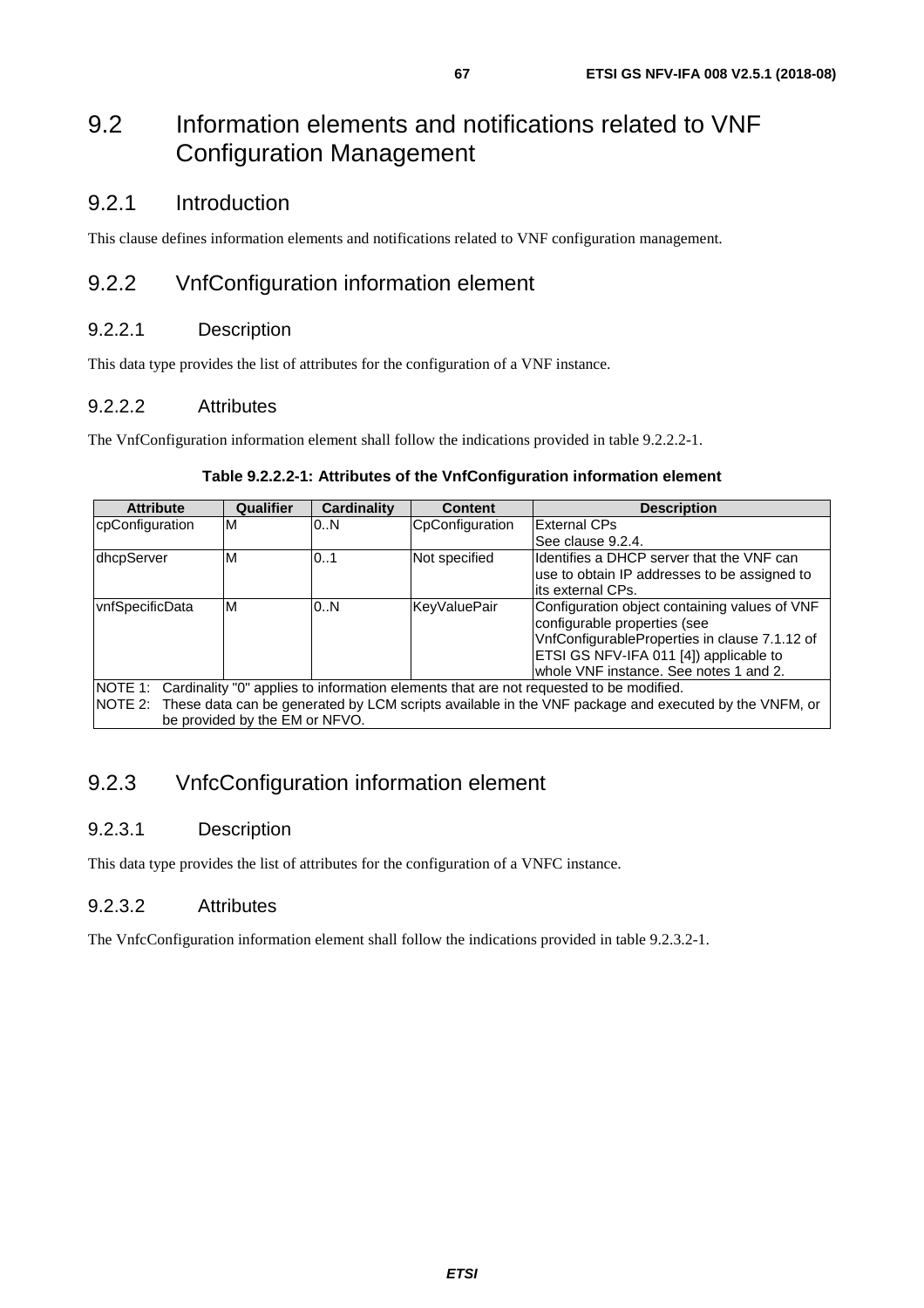| <b>Attribute</b>                                                                                                 | <b>Qualifier</b> | <b>Cardinality</b> | <b>Content</b>      | <b>Description</b>                                |  |
|------------------------------------------------------------------------------------------------------------------|------------------|--------------------|---------------------|---------------------------------------------------|--|
| vnfcld                                                                                                           | M                |                    | <b>Identifier</b>   | Uniquely identifies a VNFC instance within the    |  |
|                                                                                                                  |                  |                    |                     | namespace of a specific VNF instance.             |  |
| СD                                                                                                               | ΙM               | 0.N                | CpConfiguration     | Internal CPs.                                     |  |
|                                                                                                                  |                  |                    |                     | See clause 9.2.4.                                 |  |
| dhcpServer                                                                                                       | M                | 0.1                | Not specified       | Ildentifies a DHCP server that the VNF can use to |  |
|                                                                                                                  |                  |                    |                     | obtain IP addresses to be assigned to its CPs.    |  |
| vnfcSpecificData                                                                                                 | ΙM               | 0.N                | <b>KeyValuePair</b> | Configuration object containing values of VNFC    |  |
|                                                                                                                  |                  |                    |                     | configurable properties (see                      |  |
|                                                                                                                  |                  |                    |                     | VnfcConfigurableProperties in clause 7.1.6.7 of   |  |
|                                                                                                                  |                  |                    |                     | ETSI GS NFV-IFA 011 [4] applicable to a specific  |  |
|                                                                                                                  |                  |                    |                     | VNFC instance. See note.                          |  |
| NOTE:<br>These data can be generated by LCM scripts available in the VNF package and executed by the VNFM, or be |                  |                    |                     |                                                   |  |

#### **Table 9.2.3.2-1: Attributes of the VnfcConfiguration information element**

9.2.4 CpConfiguration information element

### 9.2.4.1 Description

provided by the EM or NFVO.

This data type provides the list of attributes for the configuration of a CP instance.

### 9.2.4.2 Attributes

The CpConfiguration information element shall follow the indications provided in table 9.2.4.2-1.

| Table 9.2.4.2-1: Attributes of the CpConfiguration information element |
|------------------------------------------------------------------------|
|------------------------------------------------------------------------|

| <b>Attribute</b> | Qualifier  | <b>Cardinality</b> | <b>Content</b>    | <b>Description</b>                                                                                        |
|------------------|------------|--------------------|-------------------|-----------------------------------------------------------------------------------------------------------|
| cpld             | <b>IVI</b> |                    | <b>Identifier</b> | Uniquely identifies a CP instance within the<br>namespace of a specific VNF instance or<br>VNFC instance. |
| cpLabel          | ιM         |                    | Not specified     | Uniquely identifies a type of CP instance within<br>the namespace of a VNFD.                              |
| address          | ιM         | 1N                 | <b>C</b> pAddress | Address and Port assigned to the CP. See<br>Iclause 9.2.5.                                                |

# 9.2.5 CpAddress information element

### 9.2.5.1 Description

This data type provides the list of attributes associated to a CP instance address.

### 9.2.5.2 Attributes

The CpAddress information element shall follow the indications provided in table 9.2.5.2-1.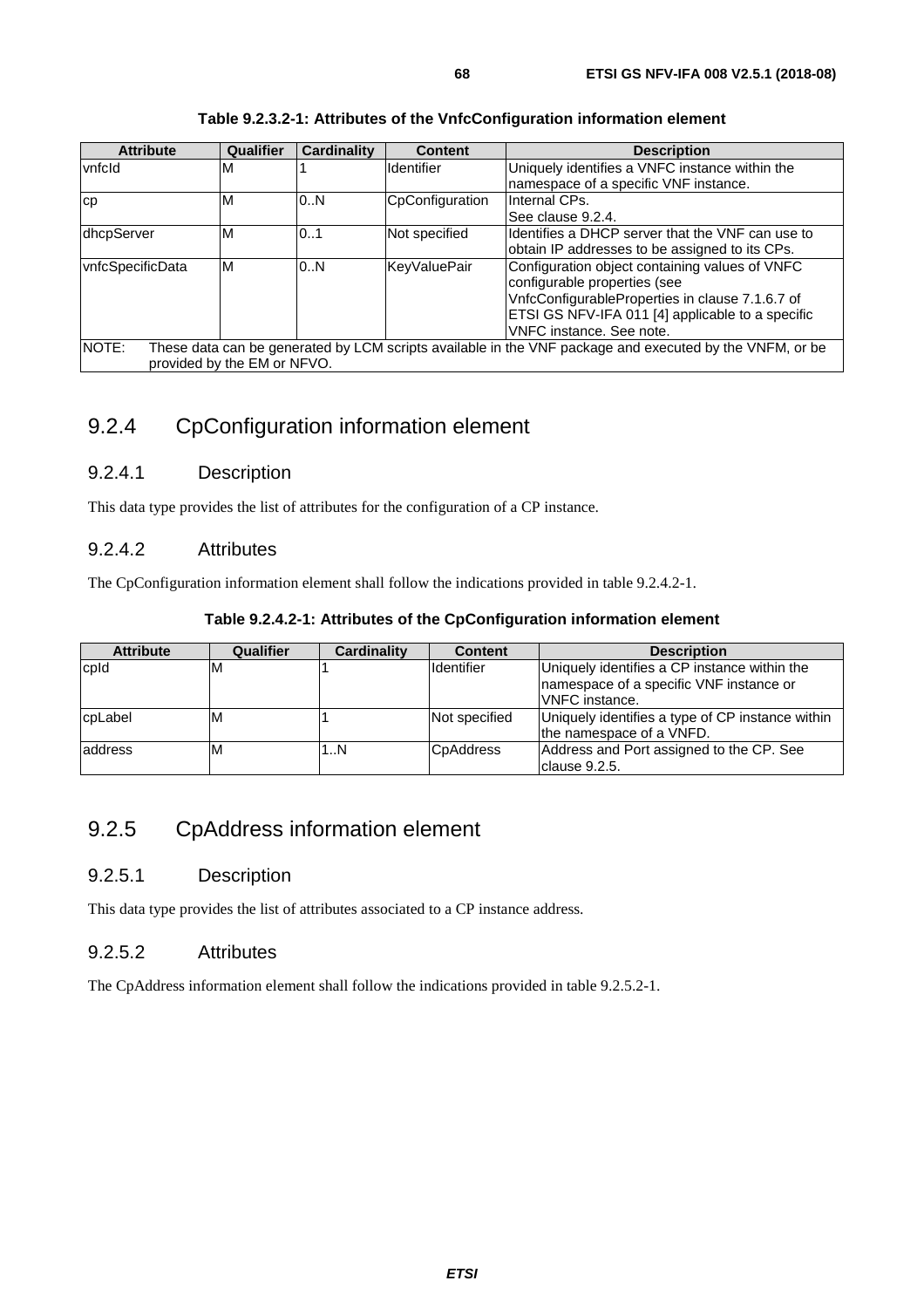| <b>Attribute</b>           | <b>Qualifier</b> | <b>Cardinality</b> | <b>Content</b> | <b>Description</b>                                    |
|----------------------------|------------------|--------------------|----------------|-------------------------------------------------------|
| layerProtocol              | M                | 01                 | Enum           | Identifies which protocol the CP uses for             |
|                            |                  |                    |                | connectivity purposes.                                |
| address                    | M                | 0.1                |                | The address assigned to the CP instance (e.g. IP      |
|                            |                  |                    |                | address, MAC address, etc.). It shall be provided for |
|                            |                  |                    |                | configuring a fixed address. See note.                |
| useDynamicAddress          | M                | 0.1                | <b>Boolean</b> | It determines whether an address shall be assigned    |
|                            |                  |                    |                | dynamically. It shall be provided if a dynamic        |
|                            |                  |                    |                | address needs to be configured on the CP.             |
| port                       | M                | 0.1                | Not specified  | The port assigned to the CP instance (e.g. IP port    |
|                            |                  |                    |                | number, Ethernet port number, etc.).                  |
| $\cdots$<br>$\cdots$<br>-- | . .              | .                  |                |                                                       |

#### **Table 9.2.5.2-1: Attributes of the CpAddress information element**

NOTE: The address information shall be compatible with the layerProtocol attribute.

# 9.2.6 VnfcConfigurationKvp information element

### 9.2.6.1 Description

This information element provides the list of key value pairs for the configuration of a VNFC instance.

### 9.2.6.2 Attributes

The VnfcConfigurationKvp information element shall follow the indications provided in table 9.2.6.2-1.

### **Table 9.2.6.2-1: Attributes of the VnfcConfigurationKvp information element**

| <b>Attribute</b>      | <b>Qualifier</b> | <b>Cardinality</b> | <b>Content</b>    | <b>Description</b>                                       |
|-----------------------|------------------|--------------------|-------------------|----------------------------------------------------------|
| vnfcld                | M                |                    | <b>Identifier</b> | Uniquely identifies a VNFC instance within the           |
|                       |                  |                    |                   | Inamespace of a specific VNF instance.                   |
| <b>IvnfcConfigKvp</b> | ΙM               | 1N                 | KeyValuePair      | Configuration data for the VNFC instance.                |
|                       |                  |                    |                   | Configuration data can include values for the properties |
|                       |                  |                    |                   | that are declared as configurable in the VNFD (see       |
|                       |                  |                    |                   | VnfcConfigurableProperties in clause 7.1.6.7 of ETSI     |
|                       |                  |                    |                   | IGS NFV-IFA 011 [4]).                                    |

# 9.2.7 Void

# 9.3 Information elements and notifications related to VNF Fault Management

# 9.3.1 Introduction

This clause defines information elements and notifications related to VNF Fault Management.

# 9.3.2 AlarmNotification

### 9.3.2.1 Description

This notification informs the receiver of alarms related to the VNFs and their constituent VNFCs managed by the VNFM. Alarms are created in response to:

- faults detected by the VNFM; and
- faults generated due to changes in the state of virtualised resources used by the VNFs and their constituent VNFC instances managed by the VNFM.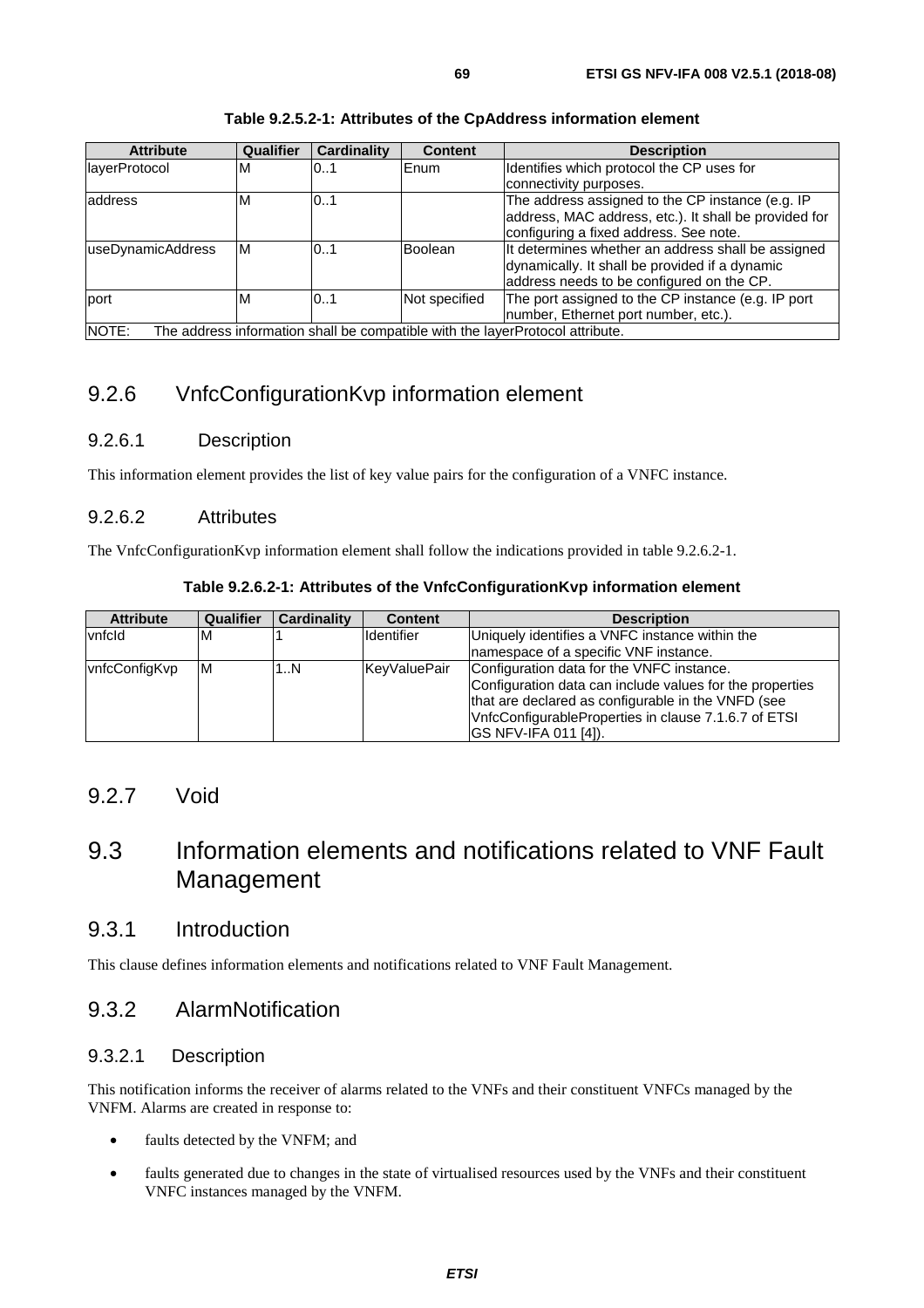The notification is mandatory.

### 9.3.2.2 Trigger conditions

- An alarm has been created.
- An alarm has been updated, e.g. if the severity of the alarm has changed.

### 9.3.2.3 Attributes

The AlarmNotification shall follow the indications provided in table 9.3.2.3-1.

| <b>Attribute</b> | Qualifier | <b>Cardinality</b> | <b>Content</b> | <b>Description</b>                                                                                                                                                                                                                                                                                                                                                                                                                                                                                                                                                                                                                                                          |
|------------------|-----------|--------------------|----------------|-----------------------------------------------------------------------------------------------------------------------------------------------------------------------------------------------------------------------------------------------------------------------------------------------------------------------------------------------------------------------------------------------------------------------------------------------------------------------------------------------------------------------------------------------------------------------------------------------------------------------------------------------------------------------------|
| lalarm           | M         |                    | Alarm          | Information about an alarm including Alarmid, affected VNF identifier,<br>affected VNFC identifiers, and FaultDetails. For notifications related<br>to changes in the state of virtualised resources (indicated using the<br>attribute faultType), the alarm shall indicate:<br>the cause for the state change of the virtualised resource using<br>$\bullet$<br>the attribute probableCause, with possible values such as:<br>maintenance of NFVI component, evacuation of NFVI<br>component, etc.<br>the identifier of the origin (VIM) responsible for the management<br>$\bullet$<br>of the virtualised resource with state change using the attribute<br>faultDetails. |

#### **Table 9.3.2.3-1: Attributes of the AlarmNotification**

# 9.3.3 AlarmClearedNotification

#### 9.3.3.1 Description

This notification informs the receiver of the clearing of an alarm related to the VNFs and their constituent VNFCs managed by the VNFM, e.g. the alarm's perceived severity is set to "cleared" since the corresponding fault has been solved.

The notification is mandatory.

### 9.3.3.2 Trigger conditions

An alarm has been cleared.

#### 9.3.3.3 Attributes

The AlarmClearedNotification shall follow the indications provided in table 9.3.3.3-1.

#### **Table 9.3.3.3-1: Attributes of the AlarmClearedNotification**

| <b>Attribute</b>  | <b>Qualifier</b> | <b>Cardinality</b> | Content                          | <b>Description</b>                                   |
|-------------------|------------------|--------------------|----------------------------------|------------------------------------------------------|
| lalarmid          | M                |                    | Ildentifier (Reference to Alarm) | <b>Alarm identifier.</b>                             |
| lalarmClearedTime | ΙM               |                    | <b>DateTime</b>                  | Timestamp indicating when the<br>lalarm was cleared. |

# 9.3.4 Alarm information element

### 9.3.4.1 Description

The Alarm information element encapsulates information about an alarm.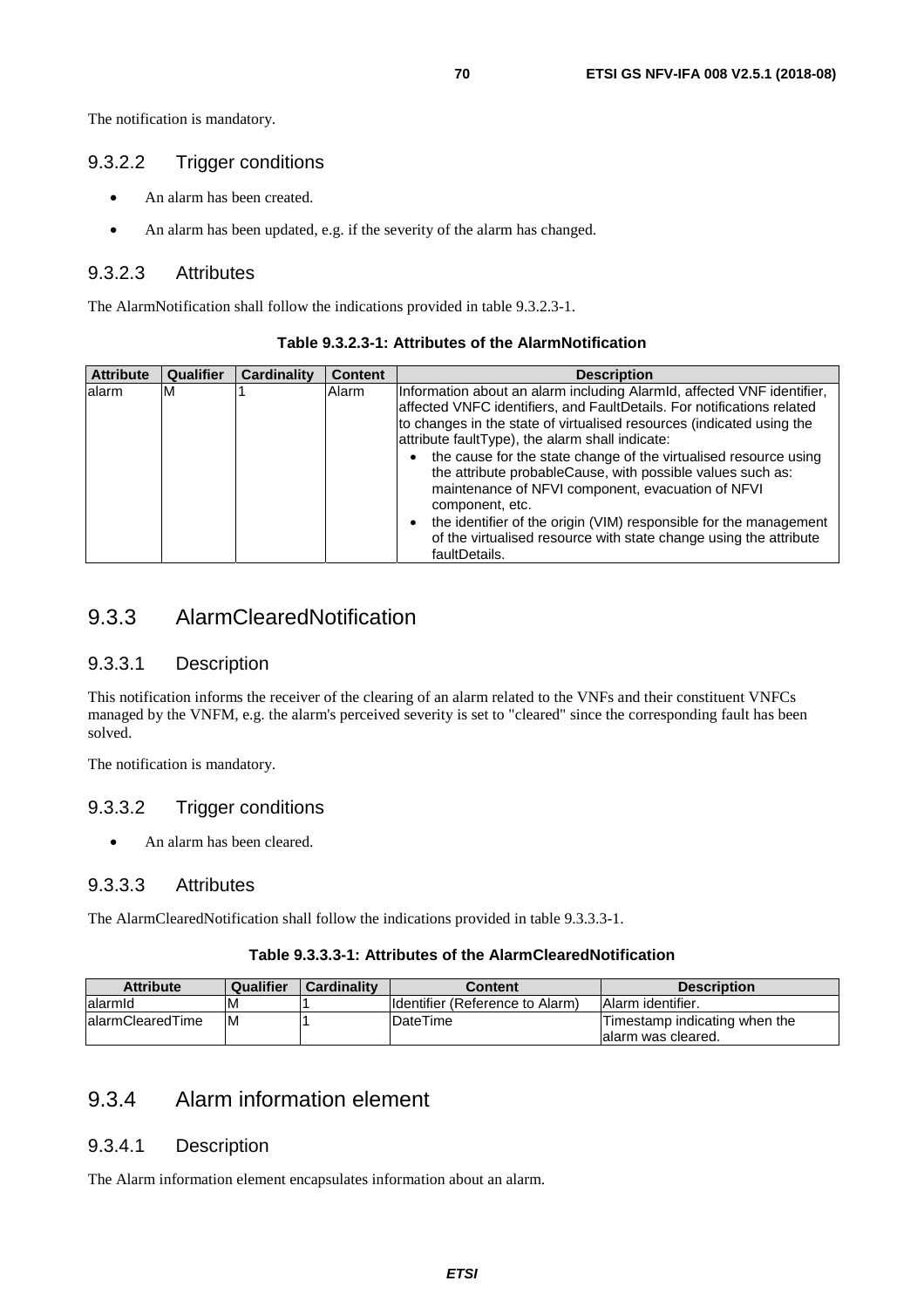# 9.3.4.2 Attributes

The Alarm information element shall follow the indications provided in table 9.3.4.2-1.

| <b>Attribute</b>        | Qualifier | <b>Cardinality</b> | <b>Content</b>        | <b>Description</b>                                                             |
|-------------------------|-----------|--------------------|-----------------------|--------------------------------------------------------------------------------|
| alarmid                 | М         |                    | Identifier            | Identifier of this Alarm information                                           |
|                         |           |                    |                       | element.                                                                       |
| managedObjectId         | M         | 1                  | Identifier            | Identifier of the affected managed                                             |
|                         |           |                    |                       | object.                                                                        |
|                         |           |                    |                       | The managed objects for this                                                   |
|                         |           |                    |                       | information element will be VNF                                                |
|                         |           |                    |                       | instances.                                                                     |
| vnfcld                  | М         | 1N                 | Identifier            | Identifier of the affected VNFC(s).                                            |
| rootCauseFaultyResource | M         | 1                  | FaultyResourceInfo    | The virtualised resources that are<br>causing the VNF/VNFC fault.              |
| alarmRaisedTime         | M         | 1                  | <b>DateTime</b>       | Timestamp indicating when the alarm is<br>raised by the managed object.        |
| alarmChangedTime        | M         | 0.1                | DateTime              | Timestamp indicating when the alarm                                            |
|                         |           |                    |                       | was last changed. It shall be present if                                       |
|                         |           |                    |                       | the alarm has been updated.                                                    |
| alarmClearedTime        | M         | 0.1                | <b>DateTime</b>       | Timestamp indicating when the alarm                                            |
|                         |           |                    |                       | was cleared. It shall be present if the                                        |
|                         |           |                    |                       | alarm has been cleared.                                                        |
| lackState               | M         | 1                  | Enum                  | State of the alarm, permitted values                                           |
|                         |           |                    |                       | include:                                                                       |
|                         |           |                    |                       | • Acknowledged                                                                 |
|                         |           |                    |                       | • Unacknowledged                                                               |
| perceivedSeverity       | M         | 1                  | Enum                  | Perceived severity of the managed<br>object failure. Permitted values include: |
|                         |           |                    |                       | Critical<br>$\bullet$                                                          |
|                         |           |                    |                       | Major                                                                          |
|                         |           |                    |                       | $\bullet$<br>Minor                                                             |
|                         |           |                    |                       | Warning                                                                        |
|                         |           |                    |                       | $\bullet$<br>Indeterminate<br>$\bullet$                                        |
|                         |           |                    |                       | Cleared<br>$\bullet$                                                           |
| eventTime               | M         | 1                  | DateTime              | Timestamp indicating when the fault was                                        |
|                         |           |                    |                       | observed.                                                                      |
| eventType               | M         | 1                  | Enum                  | Type of the event. The allowed values                                          |
|                         |           |                    |                       | for the eventType attribute use the event                                      |
|                         |           |                    |                       | type defined in [5]:                                                           |
|                         |           |                    |                       | <b>Communication Alarm</b>                                                     |
|                         |           |                    |                       | <b>Processing Alarm</b>                                                        |
|                         |           |                    |                       | <b>Environment Alarm</b>                                                       |
|                         |           |                    |                       | QoS Alarm                                                                      |
|                         |           |                    |                       | <b>Equipment Alarm</b>                                                         |
| faultType               | M         | 01                 | String                | Additional information related to the type<br>of the fault.                    |
| probableCause           | M         | 1                  | String                | Information about the probable cause of<br>the fault                           |
| isRootCause             | M         | 1                  | Boolean               | Attribute indicating if this fault is the root                                 |
|                         |           |                    |                       | for other correlated alarms. If TRUE,                                          |
|                         |           |                    |                       | then the alarms listed in the Attribute                                        |
|                         |           |                    |                       | CorrelatedAlarmId are caused by this                                           |
|                         |           |                    |                       | fault.                                                                         |
| correlatedAlarmId       | M         | 0.N                | Identifier (Reference | List of identifiers of other alarms                                            |
|                         |           |                    | to Alarm)             | correlated to this fault.                                                      |
| faultDetails            | M         | 0.N                | Not specified         | Provides additional information about<br>the fault.                            |

**Table 9.3.4.2-1: Attributes of the Alarm information element**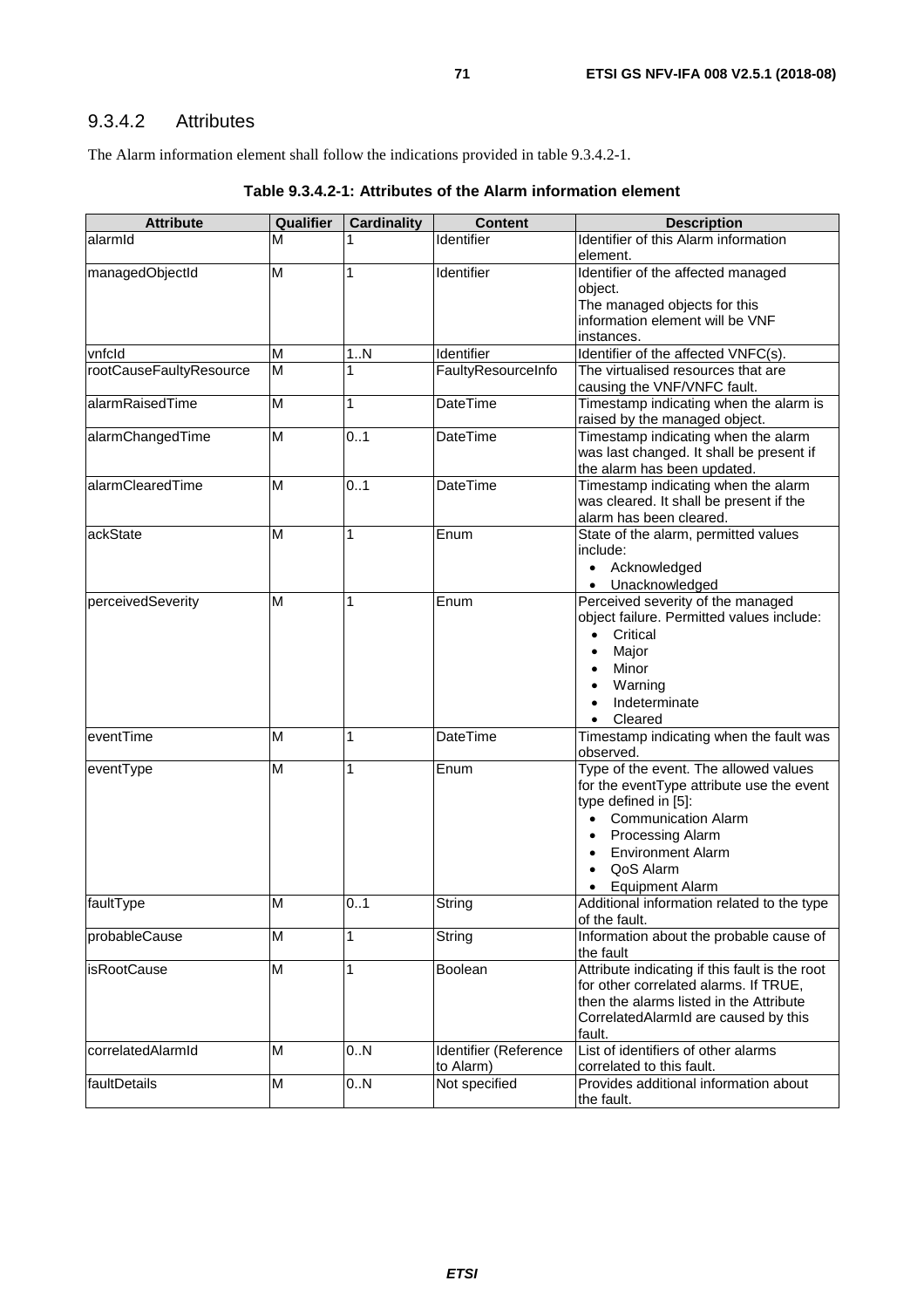# 9.3.5 FaultyResourceInfo information element

## 9.3.5.1 Description

The FaultyResourceInfo information element encapsulates information about faulty resource that has a negative impact on a VNF.

### 9.3.5.2 Attributes

The FaultyResourceInfo information element shall follow the indications provided in table 9.3.5.2-1.

|  | Table 9.3.5.2-1: Attributes of the FaultyResourceInfo information element |
|--|---------------------------------------------------------------------------|
|--|---------------------------------------------------------------------------|

| <b>Attribute</b>   | <b>Qualifier</b> | <b>Cardinality</b> | <b>Content</b>        | <b>Description</b>                              |
|--------------------|------------------|--------------------|-----------------------|-------------------------------------------------|
| faultyResource     | ιM               |                    | <b>ResourceHandle</b> | Information that identifies the faulty resource |
|                    |                  |                    |                       | instance and its managing entity.               |
|                    |                  |                    |                       | See clause 9.4.7.                               |
| faultyResourceType | ΙM               |                    | Enum                  | Type of the faulty resource.                    |
|                    |                  |                    |                       | Values:                                         |
|                    |                  |                    |                       | COMPUTE.                                        |
|                    |                  |                    |                       | STORAGE.                                        |
|                    |                  |                    |                       | NETWORK.                                        |

# 9.3.6 AlarmListRebuiltNotification

## 9.3.6.1 Description

This notification informs the receiver that the active alarm list has been rebuilt by the VNFM. Upon receipt of this notification, the receiver need to use the "Get Alarm List" operation to synchronize its view on current active alarms with that of the VNFM.

The notification is mandatory.

### 9.3.6.2 Trigger conditions

• Active alarm list has been rebuilt by the VNFM, e.g. if the VNFM detects its storage holding the alarm list is corrupted.

### 9.3.6.3 Attributes

The AlarmListRebuiltNotification does not contain any attributes.

# 9.4 Information elements related to VNF Lifecycle Management

## 9.4.1 Introduction

This clause defines information elements related to VNF Lifecycle Management.

# 9.4.2 VnfInfo information element

### 9.4.2.1 Description

The VnfInfo information element provides run-time information about a VNF instance.

NOTE: In ETSI GS NFV-MAN 001 [\[i.3](#page-11-0)], the concept of the VNF record (VNFR) was introduced which is a model for the totality of information managed by the VNFM regarding a running VNF instance. VNFR is not used in the present document.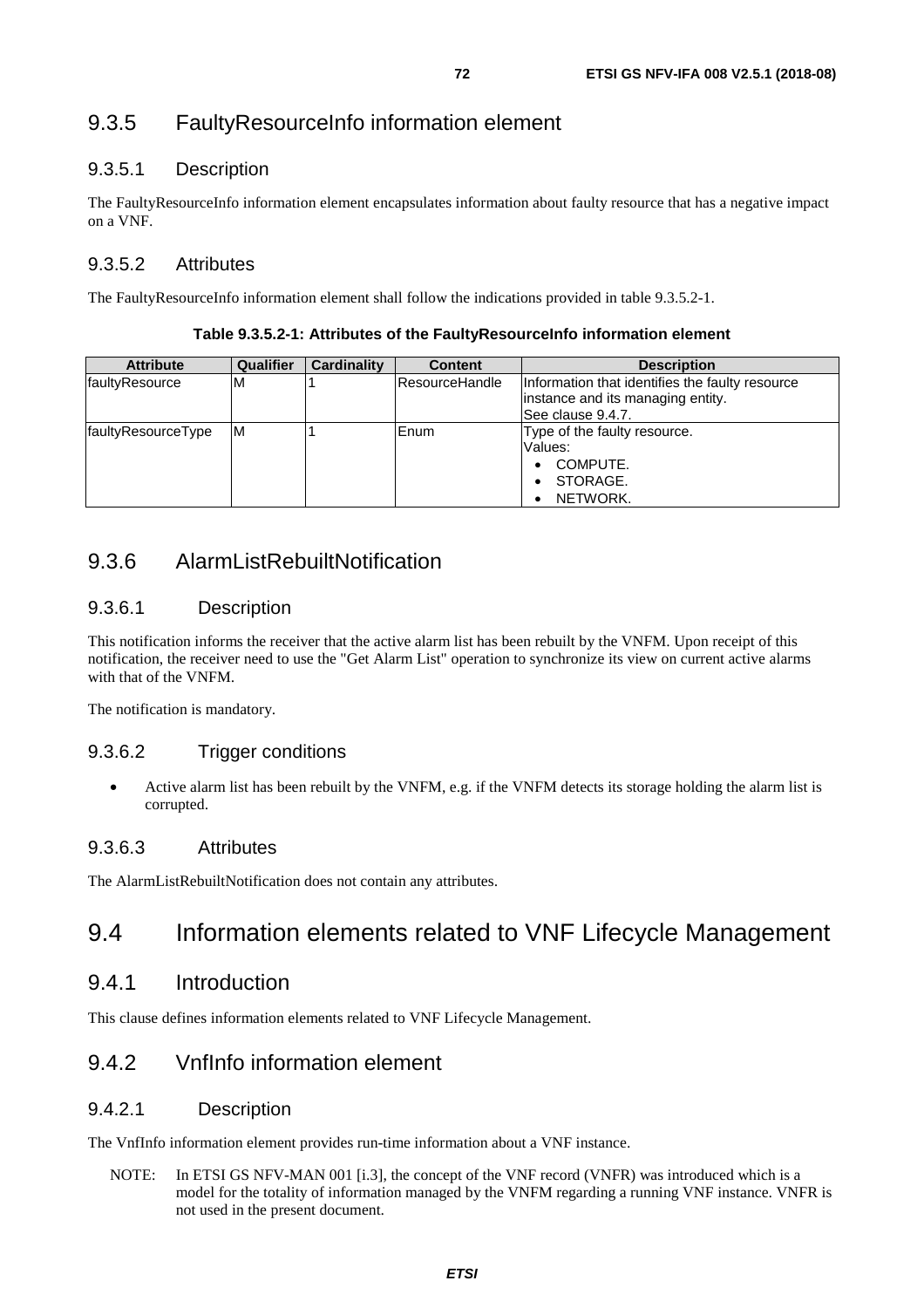#### 9.4.2.2 Attributes

The VnfInfo information element shall follow the indications provided in table 9.4.2.2-1.

| <b>Attribute</b>                                                                                                     | Qualifier | <b>Cardinality</b> | <b>Content</b>      | <b>Description</b>                                                                                             |  |
|----------------------------------------------------------------------------------------------------------------------|-----------|--------------------|---------------------|----------------------------------------------------------------------------------------------------------------|--|
| vnflnstanceld                                                                                                        | М         |                    | Identifier          | Identifier of the VNF instance that is                                                                         |  |
|                                                                                                                      |           |                    |                     | represented by this VnfInfo information                                                                        |  |
|                                                                                                                      |           |                    |                     | element.                                                                                                       |  |
| vnflnstanceName                                                                                                      | M         | 01                 | String              | VNF instance name. See note 1.                                                                                 |  |
| vnflnstanceDescription                                                                                               | M         | 0.1                | String              | Human-readable description of the VNF                                                                          |  |
|                                                                                                                      |           |                    |                     | instance. See note 1.                                                                                          |  |
| vnfdld                                                                                                               | M         | 1                  | Identifier          | Identifier of the VNFD on which the VNF                                                                        |  |
|                                                                                                                      |           |                    |                     | instance is based. See note 2 and note 3.                                                                      |  |
| vnfProvider                                                                                                          | M         | 1                  | String              | See note 3.                                                                                                    |  |
| vnfProductName                                                                                                       | M         | 1                  | String              | See note 3.                                                                                                    |  |
| vnfSoftwareVersion                                                                                                   | M         | 1                  | Version             | See note 3.                                                                                                    |  |
| vnfdVersion                                                                                                          | M         | 1                  | Version             | See note 3.                                                                                                    |  |
| onboardedVnfPkgInfold                                                                                                | M         | 1                  | Identifier          | Identifier of information held by the NFVO                                                                     |  |
|                                                                                                                      |           |                    |                     | about the specific VNF Package on which the                                                                    |  |
|                                                                                                                      |           |                    |                     | VNF is based. This identifier was allocated by                                                                 |  |
|                                                                                                                      |           |                    |                     | the NFVO. See notes 1 and 4.                                                                                   |  |
| vnfConfigurableProperty                                                                                              | M         | 0.N                | <b>KeyValuePair</b> | Current values of the configurable properties of                                                               |  |
|                                                                                                                      |           |                    |                     | the VNF instance. Configurable properties                                                                      |  |
|                                                                                                                      |           |                    |                     | referred in this attribute are declared in the                                                                 |  |
|                                                                                                                      |           |                    |                     | VNFD (see clause 7.1.12 in ETSI                                                                                |  |
|                                                                                                                      |           |                    |                     | GS NFV-IFA 011 [4]). See note 1 and note 5.                                                                    |  |
| <i>instantiationState</i>                                                                                            | M         | 1                  | Enum                | The instantiation state of the VNF instance.                                                                   |  |
|                                                                                                                      |           |                    |                     | Possible values: NOT_INSTANTIATED (VNF                                                                         |  |
|                                                                                                                      |           |                    |                     | instance is terminated or not instantiated, and                                                                |  |
|                                                                                                                      |           |                    |                     | the identifier of the VNF instance exists),                                                                    |  |
|                                                                                                                      |           |                    |                     | INSTANTIATED (VNF instance is instantiated).                                                                   |  |
| instantiatedVnfInfo                                                                                                  | M         | 0.1                | InstantiatedVnfInfo | Information specific to an instantiated VNF                                                                    |  |
|                                                                                                                      |           |                    |                     | instance.                                                                                                      |  |
|                                                                                                                      |           |                    |                     | Shall be present if the VNF is in                                                                              |  |
|                                                                                                                      |           |                    |                     | <b>INSTANTIATED</b> instantiation state.                                                                       |  |
| metadata                                                                                                             | M         | 0.5 <sub>0</sub>   | <b>KeyValuePair</b> | Additional VNF-specific metadata describing                                                                    |  |
|                                                                                                                      |           |                    |                     | the VNF instance. Metadata that are writeable                                                                  |  |
|                                                                                                                      |           |                    |                     | are declared in the VNFD (see clause 7.1.14.2                                                                  |  |
|                                                                                                                      |           |                    |                     | in ETSI GS NFV-IFA 011 [4]). See note 1.                                                                       |  |
| extension                                                                                                            | M         | 0.N                | <b>KeyValuePair</b> | VNF-specific attributes that affect the lifecycle                                                              |  |
|                                                                                                                      |           |                    |                     | management of this VNF instance by the                                                                         |  |
|                                                                                                                      |           |                    |                     | VNFM, or the lifecycle management scripts.                                                                     |  |
|                                                                                                                      |           |                    |                     | Extensions that are writeable are declared in                                                                  |  |
|                                                                                                                      |           |                    |                     | the VNFD (see clause 7.1.14.2 in ETSI                                                                          |  |
|                                                                                                                      |           |                    |                     | GS NFV-IFA 011 [4]). See note 1.                                                                               |  |
|                                                                                                                      |           |                    |                     | NOTE 1: This attribute in the VnfInfo shall be writable through the Modify VNF information operation (refer to |  |
| clause 7.2.12).                                                                                                      |           |                    |                     |                                                                                                                |  |
| NOTE 2: This identifier, which is managed by the VNF provider, identifies the VNF Package and the VNFD in a globally |           |                    |                     |                                                                                                                |  |

**Table 9.4.2.2-1: Attributes of the VnfInfo information element** 

unique way. NOTE 3: See ETSI GS NFV-IFA 011 [\[4](#page-11-0)], clause 7.1.2.2. This information is copied from the VNFD of the on-boarded VNF Package which was used to instantiate the VNF instance.

NOTE 4: Modifying the value of this attribute can be performed when no conflicts exist between the previous and the newly referred VNF Package, e.g. when the new VNFD is not changed with respect to the previous VNFD apart from referencing to other VNF software image(s). In order to avoid misalignment of the VnfInfo with the current VNF's on-boarded VNF Package, the values copied from the VNFD of the on-boarded VNF Package (see note 3) need to be kept in sync.

NOTE 5: VNF configurable properties are sometimes also referred to as configuration parameters applicable to a VNF. Some of these are set prior to instantiation and cannot be modified if the VNF is instantiated, some are set prior to instantiation (are part of initial configuration) and can be modified later, and others can be set only after instantiation. The applicability of certain configuration may depend on the VNF and the required operation of the VNF at a certain point in time.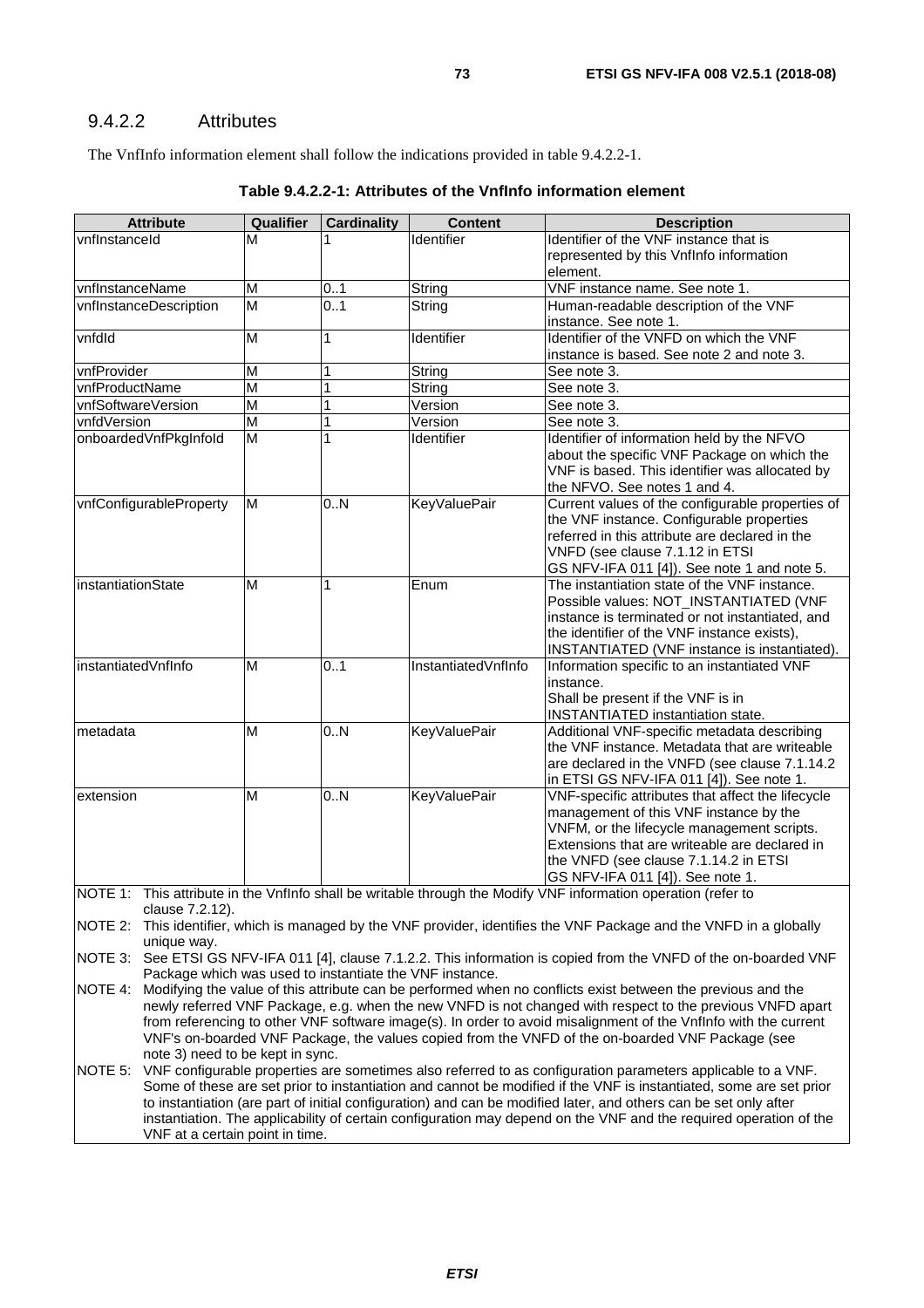# 9.4.3 InstantiatedVnfInfo information element

#### 9.4.3.1 Description

This information element provides run-time information specific to an instantiated VNF instance.

Annex A provides examples illustrating the relationship among the different run-time information elements (CP, VL and link ports) used to represent the connectivity of a VNF.

#### 9.4.3.2 Attributes

The InstantiatedVnfInfo information element shall follow the indications provided in table 9.4.3.2-1.

| <b>Attribute</b>                                                                                                                                                                                             | Qualifier<br><b>Cardinality</b><br><b>Content</b><br><b>Description</b>                                          |              |                       |                                                                                                          |  |  |  |  |
|--------------------------------------------------------------------------------------------------------------------------------------------------------------------------------------------------------------|------------------------------------------------------------------------------------------------------------------|--------------|-----------------------|----------------------------------------------------------------------------------------------------------|--|--|--|--|
| flavourld                                                                                                                                                                                                    | M                                                                                                                |              | Identifier (Reference | Identifier of the VNF DF applied to this                                                                 |  |  |  |  |
|                                                                                                                                                                                                              |                                                                                                                  |              | to VnfDf)             | VNF instance. See note 1.                                                                                |  |  |  |  |
| vnfState                                                                                                                                                                                                     | M                                                                                                                | $\mathbf{1}$ | Enum                  | The state of the VNF instance, Permitted                                                                 |  |  |  |  |
|                                                                                                                                                                                                              |                                                                                                                  |              |                       | values include: STARTED, STOPPED.                                                                        |  |  |  |  |
| scaleStatus                                                                                                                                                                                                  | M                                                                                                                | 0.N          | ScaleInfo             | Scale status of the VNF, one entry per                                                                   |  |  |  |  |
|                                                                                                                                                                                                              |                                                                                                                  |              |                       | aspect. Shall be present if the VNF                                                                      |  |  |  |  |
|                                                                                                                                                                                                              |                                                                                                                  |              |                       | supports scaling.                                                                                        |  |  |  |  |
|                                                                                                                                                                                                              |                                                                                                                  |              |                       | Represents for every scaling aspect how                                                                  |  |  |  |  |
|                                                                                                                                                                                                              |                                                                                                                  |              |                       | "big" the VNF has been scaled w.r.t. that                                                                |  |  |  |  |
|                                                                                                                                                                                                              |                                                                                                                  |              |                       | aspect. See note 2.                                                                                      |  |  |  |  |
| extCpInfo                                                                                                                                                                                                    | M                                                                                                                | 1.N          | VnfExtCpInfo          | External CPs exposed by the VNF                                                                          |  |  |  |  |
|                                                                                                                                                                                                              |                                                                                                                  |              |                       | instance.                                                                                                |  |  |  |  |
| extVirtualLinkInfo                                                                                                                                                                                           | M                                                                                                                | 0.N          | ExtVirtualLinkInfo    | External VLs the VNF instance is                                                                         |  |  |  |  |
|                                                                                                                                                                                                              |                                                                                                                  |              |                       | connected to.                                                                                            |  |  |  |  |
| extManagedVirtualLinkInfo                                                                                                                                                                                    | M                                                                                                                | 0.N          | ExtManagedVirtualLi   | Externally-managed internal VLs of the                                                                   |  |  |  |  |
|                                                                                                                                                                                                              |                                                                                                                  |              | nklnfo                | VNF instance.                                                                                            |  |  |  |  |
| monitoringParameter                                                                                                                                                                                          | M                                                                                                                | 0.N          | Not specified         | Performance metrics tracked by VNFM                                                                      |  |  |  |  |
|                                                                                                                                                                                                              |                                                                                                                  |              |                       | (e.g. for auto-scaling purposes). See                                                                    |  |  |  |  |
|                                                                                                                                                                                                              |                                                                                                                  |              |                       | note 3.                                                                                                  |  |  |  |  |
| localizationLanguage                                                                                                                                                                                         | M                                                                                                                | 0.1          | Not specified         | Information about localization language of                                                               |  |  |  |  |
|                                                                                                                                                                                                              |                                                                                                                  |              |                       | the VNF (includes e.g. strings in the                                                                    |  |  |  |  |
|                                                                                                                                                                                                              |                                                                                                                  |              |                       | VNFD).                                                                                                   |  |  |  |  |
|                                                                                                                                                                                                              |                                                                                                                  |              |                       | The localization languages supported by a<br>VNF can be declared in the VNFD, and                        |  |  |  |  |
|                                                                                                                                                                                                              |                                                                                                                  |              |                       | localization language selection can take                                                                 |  |  |  |  |
|                                                                                                                                                                                                              |                                                                                                                  |              |                       | place at instantiation time.                                                                             |  |  |  |  |
| vnfcResourceInfo                                                                                                                                                                                             | M                                                                                                                | 0.0          | VnfcResourceInfo      | Information on the virtualised compute and                                                               |  |  |  |  |
|                                                                                                                                                                                                              |                                                                                                                  |              |                       | storage resource(s) used by the VNFCs of                                                                 |  |  |  |  |
|                                                                                                                                                                                                              |                                                                                                                  |              |                       | the VNF instance.                                                                                        |  |  |  |  |
| vnfVirtualLinkResourceInfo                                                                                                                                                                                   | M                                                                                                                | 0.N          | VnfVirtualLinkResour  | Information on the virtualised network                                                                   |  |  |  |  |
|                                                                                                                                                                                                              |                                                                                                                  |              | celnfo                | resource(s) used by the VLs of the VNF                                                                   |  |  |  |  |
|                                                                                                                                                                                                              |                                                                                                                  |              |                       | instance.                                                                                                |  |  |  |  |
| virtualStorageResourceInfo                                                                                                                                                                                   | M                                                                                                                | 0.N          | VirtualStorageResou   | Information on the virtualised storage                                                                   |  |  |  |  |
|                                                                                                                                                                                                              |                                                                                                                  |              | rcelnfo               | resource(s) used as storage for the VNF                                                                  |  |  |  |  |
|                                                                                                                                                                                                              |                                                                                                                  |              |                       | instance.                                                                                                |  |  |  |  |
| vnfclnfo                                                                                                                                                                                                     | M                                                                                                                | 0.5N         | Vnfclnfo              | The information items about the selected                                                                 |  |  |  |  |
|                                                                                                                                                                                                              |                                                                                                                  |              |                       | VNFC instance(s).                                                                                        |  |  |  |  |
| NOTE 1: The VnfDf information element is defined in ETSI GS NFV-IFA 011 [4], clause 7.1.8.2.                                                                                                                 |                                                                                                                  |              |                       |                                                                                                          |  |  |  |  |
| NOTE 2:                                                                                                                                                                                                      |                                                                                                                  |              |                       | For every scaling aspect, together with the information provided by the "maxScaleLevel" attribute of the |  |  |  |  |
|                                                                                                                                                                                                              | "ScalingAspect" information element in the VNFD, this allows an external entity to derive how many scaling       |              |                       |                                                                                                          |  |  |  |  |
|                                                                                                                                                                                                              | steps are possible for scaling in or scaling out a VNF instance. Per aspect, the number of steps possible to     |              |                       |                                                                                                          |  |  |  |  |
|                                                                                                                                                                                                              | scale in corresponds to the "scaleLevel" attribute for that aspect in the "scaleStatus" information element, and |              |                       |                                                                                                          |  |  |  |  |
| the possible number of steps to scale out corresponds to the difference between "maxScaleLevel" for that<br>aspect, and the "scaleLevel" attribute for that aspect in the "scaleStatus" information element. |                                                                                                                  |              |                       |                                                                                                          |  |  |  |  |
| NOTE 3:                                                                                                                                                                                                      |                                                                                                                  |              |                       | The monitoring parameters to be tracked by VNFM are identified by VNF provider in the VNFD. The VNFM     |  |  |  |  |
|                                                                                                                                                                                                              |                                                                                                                  |              |                       | collects the values of identified performance metrics using one or more locally initiated PM Jobs.       |  |  |  |  |
|                                                                                                                                                                                                              |                                                                                                                  |              |                       |                                                                                                          |  |  |  |  |

**Table 9.4.3.2-1: Attributes of the InstantiatedVnfInfo information element**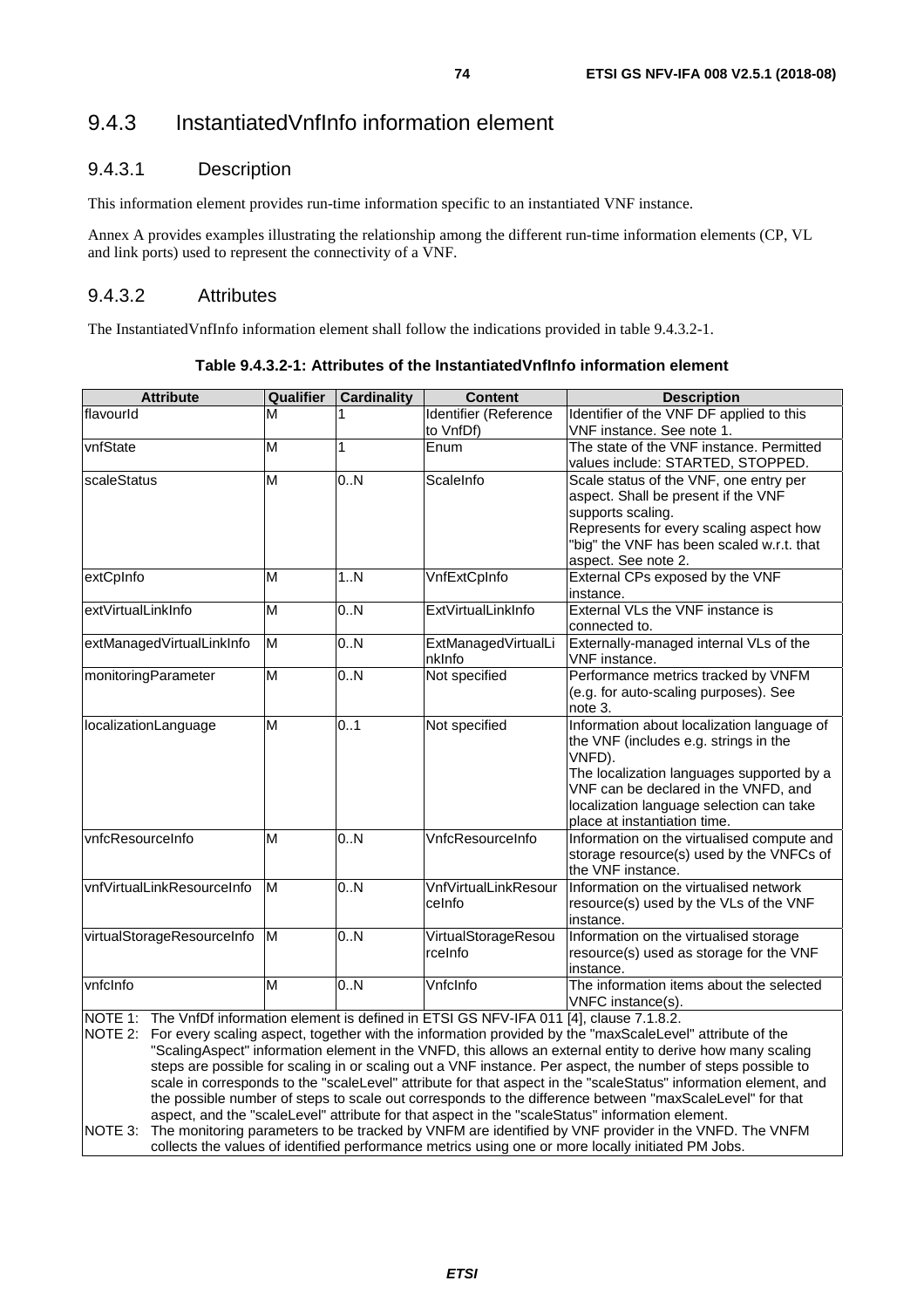# 9.4.4 VnfcResourceInfo information element

## 9.4.4.1 Description

This information element provides information on virtualised compute and storage resources used by a VNFC in a VNF instance.

## 9.4.4.2 Attributes

The VnfcResourceInfo information element shall follow the indications provided in table 9.4.4.2-1.

**Table 9.4.4.2-1: Attributes of the VnfcResourceInfo information element** 

| <b>Attribute</b> | Qualifier  | <b>Cardinality</b> | <b>Content</b>                | <b>Description</b>                 |
|------------------|------------|--------------------|-------------------------------|------------------------------------|
| vnfclnstanceld   | <b>IVI</b> |                    | Identifier                    | Identifier of this VNFC instance.  |
| vduld            | M          |                    | Identifier (Reference to Vdu) | Reference to the applicable Vdu    |
|                  |            |                    |                               | information element in the VNFD.   |
| computeResource  | ΙM         |                    | lResourceHandle               | Reference to the VirtualCompute    |
|                  |            |                    |                               | resource.                          |
| storageResource  | ΙM         | 0.N                | Identifier (Reference to      | Reference(s) to the VirtualStorage |
|                  |            |                    | VirtualStorageResourceInfo)   | resource(s).                       |
| vnfcCpInfo       | 'M         | IN                 | VnfcCpInfo                    | CP(s) of the VNFC instance.        |
| metadata         | M          | 0.N                | KevValuePair                  | Metadata about this resource.      |

## 9.4.5 VnfVirtualLinkResourceInfo information element

#### 9.4.5.1 Description

This information element provides information on virtualised network resources used by an internal VL instance in a VNF.

#### 9.4.5.2 Attributes

The VnfVirtualLinkResourceInfo information element shall follow the indications provided in table 9.4.5.2-1.

| Table 9.4.5.2-1: Attributes of the VnfVirtualLinkResourceInfo information element |  |
|-----------------------------------------------------------------------------------|--|
|-----------------------------------------------------------------------------------|--|

| <b>Attribute</b>       | Qualifier | <b>Cardinality</b> | <b>Content</b>            | <b>Description</b>                            |
|------------------------|-----------|--------------------|---------------------------|-----------------------------------------------|
| lvirtualLinkInstanceId | IM.       |                    | <b>Identifier</b>         | Ildentifier of this VL instance.              |
| IvnfVirtualLinkDescId  | IM.       |                    | Ildentifier (Reference to | Identifier of the VNF Virtual Link Descriptor |
|                        |           |                    | VnfVirtualLinkDesc)       | $(VLD)$ in the $VNFD$ .                       |
| InetworkResource       | ΙM        |                    | <b>IResourceHandle</b>    | Reference to the VirtualNetwork resource.     |
| <b>vnfLinkPort</b>     | ΙM        | 0.N                | VnfLinkPortInfo           | Links ports of this VL.                       |
| metadata               | ΙM        | 10N                | <b>KevValuePair</b>       | Metadata about this resource.                 |

## 9.4.6 VirtualStorageResourceInfo information element

#### 9.4.6.1 Description

This information element provides information on virtualised storage resources used by a storage instance in a VNF.

#### 9.4.6.2 Attributes

The VirtualStorageResourceInfo information element shall follow the indications provided in table 9.4.6.2-1.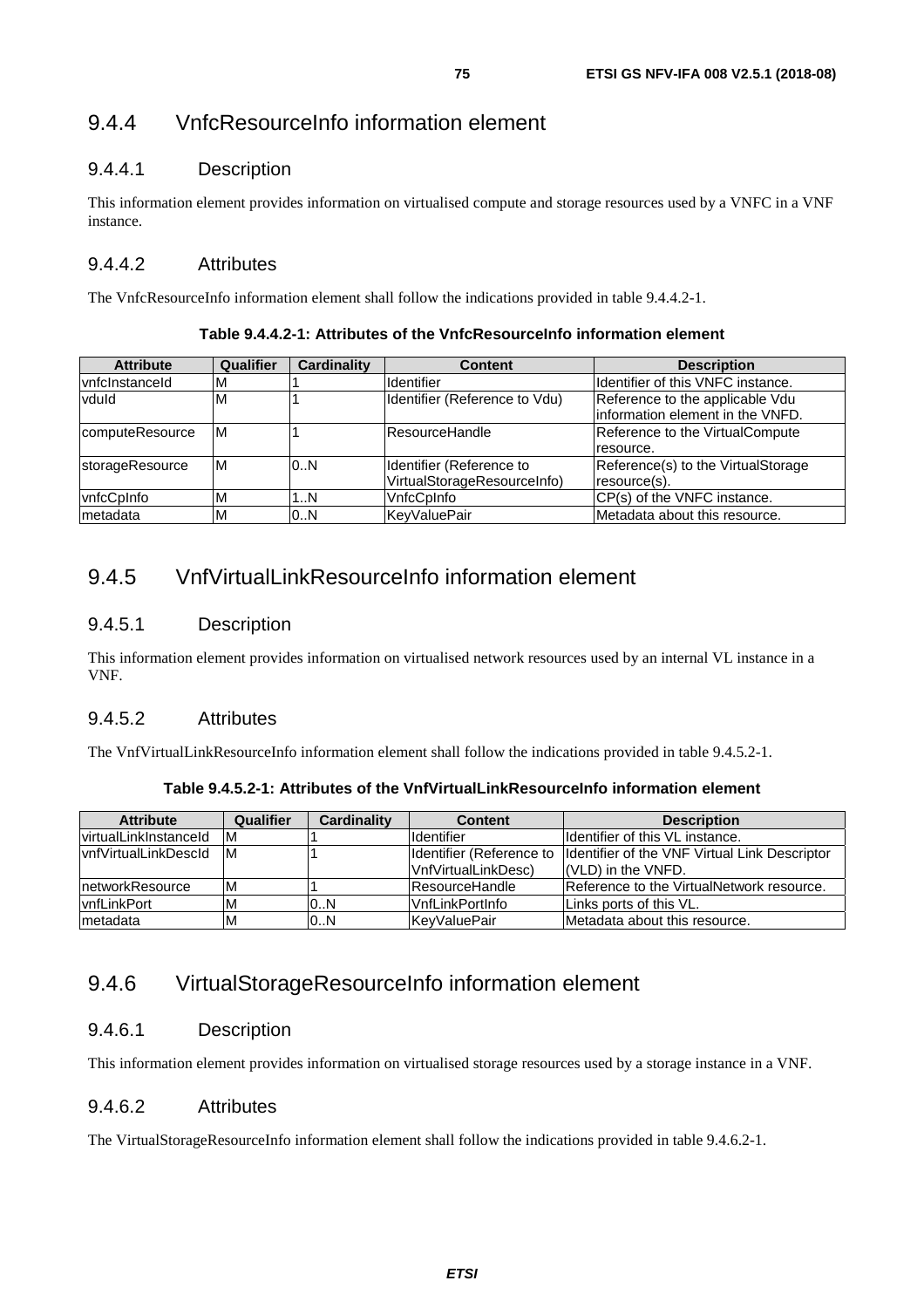| <b>Attribute</b>         | <b>Qualifier</b> | <b>Cardinality</b> | <b>Content</b>           | <b>Description</b>                      |
|--------------------------|------------------|--------------------|--------------------------|-----------------------------------------|
| virtualStorageInstanceId | Iм               |                    | <b>Identifier</b>        | Identifier of this virtual storage      |
|                          |                  |                    |                          | Iresource instance.                     |
| virtualStorageDescId     | ΙM               |                    | Identifier (Reference to | Identifier of the VirtualStorageDesc in |
|                          |                  |                    | VirtualStorageDesc)      | the VNFD.                               |
| <b>storageResource</b>   | M                |                    | ResourceHandle           | Reference to the VirtualStorage         |
|                          |                  |                    |                          | resource(s).                            |
| Imetadata                | м                | 0N                 | lKevValuePair            | Metadata about this resource.           |

#### **Table 9.4.6.2-1: Attributes of the VirtualStorageResourceInfo information element**

## 9.4.7 ResourceHandle information element

#### 9.4.7.1 Description

This information element provides information that allows addressing a resource that is used by a VNF instance.

Information about the resource is available to the VNFM from the corresponding Virtualised Compute/Storage/Network Resource Management interfaces. Table 9.4.7.1-1 shows the relationship between the resourceId attribute of ResourceHandle specified in the present document and the resource identifiers used in the aforementioned interfaces specified in ETSI GS NFV-IFA 006 [\[1](#page-11-0)].

#### **Table 9.4.7.1-1: Relationship between resource identifiers**

| <b>Attribute in Ve-Vnfm-em</b> | Type, Interface, information element and attribute in ETSI GS NFV-IFA 006 [1] |                                            |                                   |  |  |  |  |
|--------------------------------|-------------------------------------------------------------------------------|--------------------------------------------|-----------------------------------|--|--|--|--|
|                                | Type                                                                          | Interface                                  | Information element and attribute |  |  |  |  |
|                                | Compute                                                                       | Virtualised Compute Resource<br>Management | VirtualCompute:computeId          |  |  |  |  |
| ResourceHandle:resourceId      | Storage                                                                       | Virtualised Storage Resource<br>Management | VirtualStorage:storageId          |  |  |  |  |
|                                | <b>Network</b>                                                                | Virtualised Network Resource<br>Management | VirtualNetwork:networkResourceId  |  |  |  |  |

#### 9.4.7.2 Attributes

The ResourceHandle information element shall follow the indications provided in table 9.4.7.2-1.

| CМ<br>vimConnectionId<br>01<br><b>Identifier</b><br>(Reference<br>manage this resource.<br>to<br>This attribute shall be supported when VNF-related<br>VimConnect<br>Resource Management in direct mode is applicable.<br>ionInfo)<br>See note 1.<br><b>CM</b><br>0.1<br>resourceProviderId<br><b>Identifier</b><br>the virtualised resource. | <b>Attribute</b> | Qualifier | <b>Cardinality</b> | <b>Content</b> | <b>Description</b>                                        |
|-----------------------------------------------------------------------------------------------------------------------------------------------------------------------------------------------------------------------------------------------------------------------------------------------------------------------------------------------|------------------|-----------|--------------------|----------------|-----------------------------------------------------------|
|                                                                                                                                                                                                                                                                                                                                               |                  |           |                    |                | Reference to the identifier of the VimConnectionInfo      |
|                                                                                                                                                                                                                                                                                                                                               |                  |           |                    |                | information element defining the VIM connection to        |
|                                                                                                                                                                                                                                                                                                                                               |                  |           |                    |                |                                                           |
|                                                                                                                                                                                                                                                                                                                                               |                  |           |                    |                |                                                           |
|                                                                                                                                                                                                                                                                                                                                               |                  |           |                    |                |                                                           |
|                                                                                                                                                                                                                                                                                                                                               |                  |           |                    |                |                                                           |
|                                                                                                                                                                                                                                                                                                                                               |                  |           |                    |                | Identifies the entity responsible for the management of   |
|                                                                                                                                                                                                                                                                                                                                               |                  |           |                    |                |                                                           |
|                                                                                                                                                                                                                                                                                                                                               |                  |           |                    |                | This attribute shall be supported when VNF-related        |
|                                                                                                                                                                                                                                                                                                                                               |                  |           |                    |                | Resource Management in indirect mode is applicable.       |
| M<br><b>Identifier</b><br>resourceld                                                                                                                                                                                                                                                                                                          |                  |           |                    |                | Identifier of the resource in the scope of the VIM or the |
| resource provider.                                                                                                                                                                                                                                                                                                                            |                  |           |                    |                |                                                           |
| vimLevelResourceTy<br>0.1<br>Not<br>IM.                                                                                                                                                                                                                                                                                                       |                  |           |                    |                | Type of the resource in the scope of the VIM or the       |
| resource provider. See note 2.<br>specified<br>рe                                                                                                                                                                                                                                                                                             |                  |           |                    |                |                                                           |
| The VimConnectionInfo is a data structure known to the VNFM. The identifier of the VIM connection provides<br>NOTE 1:                                                                                                                                                                                                                         |                  |           |                    |                |                                                           |
| scope to the resourceld.                                                                                                                                                                                                                                                                                                                      |                  |           |                    |                |                                                           |
| NOTE 2: The value set of the "vimLevelResourceType" attribute is within the scope of the VIM or the resource                                                                                                                                                                                                                                  |                  |           |                    |                |                                                           |
| provider and can be used as information that complements the ResourceHandle.                                                                                                                                                                                                                                                                  |                  |           |                    |                |                                                           |

**Table 9.4.7.2-1: Attributes of the ResourceHandle information element**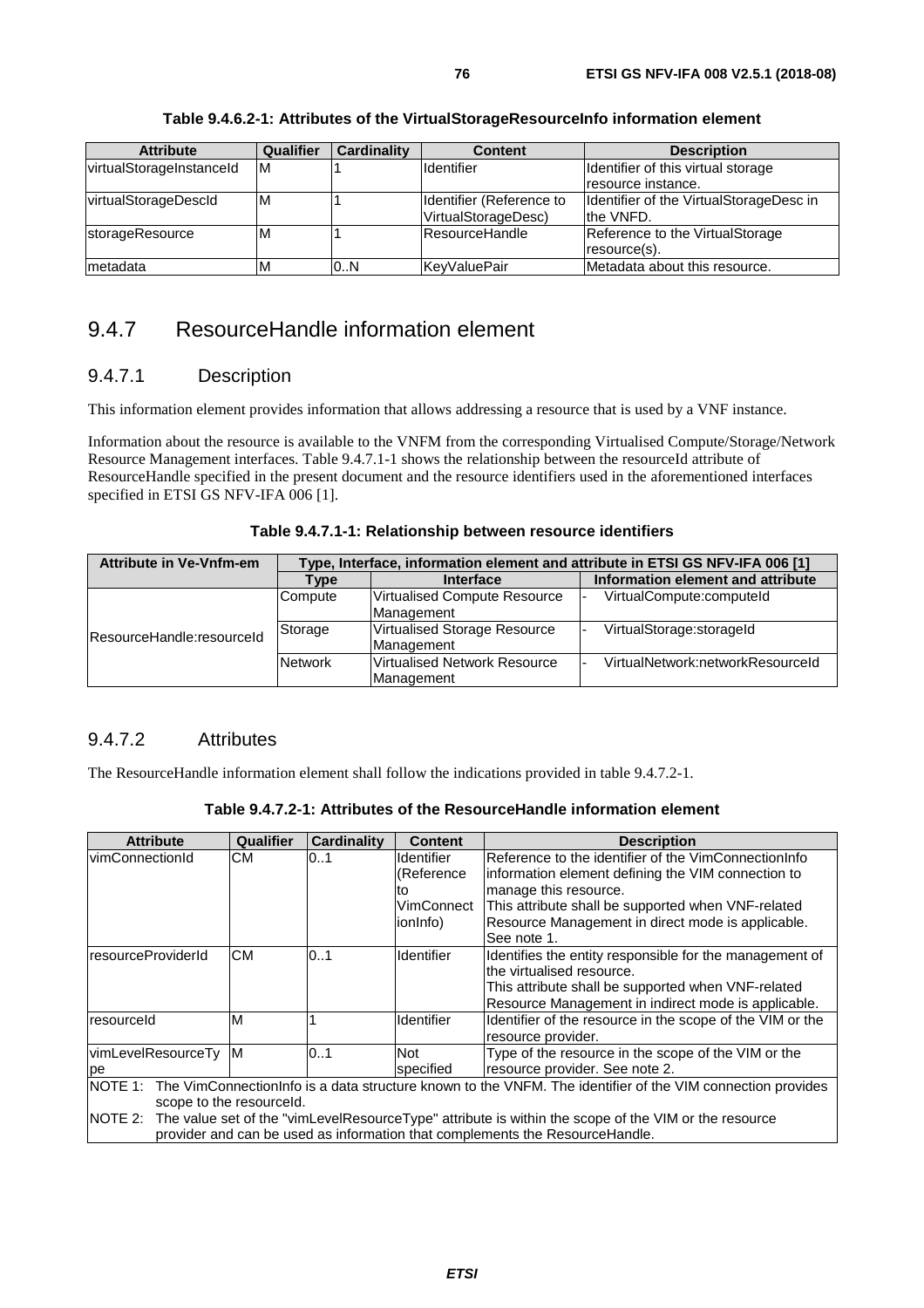## 9.4.8 ScaleInfo information element

## 9.4.8.1 Description

This information element provides information about the scale level of a VNF instance w.r.t. one scaling aspect.

#### 9.4.8.2 Attributes

The ScaleInfo information element shall follow the indications provided in table 9.4.8.2-1.

| <b>Attribute</b> | Qualifier | Cardinality | <b>Content</b>                             | <b>Description</b>                                                                                                                                           |
|------------------|-----------|-------------|--------------------------------------------|--------------------------------------------------------------------------------------------------------------------------------------------------------------|
| aspectid         | M         |             | Identifier (Reference to<br>ScalingAspect) | Reference to the scaling aspect.                                                                                                                             |
| scaleLevel       | M         |             | <b>Integer</b>                             | The scale level for that aspect.<br>Minimum value 0, maximum value maxScaleLevel as<br>declared in the VNFD (see ETSI GS NFV-IFA 011 [4],<br>clause 7.1.10). |

## 9.4.9 ExtVirtualLinkInfo information element

## 9.4.9.1 Description

This information element provides a reference to an external VL.

## 9.4.9.2 Attributes

The ExtVirtualLinkInfo information element shall follow the indications provided in table 9.4.9.2-1.

#### **Table 9.4.9.2-1: Attributes of the ExtVirtualLinkInfo information element**

| <b>Attribute</b>   | <b>Qualifier</b> | Cardinality | <b>Content</b>         | <b>Description</b>                              |
|--------------------|------------------|-------------|------------------------|-------------------------------------------------|
| lextVirtualLinkId  | ΙM               |             | <b>Identifier</b>      | Ildentifier of this external VL. The identifier |
|                    |                  |             |                        | is assigned by the NFV-MANO entity that         |
|                    |                  |             |                        | manages this VL instance.                       |
| resourceHandle     | M                |             | <b>IResourceHandle</b> | Reference to the resource realizing this        |
|                    |                  |             |                        | VL.                                             |
| <b>extLinkPort</b> | M                | 0N          | <b>ExtLinkPortInfo</b> | ILink ports of this VL.                         |

## 9.4.10 ExtManagedVirtualLinkInfo information element

## 9.4.10.1 Description

This information element provides a reference to an externally-managed internal VL.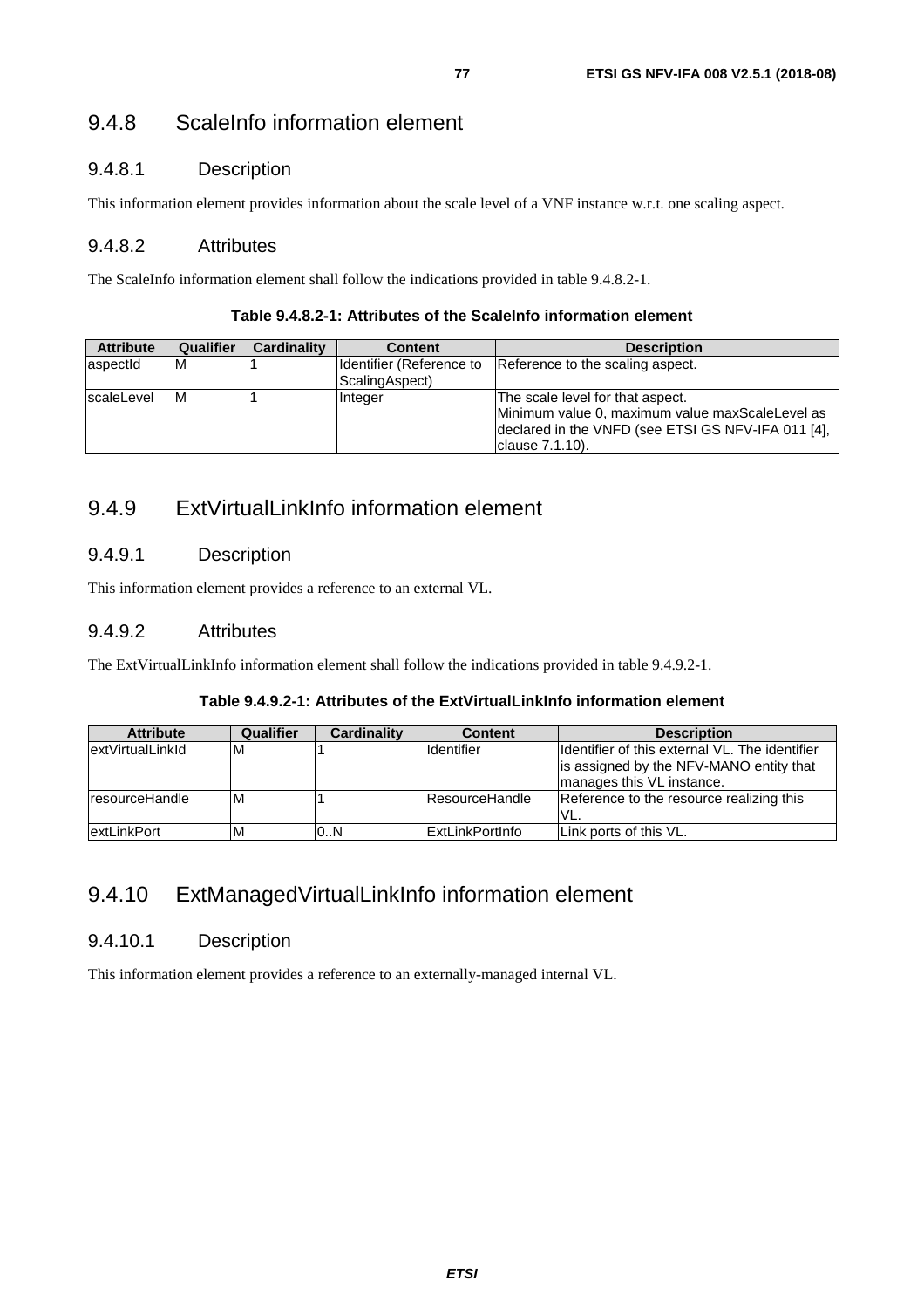#### 9.4.10.2 Attributes

The ExtManagedVirtualLinkInfo information element shall follow the indications provided in table 9.4.10.2-1.

| <b>Attribute</b>        | <b>Qualifier</b> | <b>Cardinality</b> | <b>Content</b>           | <b>Description</b>                        |
|-------------------------|------------------|--------------------|--------------------------|-------------------------------------------|
| extManagedVirtualLinkId | M                |                    | <b>Identifier</b>        | Identifier of this externally-managed     |
|                         |                  |                    |                          | internal VL. The identifier is assigned   |
|                         |                  |                    |                          | by the NFV-MANO entity that               |
|                         |                  |                    |                          | manages this VL instance.                 |
| vnfVirtualLinkDescId    | M                |                    | Identifier (Reference to | <b>Identifier of the VNF Virtual Link</b> |
|                         |                  |                    | VnfVirtualLinkDesc)      | Descriptor (VLD) in the VNFD.             |
| InetworkResource        | M                |                    | ResourceHandle           | Reference to the VirtualNetwork           |
|                         |                  |                    |                          | resource.                                 |
| <b>IvnfLinkPort</b>     | M                | 0.N                | VnfLinkPortInfo          | Link ports of this VL.                    |

**Table 9.4.10.2-1: Attributes of the ExtManagedVirtualLinkInfo information element** 

## 9.4.11 VnfLinkPortInfo information element

#### 9.4.11.1 Description

This information element provides information about a port of a VNF's internal VL. See also VnfVirtualLinkResourceInfo in clause 9.4.5.

#### 9.4.11.2 Attributes

The attributes of the VnfLinkPortInfo information element shall follow the indications provided in table 9.4.11.2-1.

| <b>Attribute</b>      | Qualifier                                                                                                                                                                                                                                                                                                                                                                                                                                                                                                                                                                                                                                                                                      | Cardinality | <b>Content</b>                            | <b>Description</b>                                                                                                                                                                          |  |
|-----------------------|------------------------------------------------------------------------------------------------------------------------------------------------------------------------------------------------------------------------------------------------------------------------------------------------------------------------------------------------------------------------------------------------------------------------------------------------------------------------------------------------------------------------------------------------------------------------------------------------------------------------------------------------------------------------------------------------|-------------|-------------------------------------------|---------------------------------------------------------------------------------------------------------------------------------------------------------------------------------------------|--|
| <b>vnfLinkPortId</b>  | M                                                                                                                                                                                                                                                                                                                                                                                                                                                                                                                                                                                                                                                                                              |             | <b>Identifier</b>                         | Identifier of this link port as provided by the<br>entity that has created the link port.                                                                                                   |  |
| resourceHandle        | M                                                                                                                                                                                                                                                                                                                                                                                                                                                                                                                                                                                                                                                                                              |             | ResourceHandle                            | Reference to the virtualised resource<br>realizing this link port.                                                                                                                          |  |
| associatedExtCp<br>ld | M                                                                                                                                                                                                                                                                                                                                                                                                                                                                                                                                                                                                                                                                                              | 01          | Identifier (Reference to<br>VnfExtCpInfo) | External CP of the VNF associated to this<br>link port.<br>When an external CP is associated to an<br>internal VL, this attribute reflects this<br>association.<br>See notes 1, 2, 3 and 4. |  |
| vnfcCpInstanceId M    |                                                                                                                                                                                                                                                                                                                                                                                                                                                                                                                                                                                                                                                                                                | 01          | Identifier (Reference to<br>VnfcCplnfo)   | VNFC CP of the VNF connected to this link<br>port. May be present. See note 1, 3 and 4.                                                                                                     |  |
|                       | NOTE 1: There shall be at most one link port associated with any external connection point instance or internal<br>connection point (i.e. VNFC CP) instance.<br>NOTE 2: A VnfLinkPort does not terminate on an external CP, as external CPs are connected to external VLs.<br>NOTE 3: Either associated ExtCpld or vnfcCplnstanceld is present, but not both shall be present for a VnfLinkPortInfo.<br>NOTE 4: The attributes "associated ExtCpld" and "vnfcCplnstanceld" model two separate associations in the<br>information model. To represent these in the data model during the protocol design stage, an alternative<br>representation of these associations could be chosen as well. |             |                                           |                                                                                                                                                                                             |  |

**Table 9.4.11.2-1: Attributes of the VnfLinkPortInfo information element** 

## 9.4.12 ExtManagedVirtualLinkData information element

#### 9.4.12.1 Description

This information element provides the information of an externally-managed internal VL to be used as a parameter passed to VNF lifecycle management operations.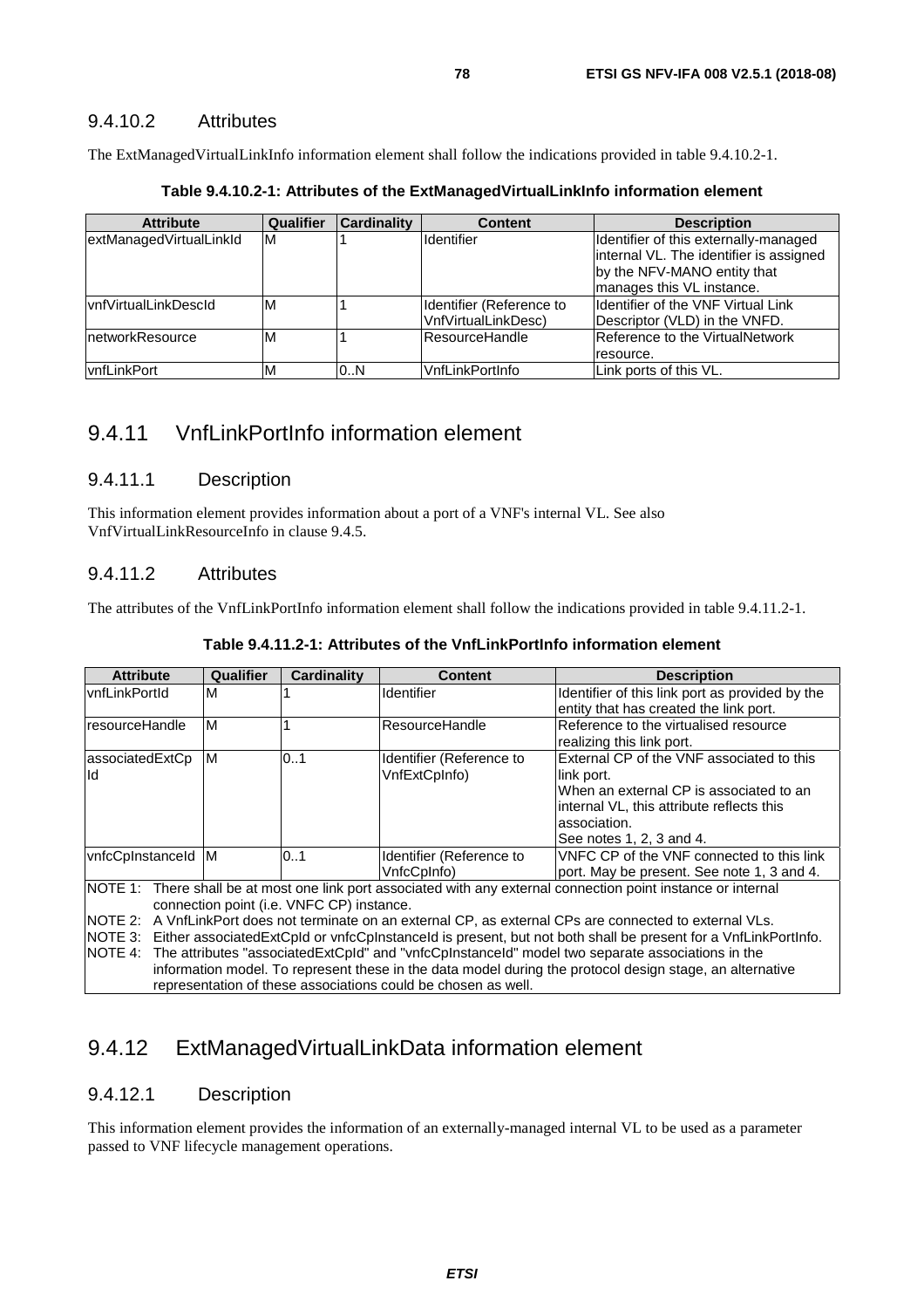#### 9.4.12.2 Attributes

The ExtManagedVirtualLinkData information element shall follow the indications provided in table 9.4.12.2-1.

| <b>Attribute</b>                           | <b>Qualifier</b> | Cardinality | <b>Content</b>                                     | <b>Description</b>                                                                                                                                                                                      |
|--------------------------------------------|------------------|-------------|----------------------------------------------------|---------------------------------------------------------------------------------------------------------------------------------------------------------------------------------------------------------|
| extManagedVirtualLinkId                    | IM.              |             | Identifier                                         | Identifier of this externally-managed<br>linternal VL instance. The identifier is<br>assigned by the NFV-MANO entity that<br>manages this VL instance.                                                  |
| vnfVirtualLinkDescId                       | M                |             | Identifier<br>(Reference to<br>VnfVirtualLinkDesc) | Identifier of the VLD in the VNFD for this<br>VL.                                                                                                                                                       |
| vimConnectionId                            | <b>CM</b>        | 0.1         | Identifier<br>(Reference to<br>VimConnectionInfo)  | Identifier of the VIM connection to manage<br>lthis resource.<br>This attribute shall be supported and<br>present if VNF-related resource<br>management in direct mode is applicable.<br>See note.      |
| resourceProviderId                         | <b>CM</b>        | 0.1         | Identifier                                         | Identifies the entity responsible for the<br>management of the resource.<br>This attribute shall be supported and<br>present when VNF-related Resource<br>Management in indirect mode is<br>applicable. |
| resourceld                                 | M                |             | Identifier                                         | Identifier of the resource in the scope of<br>the VIM or the resource provider.                                                                                                                         |
| NOTE:<br>provides scope to the resourceld. |                  |             |                                                    | The VimConnectionInfo is a data structure known to the VNFM. The identifier of the VIM connection                                                                                                       |

| Table 9.4.12.2-1: Attributes of the ExtManagedVirtualLinkData information element |  |
|-----------------------------------------------------------------------------------|--|
|-----------------------------------------------------------------------------------|--|

# 9.4.13 VnfcInfo information element

## 9.4.13.1 Description

This information element provides information about a VNFC instance.

#### 9.4.13.2 Attributes

The VnfcInfo information element shall follow the indications provided in table 9.4.13.2-1.

| Table 9.4.13.2-1: Attributes of the VnfcInfo information element |  |  |
|------------------------------------------------------------------|--|--|
|------------------------------------------------------------------|--|--|

| <b>Attribute</b>             | Qualifier | <b>Cardinality</b> | <b>Content</b>                   | <b>Description</b>                                                                                                                                                                                                          |
|------------------------------|-----------|--------------------|----------------------------------|-----------------------------------------------------------------------------------------------------------------------------------------------------------------------------------------------------------------------------|
| <b>vnfcinstanceld</b>        | ΙM        |                    | <b>Identifier</b>                | Identifier of the VNFC instance that is<br>represented by this Vnfclnfo information<br>lelement.                                                                                                                            |
| vduld                        | ΙM        |                    | Identifier<br>(Reference to Vdu) | Identifier of the VDU in the VNFD.                                                                                                                                                                                          |
| vnfcState                    | ΙM        |                    | Enum                             | The state of the VNFC instance. Permitted<br>values include: STARTED, STOPPED.                                                                                                                                              |
| vnfcConfigurablePro<br>perty | ΙM        | 0.N                | KeyValuePair                     | Current values of the configurable properties<br>lof the VNFC instance.<br>Configurable properties referred in this<br>attribute are declared in the VNFD (see<br>clause 7.1.6.7 in ETSI GS NFV-IFA 011 [4]).<br>lSee note. |
| NOTE:<br>clause 7.2.12).     |           |                    |                                  | This attribute in the Vnflnfo shall be writable through the Modify VNF information operation (refer to                                                                                                                      |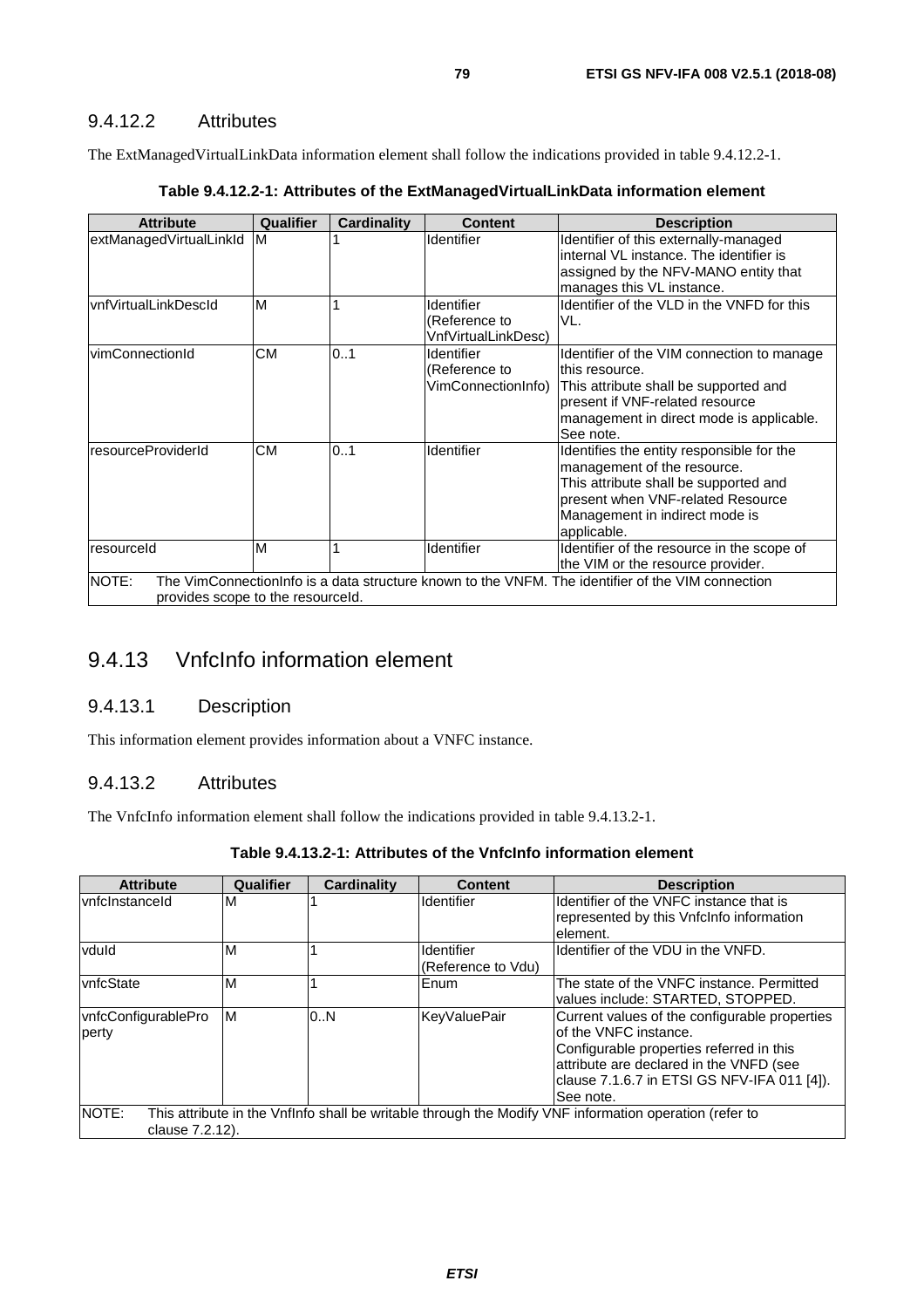# 9.4.14 ExtLinkPortInfo information element

## 9.4.14.1 Description

This information element provides information about a port of an external VL, i.e. a port providing connectivity for the VNF to an NS VL.

#### 9.4.14.2 Attributes

The attributes of the ExtLinkPortInfo information element shall follow the indications provided in table 9.4.14.2-1.

**Table 9.4.14.2-1: Attributes of the ExtLinkPortInfo information element** 

| <b>Attribute</b>                                                                                              | Qualifier | <b>Cardinality</b> | <b>Content</b>                            | <b>Description</b>                                                                           |  |  |
|---------------------------------------------------------------------------------------------------------------|-----------|--------------------|-------------------------------------------|----------------------------------------------------------------------------------------------|--|--|
| <b>lextLinkPortId</b>                                                                                         | M         |                    | Identifier                                | Identifier of this link port as provided<br>by the entity that has created the link<br>port. |  |  |
| <b>IresourceHandle</b>                                                                                        | M         |                    | <b>ResourceHandle</b>                     | Reference to the virtualised resource<br>realizing this link port.                           |  |  |
| cplnstanceld                                                                                                  | M         | 10.1               | Identifier (Reference to<br>VnfExtCpInfo) | <b>External CP of the VNF connected to</b><br>this link port. See note.                      |  |  |
| <b>INOTE:</b><br>There shall be at most one link port associated with any external connection point instance. |           |                    |                                           |                                                                                              |  |  |

## 9.4.15 VnfcCpInfo information element

## 9.4.15.1 Description

This information element provides information related to a CP of a VNFC.

## 9.4.15.2 Attributes

The VnfcCpInfo information element shall follow the indications provided in table 9.4.15.2-1.

| Table 9.4.15.2-1: Attributes of the VnfcCpInfo information element |  |
|--------------------------------------------------------------------|--|
|--------------------------------------------------------------------|--|

| <b>Attribute</b>          | <b>Qualifier</b> | <b>Cardinality</b> | <b>Content</b>                               | <b>Description</b>                                                                                                                                                                  |
|---------------------------|------------------|--------------------|----------------------------------------------|-------------------------------------------------------------------------------------------------------------------------------------------------------------------------------------|
| cpInstanceId              | M                |                    | <b>Identifier</b>                            | Identifier of this VnfcCpInfo information element.                                                                                                                                  |
| cpdld                     | M                |                    | Identifier (Reference<br>to VduCpd)          | Identifier of the VDU CPD, cpdId, in the VNFD.                                                                                                                                      |
| vnfExtCpId                | M                | 0.1                | Identifier (Reference<br>to VnfExtCpInfo)    | When the VNFC CP is exposed as external CP of the<br>VNF, the identifier of this external VNF CP.                                                                                   |
| cpProtocolInf<br>$\Omega$ | M                | 0.N                | CpProtocolInfo                               | Protocol information for this CP.<br>There shall be one cpProtocollnfo for each layer<br>protocol supported.                                                                        |
| lvnfLinkPortId            | ΙM               | 01                 | Identifier (Reference<br>to VnfLinkPortInfo) | Identifier of the "VnfLinkPortInfo" information element<br>lin the "VnfVirtualLinkResourceInfo" information<br>element. Shall be present if the CP is associated to a<br>link port. |
| Imetadata                 | M                | 0N                 | KeyValuePair                                 | Metadata about this VNFC CP.                                                                                                                                                        |

# 9.5 Information elements and notifications related to VNF Lifecycle Changes

## 9.5.1 Introduction

This clause defines notifications related to VNF lifecycle changes and update of VNF information.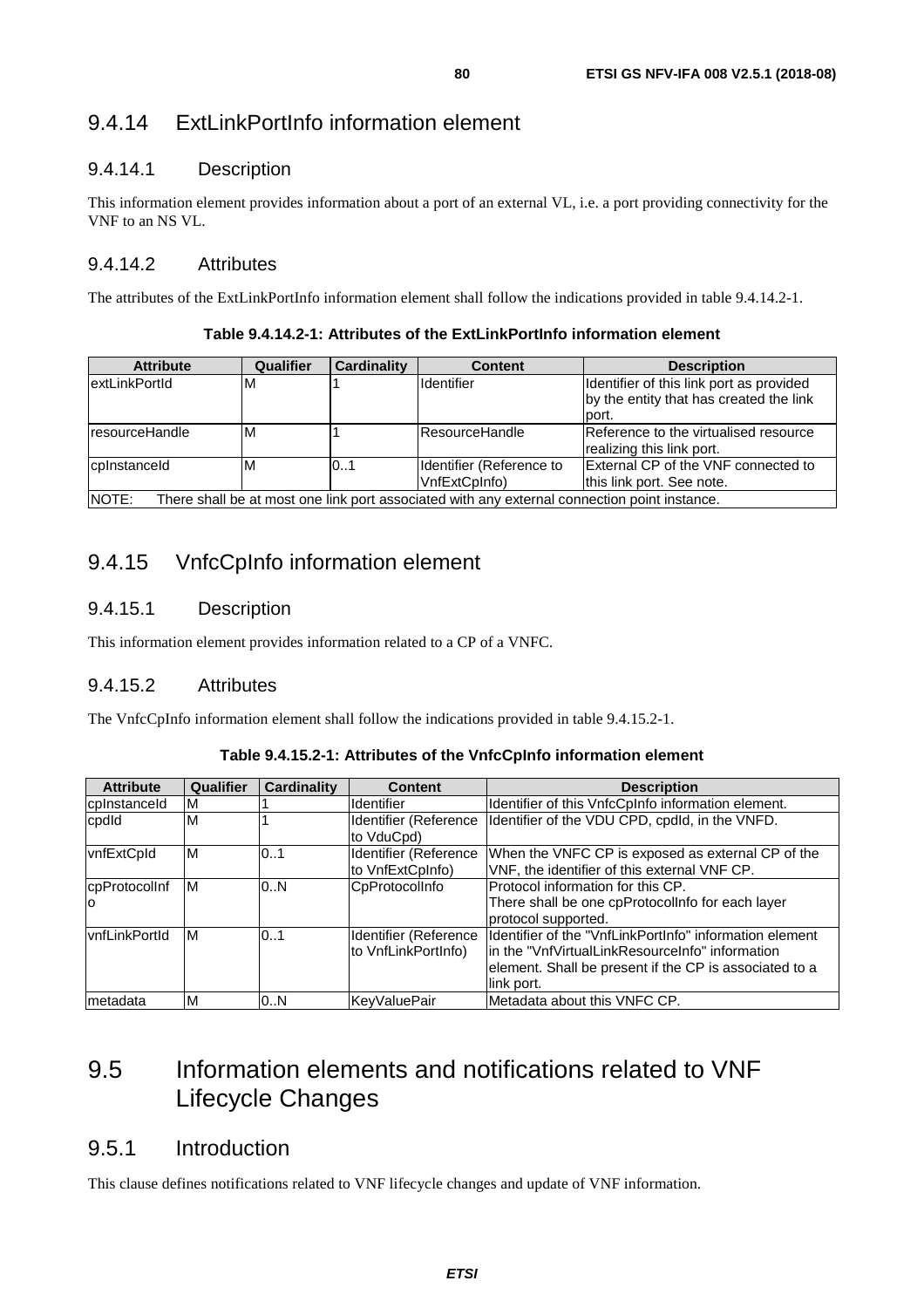# 9.5.2 VnfLcmOperationOccurrenceNotification

### 9.5.2.1 Description

This notification informs the receiver of changes in the VNF lifecycle caused by VNF lifecycle management operation occurrences. The support of the notification is mandatory.

## 9.5.2.2 Trigger conditions

This notification is produced when there is a change in the VNF lifecycle caused by VNF lifecycle management operation occurrences, including:

- Instantiation of the VNF.
- Scaling of the VNF instance (including auto-scaling).
- Healing of the VNF instance (including auto-healing).
- Change of the state of the VNF instance (i.e. Operate VNF).
- Change of the DF of the VNF instance.
- Changing the external virtual links of the VNF instance.
- Termination of the VNF instance.
- Modification of VNF instance information and/or VNF/VNFC configurable properties explicitly through Modify VNF Information operation.

If this is a notification about the start of an LCM operation occurrence, the notification shall be sent before any action (including sending the grant request) is taken, however, after acknowledging the LCM operation request to the consumer.

If this is a notification about the result of an LCM operation occurrence, the notification shall be sent after all other actions of the LCM operation have been executed.

#### 9.5.2.3 Attributes

The VnfLcmOperationOccurrenceNotification shall follow the indications provided in table 9.5.2.3-1.

| <b>Attribute</b>       | Qualifier | <b>Cardinality</b> | <b>Content</b> | <b>Description</b>                                                                                                                                                                                                                                        |
|------------------------|-----------|--------------------|----------------|-----------------------------------------------------------------------------------------------------------------------------------------------------------------------------------------------------------------------------------------------------------|
| <b>status</b>          | ΙM        |                    | Enum           | Indicates whether this<br>notification reports about the<br>start of a lifecycle management<br>operation occurrence or the<br>result of a lifecycle management<br>operation occurrence.                                                                   |
| vnflnstanceld          | M         |                    | Identifier     | The identifier of the VNF<br>instance affected.                                                                                                                                                                                                           |
| loperation             | M         |                    | String         | The lifecycle management<br>operation.                                                                                                                                                                                                                    |
| lisAutomaticInvocation | ΙM        |                    | <b>Boolean</b> | Set to true if this VNF LCM<br>operation occurrence has been<br>triggered by an automated<br>procedure inside the VNFM<br>(i.e. ScaleVnf / ScaleVnfToLevel)<br>triggered by auto-scale, or<br>HealVnf triggered by auto-heal).<br>Set to false otherwise. |

**Table 9.5.2.3-1: Attributes of the VnfLcmOperationOccurrenceNotification**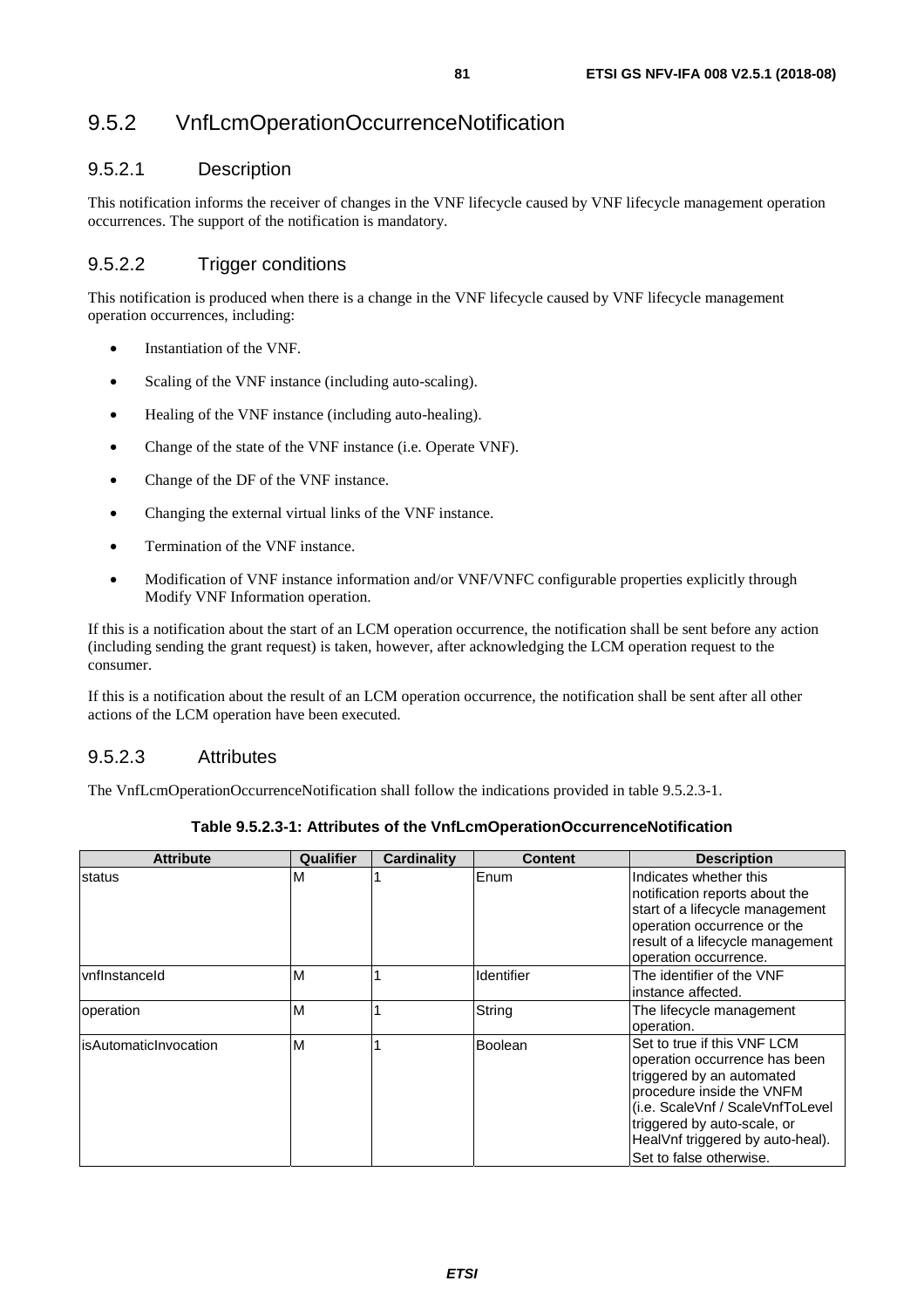| <b>Attribute</b>                                                          | Qualifier | Cardinality | <b>Content</b>                                                                                         | <b>Description</b>                                                                                                                                                                                                                             |
|---------------------------------------------------------------------------|-----------|-------------|--------------------------------------------------------------------------------------------------------|------------------------------------------------------------------------------------------------------------------------------------------------------------------------------------------------------------------------------------------------|
| lifecycleOperationOccurrenceId                                            | M         |             | Identifier                                                                                             | The identifier of the VNF<br>lifecycle management operation<br>occurrence associated to the<br>notification.                                                                                                                                   |
| affectedVnfc                                                              | M         | 0.N         | AffectedVnfc                                                                                           | Information about VNFC<br>instances that were affected<br>during the execution of the<br>lifecycle management operation,<br>if this notification represents the<br>result of a lifecycle management<br>operation occurrence.                   |
| affectedVirtualLink                                                       | M         | 0.N         | AffectedVirtualLink                                                                                    | Information about VL instances<br>that were affected during the<br>execution of the lifecycle<br>management operation, if this<br>notification represents the result<br>of a lifecycle management<br>operation occurrence.                     |
| affectedVirtualStorage                                                    | M         | 0.N         | AffectedVirtualStorage                                                                                 | Information about virtualised<br>storage instances that were<br>affected during the execution of<br>the lifecycle management<br>operation, if this notification<br>represents the result of a<br>lifecycle management operation<br>occurrence. |
| changedExtConnectivity                                                    | M         | 0.N         | ExtVirtualLinkInfo                                                                                     | Information about changed<br>external connectivity, if this<br>notification represents the result<br>of a lifecycle management<br>operation occurrence. Only<br>relevant for the "Change<br>external VNF connectivity"<br>operation.           |
| changedInfo<br>NOTE:                                                      | M         | 0.1         | Not specified                                                                                          | Information about the changed<br>VNF information, including<br>changed VNF configurable<br>properties, if this notification<br>represents the result of a<br>lifecycle management operation<br>occurrence.                                     |
| successful, the notification shall contain appropriate error information. |           |             | If this notification represents the result of a lifecycle management operation occurrence that was not |                                                                                                                                                                                                                                                |

# 9.5.3 AffectedVnfc information element

## 9.5.3.1 Description

This information element provides information about added, deleted, modified and temporary VNFCs.

#### 9.5.3.2 Attributes

The AffectedVnfc information element shall follow the indications provided in table 9.5.3.2-1.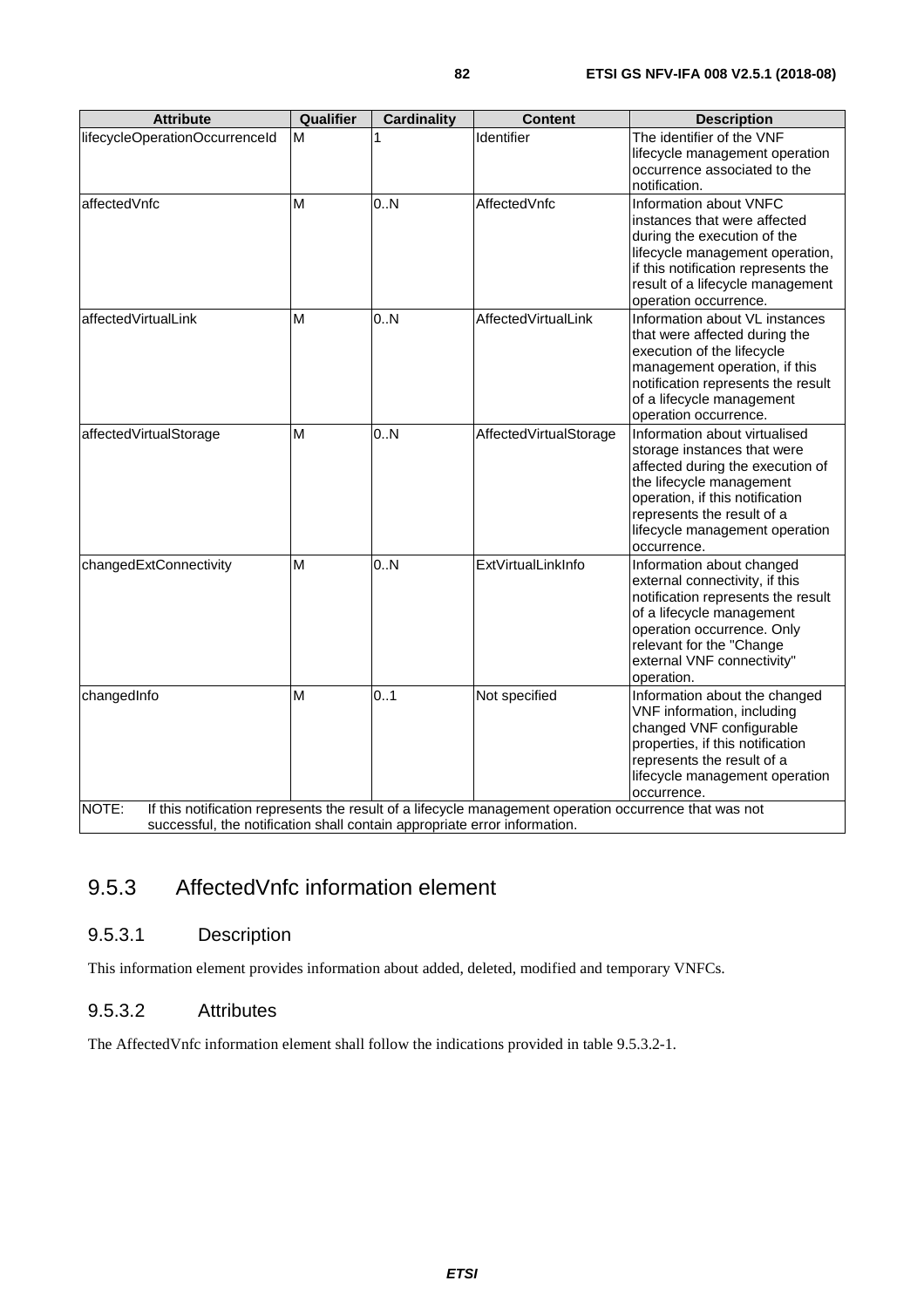| <b>Attribute</b>      | Qualifier | <b>Cardinality</b> | <b>Content</b>        | <b>Description</b>                               |
|-----------------------|-----------|--------------------|-----------------------|--------------------------------------------------|
| <b>vnfcinstanceid</b> | M         |                    | Identifier (Reference | Identifier of the VNFC instance.                 |
|                       |           |                    | to                    |                                                  |
|                       |           |                    | VnfcResourceInfor)    |                                                  |
| vduld                 | M         | 1                  | Identifier (Reference | Identifier of the VDU in the VNFD.               |
|                       |           |                    | to Vdu)               |                                                  |
| changeType            | M         |                    | Enum                  | Signals the type of change (added, removed,      |
|                       |           |                    |                       | modified, temporary).                            |
|                       |           |                    |                       | For a temporary resource, an AffectedVnfc IE     |
|                       |           |                    |                       | exists as long as the temporary resource         |
|                       |           |                    |                       | exists.                                          |
| computeResource       | M         | 0.1                | ResourceHandle        | Reference to the VirtualCompute resource.        |
| Imetadata             | M         | 0.0                | <b>KeyValuePair</b>   | Metadata about this resource.                    |
|                       |           |                    |                       |                                                  |
|                       |           |                    |                       | The content of this attribute shall be a copy of |
|                       |           |                    |                       | the content of the "metadata" attribute of the   |
|                       |           |                    |                       | VnfcResourceInfo information element.            |
| affectedVnfcCpInstan  | M         | 0.N                | Identifier (Reference | Identifiers of CP(s) of the VNFC instance that   |
| ces                   |           |                    | to VnfcCpInfo)        | were affected by the change.                     |
| addedStorageResour    | M         | 0.N                | Identifier            | Reference(s) to VirtualStorage resource(s)       |
| celds                 |           |                    |                       | that were added.                                 |
|                       |           |                    |                       | Each value refers to a                           |
|                       |           |                    |                       | VirtualStorageResourceInfo item in the VnfInfo   |
|                       |           |                    |                       | that was added to the VNFC.                      |
|                       |           |                    |                       | It shall be provided if at least one storage     |
|                       |           |                    |                       | resource was added to the VNFC.                  |
| removedStorageReso    | M         | 0.N                | Identifier            | Reference(s) to VirtualStorage resource(s)       |
| urcelds               |           |                    |                       | that were removed.                               |
|                       |           |                    |                       | The value contains the identifier of a           |
|                       |           |                    |                       | VirtualStorageResourceInfo item that has         |
|                       |           |                    |                       | been removed from the VNFC, and might no         |
|                       |           |                    |                       | longer exist in the VnfInfo.                     |
|                       |           |                    |                       | It shall be provided if at least one storage     |
|                       |           |                    |                       | resource was removed from the VNFC.              |

# 9.5.4 AffectedVirtualLink information element

## 9.5.4.1 Description

This information element provides information about added, deleted, modified and temporary VLs, as well as about link port changes.

#### 9.5.4.2 Attributes

The AffectedVirtualLink information element shall follow the indications provided in table 9.5.4.2-1.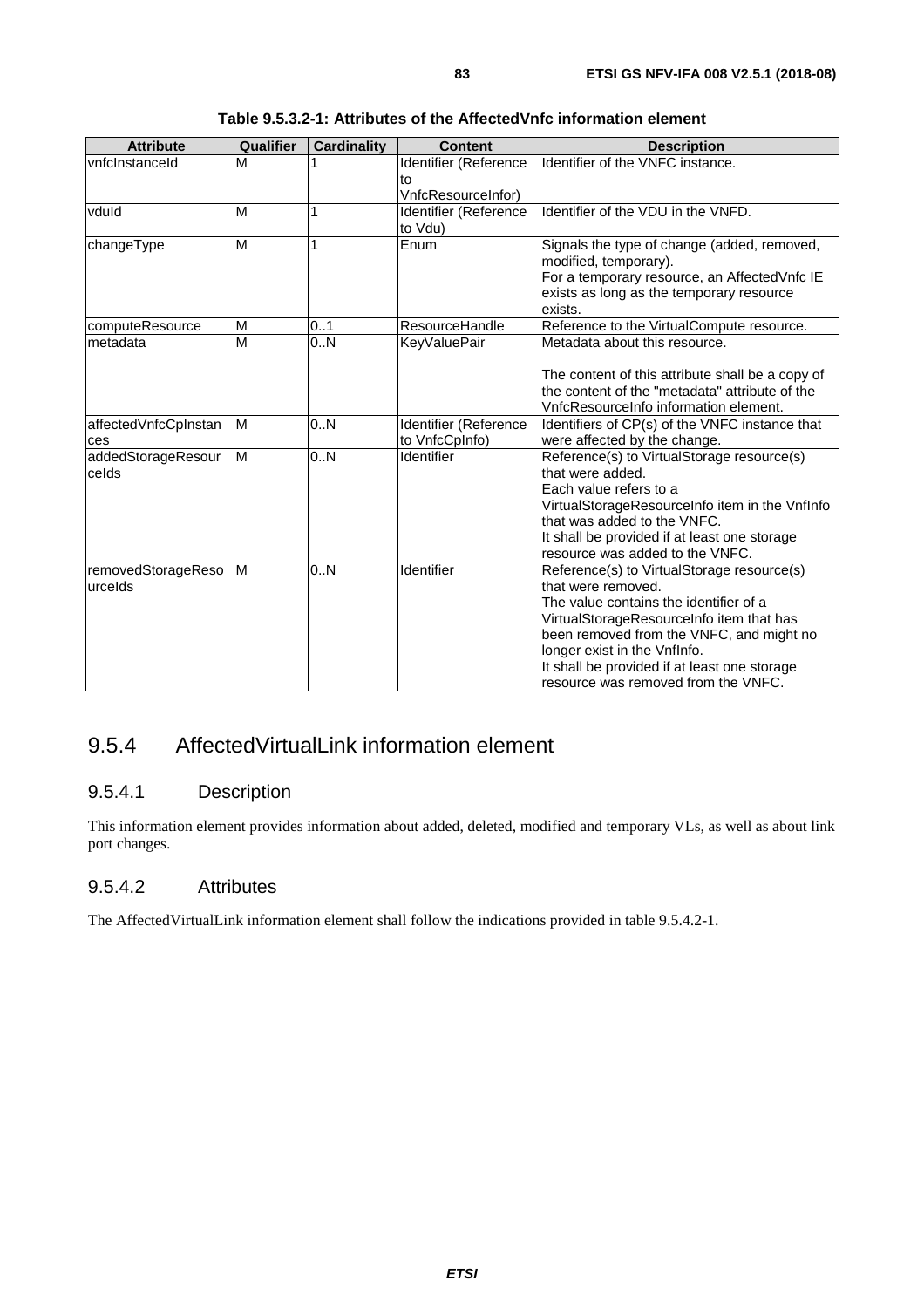| <b>Attribute</b>       | <b>Qualifier</b> | <b>Cardinality</b> | <b>Content</b>                                       | <b>Description</b>                                                                                                                                                                                                                                                                                                                       |
|------------------------|------------------|--------------------|------------------------------------------------------|------------------------------------------------------------------------------------------------------------------------------------------------------------------------------------------------------------------------------------------------------------------------------------------------------------------------------------------|
| lvirtualLinkInstanceId | м                |                    | Identifier (Reference to<br>VirtualLinkResourceInfo) | Identifier of the VL instance.                                                                                                                                                                                                                                                                                                           |
| lvnfVirtualLinkDescId  | M                |                    | Identifier (Reference to<br>VnfVirtualLinkDesc)      | Identifier of the VLD in the VNFD.                                                                                                                                                                                                                                                                                                       |
| changeType             | M                |                    | Enum                                                 | Signals the type of change including, not<br>limited to, changes made to the<br>characteristics of the existing VL, new VL<br>added, existing VL removed, temporary<br>VL exists, link port added, link port<br>removed.<br>For a temporary resource, an<br>Affected Virtual Link IE exists as long as<br>the temporary resource exists. |
| networkResource        | M                |                    | ResourceHandle                                       | Reference to the VirtualNetwork<br>resource.                                                                                                                                                                                                                                                                                             |
| Imetadata              | M                | 0.N                | <b>KeyValuePair</b>                                  | Metadata about this resource.<br>The content of this attribute shall be a<br>copy of the content of the "metadata"<br>attribute of the<br>VnfVirtualLinkResourceInfo information<br>lelement.                                                                                                                                            |

**Table 9.5.4.2-1: Attributes of the AffectedVirtualLink information element** 

# 9.5.5 AffectedVirtualStorage information element

## 9.5.5.1 Description

This information element provides information about added, deleted, modified and temporary virtual storage resources.

### 9.5.5.2 Attributes

The AffectedVirtualStorage information element shall follow the indications provided in table 9.5.5.2-1.

| <b>Attribute</b>         | Qualifier | <b>Cardinality</b> | <b>Content</b>              | <b>Description</b>                  |
|--------------------------|-----------|--------------------|-----------------------------|-------------------------------------|
| virtualStorageInstanceId | M         |                    | Identifier (Reference to    | Identifier of the virtual storage   |
|                          |           |                    | VirtualStorageResourceInfo) | linstance.                          |
| virtualStorageDescId     | M         |                    | Identifier (Reference to    | Identifier of the                   |
|                          |           |                    | VirtualStorageDesc)         | VirtualStorageDesc in the VNFD.     |
| changeType               | M         |                    | Enum                        | Signals the type of change          |
|                          |           |                    |                             | (added, removed, modified,          |
|                          |           |                    |                             | temporary).                         |
|                          |           |                    |                             | For a temporary resource, an        |
|                          |           |                    |                             | AffectedVirtualStorage IE exists as |
|                          |           |                    |                             | long as the temporary resource      |
|                          |           |                    |                             | exists.                             |
| storageResource          | M         |                    | ResourceHandle              | Reference to the VirtualStorage     |
|                          |           |                    |                             | resource.                           |
| metadata                 | M         | 0.N                | <b>KeyValuePair</b>         | lMetadata about this resource.      |
|                          |           |                    |                             |                                     |
|                          |           |                    |                             | The content of this attribute shall |
|                          |           |                    |                             | be a copy of the content of the     |
|                          |           |                    |                             | "metadata" attribute of the         |
|                          |           |                    |                             | VirtualStorageResourceInfo          |
|                          |           |                    |                             | information element.                |

**Table 9.5.5.2-1: Attributes of the AffectedVirtualStorage information element**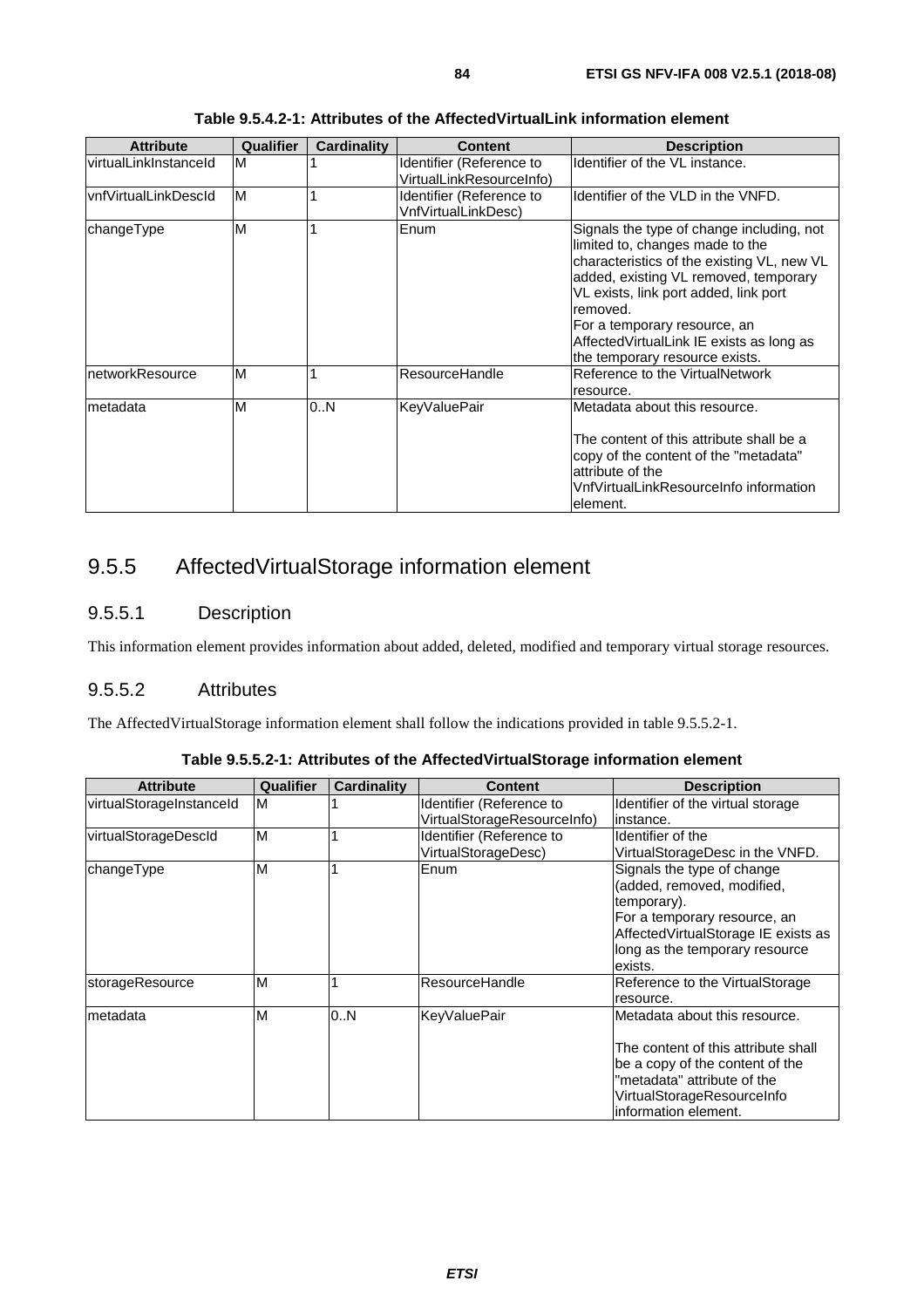## 9.5.7 VnfIdentifierCreationNotification

#### 9.5.7.1 Description

This notification informs the receiver of the creation of a new VNF instance identifier and the associated instance of a VnfInfo information element, identified by that identifier. The support of the notification is mandatory.

#### 9.5.7.2 Trigger conditions

• Creation of a VNF instance identifier and the associated instance of a VnfInfo information element.

#### 9.5.7.3 Attributes

The VnfIdentifierCreationNotification shall follow the indications provided in table 9.5.7.3-1.

#### **Table 9.5.7.3-1: Attributes of the VnfIdentifierCreationNotification**

| <b>Attribute</b> | Qualifier | Cardinality | Content             | <b>Description</b>                        |
|------------------|-----------|-------------|---------------------|-------------------------------------------|
| vnflnstanceld    | IM.       |             | <b>I</b> Identifier | The newly created VNF instance identifier |

## 9.5.8 VnfIdentifierDeletionNotification

#### 9.5.8.1 Description

This notification informs the receiver of the deletion of a VNF instance identifier and the associated instance of a VnfInfo information element identified by that identifier. The support of the notification is mandatory.

#### 9.5.8.2 Trigger conditions

• Deletion of a VNF instance identifier and the associated instance of a VnfInfo information element.

#### 9.5.8.3 Attributes

The VnfIdentifierDeletionNotification shall follow the indications provided in table 9.5.8.3-1.

#### **Table 9.5.8.3-1: Attributes of the VnfIdentifierDeletionNotification**

| Attribute             | <b>Qualifier</b> | Cardinality | <b>Content</b>    | <b>Description</b>                                 |
|-----------------------|------------------|-------------|-------------------|----------------------------------------------------|
| <b>Ivnflnstanceld</b> | <b>M</b>         |             | <b>Identifier</b> | The VNF instance identifier that has been deleted. |

# 9.6 Information elements and notifications related to VNF indicators

## 9.6.1 Introduction

The clauses below define information elements which represent indicator values, and notifications about changes of these.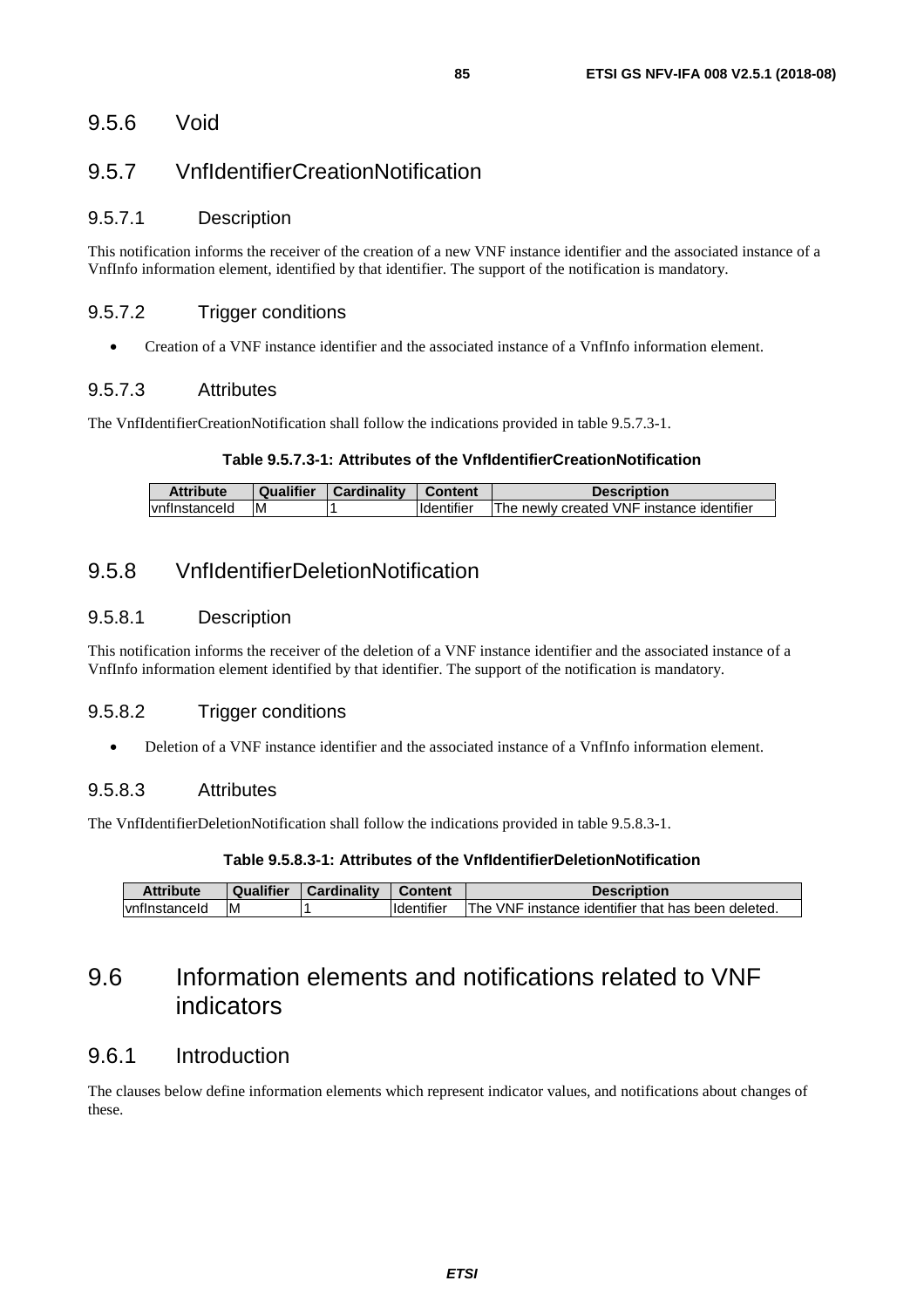## 9.6.2.1 Description

This notification informs the receiver of a value change of an indicator related to the VNF.

The notification is mandatory.

#### 9.6.2.2 Trigger conditions

• The value of an indicator has changed.

#### 9.6.2.3 Attributes

The IndicatorValueChangeNotification information element shall follow the indications provided in table 9.6.2.3-1.

#### **Table 9.6.2.3-1: Attributes of the IndicatorValueChangeNotification**

| <b>Attribute</b>      | Qualifier | <b>Cardinality</b> | Content                     | <b>Description</b>                             |
|-----------------------|-----------|--------------------|-----------------------------|------------------------------------------------|
| lindicatorInformation | ΙM        |                    | <b>IndicatorInformation</b> | This is to provide the indicator, the value of |
|                       |           |                    |                             | Ithe indicator and the VNF instance the        |
|                       |           |                    |                             | lindicator is related to.                      |

# 9.6.3 IndicatorInformation information element

## 9.6.3.1 Description

This information element provides the indicator values of a VNF instance.

## 9.6.3.2 Attributes

The IndicatorInformation information element shall follow the indications provided in table 9.6.3.2-1.

**Table 9.6.3.2-1: Attributes of the IndicatorInformation information element** 

| <b>Attribute</b>      | <b>Qualifier</b> | <b>Cardinality</b> | <b>Content</b>    | <b>Description</b>                                                                                                                        |
|-----------------------|------------------|--------------------|-------------------|-------------------------------------------------------------------------------------------------------------------------------------------|
| <b>IvnfInstanceId</b> | M                |                    | <b>Identifier</b> | Identifies the VNF instance which provides the<br>indicator value(s).                                                                     |
| lindicatorId          | M                |                    | to VnfIndicator)  | Identifier (Reference  Identifier of the indicator.                                                                                       |
| indicatorValue        | M                |                    | Value             | Provides the value of the indicator. The value format<br>is described in the VNFD (see ETSI<br>GS NFV-IFA 011 [4]).                       |
| lindicatorName        | M                | 0.1                | String            | Human readable name of the indicator. Shall be<br>present if defined in the VNFD according to<br>clause 7.1.2 of ETSI GS NFV-IFA 011 [4]. |

# 9.7 Information elements and notifications related to VNF Performance Management

## 9.7.1 Introduction

This clause defines information elements and notifications related to VNF Performance management.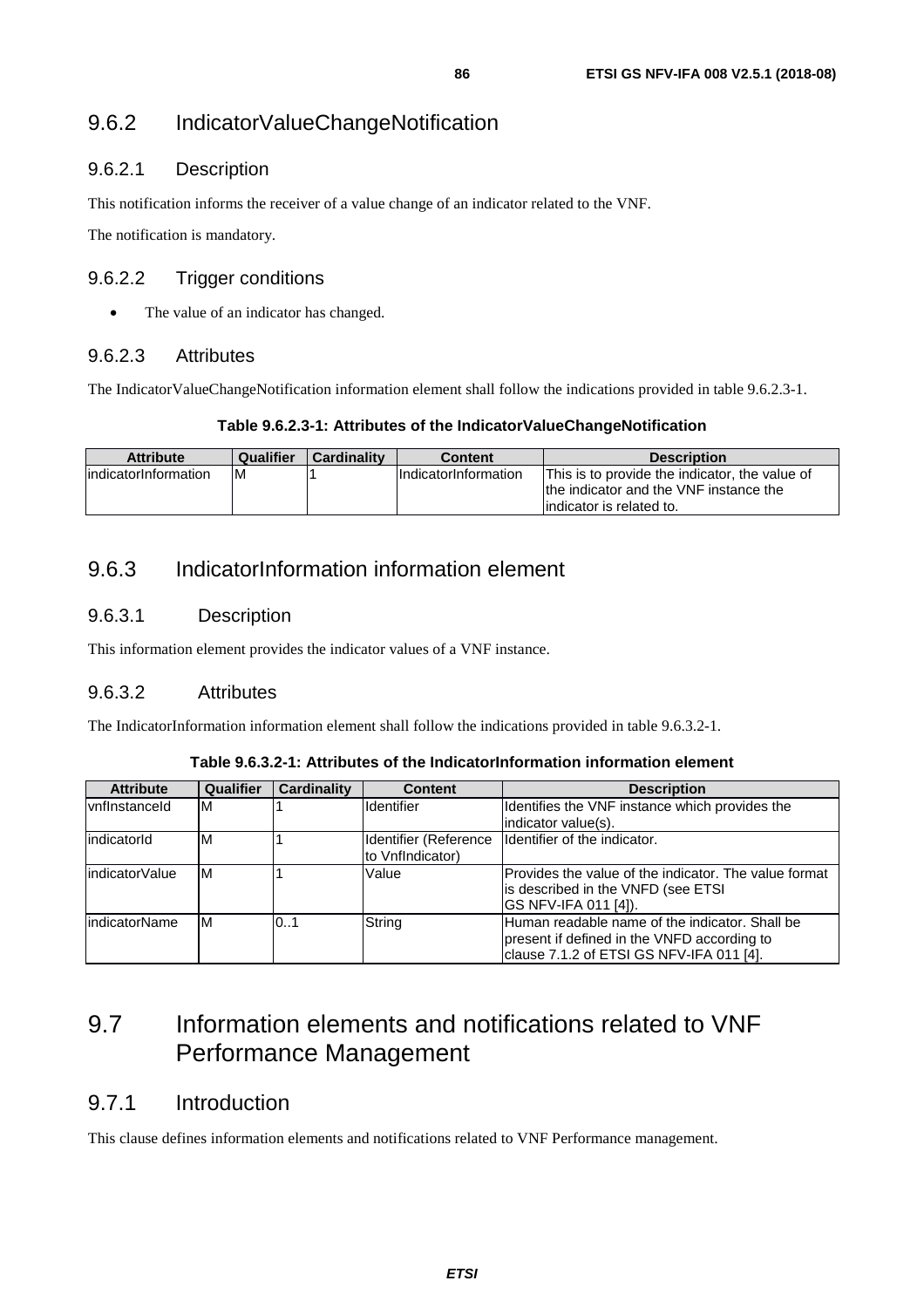## 9.7.2 ObjectSelection information element

#### 9.7.2.1 Description

This information element allows specifying VNF and/or VNFC instances on which performance information will be provided.

The ObjectSelection is a pattern to select object instances. The pattern is used in multiple interfaces.

In the present interface, the ObjectSelection pattern is used to select VNF and/or VNFC instances.

The pattern proposes 2 exclusive options:

- 1) Provide a list of object types and a filter to specify object properties.
- 2) Provide a list of object instances.

In the present interface, the object type will be VNF (represented by VNFD), and the filter will be based on some VNF and/or VNFC properties.

#### 9.7.2.2 Attributes

The ObjectSelection information element shall follow the indications provided in table 9.7.2.2-1.

| <b>Attribute</b> | Qualifier | <b>Cardinality</b> | <b>Content</b>    | <b>Description</b>                                                                                                                                                                                                                                                                                |
|------------------|-----------|--------------------|-------------------|---------------------------------------------------------------------------------------------------------------------------------------------------------------------------------------------------------------------------------------------------------------------------------------------------|
| objectType       | м         | 0N                 | String            | Defines the object types.<br>The object types for this information element will be the<br>VNFDs.<br>One of the two attributes (object Type + object Filter or<br>objectInstanceId) shall be present.                                                                                              |
| objectFilter     | м         | 0.1                | Filter            | The filter will apply on the object types to specify on which<br>object instances the performance information is requested to<br>be collected.<br>One of the two attributes (object Type + object Filter or<br>objectInstanceId) shall be present.                                                |
| objectInstanceId | ΙM        | 0.N                | <b>Identifier</b> | Identifies the object instances for which performance<br>information is requested to be collected.<br>The object instances for this information element will be<br>either VNF or VNFC instances.<br>One of the two attributes (objectType+ objectFilter or<br>objectInstanceId) shall be present. |

#### **Table 9.7.2.2-1: Attributes of the ObjectSelection information element**

## 9.7.3 PmJob information element

#### 9.7.3.1 Description

This information element provides the details of the PM Job.

The object instances for this information element will be VNF or VNFC instances.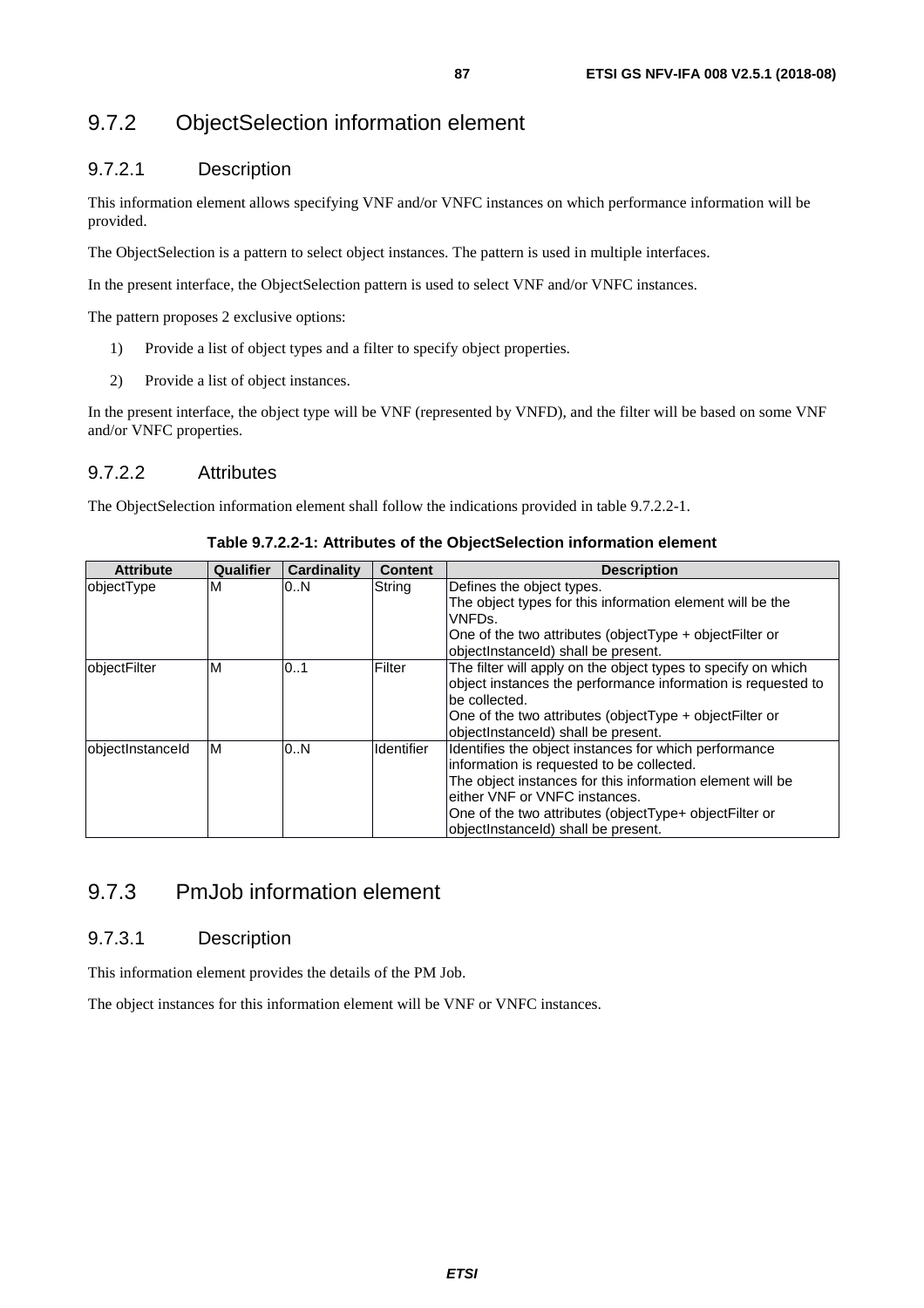#### 9.7.3.2 Attributes

The PmJob information element shall follow the indications provided in table 9.7.3.2-1.

| <b>Attribute</b>          | Qualifier | <b>Cardinality</b> | <b>Content</b>                                                             | <b>Description</b>                                                                                                                                                                                                                                                                                                                                                                                                                                                        |
|---------------------------|-----------|--------------------|----------------------------------------------------------------------------|---------------------------------------------------------------------------------------------------------------------------------------------------------------------------------------------------------------------------------------------------------------------------------------------------------------------------------------------------------------------------------------------------------------------------------------------------------------------------|
| pmJobld                   | M         |                    | Identifier                                                                 | Identifier of this PM Job.                                                                                                                                                                                                                                                                                                                                                                                                                                                |
| objectSelector            | M         |                    | ObjectSelection                                                            | Defines the object instances for which<br>performance information is requested to be<br>collected.<br>The object instances for this information<br>element will be VNF and/or VNFC instances.                                                                                                                                                                                                                                                                             |
| <b>IperformanceMetric</b> | M         | 0.N                | String                                                                     | This defines the type(s) of performance<br>metric(s) for the specified object instances.<br>At least one of the two attributes<br>(performance metric or group) shall be<br>present.                                                                                                                                                                                                                                                                                      |
| performanceMetricGroup    | M         | 0.N                | String                                                                     | Group of performance metrics.<br>A metric group is a pre-defined list of metrics,<br>known to the producer that it can decompose<br>to individual metrics.<br>At least one of the two attributes<br>(performance metric or group) shall be<br>present.                                                                                                                                                                                                                    |
| collectionPeriod          | M         |                    | Enum                                                                       | Specifies the periodicity at which the producer<br>will collect performance information. See<br>note.                                                                                                                                                                                                                                                                                                                                                                     |
| reportingPeriod           | M         |                    | Enum                                                                       | Specifies the periodicity at which the producer<br>will report to the consumer about<br>performance information. See note.                                                                                                                                                                                                                                                                                                                                                |
| reportingBoundary         | O         | 0.1                | Not specified                                                              | Identifies a boundary after which the reporting<br>will stop.<br>The boundary shall allow a single reporting as<br>well as periodic reporting up to the boundary.                                                                                                                                                                                                                                                                                                         |
| NOTE:                     |           |                    | collection periods within one reporting period would be reported together. | At the end of each reportingPeriod, the producer will inform the consumer about availability of the performance<br>data collected for each completed collection period during this reportingPeriod. While the exact definition of the<br>types for collectionPeriod and reportingPeriod is left for further specification, it is recommended that the<br>reportingPeriod be equal or a multiple of the collectionPeriod. In the latter case, the performance data for the |

#### **Table 9.7.3.2-1: Attributes of the PmJob information element**

## 9.7.4 Threshold information element

#### 9.7.4.1 Description

This information element provides the details of a threshold.

The object instances for this information element will be VNF or VNFC instances.

#### 9.7.4.2 Attributes

The Threshold information element shall follow the indications provided in table 9.7.4.2-1.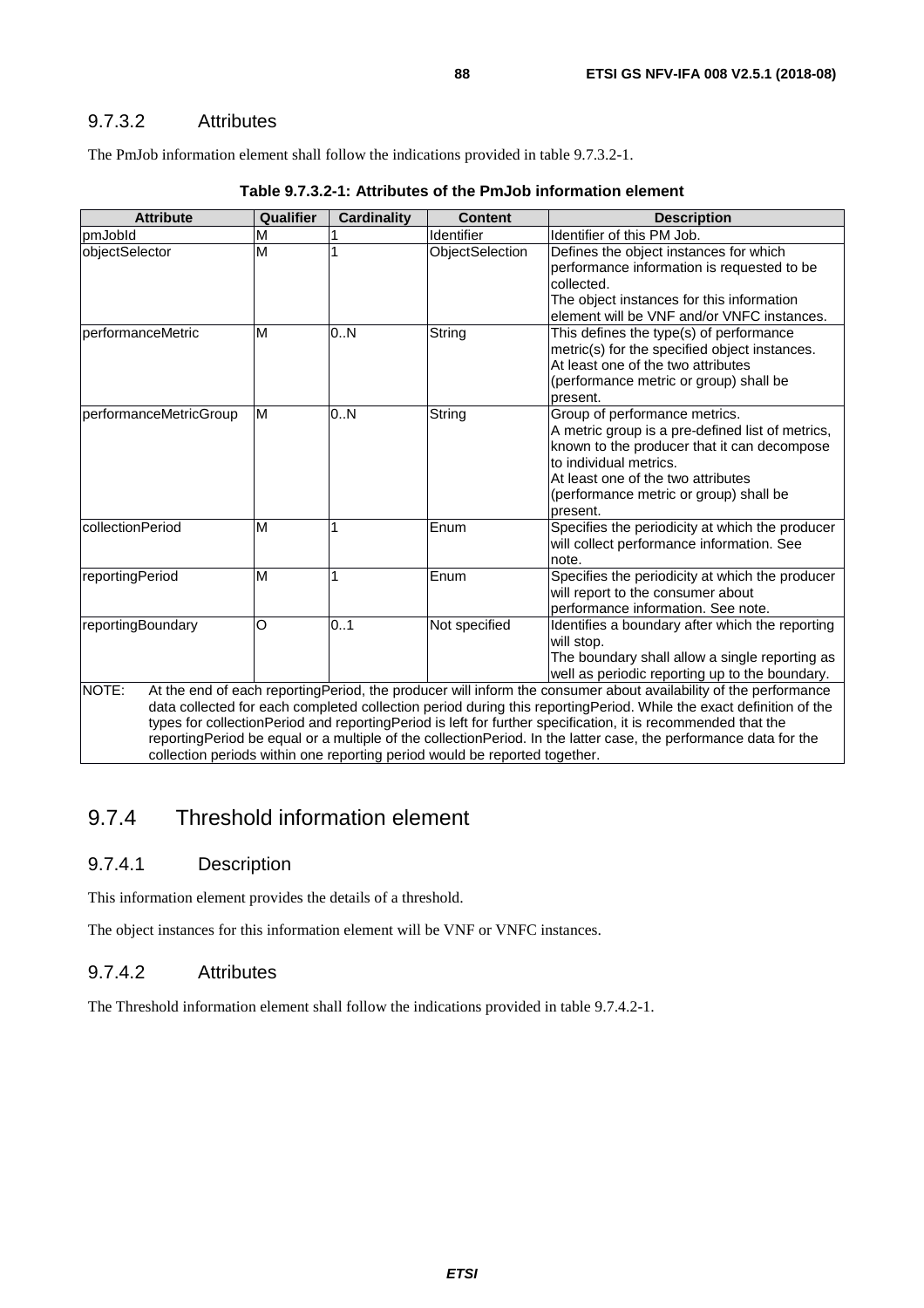| <b>Attribute</b>  | Qualifier | <b>Cardinality</b> | <b>Content</b>         | <b>Description</b>                                                                                                                                                                                        |
|-------------------|-----------|--------------------|------------------------|-----------------------------------------------------------------------------------------------------------------------------------------------------------------------------------------------------------|
| thresholdId       | м         |                    | <b>Identifier</b>      | Identifier of this Threshold information element.                                                                                                                                                         |
| objectSelector    | M         |                    | <b>ObjectSelection</b> | Defines the object instances associated with the<br>threshold.                                                                                                                                            |
|                   |           |                    |                        | The object instances for this information element<br>will be VNF and/or VNFC instances.                                                                                                                   |
| performanceMetric | M         |                    | String                 | Defines the performance metric associated with the<br>threshold.                                                                                                                                          |
| thresholdType     | M         |                    | <b>Enum</b>            | Type of threshold. The list of possible values is left<br>for the protocol design stage and might include:<br>single/ multi valued threshold, static/dynamic<br>threshold, template based threshold, etc. |
| lthresholdDetails | M         |                    | Not specified          | Details of the threshold: value to be crossed,<br>details on the notification to be generated, etc.                                                                                                       |

**Table 9.7.4.2-1: Attributes of the Threshold information element** 

## 9.7.5 PerformanceReport information element

#### 9.7.5.1 Description

This information element defines the format of a performance report provided by the producer to the consumer on a specified object instance or a set of them.

The object instances for this information element will be VNF or VNFC instances.

#### 9.7.5.2 Attributes

The PerformanceReport information element shall follow the indications provided in table 9.7.5.2-1.

#### **Table 9.7.5.2-1: Attributes of the PerformanceReport information element**

| Attribute          |       | ardinalitv<br>$\sim$ | :ontent               | Description                                 |
|--------------------|-------|----------------------|-----------------------|---------------------------------------------|
| IperformanceReport | I IVI | .                    | -<br>nanceReportEntry | performance information<br>entries.<br>.ISI |

## 9.7.6 PerformanceReportEntry information element

#### 9.7.6.1 Description

This information element defines a single performance report entry. This performance report entry is for a given metric of a given object instance, but can include multiple collected values.

The object instances for this information element will be VNF or VNFC instances.

#### 9.7.6.2 Attributes

The PerformanceReportEntry information element shall follow the indications provided in table 9.7.6.2-1.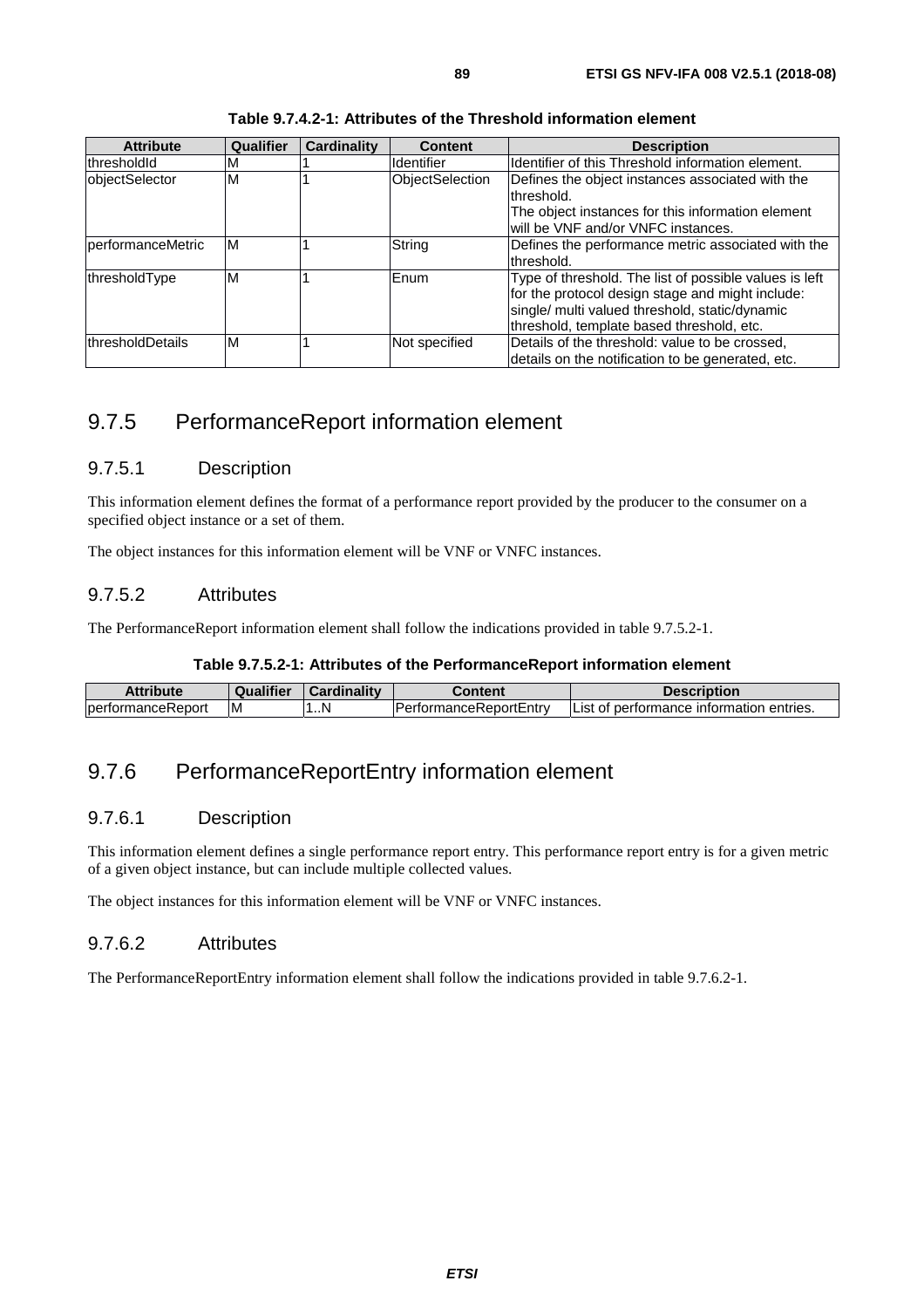| <b>Attribute</b>  | Qualifier | <b>Cardinality</b> | <b>Content</b>        | <b>Description</b>                         |
|-------------------|-----------|--------------------|-----------------------|--------------------------------------------|
| objectType        | ΙM        |                    | String                | Defines the object type.                   |
|                   |           |                    |                       | The object types for this information      |
|                   |           |                    |                       | lelement will be the VNFDs.                |
| objectInstanceId  | ΙM        |                    | <b>Identifier</b>     | The object instance for which the          |
|                   |           |                    |                       | performance metric is reported.            |
|                   |           |                    |                       | The object instances for this information  |
|                   |           |                    |                       | lelement will be VNF or VNFC instances.    |
| performanceMetric | ΙM        |                    | String                | Name of the metric collected.              |
| lperformanceValue | ΙM        | 1N                 | PerformanceValueEntry | List of performance values with associated |
|                   |           |                    |                       | timestamp.                                 |

**Table 9.7.6.2-1: Attributes of the PerformanceReportEntry information element** 

## 9.7.7 PerformanceValueEntry information element

#### 9.7.7.1 Description

This information element defines a single performance value with its associated time stamp.

## 9.7.7.2 Attributes

The PerformanceValueEntry information element shall follow the indications provided in table 9.7.7.2-1.

#### **Table 9.7.7.2-1: Attributes of the PerformanceValueEntry information element**

| <b>Attribute</b>  | Qualifier | Cardinality | Content         | <b>Description</b>                                |
|-------------------|-----------|-------------|-----------------|---------------------------------------------------|
| <b>ItimeStamp</b> | ΙM        |             | <b>DateTime</b> | Timestamp indicating when the data was collected. |
| IperformanceValue | ΙM        |             | Value           | Value of the metric collected.                    |

## 9.7.8 PerformanceInformationAvailableNotification

#### 9.7.8.1 Description

This notification informs the receiver that performance information is available. Delivery mechanism for the performance reports is not specified in the present document.

The object instances for this information element will be VNF or VNFC instances.

## 9.7.8.2 Trigger Conditions

• New performance information is available.

#### 9.7.8.3 Attributes

The PerformanceInformationAvailableNotification shall follow the indications provided in table 9.7.8.3-1.

#### **Table 9.7.8.3-1: Attributes of the PerformanceInformationAvailableNotification**

| <b>Attribute</b>  | Qualifier | <b>Cardinality</b> | <b>Content</b> | <b>Description</b>                                                                                                                                             |
|-------------------|-----------|--------------------|----------------|----------------------------------------------------------------------------------------------------------------------------------------------------------------|
| lobiectInstanceId | -IM       | N                  | Identifier     | Object instance(s) for which performance information is<br>lavailable.<br>The object instances for this information element will be VNF<br>for VNFC instances. |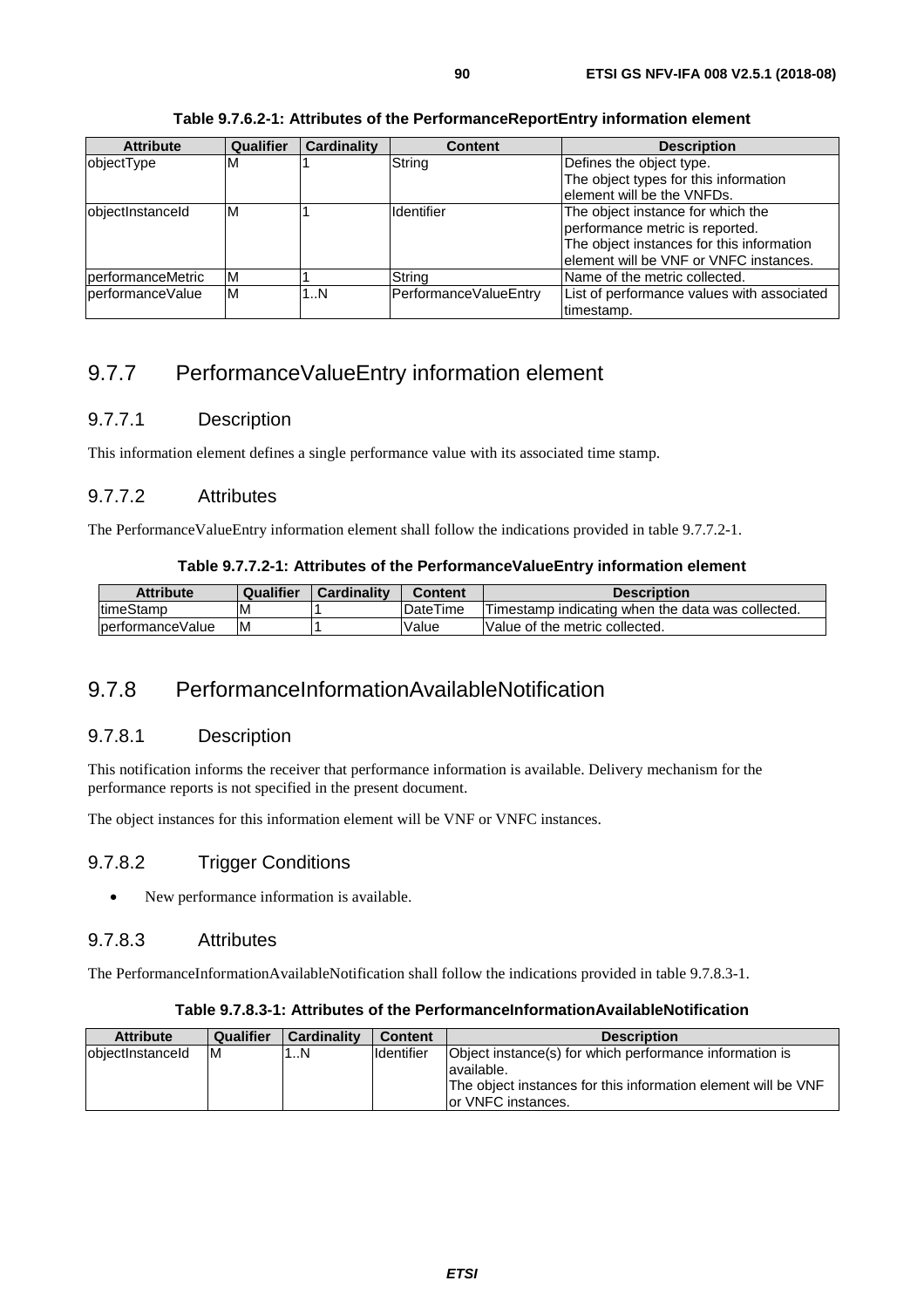## 9.7.9 ThresholdCrossedNotification

#### 9.7.9.1 Description

This notification informs the receiver that a threshold value has been crossed.

The object instances for this information element will be VNF or VNFC instances.

## 9.7.9.2 Trigger Condition

A Threshold has been crossed. Depending on threshold type, there might be a single or multiple crossing values.

#### 9.7.9.3 Attributes

The ThresholdCrossedNotification shall follow the indications provided in table 9.7.9.3-1.

|  | Table 9.7.9.3-1: Attributes of the ThresholdCrossedNotification |
|--|-----------------------------------------------------------------|
|  |                                                                 |

| <b>Attribute</b>  | Qualifier | <b>Cardinality</b> | <b>Content</b>                            | <b>Description</b>                                                                                                                                  |
|-------------------|-----------|--------------------|-------------------------------------------|-----------------------------------------------------------------------------------------------------------------------------------------------------|
| thresholdId       | M         |                    | Identifier<br>(Reference to<br>Threshold) | Threshold which has been crossed.                                                                                                                   |
| crossingDirection | M         |                    | Enum                                      | An indication of whether the threshold was<br>crossed in upward or downward direction.<br>Permitted values: UP, DOWN.                               |
| objectInstanceId  | M         |                    | Identifier                                | Object instance for which the threshold has been<br>crossed.<br>The object instances for this information element<br>will be VNF or VNFC instances. |
| performanceMetric | ΙM        |                    | String                                    | Performance metric associated with the threshold.                                                                                                   |
| lperformanceValue | ΙM        |                    | Value                                     | Value of the metric that resulted in threshold<br>crossing.                                                                                         |

# 9.8 Information elements and notifications related to multiple interfaces

## 9.8.1 Introduction

This clause defines information elements that are referenced by other information elements related to multiple interfaces.

## 9.8.2 VnfExtCpInfo information element

#### 9.8.2.1 Description

This information element provides information related to an external CP.

#### 9.8.2.2 Attributes

The VnfExtCpInfo information element shall follow the indications provided in table 9.8.2.2-1.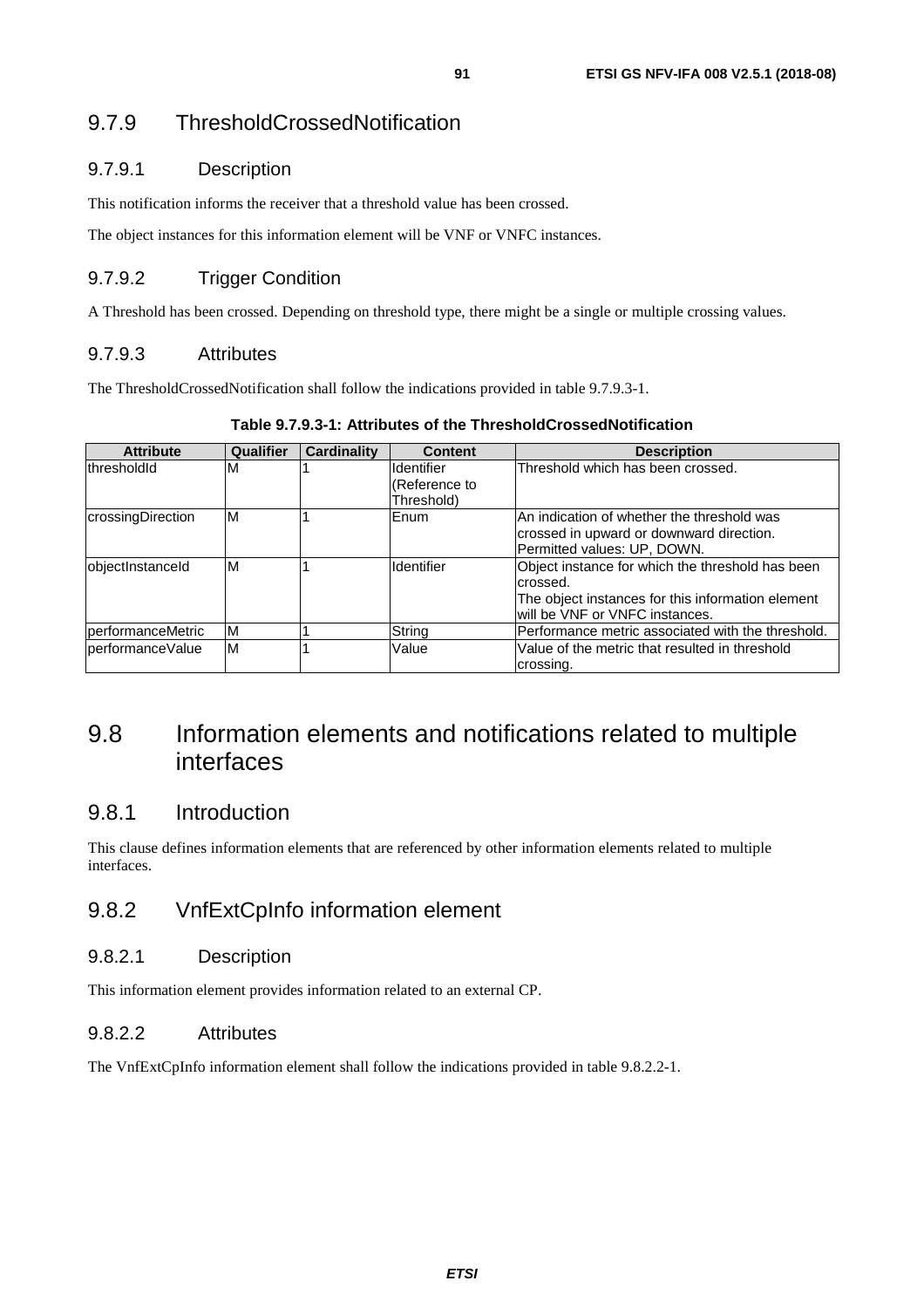| <b>Attribute</b>                 | Qualifier | <b>Cardinality</b> | <b>Content</b>                                                 | <b>Description</b>                                                                                                                                                      |
|----------------------------------|-----------|--------------------|----------------------------------------------------------------|-------------------------------------------------------------------------------------------------------------------------------------------------------------------------|
| cplnstanceld                     | M         |                    | <b>Identifier</b>                                              | Identifier of this external CP instance and of this<br>VnfExtCpInfo information element.                                                                                |
| cpdld                            | ΙM        |                    | <b>Identifier</b><br>(Reference to<br>VnfExtCpd)               | Identifier of the external Connection Point Descriptor<br>(CPD), VnfExtCpd, in the VNFD.                                                                                |
| cpProtocolInfo                   | M         | 0N                 | CpProtocolInfo                                                 | Protocol information for this CP.<br>There shall be one cpProtocolInfo for each layer<br>protocol supported.                                                            |
| lassociatedVnfc<br>Cpld          | ΙM        | 0.1                | Identifier<br>(Reference to<br>VnfcCpInfo)                     | Identifier of the VnfcCp that is directly exposed as<br>this VnfExtCp. Shall be present if the cpdld of this<br>VnfExtCp has an intCpd attribute. See note.             |
| lassociatedVnfV<br>lirtualLinkId | ΙM        | 0.1                | Identifier<br>(reference to<br>VnfVirtualLinkRe<br>sourcelnfo) | Identifier of the Vnf VL that this VnfExtCP maps to.<br>Shall be present if the cpdld of this VnfExtCp has an<br>intVirtualLinkDesc attribute. See note                 |
| lextLinkPortId                   | M         | 0.1                | <b>Identifier</b><br>(Reference to<br>ExtLinkPortInfo)         | Identifier of the "ExtLinkPortInfo" information element<br>in the "ExtVirtualLinkInfo" information element. Shall<br>be present if the CP is associated to a link port. |
| Imetadata                        | M         | 0N                 | <b>KeyValuePair</b>                                            | Metadata about this external CP.                                                                                                                                        |
| INOTE:<br>present.               |           |                    |                                                                | The attributes associatedVnfcCpId and associatedVnfVirtualLinkId are exclusive. One and only one shall be                                                               |

## 9.8.2a ExtLinkPortData information element

### 9.8.2a.1 Description

This information element represents an externally provided link port to be used to connect an external connection point to an external VL.

#### 9.8.2a.2 Attributes

The ExtLinkPortData information element shall follow the indications provided in table 9.8.2a.2-1.

#### **Table 9.8.2a.2-1: Attributes of the ExtLinkPortData information element**

| <b>Attribute</b>     | Qualifier | <b>Cardinality</b> | <b>Content</b>        | <b>Description</b>                                          |
|----------------------|-----------|--------------------|-----------------------|-------------------------------------------------------------|
| <b>extLinkPortId</b> | M         |                    | <b>Identifier</b>     | Identifier of this link port as provided by the entity that |
|                      |           |                    |                       | Ihas created the link port.                                 |
| IresourceHandle      | ΙM        |                    | <b>ResourceHandle</b> | Resource handle of the virtualised resource that realizes   |
|                      |           |                    |                       | the external link port.                                     |

# 9.8.3 ExtVirtualLinkData information element

#### 9.8.3.1 Description

This information element provides the information of an external VL to be used as a parameter passed to multiple interfaces.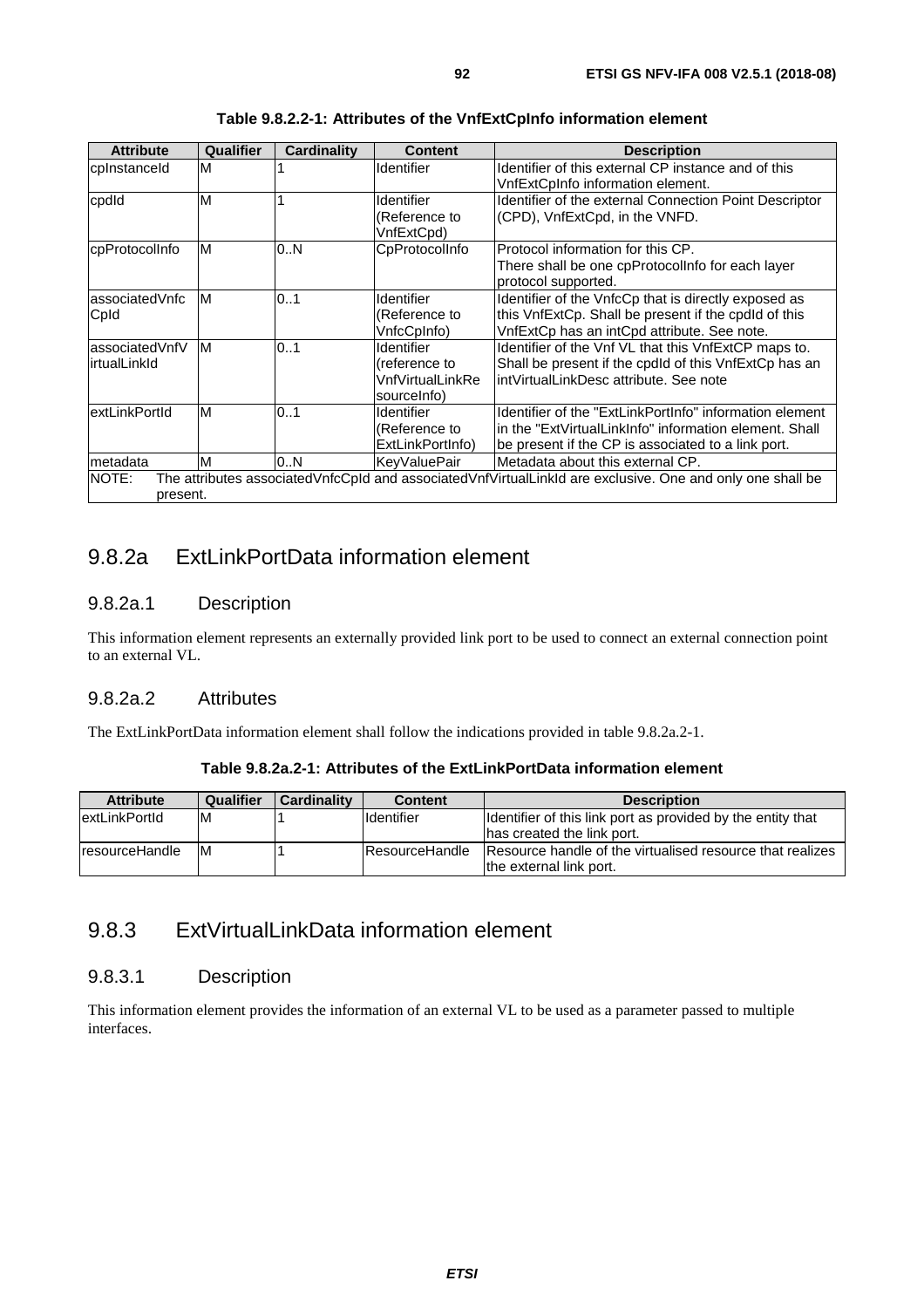#### 9.8.3.2 Attributes

The ExtVirtualLinkData information element shall follow the indications provided in table 9.8.3.2-1.

| <b>Attribute</b>   | <b>Qualifier</b>                  | <b>Cardinality</b> | <b>Content</b>                                    | <b>Description</b>                                                                                                                                                                                           |
|--------------------|-----------------------------------|--------------------|---------------------------------------------------|--------------------------------------------------------------------------------------------------------------------------------------------------------------------------------------------------------------|
| extVirtualLinkId   | M                                 |                    | Identifier                                        | Identifier of this external VL instance. The<br>identifier is assigned by the NFV-MANO<br>entity that manages this VL instance.                                                                              |
| vimConnectionId    | <b>CM</b>                         | 0.1                | Identifier<br>(Reference to<br>VimConnectionInfo) | Identifier of the VIM connection to manage<br>lthis resource.<br>This attribute shall be supported and<br>bresent if VNF-related resource<br>management in direct mode is applicable.<br>See note.           |
| resourceProviderId | <b>CM</b>                         | 01                 | Identifier                                        | Identifies the entity responsible for the<br>management of the resource.<br>This attribute shall be supported and<br>present when VNF-related Resource<br>Management in indirect mode is<br>applicable.      |
| resourceld         | M                                 |                    | Identifier                                        | Identifier of the resource in the scope of<br>the VIM or the resource provider.                                                                                                                              |
| extCp              | M                                 | 1N                 | VnfExtCpData                                      | External CPs of the VNF to be connected<br>to this external VL.                                                                                                                                              |
| extLinkPorts       | M                                 | 0.N                | <b>ExtLinkPortData</b>                            | Externally provided link ports to be used to<br>connect external connection points to this<br>external VL. If this attribute is not present,<br>the VNFM shall create the link ports on the<br>lexternal VL. |
| NOTE:              | provides scope to the resourceld. |                    |                                                   | The VimConnectionInfo is a data structure known to the VNFM. The identifier of the VIM connection                                                                                                            |

# 9.8.3a VnfExtCpConfig information element

## 9.8.3a.1 Description

This information element represents an externally provided link port or network address information per instance of an external connection point. In case a link port is provided, the VNFM shall use that link port when connecting the external CP to the external VL. In case no link port is provided, the VNFM shall create a link port on the external VL, and use that link port to connect the external CP to the external VL.

## 9.8.3a.2 Attributes

The VnfExtCpConfig information element shall follow the indications provided in table 9.8.3a.2-1.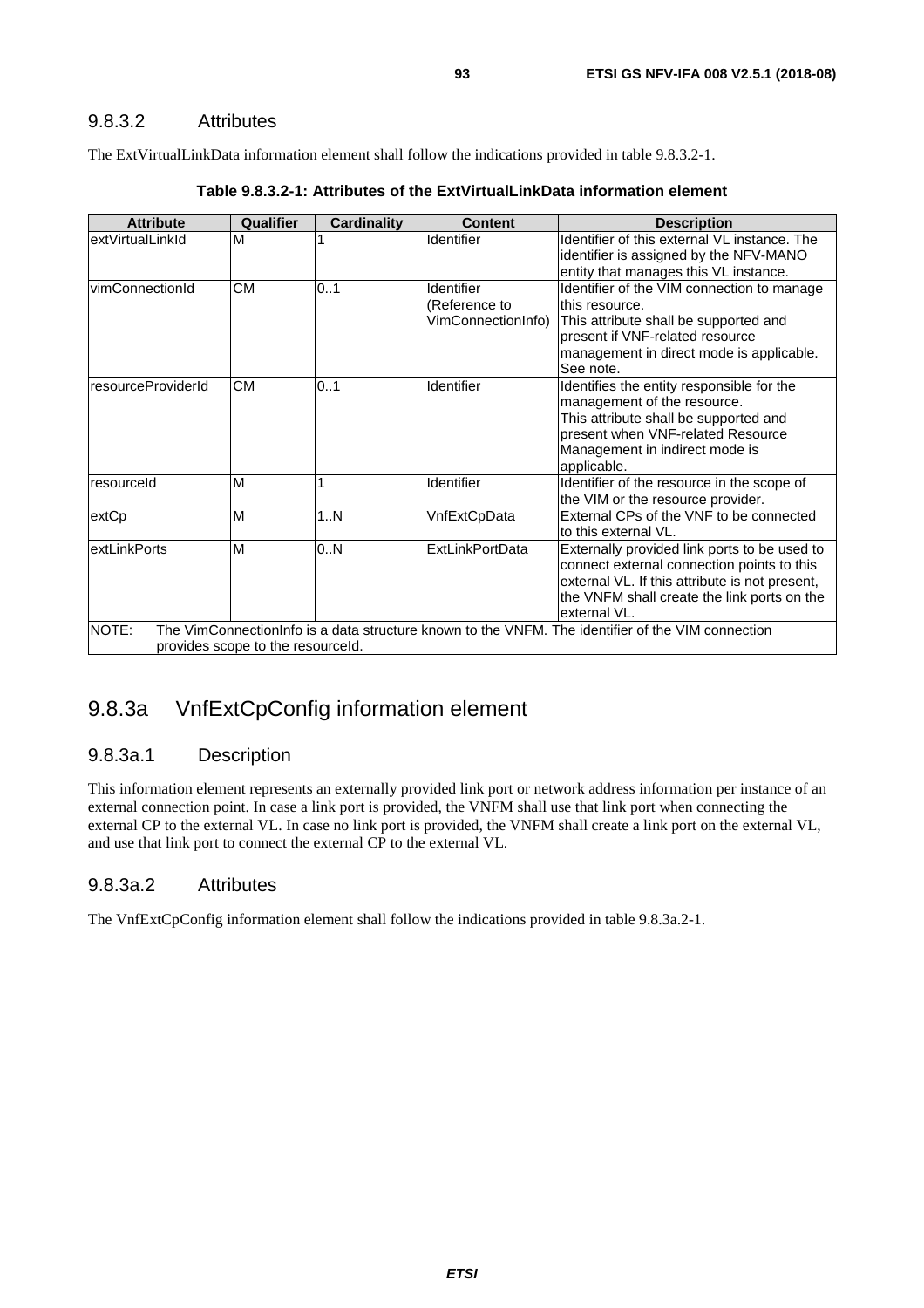| <b>Attribute</b> | Qualifier                                                                                                                                                | <b>Cardinality</b> | <b>Content</b>                                                                                            | <b>Description</b>                                                                                                                                                                                                                                                                                                                                                            |  |  |
|------------------|----------------------------------------------------------------------------------------------------------------------------------------------------------|--------------------|-----------------------------------------------------------------------------------------------------------|-------------------------------------------------------------------------------------------------------------------------------------------------------------------------------------------------------------------------------------------------------------------------------------------------------------------------------------------------------------------------------|--|--|
| cplnstanceld     | M                                                                                                                                                        | 01                 | Identifier                                                                                                | Identifier of the external CP instance to which this<br>set of configuration parameters is requested to be<br>applied.<br>Shall be present if this instance has already been                                                                                                                                                                                                  |  |  |
|                  |                                                                                                                                                          |                    |                                                                                                           | created.                                                                                                                                                                                                                                                                                                                                                                      |  |  |
| linkPortId       | M                                                                                                                                                        | 01                 | Identifier<br>(Reference to<br>ExtLinkPortData)                                                           | Identifier of a pre-configured link port to which the<br>external CP will be associated. See note.                                                                                                                                                                                                                                                                            |  |  |
| cpProtocolData   | M                                                                                                                                                        | 0.N                | Not specified                                                                                             | Parameters for configuring fixed and dynamic<br>network addresses for the CP, including the<br>information on applicable layer protocol(s).<br>For dynamic addresses, it should be possible to<br>define per parameter set the number of network<br>addresses to be assigned dynamically.<br>Other parameters could be, e.g. valid address<br>ranges or subnets.<br>See note. |  |  |
| NOTE:            |                                                                                                                                                          |                    |                                                                                                           | The following conditions apply to the attributes "linkPortId" and "cpProtocolData":                                                                                                                                                                                                                                                                                           |  |  |
| 1)               | The "linkPortId" and "CpProtocolData" attributes shall both be absent for the deletion of an existing<br>external CP instance addressed by cplnstanceld. |                    |                                                                                                           |                                                                                                                                                                                                                                                                                                                                                                               |  |  |
| 2)               | external CP instance.                                                                                                                                    |                    | At least one of these attributes shall be present for a to-be-created external CP instance or an existing |                                                                                                                                                                                                                                                                                                                                                                               |  |  |
| 3)               |                                                                                                                                                          |                    | If the "linkPortId" attribute is absent, the VNFM shall create a link port.                               |                                                                                                                                                                                                                                                                                                                                                                               |  |  |

#### **Table 9.8.3a.2-1: Attributes of the VnfExtCpConfig information element**

- 4) If the "cpProtocolData" attribute is absent, the "linkPortId" attribute shall be provided referencing a precreated link port, and the VNFM can use means outside the scope of the present document to obtain the pre-configured address information for the connection point from the resource representing the link port.
- 5) If both "cpProtocolData" and "linkportId" are provided, the EM shall ensure that the cpProtocolData can be used with the pre-created link port referenced by "linkPortId".

## 9.8.4 VnfExtCpData information element

#### 9.8.4.1 Description

This information element provides input information related to one or more external CP instances created based on the same CPD.

#### 9.8.4.2 Attributes

The VnfExtCpData information element shall follow the indications provided in table 9.8.4.2-1.

| Table 9.8.4.2-1: Attributes of the VnfExtCpData information element |  |
|---------------------------------------------------------------------|--|
|---------------------------------------------------------------------|--|

| <b>Attribute</b> | Qualifier | <b>Cardinality</b> | <b>Content</b>    | <b>Description</b>                                                                                                        |
|------------------|-----------|--------------------|-------------------|---------------------------------------------------------------------------------------------------------------------------|
| cpdld            | ΙM        |                    | <b>Identifier</b> | Identifier of the connection point descriptor (CPD) in<br>the VNFD.                                                       |
| cpConfig         | ΙM        | $\ldots$ N         |                   | VnfExtCpConfig   List of instance data that need to be configured on<br>the CP instances created from the respective CPD. |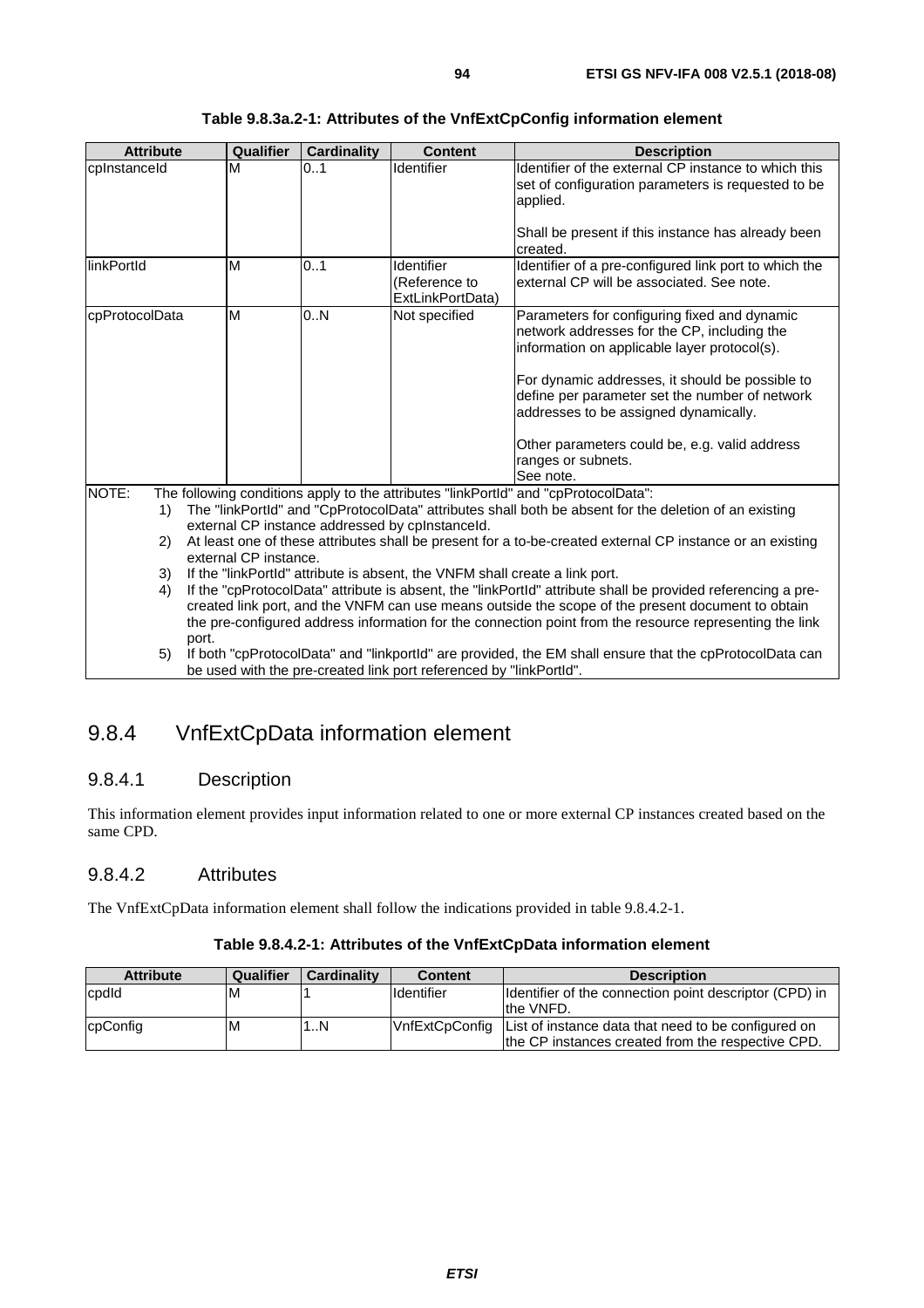## 9.8.5 Void

# 9.8.6 CpProtocolInfo information element

## 9.8.6.1 Description

This information element describes and associates the protocol layer that a CP uses together with other protocol-related information, like addresses.

#### 9.8.6.2 Attributes

The CpProtocolInfo information element shall follow the indications provided in table 9.8.6.2-1.

| <b>Attribute</b>                                                                       | Qualifier | <b>Cardinality</b> | <b>Content</b> | <b>Description</b>                                                                                                                                  |  |  |
|----------------------------------------------------------------------------------------|-----------|--------------------|----------------|-----------------------------------------------------------------------------------------------------------------------------------------------------|--|--|
| <b>IlayerProtocol</b>                                                                  | ıм        |                    | lEnum          | Identifies which protocol the CP uses for                                                                                                           |  |  |
|                                                                                        |           |                    |                | connectivity purposes. See note 1.                                                                                                                  |  |  |
| address                                                                                | ιM        | 1N                 | Not specified. | List of network addresses that have been<br>configured (statically or dynamically) on<br>the link port that connects the CP to a VL.<br>See note 2. |  |  |
| NOTE 1: The layerProtocol values shall be compatible with the ones defined in the CPD. |           |                    |                |                                                                                                                                                     |  |  |
| NOTE 2: The address information shall be compatible with the layerProtocol attribute.  |           |                    |                |                                                                                                                                                     |  |  |

**Table 9.8.6.2-1: Attributes of the CpProtocolInfo information element**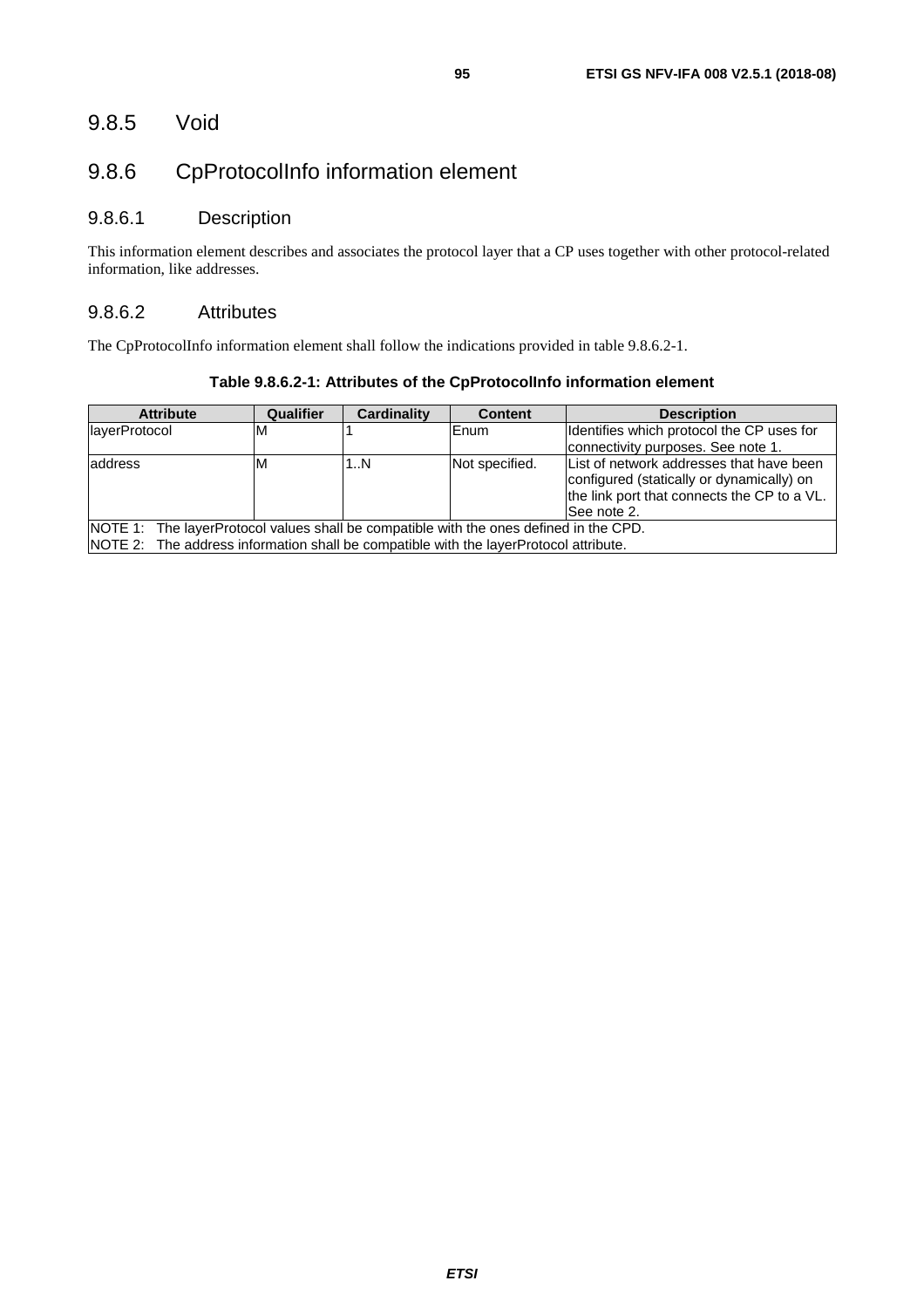# Annex A (informative): Examples of VNF connectivity patterns

# A.1 Introduction

This annex illustrates examples of possible connectivity patterns for a VNF. The purpose is to illustrate the relationship among the different information elements specified in clause 9.4 that are used to describe the connectivity of and within a VNF instance. This annex also illustrates the use of the "Change External VNF Connectivity" to re-connect external CPs of a VNF instance to a different external VL.

NOTE: The information related to connectivity as shown in the annex A is to be understood in the context of the present document, i.e. availability of certain information on the Ve-Vnfm reference point follows the conditions that are detailed in the respective attribute descriptions and notes in the present document.

# A.2 Example of a VNF with two different types of external connection points

The present example shows a regular connectivity pattern of a VNF where the two external CPs of the VNF use different connectivity patterns. Figure A.2-1 illustrates the example, from which it is highlighted the following:

- An external CP of the VNF instance (see VnfExtCp #1) that maps to an internal CP, i.e. a CP of a specific VNFC.
- An external CP of the VNF instance (see VnfExtCp #2) that refers to a link port of an internal VL of the VNF (see VnfLinkPort #2.2).
- An internal VL of the VNF instance (see VnfVirtualLink #1) that is only used for connectivity of VNFCs within the VNF.
- An internal VL of the VNF instance (see VnfVirtualLink #2) that is used as provider of a link port for connectivity of external CPs of the VNF.
- Link ports of internal VL(s) of the VNF instance (see VnfLinkPort #1.1 to #1.3 and VnfLinkPort #2.1), which are exposed on Ve-Vnfm reference point.
- Internal CPs, i.e. CPs of specific VNFCs (see VNFC CPs), which are exposed on the Ve-Vnfm reference point.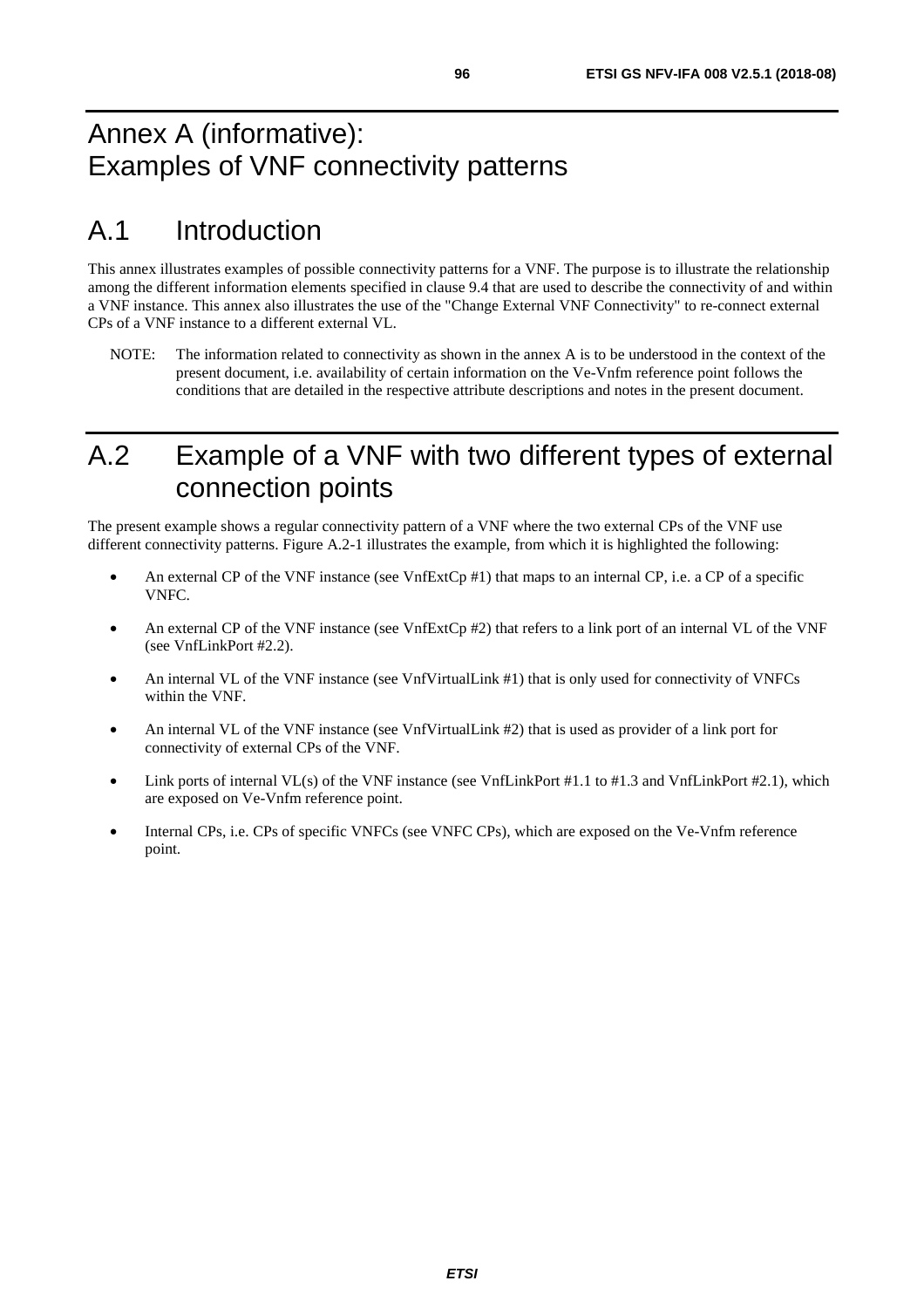

**Figure A.2-1: Example of a VNF with two different types of external connections points** 

# A.3 Example of changing VNF connectivity

This example illustrates the operation "Change external VNF connectivity" (clause 7.2.18). The scenario depicted disconnects all external CP instances that were created based on a particular CPD from a "source" external VL and connects them to a "target" external VL.



**Figure A.3-1: Illustration of disconnecting external CPs from one external VL and connecting them to another external VL**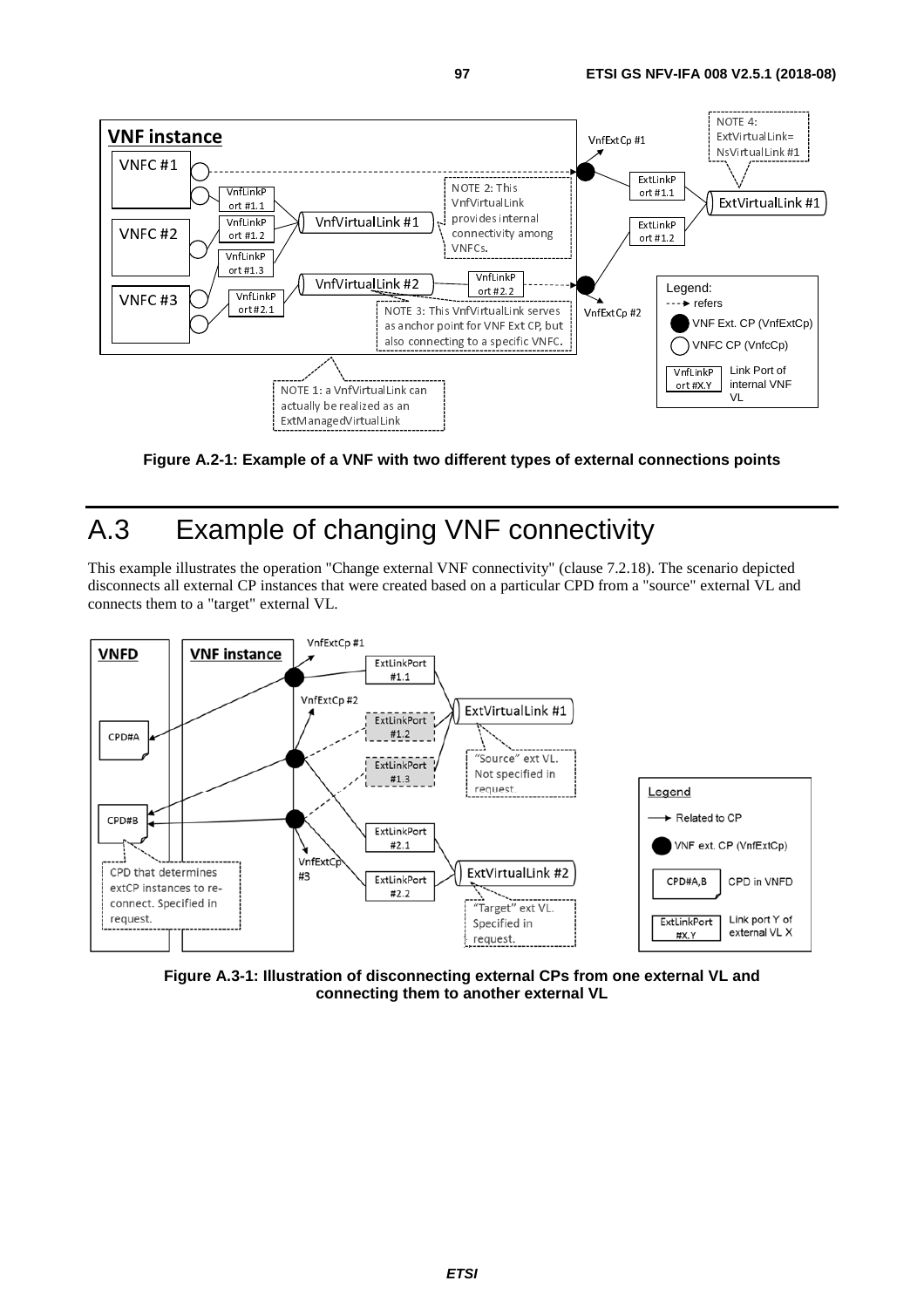# Annex B (informative): Example VNF Configuration flows

# B.1 Explicit change of VNF Configurable Properties

Figure B.1-1 illustrates two alternative non-exhaustive examples of VNF configuration triggered by explicit change of VNF Configurable Properties. The first alternative (steps 10a - 11a) shows a scenario where VNF Configuration interface is being used, the second alternative (steps 10b - 12b) shows a scenario where VNF Configuration interface is not being used and VNF is capable of self-managing. Other alternatives for passing the configuration changes to the VNF instance are possible.

```
@startuml 
skinparam monochrome true 
skinparam sequenceActorBackgroundColor #FFFFFF 
skinparam sequenceParticipantBackgroundColor #FFFFFF 
skinparam noteBackgroundColor #FFFFFF 
participant "NFVO" as nfvo 
participant "VNFM" as vnfm 
participant "Instance:VNF" as vnf 
autonumber "#'.'" 
     ref over nfvo: triggering of VNF instantiation 
         nfvo ->> vnfm: InstantiateVNF() 
     activate vnfm 
         vnfm ->> nfvo: VnfLcmOperationOccurrenceNotification(START, lcmOpOccId, ...) 
         create vnf 
         vnfm -->> vnf: Create VNF instance 
         vnfm ->> vnf: Subscribe(VNF Indicator Value Change Notifications) 
         vnfm ->> nfvo: VnfLcmOperationOccurrenceNotification(RESULT, lcmOpOccId, changes) 
     deactivate vnfm 
     vnf ->> vnfm: Subscribe(VNF LCM Notifications) 
     ref over nfvo, vnfm, vnf: "normal" operation... 
     nfvo ->> vnfm: ModifyVnfInfo(vnfConfigurableProperties) 
     activate vnfm 
         vnfm ->> nfvo: VnfLcmOperationOccurrenceNotification(start, lcmOpOccId, ...) 
         vnfm ->> vnf: VnfLcmOperationOccurrenceNotification(start, lcmOpOccId, ...) 
         alt VNF configuration interface used 
             autonumber 10 "#'a.'" 
             vnfm ->> vnf: SetConfigurationRequest(configuration data) 
             ref over vnf: Apply config 
             vnf -->> vnfm: SetConfigurationResponse(configuration data) 
         else VNF configuration interface is not used and VNF is self-managing 
             autonumber 10 "#'b.'" 
             vnf -> vnfm: GetOperationStatusRequest(lcmOpOccId) 
             vnfm --> vnf: GetOperationStatusResponse(operation parameters) 
             ref over vnf: Self-manage 
             vnf ->> vnfm: IndicatorValueChangeNotification(self-manage, (lcmOpOccId, result)) 
         end 
         autonumber 13 "#'.'" 
         ref over vnfm: Update VnfInfo IE 
         vnfm ->> vnf: VnfLcmOperationOccurrenceNotification(RESULT, lcmOpOccId, ...) 
         vnfm ->> nfvo: VnfLcmOperationOccurrenceNotification(RESULT, lcmOpOccId, ...) 
     deactivate vnfm 
@enduml
```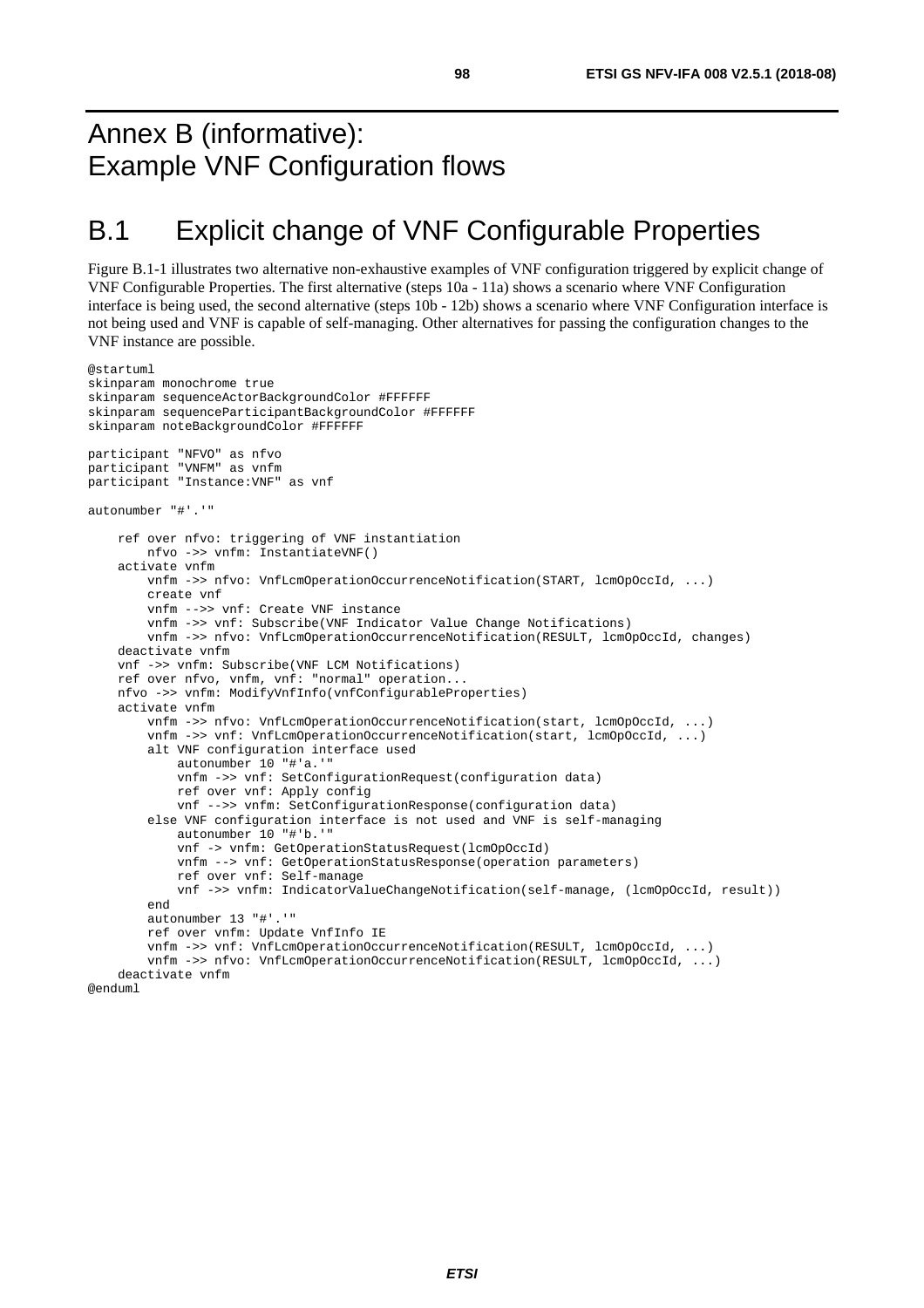

#### **Figure B.1-1: Explicit change of VNF Configurable Properties**

- 1. NFVO requests VNF instantiation (the trigger for VNF instantiation is out of scope of this flow). The step of VNF identifier creation is omitted for simplicity.
- 2. VNFM begins the VNF instantiation and sends the VnfLcmOperationOccurrenceNotification to NFVO (and all subscribers) indicating the start of LCM operation, operation ID, etc.
- 3. VNFM creates the new VNF instance (the interactions between VNFM and VIM are omitted for simplicity).
- 4. VNFM subscribes for VNF indicator value change notifications.
- 5. VNFM completes the VNF instantiation and sends the VnfLcmOperationOccurrenceNotification to NFVO (and all subscribers) indicating the result of LCM operation, operation ID, etc.
- 6. VNF instance subscribes for VNF LCM notifications.
- 7. NFVO requests VNFM to change certain VNF Configurable Properties with the ModifyVnfInfo operation and by passing vnfConfigurableProperties as a parameter.
- 8. 9. VNFM begins the operation and sends the VnfLcmOperationOccurrenceNotification to NFVO, VNF (and all subscribers) indicating the start of LCM operation, operation ID, etc.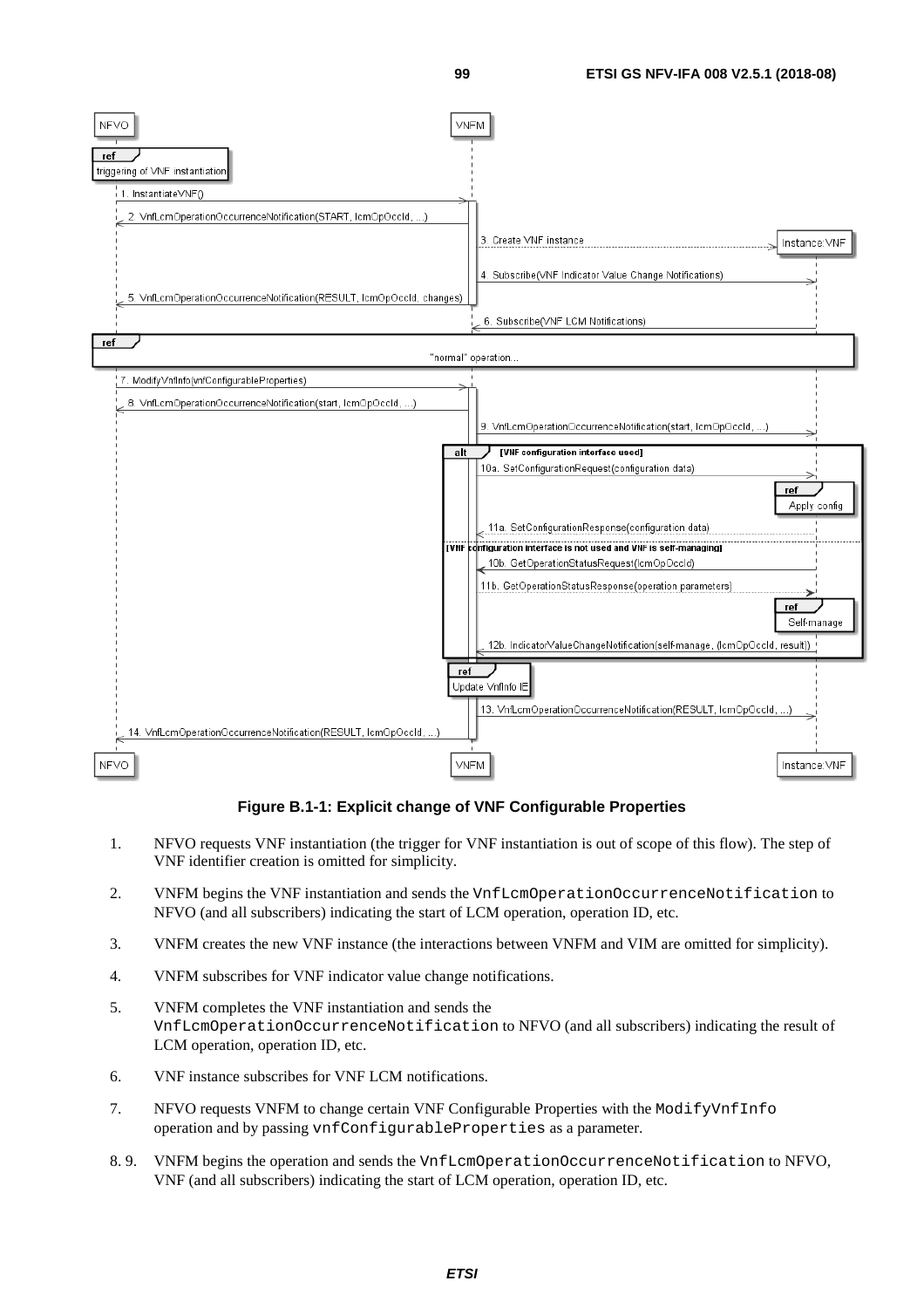If VNF Configuration interface (as defined in clause 6.2) is used:

- 10a. VNFM requests setting the configuration with SetConfigurationRequest operation and passes configuration data to be applied as a parameter.
- VNF applies configuration:
	- 11a. VNF returns the result of setting the configuration with the SetConfigurationResponse operation and passes the applied configuration data as a parameter.
- If VNF Configuration interface (as defined in clause 6.2) is not used and VNF is self-managing:
	- 10b. VNF requests the LCM operation details with the GetOperationStatusRequest operation and passes the lcmOpOccId as a parameter.
	- 11b. VNFM returns the LCM operation details (including its parameters) with the GetOperationStatusResponse operation and passes the "LCM operation parameters" as a parameter.

VNF "self-manages" (determines what configuration changes need to be applied and applies them):

12b. VNF sends VNF Indicator value change notification IndicatorValueChangeNotification with information about successful completion of self-managing and indication that configuration changes have been applied. The format and values of the VNF indicator are declared by the VNF provider in the VNFD.

VNFM updates the VnfInfo IE accordingly:

13. 14. VNFM completes the operation and sends the VnfLcmOperationOccurrenceNotification to NFVO, VNF (and all subscribers) indicating the result of LCM operation, operation ID, etc.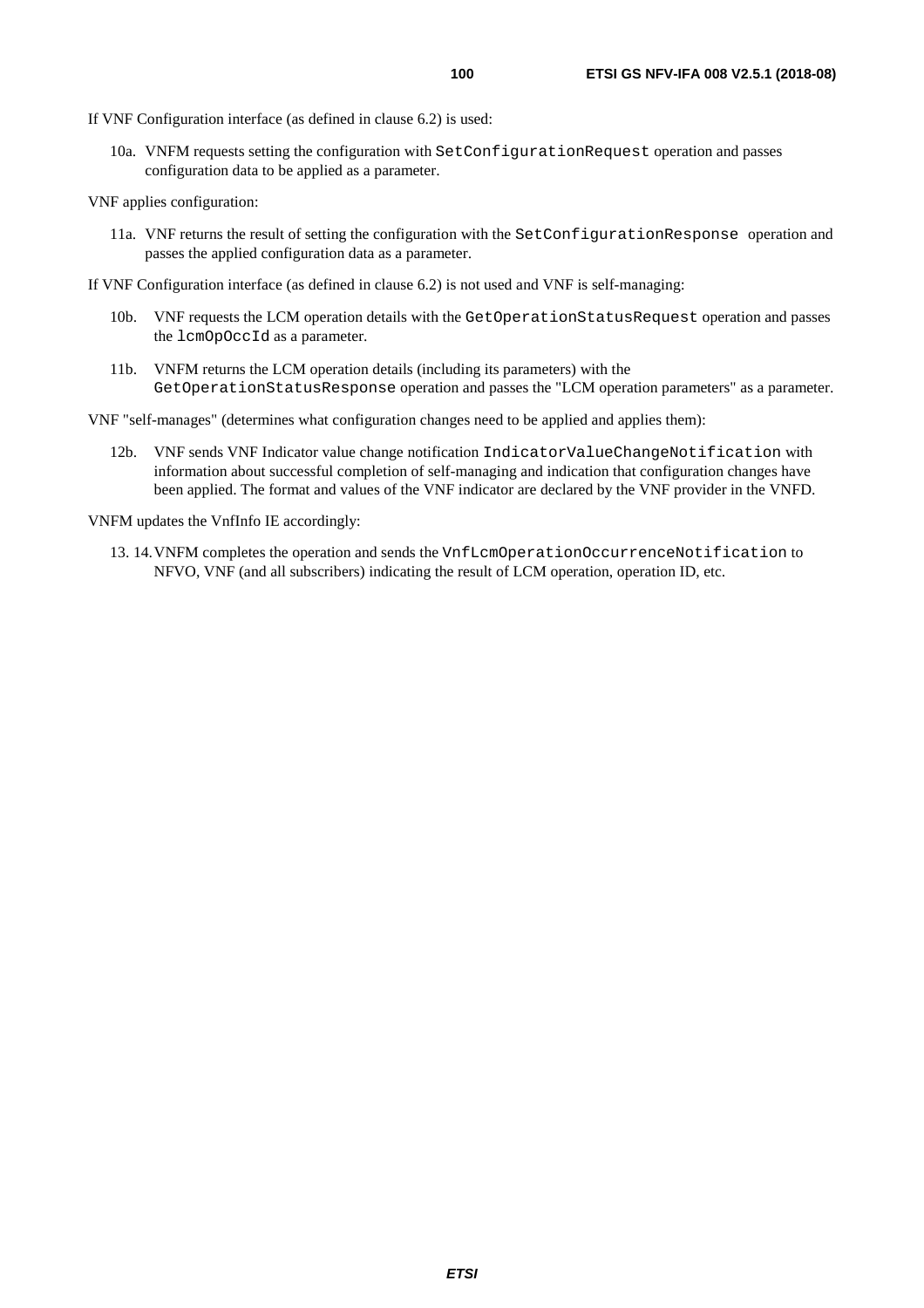# Annex C (informative): Authors & contributors

The following people have contributed to the present document:

#### **Rapporteur:**

• Xu Yang, Huawei

#### **Previous Rapporteur:**

• Shitao Li, Huawei, from version 0.0.1 to version 2.3.1

#### **Other contributors:**

- Jong-Hwa Yi, ETRI
- Jihyun Lee, ETRI
- Joan Triay, DOCOMO Communications Lab.
- Kazuaki Obana, DOCOMO Communications Lab.
- Ashiq Khan, DOCOMO Communications Lab.
- Myung-Ki Shin, ETRI
- Zou Lan, Huawei
- Kai ZHANG, Huawei
- Bruno, Chatras, Orange
- Gerald Kunzmann, DOCOMO Communications Lab.
- Marc Flauw, Hewlett-Packard Enterprise
- Anatoly Andrianov, Nokia Networks
- Zarrar Yousaf, NEC Europe Ltd
- Dan Druta , AT&T
- Shitao Li, Huawei
- Uwe Rauschenbach, Nokia Networks
- Aijuan Feng, Huawei
- Yu Fang, Huawei
- Bertrand Souville, DOCOMO Communications Lab.
- Janusz Pieczerak, Orange
- Gyula Bodog, Nokia Networks
- Tommy Lindgren, Ericsson
- Nicola Santinelli, TELECOM ITALIA S.p.A.
- Zhou Yan, Huawei
- Chu Junsheng, ZTE Corporation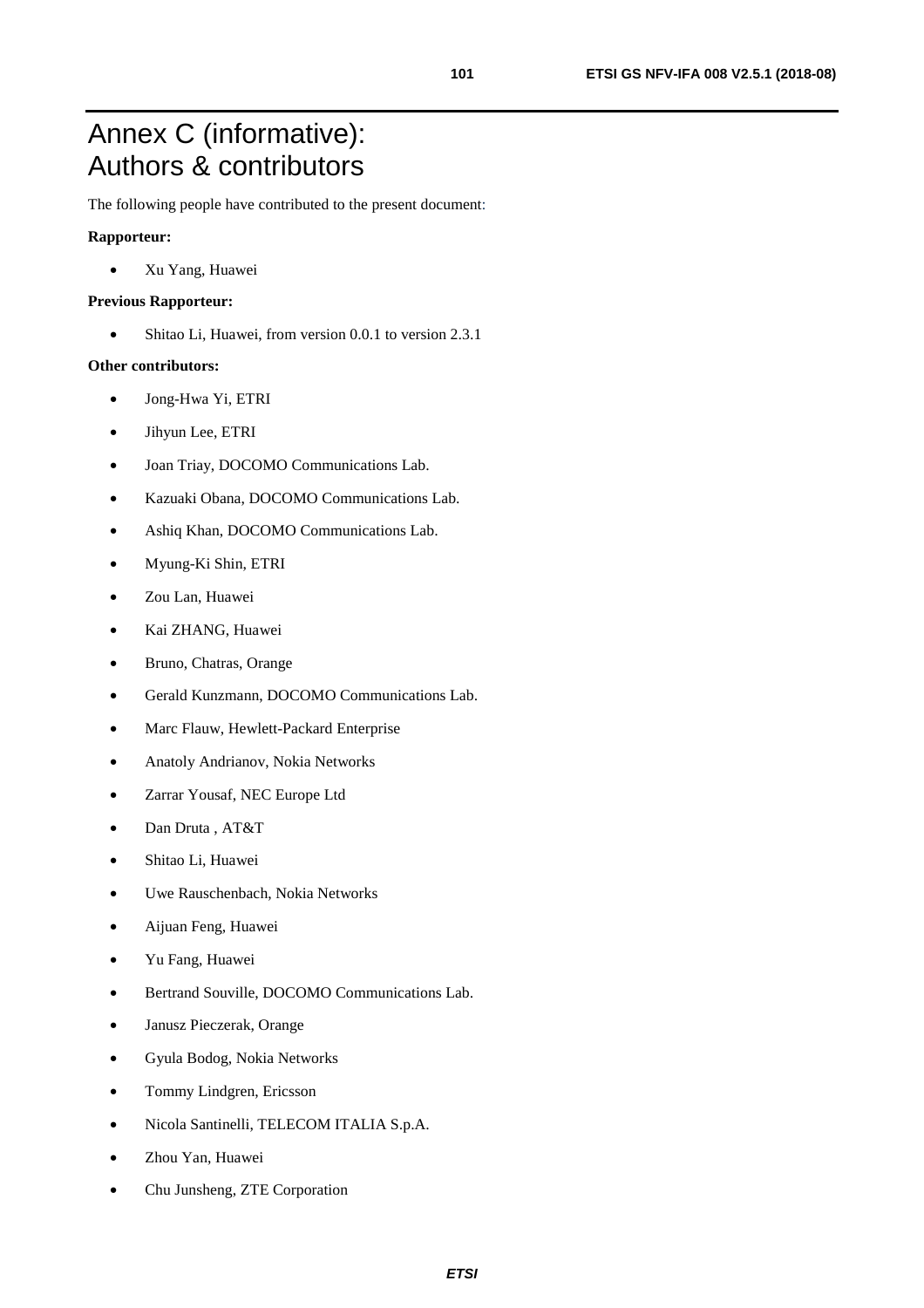- Chen Liping, ZTE Corporation
- Xie Yunpeng, China Telecommunications Corporation
- Amanda Xiang, Huawei
- Junyi Jiang, Huawei
- Haitao Xia, Huawei
- Peng Zhao, China Mobile
- Harshad Tanna, Ericsson
- Chirag Parekh, Ericsson
- Jeremy Fuller, GENBAND Ireland Ltd
- Mehmet Ersue, Nokia Networks
- Haibin Chu, Ericsson LM
- Ernie Bayha, Ericsson LM
- Yuya Kuno, DOCOMO Communications Lab.
- Ryosuke Kurebayashi, DOCOMO Communications Lab.
- Xu Yang, Huawei
- Lingli Deng, China Mobile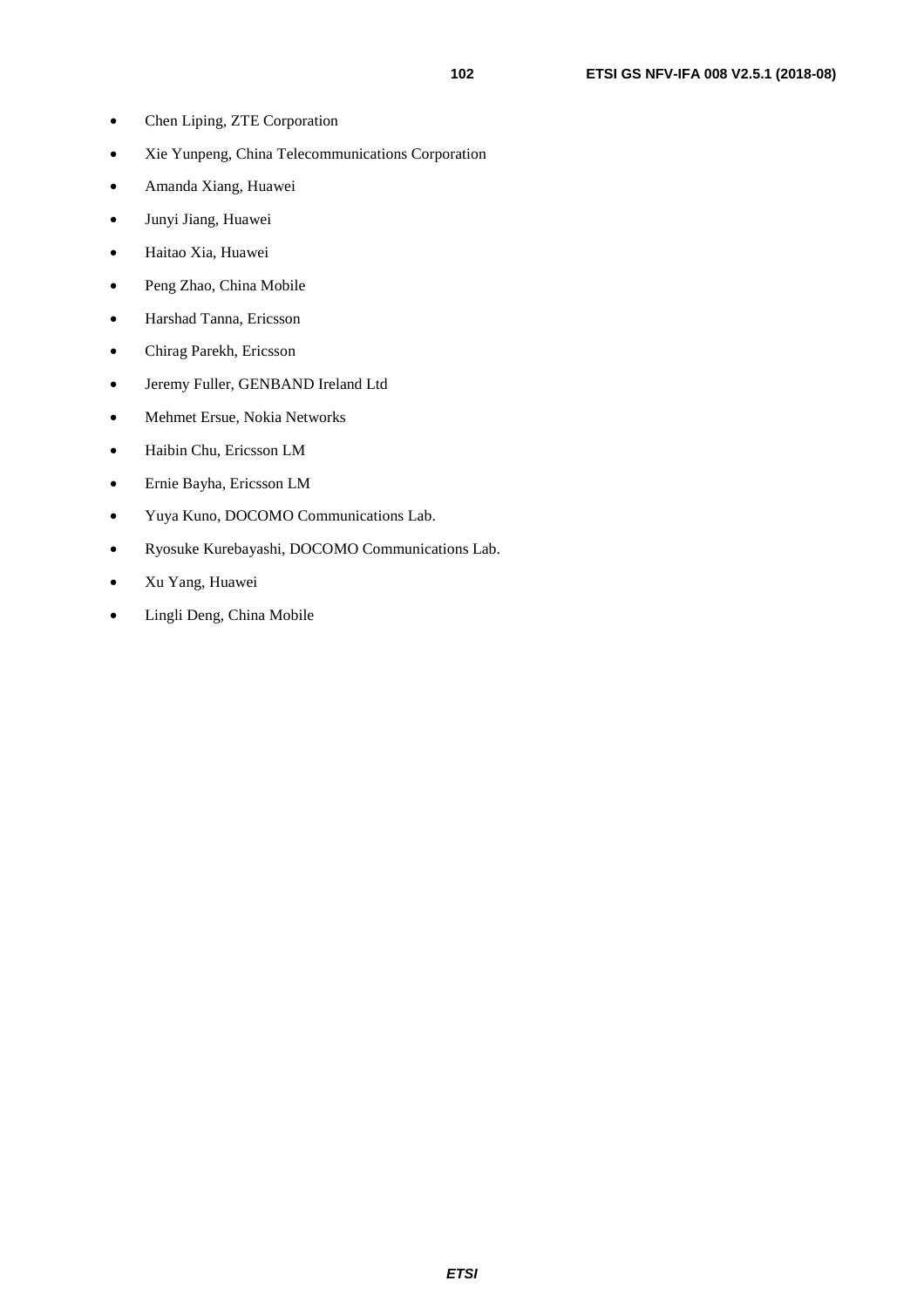# Annex D (informative): Change History

| <b>Date</b>    | <b>Version</b> | Information about changes                                                                                                                                                                                                                                                                                                                                                                                                                                                                                                                                                                                                                                                                                                                                                                                                                                                                                                                                                                                                                                                                  |
|----------------|----------------|--------------------------------------------------------------------------------------------------------------------------------------------------------------------------------------------------------------------------------------------------------------------------------------------------------------------------------------------------------------------------------------------------------------------------------------------------------------------------------------------------------------------------------------------------------------------------------------------------------------------------------------------------------------------------------------------------------------------------------------------------------------------------------------------------------------------------------------------------------------------------------------------------------------------------------------------------------------------------------------------------------------------------------------------------------------------------------------------|
| December       | V0.0.1         | Skeleton and scope                                                                                                                                                                                                                                                                                                                                                                                                                                                                                                                                                                                                                                                                                                                                                                                                                                                                                                                                                                                                                                                                         |
| March 2015     | V0.2.0         | Implemented NFVIFA(15)000357r1                                                                                                                                                                                                                                                                                                                                                                                                                                                                                                                                                                                                                                                                                                                                                                                                                                                                                                                                                                                                                                                             |
| May 2015       | V0.2.1         | Implemented contribution agreed in Sanya                                                                                                                                                                                                                                                                                                                                                                                                                                                                                                                                                                                                                                                                                                                                                                                                                                                                                                                                                                                                                                                   |
| May 2015       | V0.2.2         | Implemented contribution agreed in San Jose and the Disclaimer<br>Implemented CR: NFVIFA(15)000799r5, NFVIFA(15)000615r6,<br>NFVIFA(15)000622r4, NFVIFA(15)000623r4, NFVIFA(15)000523r2,<br>NFVIFA(15)000067r3                                                                                                                                                                                                                                                                                                                                                                                                                                                                                                                                                                                                                                                                                                                                                                                                                                                                             |
| August 2015    | V0.2.3         | Implemented NFVIFA(15)000563r4, NFVIFA(15)000930r3                                                                                                                                                                                                                                                                                                                                                                                                                                                                                                                                                                                                                                                                                                                                                                                                                                                                                                                                                                                                                                         |
| September 2015 | V0.3.0         | Implemented NFVIFA(15)0001141r1, NFVIFA(15)000978r2, NFVIFA(15)000929r6                                                                                                                                                                                                                                                                                                                                                                                                                                                                                                                                                                                                                                                                                                                                                                                                                                                                                                                                                                                                                    |
| October 2015   | V0.3.1         | Implemented NFVIFA(15)000994r1, NFVIFA(15)000953r4                                                                                                                                                                                                                                                                                                                                                                                                                                                                                                                                                                                                                                                                                                                                                                                                                                                                                                                                                                                                                                         |
| November 2015  | V0.4.0         | Implemented NFVIFA(15)0001151r3, NFVIFA(15)00065r3, NFVIFA(15)0001150r2,<br>NFVIFA(15)0001152r2, NFVIFA(15)0001139r3, NFVIFA(15)0001196r1,<br>NFVIFA(15)0001317r1                                                                                                                                                                                                                                                                                                                                                                                                                                                                                                                                                                                                                                                                                                                                                                                                                                                                                                                          |
| December 2015  | V0.5.0         | Implemented NFVIFA(15)0001529, NFVIFA(15)0001495r2, NFVIFA(15)0001561,<br>NFVIFA(15)0001509, NFVIFA(15)0001493r2, NFVIFA(15)0001323r6,<br>NFVIFA(15)0001498r1, NFVIFA(15)0001455r2, NFVIFA(15)0001596,<br>NFVIFA(15)0001608r2, NFVIFA(15)0001444                                                                                                                                                                                                                                                                                                                                                                                                                                                                                                                                                                                                                                                                                                                                                                                                                                           |
| February 2016  | V0.6.0         | Implemented NFVIFA(15)0001321r4, NFVIFA(16)000098r1, NFVIFA(16)000107r1,<br>NFVIFA(16)000108r1, NFVIFA(16)000109r1, NFVIFA(16)000110r1,<br>NFVIFA(16)000112r1, NFVIFA(16)000113r1, NFVIFA(16)000114r2,<br>NFVIFA(16)000115r2, NFVIFA(16)000116r1, NFVIFA(16)000120r3,<br>NFVIFA(16)000127r4, NFVIFA(16)000106r1, NFVIFA(16)000119r1                                                                                                                                                                                                                                                                                                                                                                                                                                                                                                                                                                                                                                                                                                                                                        |
| March 2016     | V0.7.0         | Implemented NFVIFA(16)000257r1, NFVIFA(15)000779r9, NFVIFA(16)000281r1,<br>NFVIFA(16)000253r1, NFVIFA(16)000264r1, NFVIFA(16)000322r1,<br>NFVIFA(16)000252r1, NFVIFA(16)000192, NFVIFA(16)000326,<br>NFVIFA(16)000324r1, NFVIFA(16)000289, NFVIFA(16)000291r1,<br>NFVIFA(16)000290r1, NFVIFA(16)000210r2, NFVIFA(16)000246r2,<br>NFVIFA(16)000249r3, NFVIFA(16)000224, NFVIFA(16)000197,<br>NFVIFA(16)000217, NFVIFA(16)000267r4, NFVIFA(16)000142r6                                                                                                                                                                                                                                                                                                                                                                                                                                                                                                                                                                                                                                       |
| March 2016     | V0.7.1         | <b>ToC Updated</b>                                                                                                                                                                                                                                                                                                                                                                                                                                                                                                                                                                                                                                                                                                                                                                                                                                                                                                                                                                                                                                                                         |
| April 2016     | V0.8.0         | Implemented NFVIFA(16)000394r2, NFVIFA(16)000429r2, NFVIFA(16)000430,<br>NFVIFA(16)000469r1, NFVIFA(16)000485, NFVIFA(16)000508r1,<br>NFVIFA(16)000526r1, NFVIFA(16)000530, NFVIFA(16)000552,<br>NFVIFA(16)000562, NFVIFA(16)000571, NFVIFA(16)000558r1,<br>NFVIFA(16)000421r2, NFVIFA(16)000425r2<br>NFVIFA(16)000382r2, NFVIFA(16)000397r3, NFVIFA(16)000418r2,<br>NFVIFA(16)000422, NFVIFA(16)000444r2, NFVIFA(16)000497r2,<br>NFVIFA(16)000499r1, NFVIFA(16)000543r2, NFVIFA(16)000549r1,<br>NFVIFA(16)000550r1, NFVIFA(16)000554, NFVIFA(16)000556r1,<br>NFVIFA(16)000557r1, NFVIFA(16)000560r3, NFVIFA(16)000563,<br>NFVIFA(16)000575r1, NFVIFA(16)000576r3<br>NFVIFA(16)000420r2, NFVIFA(16)000445r1, NFVIFA(16)000449r3,<br>NFVIFA(16)000450r3, NFVIFA(16)000462, NFVIFA(16)000466r5,<br>NFVIFA(16)000509r1, NFVIFA(16)000547r1, NFVIFA(16)000551r4,<br>NFVIFA(16)000553, NFVIFA(16)000565r2, NFVIFA(16)000592,<br>NFVIFA(16)000601r4, NFVIFA(16)000652, NFVIFA(16)000656r1,<br>NFVIFA(16)000667r1, NFVIFA(16)000722<br>NFVIFA(16)000461r7, NFVIFA(16)000720r2, NFVIFA(16)000484r9 |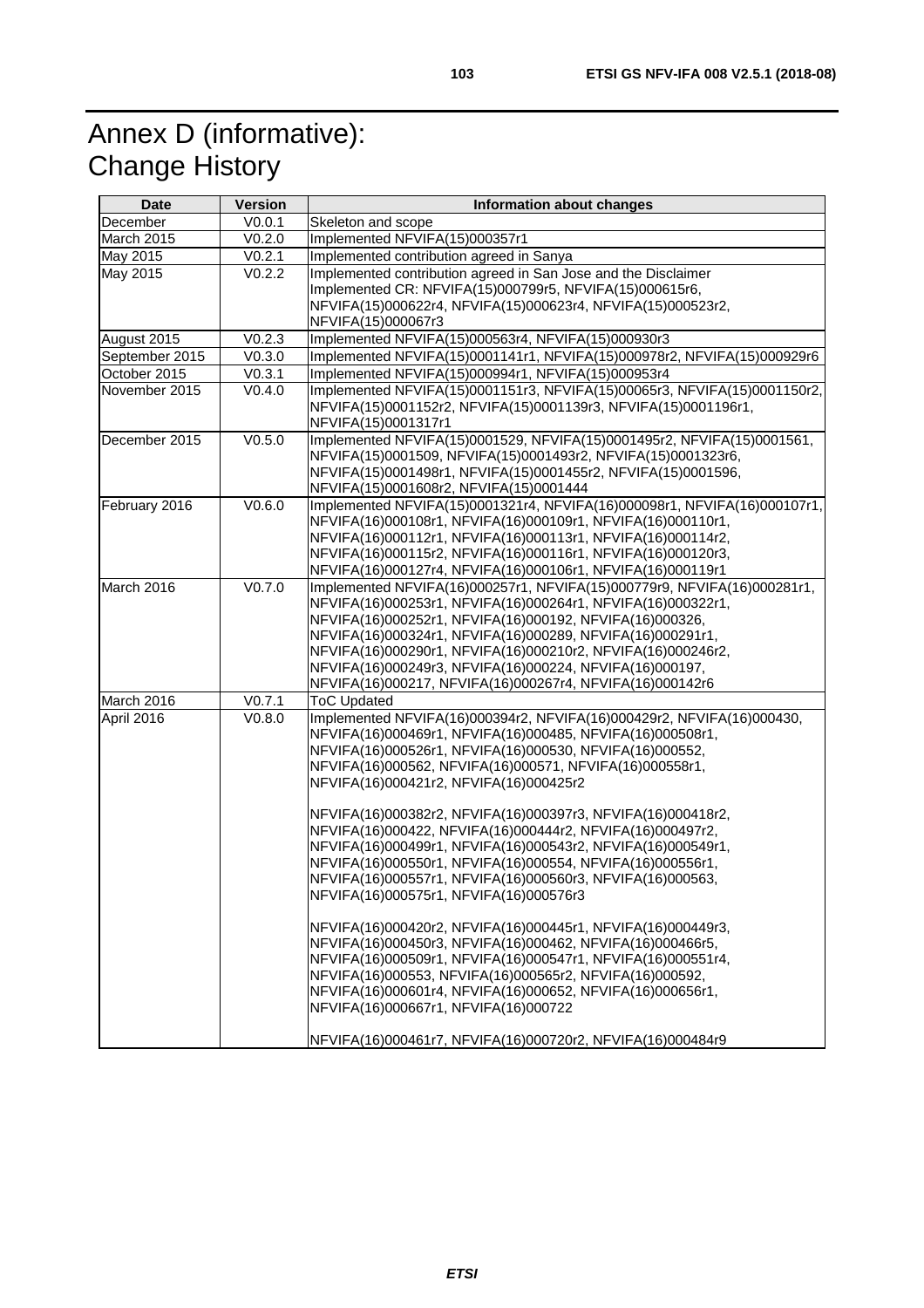| <b>Date</b>      | <b>Version</b>     | Information about changes                                                                                |
|------------------|--------------------|----------------------------------------------------------------------------------------------------------|
| June 2016        | V <sub>0.9.0</sub> | Implemented NFVIFA(16)000453r2, NFVIFA(16)000769r2, NFVIFA(16)000783,                                    |
|                  |                    | NFVIFA(16)000784, NFVIFA(16)000785r3, NFVIFA(16)000786r1,                                                |
|                  |                    | NFVIFA(16)000788, NFVIFA(16)000794r1, NFVIFA(16)000831,                                                  |
|                  |                    | NFVIFA(16)000836r2, NFVIFA(16)000837, NFVIFA(16)000838r2,                                                |
|                  |                    | NFVIFA(16)000839, NFVIFA(16)000852                                                                       |
|                  |                    | NFVIFA(16)000791r5, NFVIFA(16)000795r3, NFVIFA(16)000856,                                                |
|                  |                    | NFVIFA(16)000893r1, NFVIFA(16)0001001r3, NFVIFA(16)0001011r2,                                            |
|                  |                    | NFVIFA(16)0001016                                                                                        |
|                  |                    | NFVIFA(16)000857r2, NFVIFA(16)000858, NFVIFA(16)000860,                                                  |
|                  |                    | NFVIFA(16)000862r2, NFVIFA(16)000864, NFVIFA(16)000905r1                                                 |
| <b>July 2016</b> | V0.9.1             | Implemented NFVIFA(16)0001042r2, NFVIFA(16)0001049,                                                      |
|                  |                    | NFVIFA(16)0001033r1, NFVIFA(16)0001038r1, NFVIFA(16)000806r11,                                           |
|                  |                    | NFVIFA(16)0001066r1, NFVIFA(16)0001063r1                                                                 |
|                  |                    | Fix conventions for stage 3 data type and the use of abbreviation                                        |
| August 2016      | V0.9.2             | Implemented NFVIFA(16)0001088r1, NFVIFA(16)0001078r2, NFVIFA(16)0001077                                  |
|                  |                    | ToC alignment with IFA007:                                                                               |
|                  |                    | move VNF Lifecycle Change Notification interface from clauses 7.5 to 7.3                                 |
|                  |                    | move VNF Performance Management interface from clauses 7.6 to 7.4<br>$\bullet$                           |
|                  |                    | move VNF Fault Management interface from clauses 7.3 to 7.5<br>$\bullet$                                 |
|                  |                    | move VNF Configuration Management interface from clauses 7.4 to 7.6                                      |
|                  |                    | Delete editor's notes in clauses 4.2 and 5.3.1 as proposed in NFVIFA(16)0001122                          |
|                  |                    | Implemented NFVIFA(16)0001109r2                                                                          |
|                  |                    | Alignment of the sequence and description of the LCM operations between IFA007<br>& IFA008 in clause 7.2 |
|                  |                    | Alignment of the sequence and description of the Information elements related to                         |
|                  |                    | VNF Lifecycle Management between IFA007 & IFA008 in clause 9.4                                           |
|                  |                    | Fixed some typos and editorial inconsistencies                                                           |
| August 2016      | V0.9.3             | Implemented NFVIFA(16)0001131, NFVIFA(16)0001126r3                                                       |
| August 2016      | V0.9.4             | Implemented                                                                                              |
|                  |                    | NFVIFA(16)000770_Replace_primitive_type_TimeStamp_by_DateTime                                            |
|                  |                    | Extended the implementation of change 5 in                                                               |
|                  |                    | NFVIFA(16)001126r3_IFA007_IFA008_inconsistency_fixes to all places where the                             |
|                  |                    | text is applicable (Description of input/output parameters of type ExtVirtualLink and                    |
|                  |                    | ExtManagedVirtualLink starts with "Information about", rather than "Reference to")                       |
| 22 August 2016   | V0.9.4b            | Alignment of the Operation Result clauses: result of an operation use past tense                         |
|                  |                    | and return parameter use passive present tense and avoid future tense (will be).                         |
|                  |                    | Output parameter mentioned in attribute descriptions are also changed to use "is                         |
|                  |                    | returned" or "are returned"                                                                              |
|                  |                    | Editorial change in Table 9.4.2.2-1, change "NVFO" to "NFVO"                                             |
| 7 September 2016 | V0.9.5             | Implemented editorial CR in NFVIFA(16)0001219                                                            |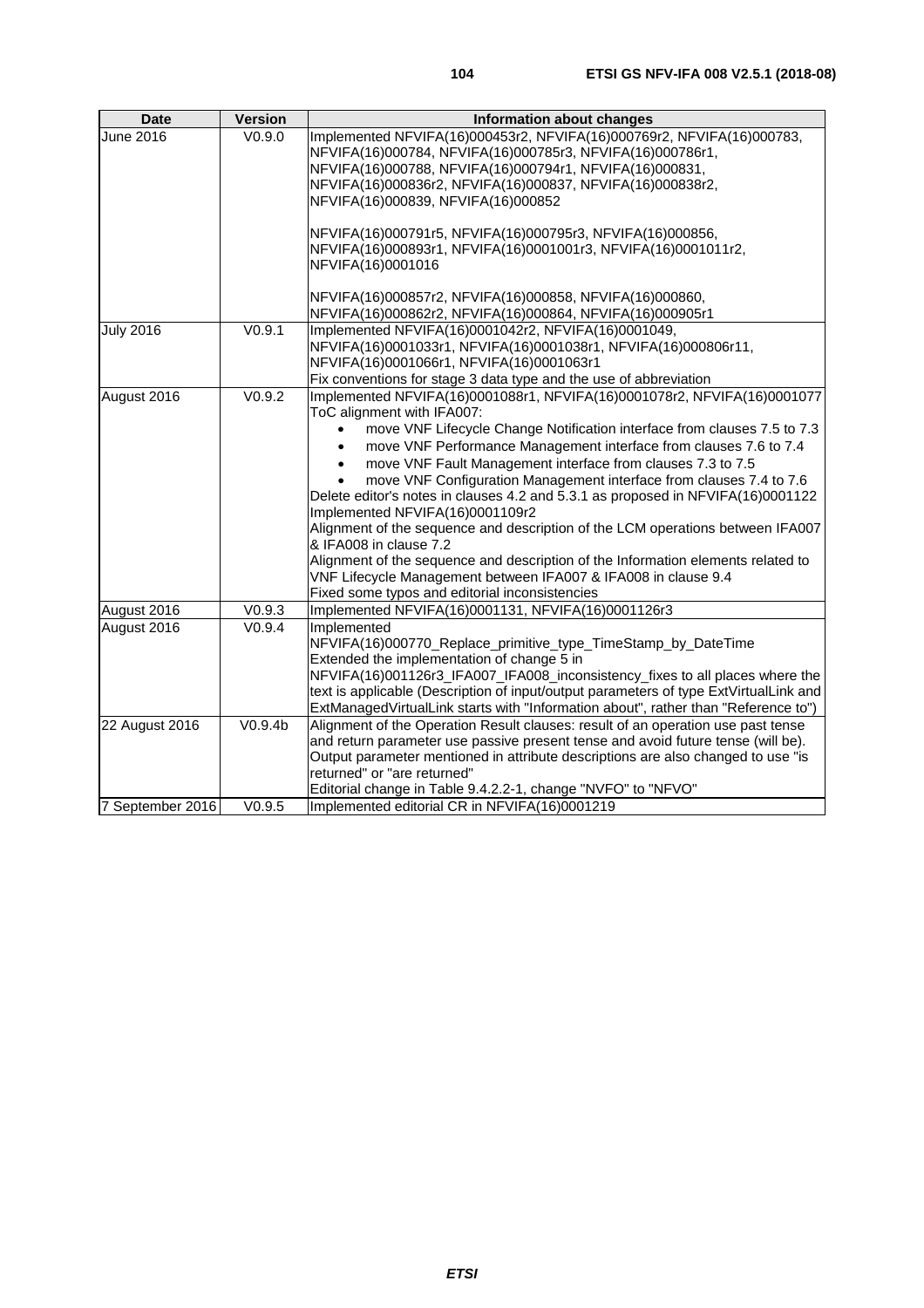| <b>Date</b>      | <b>Version</b> | Information about changes                                                           |
|------------------|----------------|-------------------------------------------------------------------------------------|
| February 2017    | V2.1.2         | Implemented NFVIFA(17)000032                                                        |
| March 2017       | V2.1.3         | Implemented NFVIFA(17)000062r4                                                      |
| May 2017         | V2.1.4         | Implemented NFVIFA(17)000095r3, NFVIFA(17)000238r1, NFVIFA(17)000257r2              |
|                  |                | after NFVIFA#48-F2F-Piscataway                                                      |
|                  |                | NFVIFA(17)000285r4, NFVIFA(17)000293r2, NFVIFA(17)000354,                           |
|                  |                | NFVIFA(17)000463r1, NFVIFA(17)000478, NFVIFA(17)000479 after NFV#18                 |
| <b>June 2017</b> | V2.1.5         | Implemented NFVIFA(17)000104r2, NFVIFA(17)000298r1, NFVIFA(17)000391r2,             |
|                  |                | NFVIFA(17)000428r2, NFVIFA(17)000451r2, NFVIFA(17)000506r1,                         |
|                  |                | NFVIFA(17)000548r3, NFVIFA(17)000558r1, NFVIFA(17)000564r1,                         |
|                  |                | NFVIFA(17)000567r3, NFVIFA(17)000568r1, NFVIFA(17)000589r3,                         |
|                  |                | NFVIFA(17)000601r1, NFVIFA(17)000275r1, NFVIFA(17)000274r2                          |
| December 2017    | V2.3.2         | Implemented NFVIFA(17)000917, NFVIFA(17)000918r2, NFVIFA(17)000971,                 |
|                  |                | NFVIFA(17)000978, NFVIFA(17)000996r1, NFVIFA(17)001038r2,                           |
|                  |                | NFVIFA(17)001079, NFVIFA(17)001102, NFVIFA(17)001107,                               |
|                  |                | NFVIFA(17)001115r2, NFVIFA(17)001116r1, NFVIFA(17)001121,                           |
|                  |                | NFVIFA(17)001131r1, NFVIFA(17)001178, NFVIFA(17)001179                              |
|                  |                | For NFVIFA(17)001116r1, the Rapporteur has fixed the following mis-alignment:       |
|                  |                | The first pattern in change 1 includes the text 'trigger the sending of the "start" |
|                  |                | LCM notification' whereas the second pattern in change 3 includes the text 'trigger |
|                  |                | the "start" notification'. As the first pattern is more precise, the rapporteur has |
|                  |                | aligned the second pattern with the first one when implementing the CR.             |
| January 2018     | V2.3.3         | Editorial corrections of annex D                                                    |
| June 2018        | V2.4.2         | Implemented NFVIFA(18)000484, NFVIFA(18)000517, NFVIFA(18)000613,                   |
|                  |                | NFVIFA(18)000629, NFVIFA(18)000632, NFVIFA(18)000636                                |